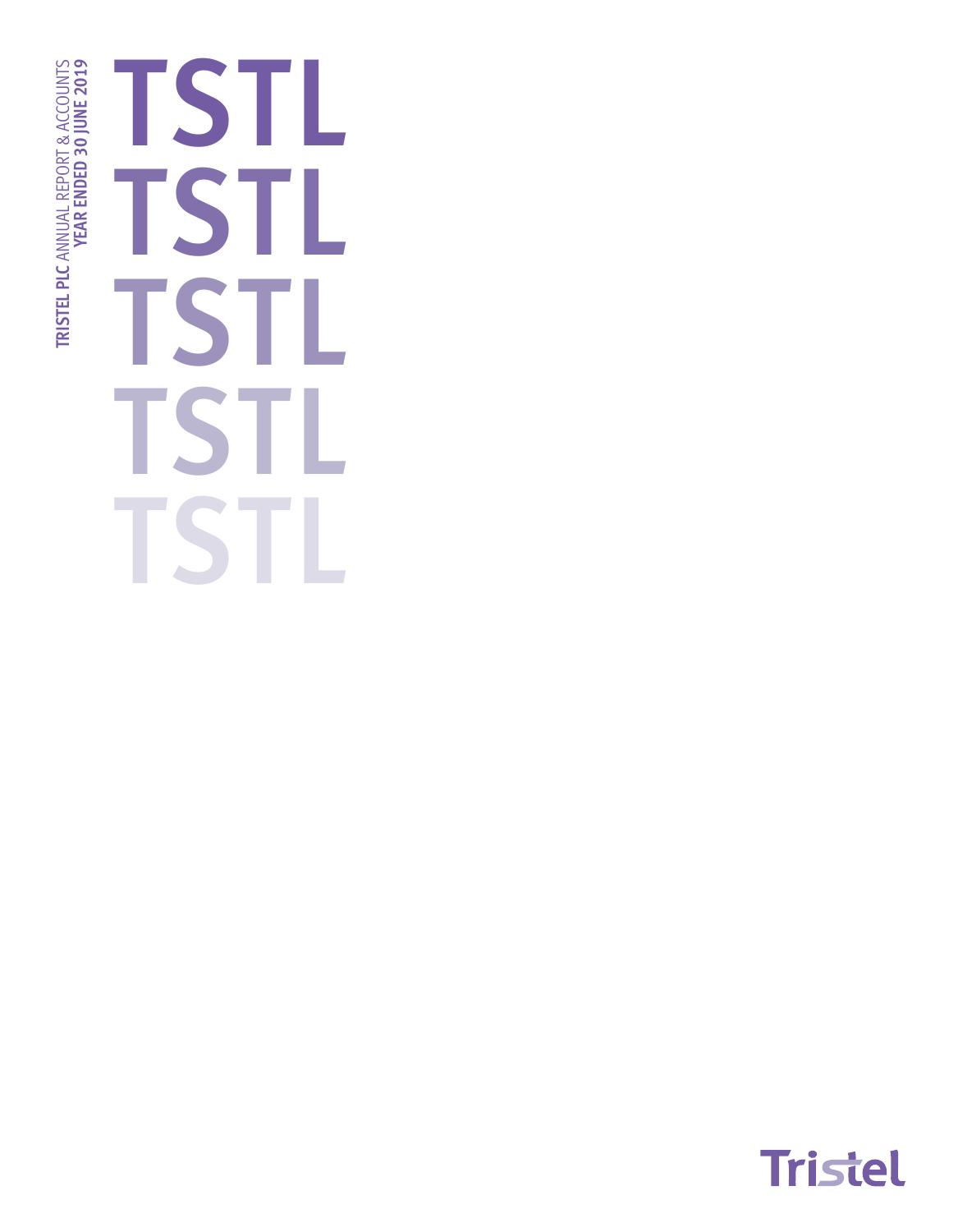### **Devices and Surfaces**

The year marked our twenty-fifth anniversary. We started the business in 1993 with US\$250,000 of capital and the haziest idea of what the founders were investing in. At the year-end our market capitalisation exceeded £125 million.

We have developed a very clear focus over the past quarter of a century. Medical device decontamination has become the core activity of your company with approximately 80% of our revenue coming from the high-level disinfection of medical instruments using our proprietary chlorine dioxide chemistry.

As we look forward to our future, we see a company that continues to concentrate on our chlorine dioxide technology, but we will broaden its application, and our corporate focus, to the cleaning and disinfection of environmental surfaces in hospitals.

Tristel presents a unique proposition to hospitals worldwide, in terms of both our chemistry and the approach we have taken to device disinfection. Our ambition is to bring as innovative approach to surface disinfection as we have to devices, and in so doing continue the creation of value for our shareholders.

**Paul Swinney** Chief Executive Officer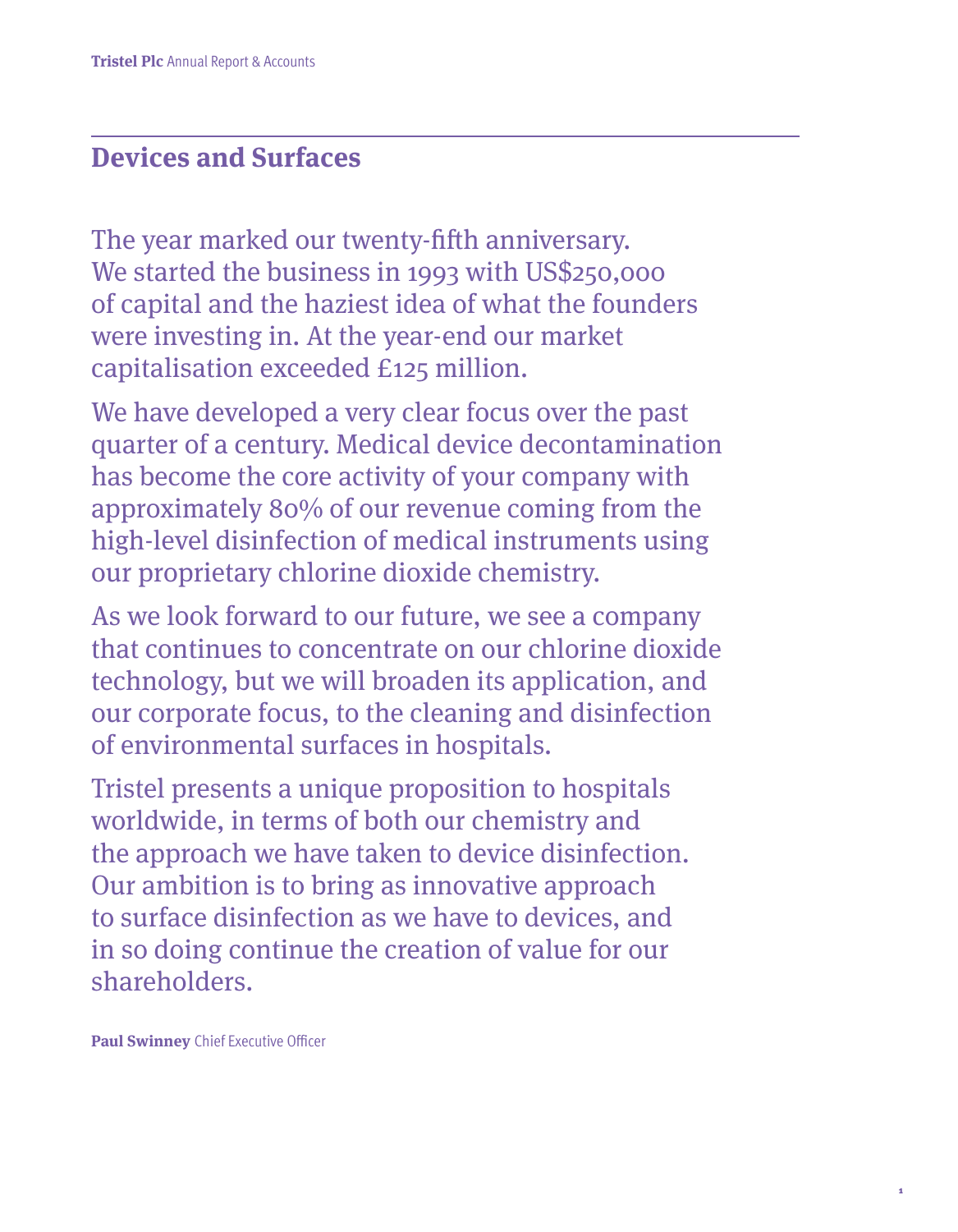### **Contents**

| <b>Operational Highlights</b>                                                                                        | 4            |
|----------------------------------------------------------------------------------------------------------------------|--------------|
| <b>Financial Highlights</b>                                                                                          | 5            |
| <b>Strategic Report</b><br><b>Chairman's Statement</b><br><b>Chief Executive's Report</b><br><b>Financial Review</b> | 6<br>8<br>14 |
| <b>Company Information</b>                                                                                           | 19           |
| <b>Directors' Biographies</b>                                                                                        | 20           |
| <b>Directors' Remuneration Report</b>                                                                                | 22           |
| <b>Annual Remuneration Statement</b>                                                                                 | 24           |
| <b>Corporate Governance</b>                                                                                          | 26           |
| <b>Report of the Directors</b>                                                                                       | 32           |
| <b>Independent Auditor's Report</b>                                                                                  | 35           |
| <b>Consolidated Income Statement</b>                                                                                 | 40           |
| <b>Consolidated Statement of Comprehensive Income</b>                                                                | 41           |
| <b>Consolidated Statement of Financial Position</b>                                                                  | 42           |
| <b>Company Statement of Financial Position</b>                                                                       | 43           |
| <b>Consolidated Statement of Changes in Equity</b>                                                                   | 44           |
| <b>Company Statement of Changes in Equity</b>                                                                        | 45           |
| <b>Consolidated Statement of Cash Flows</b>                                                                          | 46           |
| <b>Company Statement of Cash Flows</b>                                                                               | 47           |
| <b>Notes to the Consolidated Financial Statements</b>                                                                | 48           |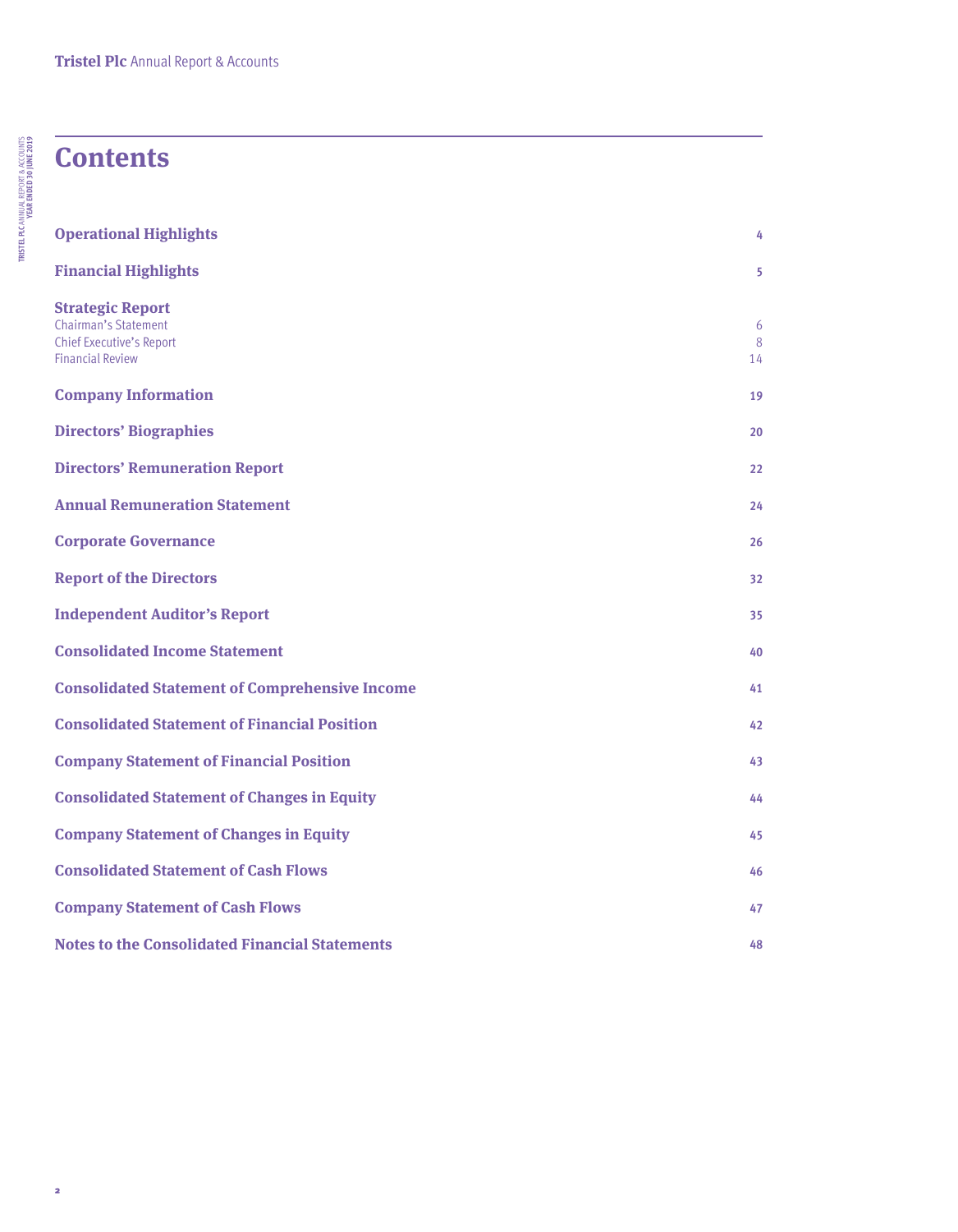





**Contamination control in critical environments**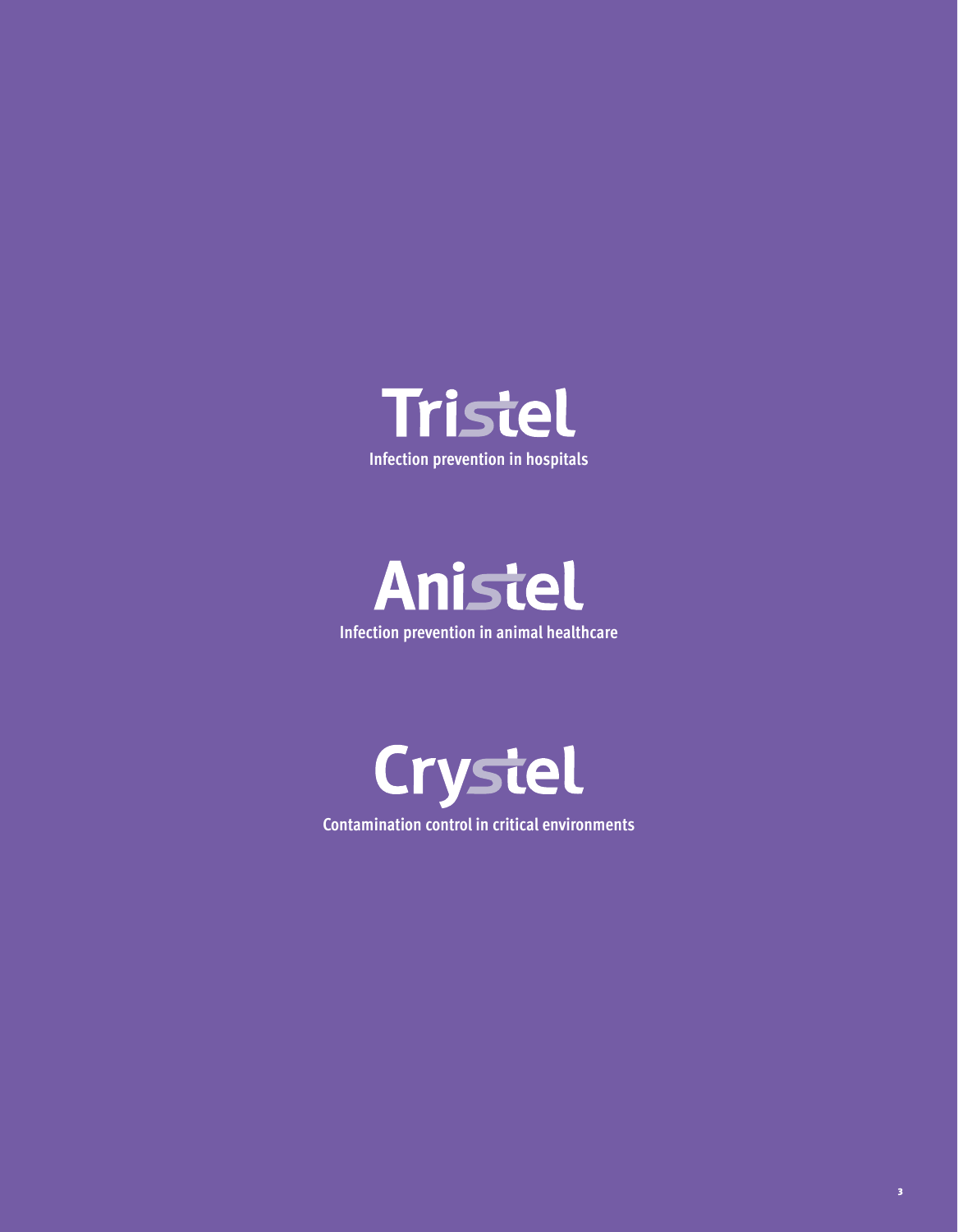## **WE ACQUIRED OUR THREE DISTRIBUTORS IN BEL THE NETHERLANDS AND FRANCE.**

**WE SURPASSED OUR SALES GROWTH AND PROFITABILITY PORATE KPIS FOR THE PA<br>EE YEARS AND RESTATED YEARS AND THEM FOR THE NEXT THREE.**

**WE TOOK IMPORTANT STEPS TO NAVIGATE BREXIT UNCERTAINTY AND PREPARE IRRESPECTIVE OF THE OUTCOME.**

4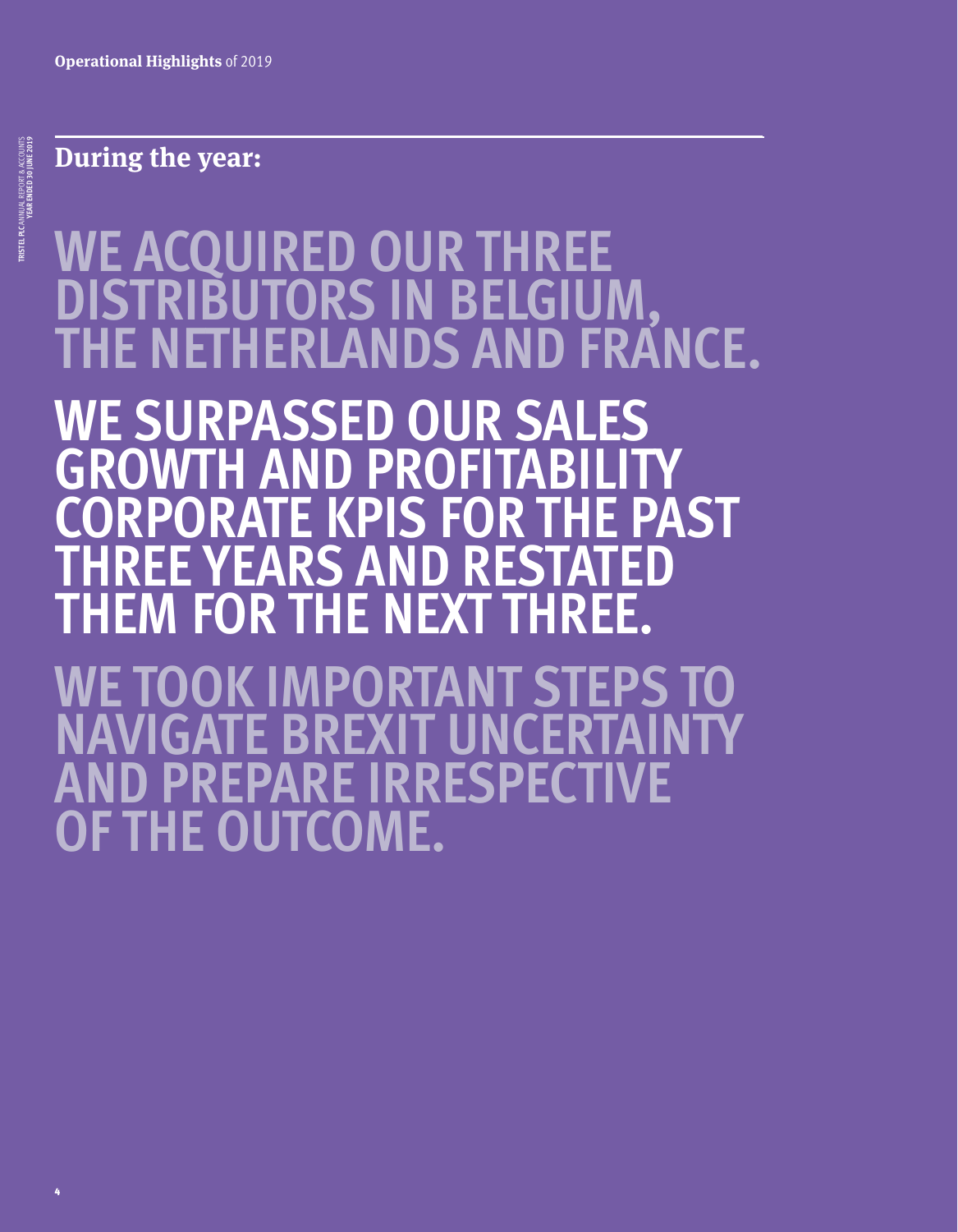Tristel plc is a manufacturer of infection prevention and contamination control products. Its lead technology is a proprietary chlorine dioxide formulation incorporated in high-performance disinfectants used principally on medical instruments and surfaces in hospitals.

### **THE HUMAN HEALTHCARE MARKET**

Hospital infection prevention via the Tristel brand

### **THE ANIMAL HEALTHCARE MARKET**

Veterinary practice infection prevention via the Anistel brand

### **THE CONTAMINATION CONTROL MARKET**

Control of contamination in critical environments via the Crystel brand

| <b>REVENUE</b><br>2019                      | $+18%$ |
|---------------------------------------------|--------|
| <b>PROFIT BEFORE TAX*</b><br>2019           |        |
| <b>BASIC EARNINGS PER SHARE</b><br>2019     | $+20%$ |
| <b>ORDINARY DIVIDENDS PER SHARE</b><br>2019 |        |



**\*BEFORE SHARE-BASED PAYMENTS**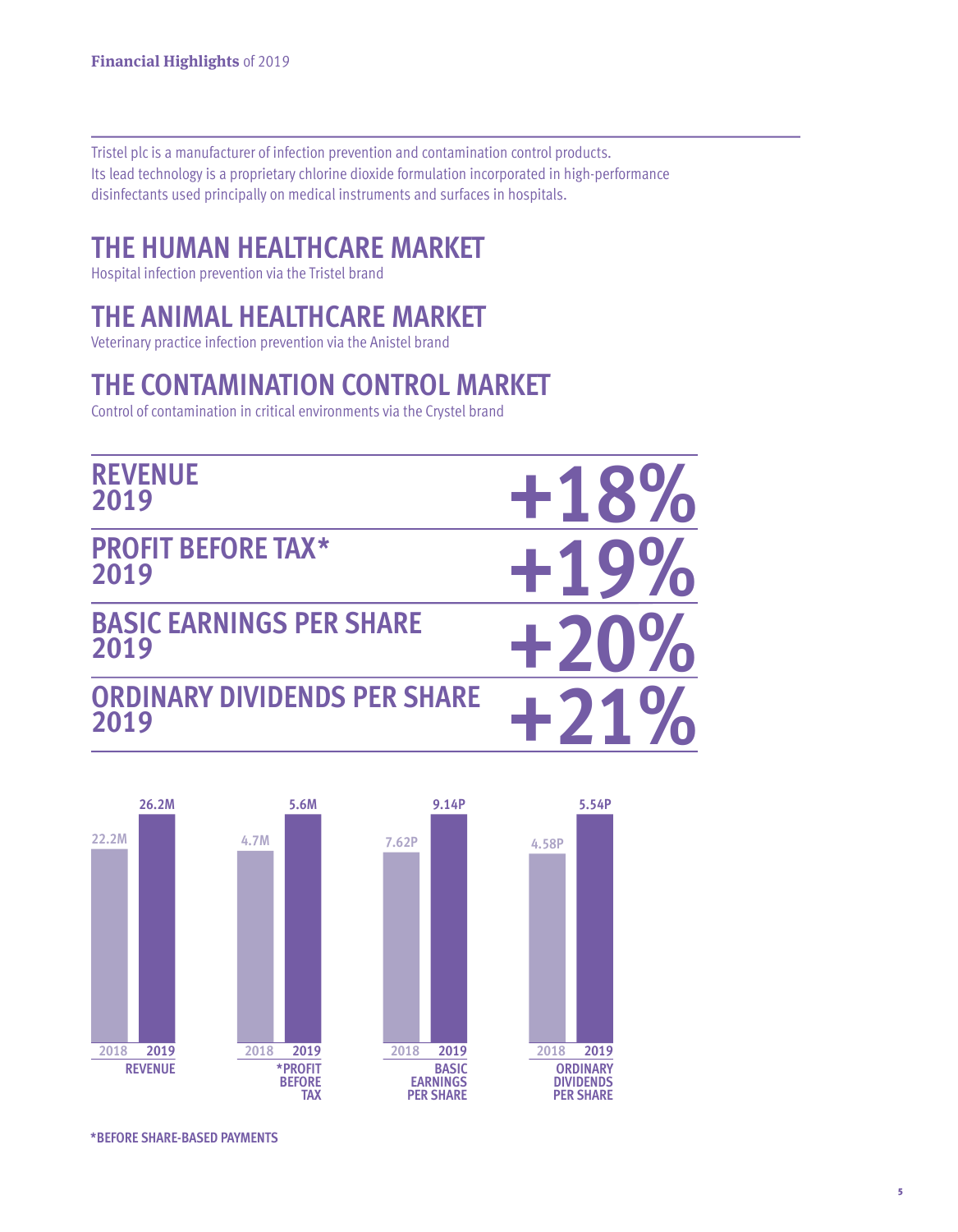**TRISTEL PLC** ANNUAL REPORT & ACCOUNTS

### **Chairman's Statement**

We made solid progress during the year to 30 June 2019. Sales grew to £26.2m from £22.2m in 2018, an increase of 18%. The proportion of our revenue generated in overseas markets continued to increase and reached 55% in the year (2018: 51%). Overseas sales grew by 26% whilst UK sales grew by 9%. This difference in the pace of growth, across our various markets, reflects the higher market penetration in the United Kingdom than so far achieved in overseas markets.

In November 2018 we acquired our three distributors in Belgium, the Netherlands and France. During the seven and a half months leading up to 30 June that they were under our ownership, they registered sales of £2.1m. If they had continued as our distributors, we estimate that they would have purchased £0.4m of Tristel products from us during that period, and so we estimate that the acquisition has impacted the financial year by increasing sales by  $£1.7m$ . If the acquisition had not taken place, our reported sales growth would have been 10%, rather than 18%.

Pre-tax profit before share-based payments was £5.6m compared to £4.7m last year, an increase of 19%. (Unadjusted pre-tax profit of £4.7m compared to  $E4$ m last year, an increase of 18%.) Our pre-tax profit margin, which is a key measure of our performance, and before share-based payments, remained at 21%, while pre-tax profit margin also remained consistent at 18% (see note 4.) Adjusted earnings per share (EPS), before share-based payments, were 11.08 pence, up from 9.16 pence last year (see note 22). Basic EPS were 9.14 pence, a 20% increase from last year, after a share-based payment charge of £0.852m (2018: £0.665m). This charge is a non cash item.

The Group has continued to be highly cash generative and on 30 June 2019 the cash balance was £4.2m (2018: £6.7m), notwithstanding the acquisition during the year of its three distributors in Belgium, the Netherlands and France which involved a cash outlay of  $E4.7$ m. In line with the Company's ordinary dividend policy, the Board is recommending that the final dividend is 3.50 pence (2018: 2.98 pence), an increase of 17%. Including the interim dividend of 2.04 pence (2018: 1.60 pence), and the proposed final dividend, the total dividend for the year will be 5.54 pence (2018: 4.58 pence), an increase of 21%.

We continued to invest for future growth. During the year we spent £0.4m on product development and testing (2018: £0.5m) and £0.2m on intellectual property protection (2018: £0.2m). Both of these expenditures are held in intangible assets. We invested  $E(0.7m)(2018; E(1.0m))$  in regulatory and product enhancement programmes where we have recognised this cost as an expense. Included in this cost is an amount of £0.5m (2018: £0.5m) relating to our initiative to enter the United States market which commenced in 2014. The cumulative investment in this regulatory project and in the establishment of a commercial structure within the country has been £1.7m.

Whilst no revenues have yet been generated from the United States, significant progress has been made to build a commercial platform from which to enter the market. During the year we continued to generate data required for a submission which we intend to make to the Food and Drug Administration (FDA) to obtain pre-market approval for our foam-based Duo product as a high-level disinfectant for medical devices. We have already received approvals from the Environmental Protection Agency (EPA) for Duo. We have entered into a partnership with Parker Laboratories based in New Jersey by which we have put in place manufacturing capability and a national distribution network. We do not yet have employees in the United States but have established a subsidiary.

This is my first address as Chairman, having succeeded Francisco Soler at last December's Annual General Meeting. To further develop our Board of Directors we have appointed Dr Bruno Holthof as an independent Non-Executive Director. Bruno is Chief Executive of Oxford University Hospitals NHS Trust.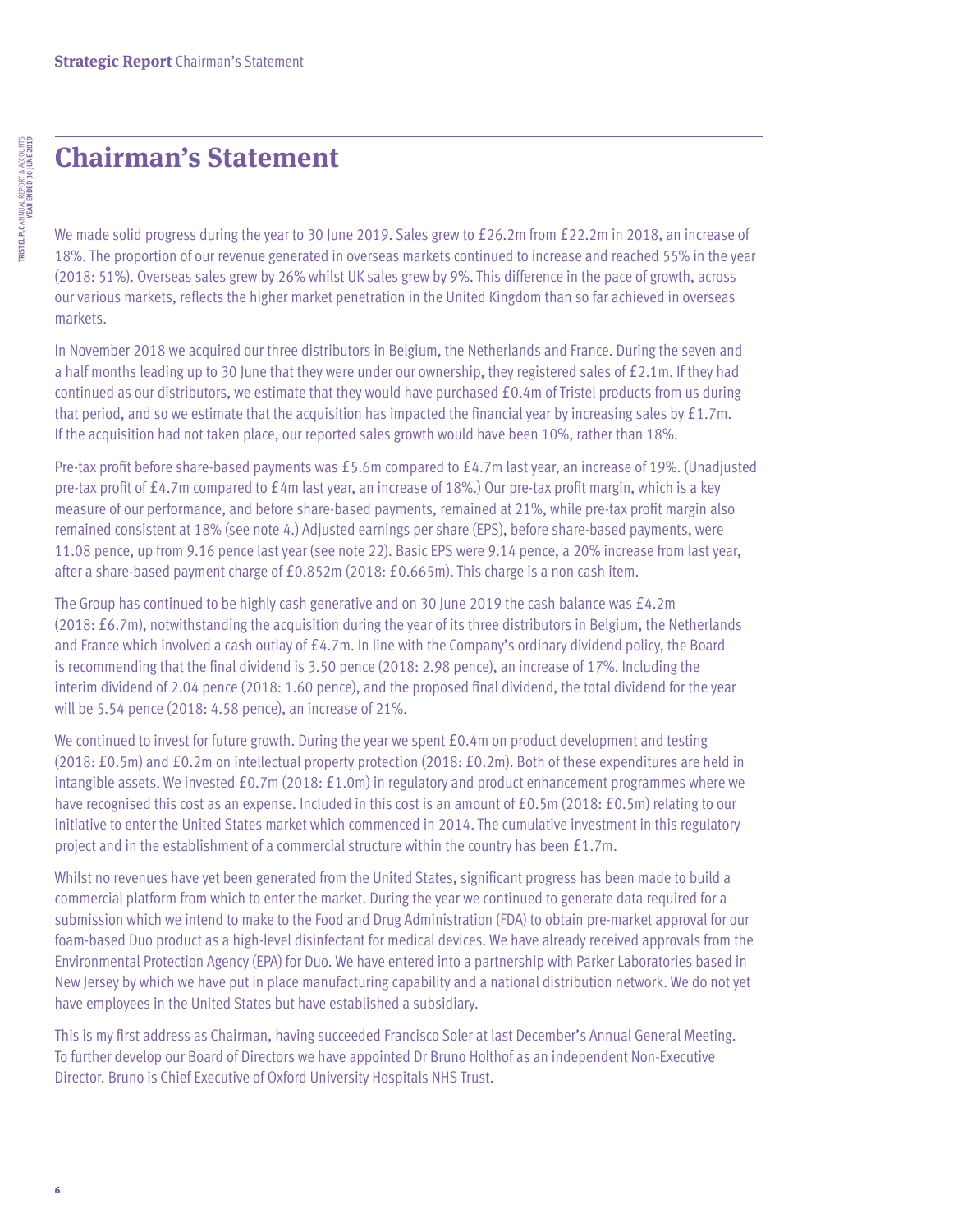As I look back upon my first 10 months as Chairman, I believe that the Group has successfully navigated its way through a year in which Brexit was anticipated to take place, an event which posed significant challenges, particularly in terms of manufacture. Brexit is yet to occur and has been pushed back, and we expect the challenges it brings to repeat this financial year. However, I believe the Group is well-placed to weather this and any economic downturn that may follow. Finally, I would like to pay tribute to and thank all our employees who have given great service to the Company during the year.

**Paul Barnes** Chairman 31 October 2019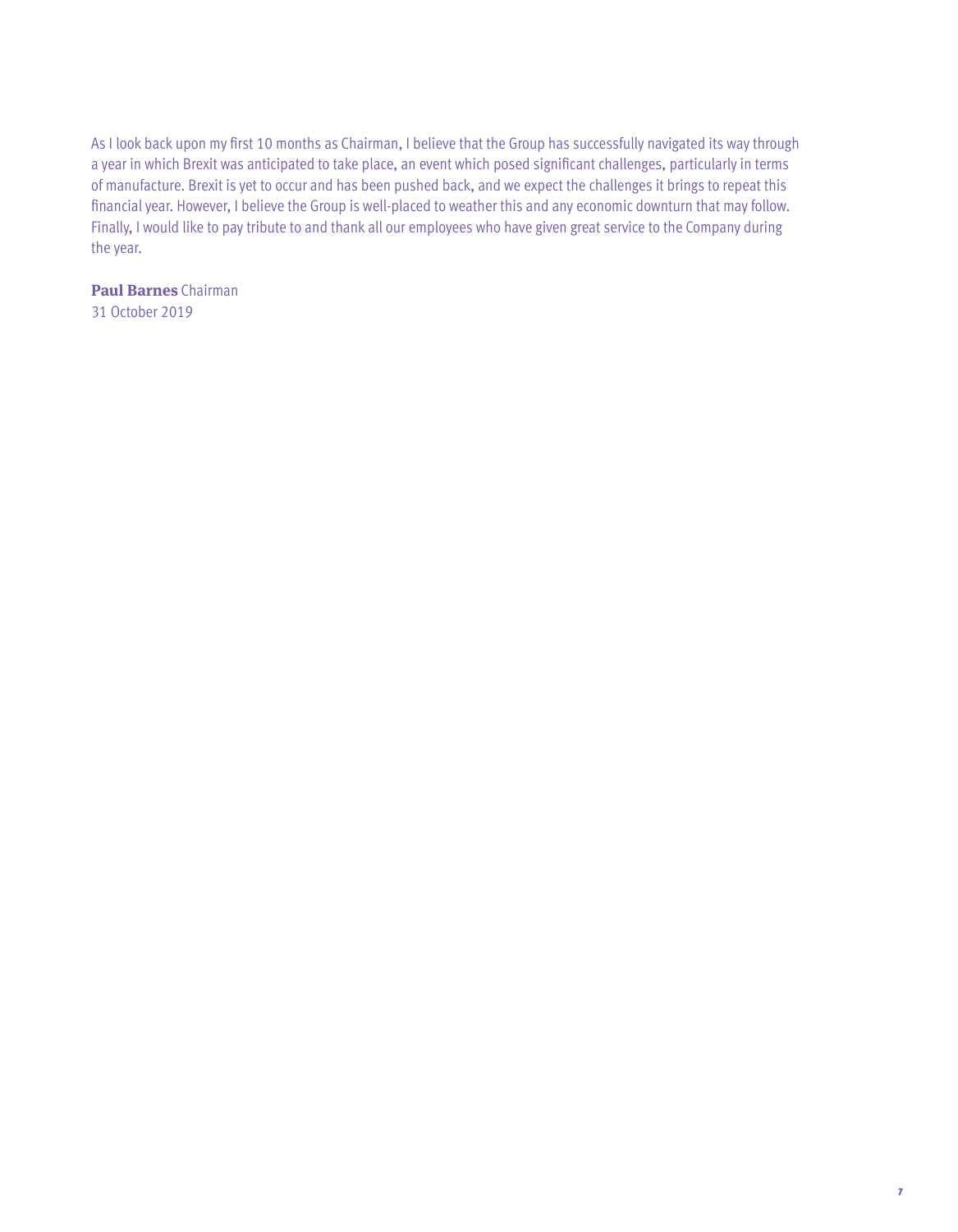### **Chief Executive's Report**

### **Overview**

Group revenue was up 18%, adjusted pre-tax profit was up 19% (pre-tax profit up 18%) and adjusted EPS was up 21% (basic EPS up 20%). We ended the year with cash of £4.2m. The Group is debt-free.

In October 2016, we set out our financial plan for the three years to 30 June 2019. The two key financial targets of the plan were sales growth in the range of 10% to 15% per annum as an annual average over the three years, and the achievement in each year of a pre-tax profit margin (excluding share-based payment charges) of at least 17.5%. Both targets became Key Performance Indicators (KPIs) of the Group. We can report that both these KPIs have been met throughout the three years.

On 18 November 2018 we acquired three companies, known to us as the Ecomed Group ('Ecomed'), and consisting of Ecomed Services N.V. (Belgium), Ecomed Nederlands B.V. (Netherlands), and Ecomed SARL (France). Each of the three companies have been distributors of Tristel products: since 2005 in Belgium; since 2013 in the Netherlands and 2016 in France. The companies have each changed their corporate name to 'Tristel' and represent Tristel Western Europe in our organisational structure.

During the year the Ecomed acquisition contributed £1.7m to Group sales. If the three companies had continued as distributors and the acquisition had not taken place, Group sales would have been £24.46m and sales growth would have been 10%.

Strategically, the acquisition expands our direct presence throughout much of continental Europe, and our coverage was further increased shortly after the year-end with the acquisition of the remaining 80% of the share capital of Tristel Italia Srl, bringing this company under our complete ownership and control.

The management teams of our Western Europe and Italian acquisitions are continuing as part of the Group management and sales team. All four companies are essentially sales organisations and have boosted the UK and European sales force to 30, and the global sales force to 41. The total Group-wide headcount at 30 June 2019 was 146. The Ecomed acquisition has also added a 14,000 sq. ft. warehouse facility in Antwerp to our Group's logistics infrastructure.

We are proposing a final dividend of 3.50 pence per share (2018: 2.98 pence), making 5.54 pence (2018: 4.58 pence) in total for the year, an increase of 21%. If approved, the final dividend will be paid on 20 December 2019 to shareholders on the register at 22 November 2019. The corresponding ex-dividend date is 21 November 2019.

Brexit cast its spell over the year. To forestall any potential disruption to our customers' supply chain we built inventory of all component parts and finished products in the run up to 31 March and encouraged key domestic and overseas customers to increase their stockholdings of our products. Brexit did not take place and we believe that most of our customers' inventory holdings were then wound down again in the final quarter of the year. We anticipate that a similar cycle will repeat as we approach 31 October 2019.

The other significant event relating to Brexit was to move the location of our Notified Body from BSI's office in the United Kingdom to BSI in Amsterdam. We believe this will ensure our ability to CE mark our disinfectants and sell them within Europe irrespective of the outcome of the Brexit negotiation.

Notwithstanding this near-term uncertainty relating to our trading relationship with Europe and the rest of the world, the outlook for the Company remains very positive.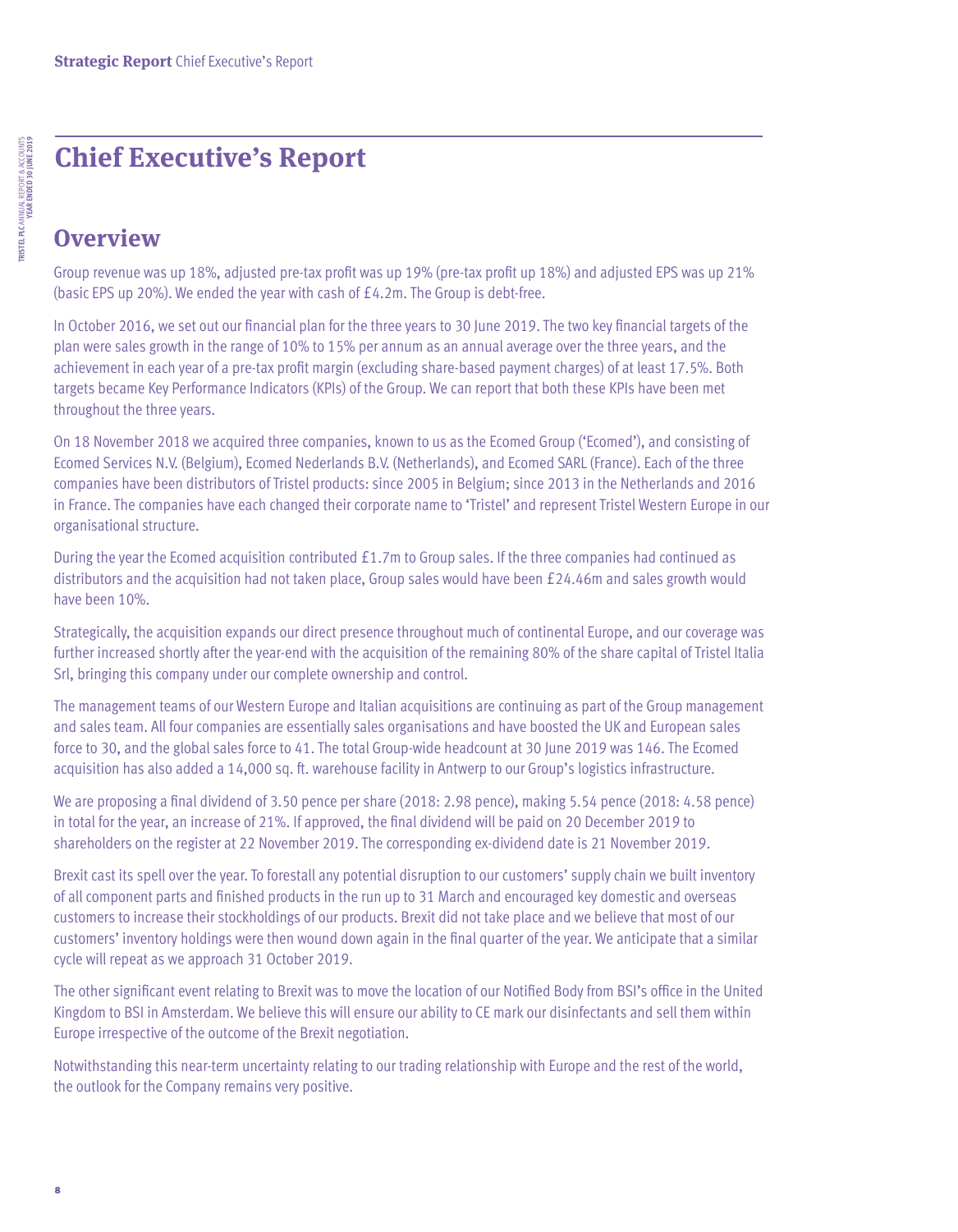### **Our business: What our marketplace looks like**

Our entire business is focussed on preventing the transmission of microbes from one object or person to another. We pursue this purpose because microbes can be a source of infection to humans and animals. They can cause illness or death and place a heavy cost on individuals and society. We achieve our purpose by applying a very powerful disinfectant – chlorine dioxide – to the target surface or medical instrument.

We are unique worldwide in using chlorine dioxide as a high-performance disinfectant for medical instruments. We are also one of a very few companies worldwide that can legitimately claim to be exclusively an infection prevention business.

Our mission is most relevant to hospitals where the risks of infection to individuals are highest. In the hospital market, which we refer to as human healthcare, we brand our products Tristel. The risk of cross infection is also relevant to veterinary practices, or animal hospitals, and in the animal healthcare market we brand our products Anistel. Finally, the control of microbial contamination is also very relevant in critical manufacturing environments, for example cleanrooms, and in this market our products are branded Crystel.

A hospital is a vast, multi-faceted organisation. We are not only unique in providing chlorine dioxide as a high-performance disinfectant within hospitals, but we are also unique in our focus upon specific clinical departments within them. We target clinical departments that carry out diagnostic procedures with small heat-sensitive medical instruments. These include: the nasendoscope used in Ear, Nose and Throat departments; the laryngoscope blade used in emergency medicine; tonometers used in ophthalmology, and ultrasound probes used in both women and men's health. In these departments, we are the only simple to implement, affordable, high-performance disinfection method available. Consequently, in geographical markets in which we have been present for some time, we hold a truly significant market share.

Infection prevention is a basic requirement for the safe and effective provision of healthcare. This is true in all hospitals in all countries. Our primary focus is on the acute hospital, but the trend is for medical device procedures to take place outside of the hospital, and the pool of opportunity for the sale of our products can be expected to expand substantially over the long term.

### **How we service our market**

Over 95% of our revenues are of repeat consumable products that perform a vital function in hospitals. Their use is for the most part non-discretionary. Our products are typically small packaged goods, requiring no after sales service, other than comprehensive training, Capital sales, service and maintenance do not feature, therefore, in a significant way in our revenue model.



We sell our products directly to end users in those markets in which we have established a direct operational presence, and through distributors in markets where we have no presence.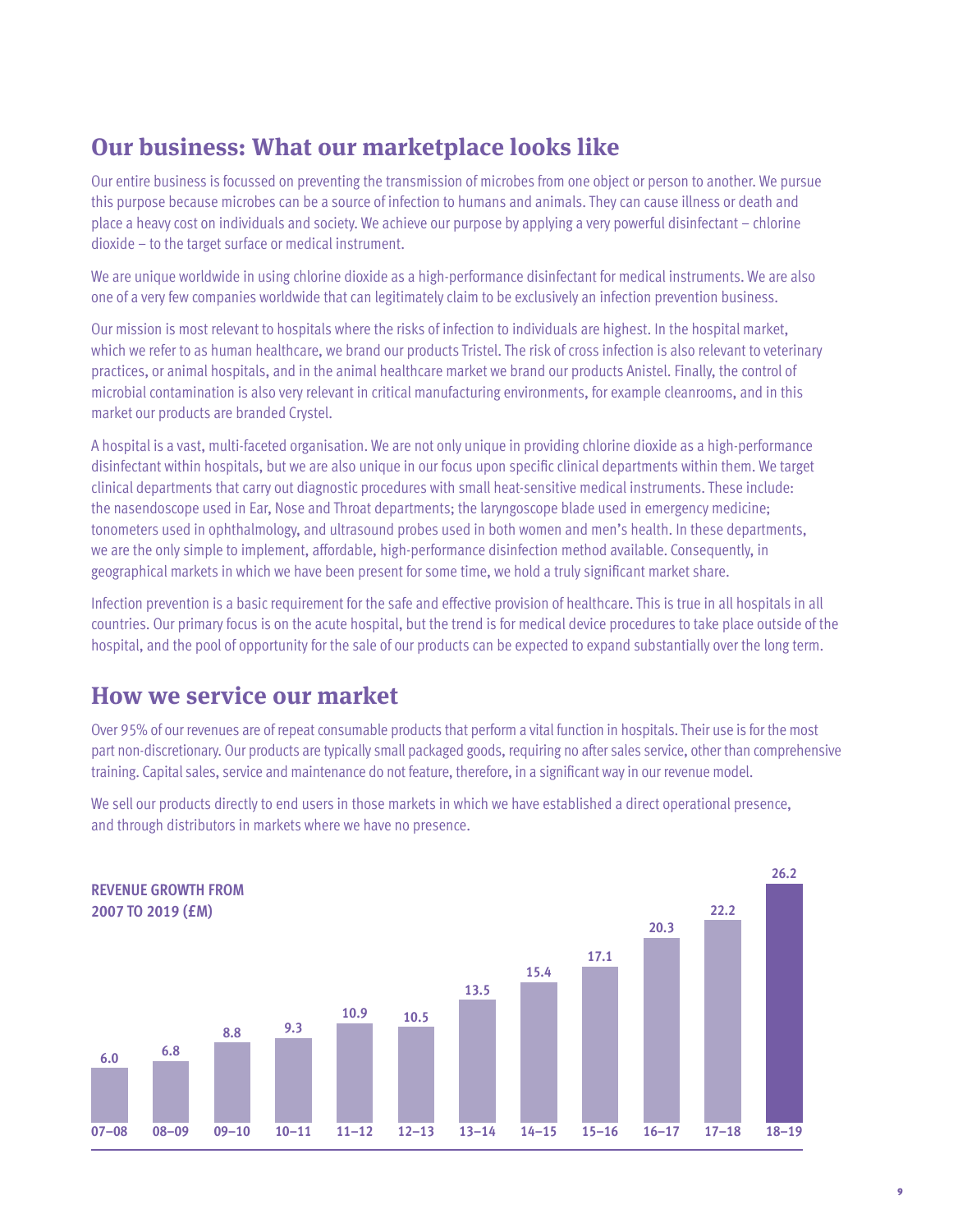#### **OUR REVENUES – BY SALES CHANNEL**

|                              |                              |            | $2018 - 2019$<br>$f'$ 000 | $2017 - 2018$<br>$f'$ 000 | Year-on-year<br>change<br>$f'$ 000 | <b>Percentage</b><br>change<br>$\%$ |
|------------------------------|------------------------------|------------|---------------------------|---------------------------|------------------------------------|-------------------------------------|
| Human healthcare             | <b>Direct sales</b>          | <b>UK</b>  | 10,024                    | 8,912                     | 1,112                              | 12%                                 |
|                              |                              | EU         | 6,650                     | 4,087                     | 2,563                              | 63%                                 |
|                              |                              | <b>ROW</b> | 4,273                     | 3,961                     | 312                                | 8%                                  |
|                              | <b>Sales to distributors</b> | EU         | 1,534                     | 1,559                     | (25)                               | $(2)\%$                             |
|                              |                              | <b>ROW</b> | 1,465                     | 1,350                     | 115                                | 9%                                  |
| <b>Contamination control</b> | <b>Direct sales</b>          | <b>UK</b>  | 1,205                     | 1,258                     | (53)                               | (4)%                                |
|                              |                              | EU         | 37                        | 34                        | 3                                  | 9%                                  |
|                              |                              | <b>ROW</b> | 51                        | 44                        | 7                                  | 16%                                 |
|                              | <b>Sales to distributors</b> | EU         | 122                       | 96                        | 26                                 | 27%                                 |
|                              |                              | <b>ROW</b> |                           |                           |                                    |                                     |
| <b>Animal healthcare</b>     | <b>Direct sales</b>          | <b>UK</b>  | 79                        | 96                        | (17)                               | (18)%                               |
|                              |                              | EU         | 8                         | 3                         | 5                                  | 167%                                |
|                              |                              | <b>ROW</b> | 212                       | 195                       | 17                                 | 9%                                  |
|                              | <b>Sales to distributors</b> | <b>UK</b>  | 488                       | 569                       | (81)                               | (14)%                               |
|                              |                              | EU         | 21                        | 56                        | (35)                               | (63)%                               |
| <b>Group sales</b>           |                              |            | 26,169                    | 22,220                    | 3,949                              | 18%                                 |

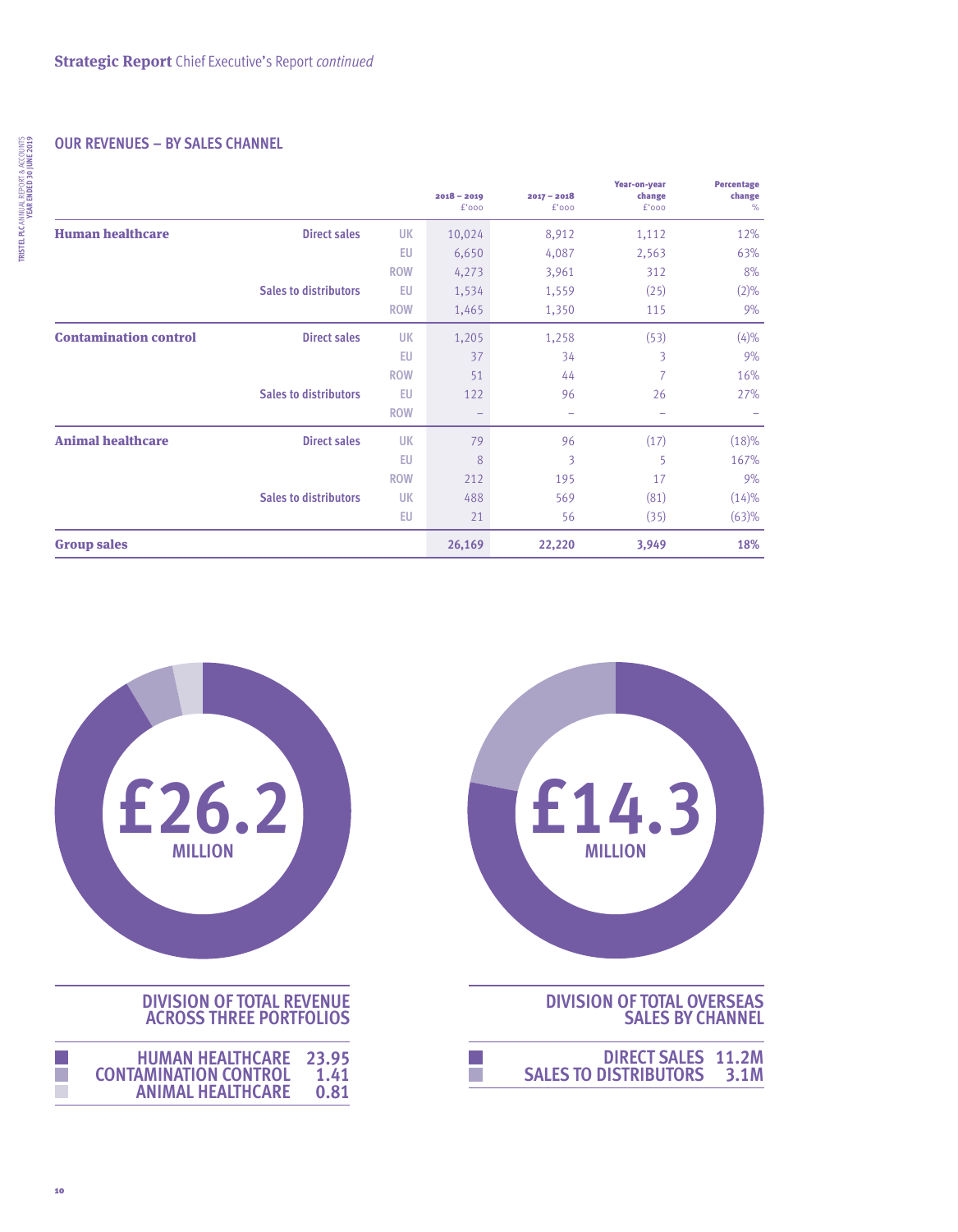#### **OUR REVENUES – BY TECHNOLOGY**

The majority of our sales are of chlorine dioxide (CI02) based products; but we do formulate, manufacture and sell products utilising other disinfectant chemistries. These include quaternary ammonium compounds, peracetic acid and alcohol. In 2019,  $£3.7$ m of our sales were of non-chlorine dioxide chemistries representing 14% of the total  $(2018: \text{£}3.8$ m representing 17%). As our chlorine dioxide product sales increase at a faster pace than non-chlorine dioxide product sales, and as we continue to find ways to persuade customers to switch to chlorine dioxide as a superior disinfection technology, we expect this percentage to continue to reduce in significance.

|                              |                              |              | $2018 - 2019$<br>$f'$ 000 | $2017 - 2018$<br>$f'$ 000 | Year-on-year<br>change<br>$f'$ 000 | <b>Percentage</b><br>change<br>$\%$ |
|------------------------------|------------------------------|--------------|---------------------------|---------------------------|------------------------------------|-------------------------------------|
| <b>Human healthcare</b>      | <b>Direct sales</b>          | C102         | 20,009                    | 16,167                    | 3,842                              | 24%                                 |
|                              |                              | <b>Other</b> | 938                       | 793                       | 145                                | 18%                                 |
|                              | <b>Sales to distributors</b> | <b>CI02</b>  | 2,089                     | 1,995                     | 94                                 | 5%                                  |
|                              |                              | <b>Other</b> | 910                       | 914                       | (4)                                | (1)%                                |
| <b>Contamination control</b> | <b>Direct sales</b>          | <b>CI02</b>  | 234                       | 148                       | 86                                 | 58%                                 |
|                              |                              | <b>Other</b> | 1,059                     | 1,188                     | (129)                              | (11)%                               |
|                              | <b>Sales to distributors</b> | <b>CI02</b>  | 74                        | 56                        | 18                                 | 32%                                 |
|                              |                              | <b>Other</b> | 48                        | 40                        | 8                                  | 20%                                 |
| <b>Animal healthcare</b>     | <b>Direct sales</b>          | <b>CI02</b>  | 15                        | 30                        | (15)                               | (50)%                               |
|                              |                              | <b>Other</b> | 284                       | 264                       | 20                                 | 8%                                  |
|                              | <b>Sales to distributors</b> | <b>CI02</b>  | $\overline{2}$            | 5                         | (3)                                | (60)%                               |
|                              |                              | <b>Other</b> | 507                       | 620                       | (113)                              | (18)%                               |
| <b>Group sales</b>           |                              |              | 26,169                    | 22,220                    | 3,949                              | 18%                                 |



#### **OUR REVENUES – BY PORTFOLIO AND GEOGRAPHICAL SPLIT**

Revenues increased by 18% in the year. UK sales grew by 9% and overseas sales by 26%. Overseas sales are made via two channels: through the Company's wholly-owned subsidiaries in Germany, Poland, Switzerland, Russia, Hong Kong, China, Australia, New Zealand, Belgium, France, The Netherlands and via third party distributors. Overseas subsidiary sales to end users increased by 35% to £11.233m in the year, whilst overseas sales to distributors increased by 3% to £3.14m (excluding £0.488m UK distributor sales within the UK).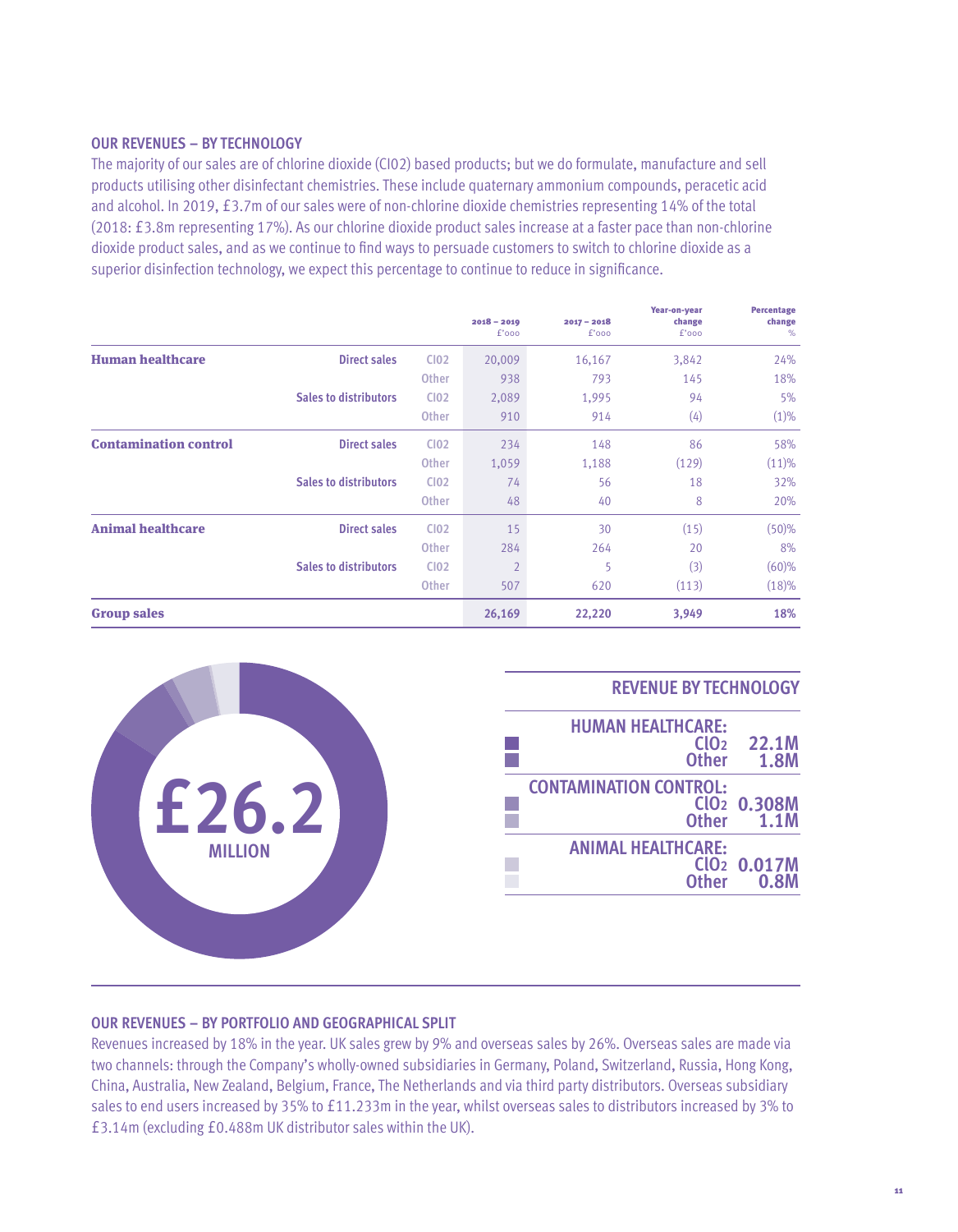### **Our strategic assets**

We consider the assets that enable the Company to achieve its strategic goals to be:

- Our chlorine dioxide chemistry, about which there are three critically important elements:
	- **1.** The formulation is proprietary.

**2.** We remain the only company using chlorine dioxide for the decontamination of medical instruments in the world, which gives us a genuine point of difference from all other infection prevention companies.

**3.** The length of time that we have enjoyed this position has allowed us to collate a significant body of knowledge, including published scientific data, the testimony of almost two decades of safe use, a significant global footprint of regulatory approvals and a library of proven compatibility with hundreds of medical instruments, all of which would take a newcomer significant time and cost to match.

- $\bullet$  Intellectual property protection at 30 June 2019, we held 277 patents granted in 36 countries providing legal protection for our products.
- Our people who hold an unrivalled body of knowledge relating both to infection prevention and to chlorine dioxide, allowing us to quickly and efficiently create and bring to market innovative and market ready products.

#### **OUR PROPRIETARY CHLORINE DIOXIDE CHEMISTRY**

The competitive advantage that we hold is that we are the only company worldwide using chlorine dioxide to disinfect medical instruments.

With this same chemistry, we have also established a bridgehead in hospital surface disinfection, the veterinary market, and the contamination control market.

The focus of our research and development is our chlorine dioxide technology, searching for continuous improvements in increased microbial efficacy, a reduction in hazards, and greater efficiency in manufacture. In parallel, we invest heavily in the creation of packaging and delivery forms that enhance and simplify the user experience.

Our regulatory programme succeeded in attaining 67 approvals for 34 products in 14 countries during the year.

#### **OUR INTELLECTUAL PROPERTY PROTECTION**

In its broadest sense, our intellectual property relates to:

**1.** Patents, trademarks and registered designs.

**2.** The scientific validation of our chemistry and our products that has entered the public domain via 29 peer-reviewed and published papers.

**3.** 19 guidelines have been published by professional clinical bodies, infection prevention bodies, and national healthcare institutions that reference the use of chlorine dioxide in a format that is recognisable as Tristel.

**4.** The certification by medical device manufacturers that our chemistry is compatible with their products. We enjoy official compatibility with the instrumentation of 55 medical device manufacturers, with respect to 1,845 of their individual models.

#### **OUR PEOPLE**

At Tristel the basic qualities we seek in our staff are integrity, inquisitiveness and humility. In our management team, we also look for excellent decision making and execution ability and a 'know no boundaries' approach. We believe that these qualities can make the highest possible performance achievable. We view our colleagues as a key strategic asset of the business.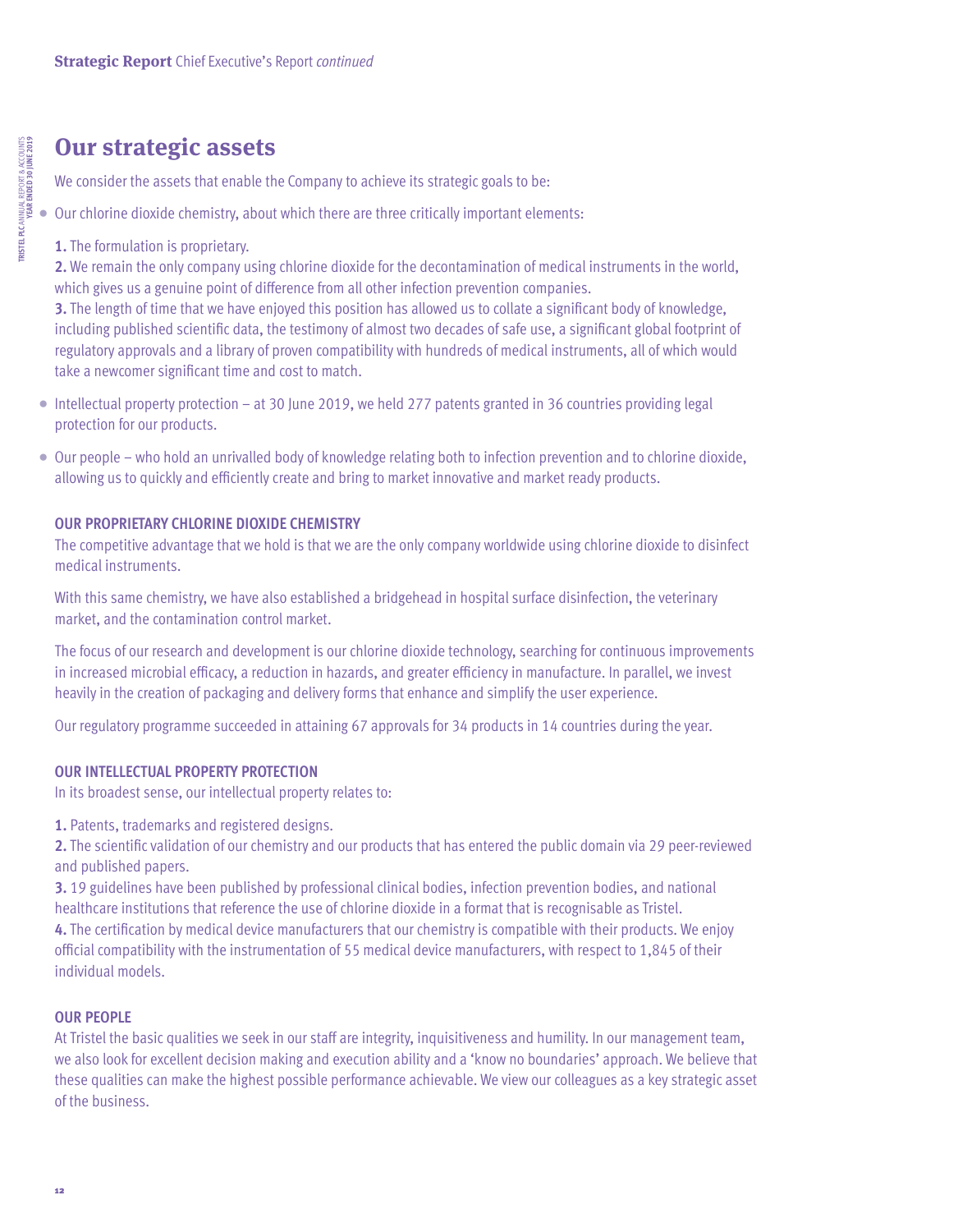### **Delivering on our key strategic fnancial goal**

Our key strategic financial goal is to deliver long term sustainable growth. The two key performance measures that we target are:

- Consistent revenue growth during the past five years, revenue has grown from £15.3m to £26.2m an increase of 71%. The compound annual growth rate in revenue since the Group went public in 2005 has been 16%. Our target over the past three years has been to grow revenues in the range of 10% to 15% on average each year to 30 June 2019, which has been achieved.
- $\bullet$  Maintaining the profitability of the Group  $-$  during the year the Group achieved a (before share-based payments) pre-tax margin of 21%. The benchmark (before share-based payments) pre-tax margin we set for the plan period was 17.5%. This measure has also been achieved.

The corollary to achieving these targets is that we have been highly cash generative given the operational cash requirements of the business. The Board's policy with respect to dividends is that if it considers that there are no earnings enhancing opportunities to invest excess cash, a special dividend for shareholders will be considered along with other distribution options.

The Board's pursuit of these financial objectives is grounded in the belief that consistent and sustainable increases in earnings and dividends will, over time, result in share price growth.

Having successfully delivered upon the 2016 to 2019 plan, the Board has established a new financial plan taking the Company to 2022, which incorporates two key performance measures. They are:

- Consistent revenue growth to grow revenues in the range of 10% to 15% per annum, on average over the three years to 30 June 2022.
- Maintaining the profitability of the Group to continue to achieve an earnings before interest, tax, depreciation and amortisation (EBITDA) margin of at least 25%, also stated before share-based payment charges. We have changed the profitability measure from a pre-tax profit margin to an EBITDA margin, so that our profitability target does not deter investment in future revenue and profit generating possibilities, which will impact amortisation.

### **Progress in North America**

In 2014, we explained to our shareholders that we had embarked upon a United States regulatory approvals programme. To date we have focussed upon our chlorine dioxide foam-based product Duo.

We have received approval for Duo from the EPA as an intermediate level disinfectant.

We are preparing a submission to the FDA for Duo as a high-level disinfectant. The intended use patterns will be for intra-cavity ultrasound probes, nasendoscopes, and lastly certain ophthalmic devices. If successful, this will position us in three of the clinical areas in which we are most successful in other geographical markets.

We have appointed Parker Laboratories as our contract manufacturer for supply to each of these targeted clinical areas. We have granted Parker marketing rights for Duo's use in ultrasound where they are the market leader in the United States for ultrasound conductive gels. In the ultrasound segment, the contractual arrangement is royalty-based.

### **Focus**

We have set objectives which are visible to everyone inside the Group, and we make them equally visible to all other stakeholders. We look forward to meeting these objectives and continuing the progress of the Group. We look to the future with confidence as Tristel continues to grow and expand its geographical reach.

**Paul Swinney** Chief Executive Officer 31 October 2019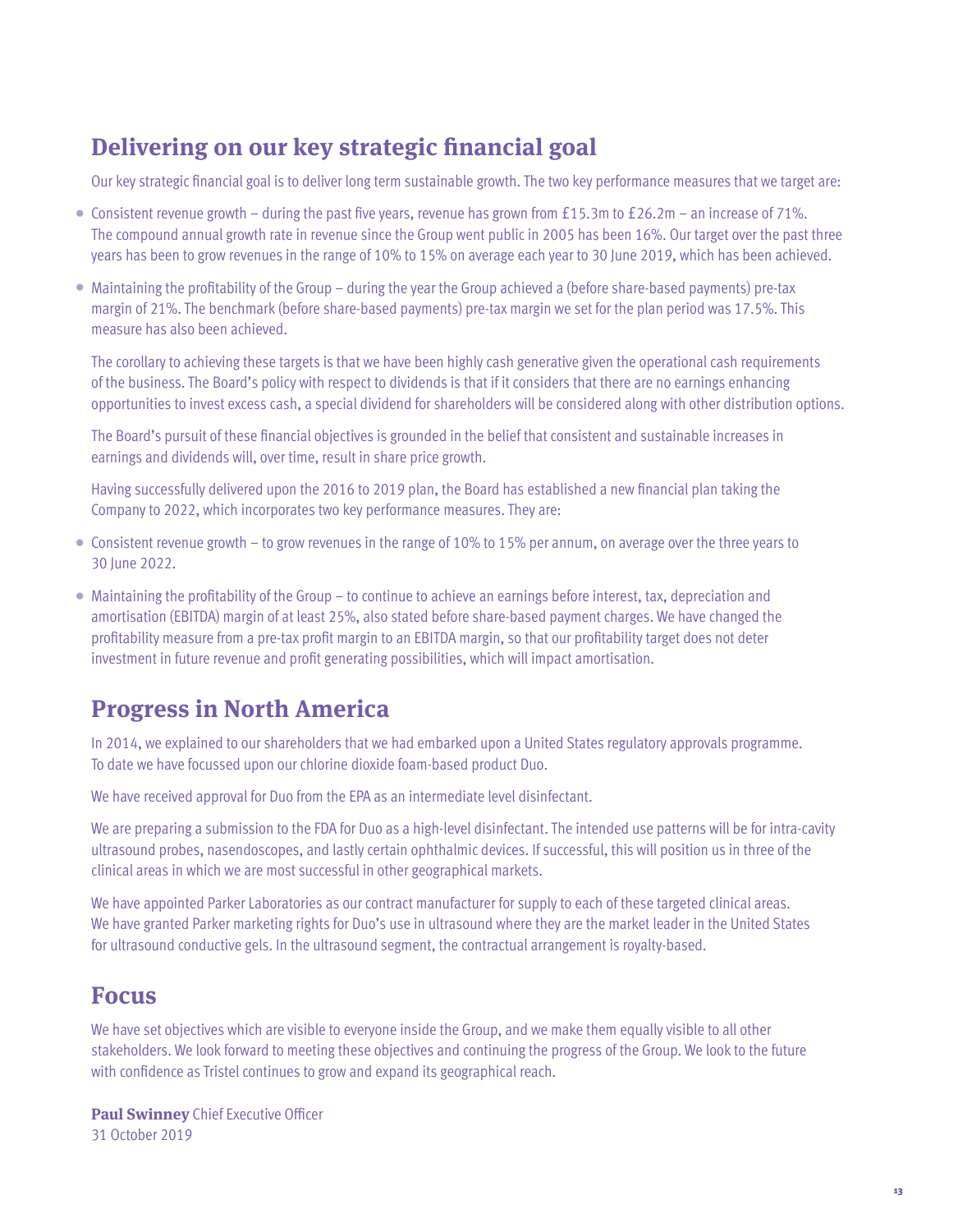### **Financial Review**

### **Fair review of the business**

Revenue increased by 18% in the year, with UK sales growth of 9% and overseas sales growth of 26%. Overseas sales were 55% of the total compared to 51% last year.

The acquisition of three former Western European distributors in Belgium, Netherlands and France has impacted the year with an increase in sales of 8% and further increases in gross margin and expenses. The acquisition allows the Company to invest in a faster pace of growth in France than otherwise would have been the case, whilst bringing in-house the distributor's margin.

Aside of the new expenses, arising from this acquisition, administrative costs increased by 13%. The Company continued its investment in the United States regulatory programme, costing  $£0.477$ m during the year.

### **Share-based payments**

The non-cash IFRS 2 charge (share-based payment charge) for the year was  $£0.85$ m $(2018; £0.67$ m). This relates to the share option scheme approved at the Company's 2017 AGM, which is yet to vest. Details of the scheme can be found on page 80.

### **Earnings before interest, tax, depreciation and amortisation**

Reported EBITDA increased by 13% in the year to  $f6.3m(2018; f5.6m)$ . EBITDA adjusted for share-based payments was  $E$ 7.1m, an increase of 15% on the comparable number (2018:  $E$ 6.2m).

### **Proft before tax and share-based payments**

Profit before tax and share-based payments of £5.6m increased by 19% from £4.7m in 2018. (Profit before tax increased by 18% to  $£4.7$ m from  $£4$ m in 2018). Adjusted pre-tax profit margin remained at 21%. (Pre-tax profit margin remained at 18%.)

### **Earnings and dividends**

The Company's policy is to pay out half of adjusted EPS to shareholders in the form of an ordinary dividend each year. When declaring dividends, the Board considers the Group's cash resources and the adequacy of its distributable reserves.

The conditions that the Board applies to special dividends are that cash reserves should exceed, after payment of the dividend, the minimum operational and investment needs of the business and that the special dividend can be made from available distributable reserves. The Board believes this approach provides a flexible mechanism for managing the maintenance and expansion of the Group's asset base whilst providing a reasonable return to shareholders.

Over the last three years, the Group's total dividends (excluding special dividends) and adjusted EPS have grown at an average growth rate of 37% and 33% respectively.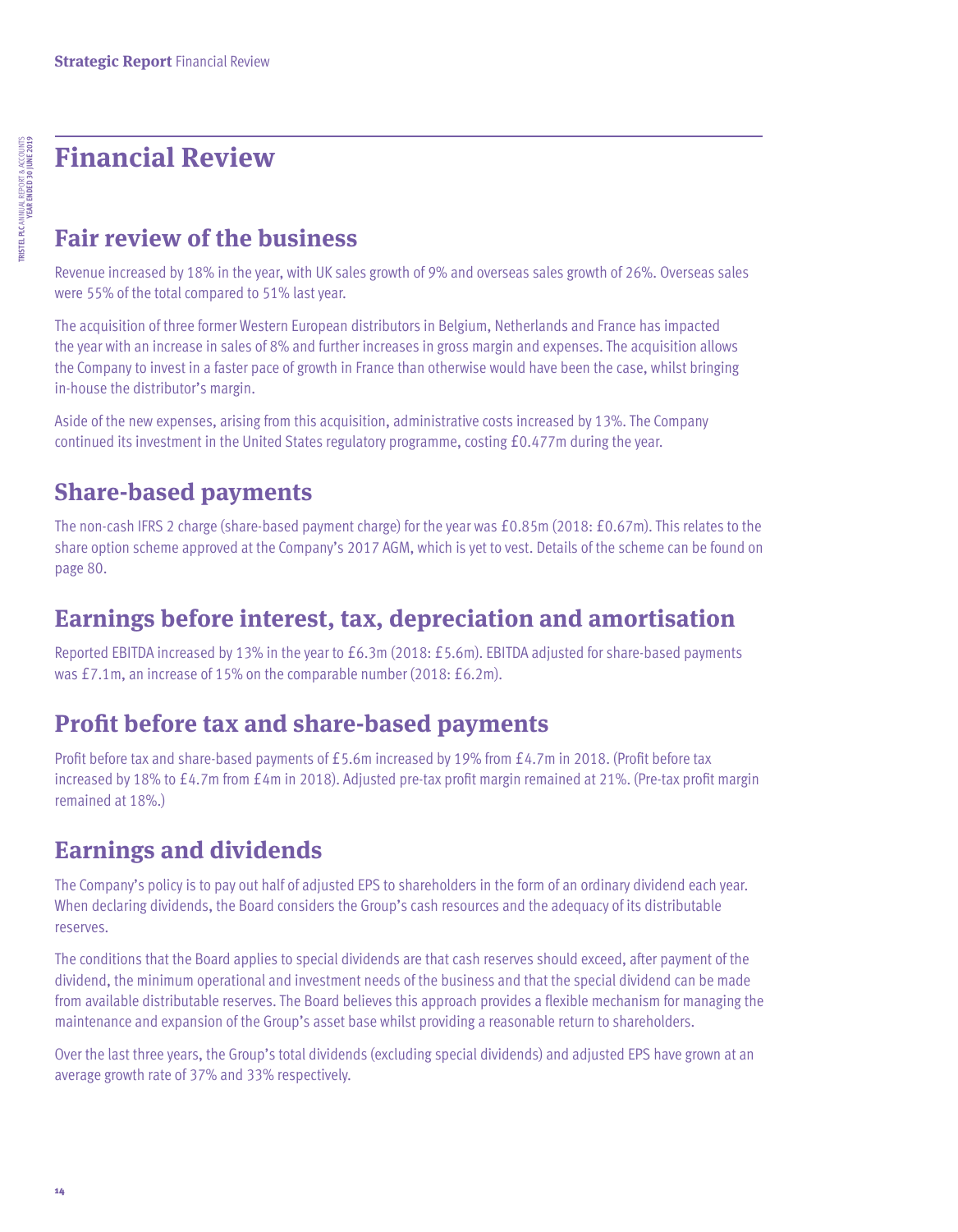| <b>Relating to year</b><br>ended 30 June | <b>Adjusted</b><br><b>EPS</b><br>pence | <b>Interim</b><br>dividend<br>pence | <b>Final</b><br>dividend<br>pence | <b>Special</b><br>dividend<br>pence | <b>Total</b><br>dividend<br>pence | <b>Ordinary</b><br>dividend<br>cover ratio |
|------------------------------------------|----------------------------------------|-------------------------------------|-----------------------------------|-------------------------------------|-----------------------------------|--------------------------------------------|
| 2019                                     | 11.08                                  | 2.04                                | 3.50                              | <b>None</b>                         | 5.54                              | 2x                                         |
| 2018                                     | 9.16                                   | 1.60                                | 2.98                              | <b>None</b>                         | 4.58                              | 2x                                         |
| 2017                                     | 8.06                                   | 1.40                                | 2.63                              | <b>None</b>                         | 4.03                              | 2x                                         |
| 2016                                     | 6.62                                   | 1.14                                | 2.19                              | 3.00                                | 6.33                              | 2x                                         |
| 2015                                     | 5.53                                   | 0.59                                | 2.14                              | 3.00                                | 5.73                              | 2x                                         |
| 2014                                     | 3.28                                   | 0.36                                | 1.26                              | None                                | 1.62                              | 2x                                         |

The relationship between ordinary dividends and adjusted EPS can also be expressed as a cover ratio which the Board has set at 2 times, and it expects the current policy to continue for the medium term. However, subject to any adverse movement in earnings, financial strength, cash resources and the assessment of future trading, the Board retains the option to allow a temporary fall in the cover ratio to maintain the dividend.

Dividend announcements, approvals and payments are typically expected to follow a set schedule:

| <b>Dividend</b>  | <b>Status and date announced</b> | <b>Approval</b>              | <b>Approximate payment date</b>  |
|------------------|----------------------------------|------------------------------|----------------------------------|
| Ordinary interim | Declared February                | The Board February           | March following the announcement |
| Ordinary final   | Recommended October              | AGM by shareholders December | December                         |

### **Cash fow**

During the year, net cash flow from operating activities increased to £5.486m. The components of the movement are:

| £000's                                                       | <b>Year ended</b><br>30 June 2019 | <b>Year ended</b><br>30 June 2018 | <b>Movement</b> |
|--------------------------------------------------------------|-----------------------------------|-----------------------------------|-----------------|
| Operating profit before share-based payments                 | 5,549                             | 4,645                             | 904             |
| Depreciation and amortisation                                | 1,470                             | 1,498                             | (28)            |
| Impairment charges and loss on disposal of intangible assets | 79                                | 67                                | 12              |
| Income from associate                                        | 45                                | 24                                | 21              |
| Loss/(profit) on disposal of plant, property and equipment   | 21                                | (17)                              | 38              |
| Gain on fair value of investment                             | (98)                              |                                   | (98)            |
| Unrealised loss/(profit) on foreign exchange                 | 72                                | (78)                              | 150             |
| Finance costs                                                | (1)                               |                                   | (1)             |
| Working capital movements                                    | (780)                             | (520)                             | (260)           |
| <b>Taxation</b>                                              | (871)                             | (1, 124)                          | 253             |
| Net cash flow from operating activities                      | 5,486                             | 4,495                             | 991             |

The key contributors to the year-on-year cash-flow movement were the increase in operating profit before share-based payments of £0.9m and working capital movements predominantly due to increased stock holding and trade receivables.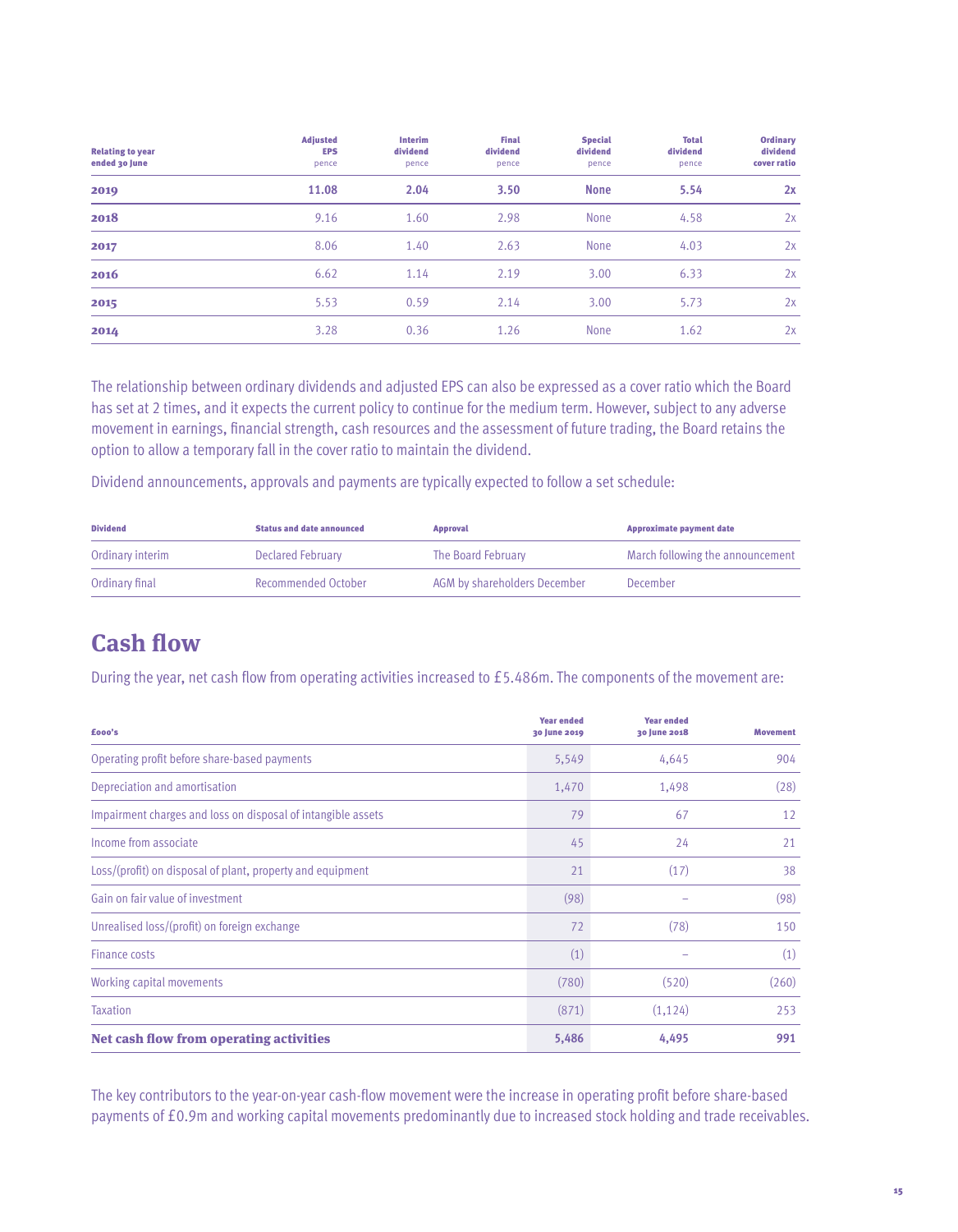### **Key performance indicators**

The Board considers the primary key performance indicators to be:

|                                                                            | <b>Measurement</b>                                                                                                                                                                                                                                                                                                   | Why this is important                                                                                                                                                                                                                       | KPI* for 2018-19                              |
|----------------------------------------------------------------------------|----------------------------------------------------------------------------------------------------------------------------------------------------------------------------------------------------------------------------------------------------------------------------------------------------------------------|---------------------------------------------------------------------------------------------------------------------------------------------------------------------------------------------------------------------------------------------|-----------------------------------------------|
| <b>TOTAL</b><br><b>REVENUE</b><br><b>GROWTH</b>                            | Change in the current year revenue<br>compared with the previous year.                                                                                                                                                                                                                                               | To meet the strategic objective of delivering<br>long term sustainable growth in EPS, consistent<br>revenue growth must be achieved.                                                                                                        | 18%<br>$(2017 - 18:10\%)$                     |
| <b>NON-UK REVENUE</b><br><b>AS A PERCENTAGE</b><br><b>OF TOTAL REVENUE</b> | The ratio of non-UK revenue to total<br>Within the UK, revenue growth rates are slowing<br>as a result of high market penetration. To achieve<br>revenue.<br>consistent overall revenue growth, sales from<br>overseas will need to become a higher percentage<br>of total revenue.                                  |                                                                                                                                                                                                                                             | 55%<br>$(2017 - 18: 51\%)$                    |
| <b>GROSS PROFIT</b><br>MARGIN                                              | The ratio of gross profit to revenue.                                                                                                                                                                                                                                                                                | Gross margin is a primary indicator of business<br>performance and market competitiveness.<br>A movement in gross margin generally reflects a<br>change in the product mix, market pricing, or both.                                        | 79%<br>$(2017-18:77%)$                        |
| ADJUSTED PRE <mark>-TAX</mark><br>PROFIT GROWTH                            | The Group's primary financial objective is to<br>The year-on-year increase in profit<br>before tax, adjusted for share-based<br>deliver sustainable long-term-growth in the value<br>of our shareholders' investment in the Group.<br>payments.<br>The primary driver of this will be sustainable<br>profits growth. |                                                                                                                                                                                                                                             | 19%<br>$(2017 - 18:15%)$                      |
| ADJUSTED PBT<br><b>MARGIN</b>                                              | The ratio of pre-tax profit, adjusted for<br>share-based payments, to revenue.                                                                                                                                                                                                                                       | A movement in PBT margin indicates changes<br>in profitability.                                                                                                                                                                             | 21%<br>$(2017 - 18:21\%)$                     |
| ADJUSTED<br>EARNINGS<br><b>PER SHARE (EPS)</b>                             | Profit after tax, adjusted for share-<br>based payments, divided by the<br>weighted average number of shares in<br>issue during the period.                                                                                                                                                                          | Adjusted EPS and adjusted EPS growth are<br>widely used measures of Company performance.<br>Adjusted EPS forms the basis of the Group's<br>current dividend policy and adjusted EPS growth<br>will translate directly into dividend growth. | <b>11.08 PENCE</b><br>$(2017-18: 9.16$ pence) |

*\*KPI – Key Performance Indicator*

In addition to financial KPIs, the Board measures and monitors various non-financial KPIs, including the maintenance of the Group's quality system and certification required for the design, manufacture and sale of medical devices. The Group is frequently audited by its Notified Body, BSI. The level of success of these audits is measured by the number of major non-conformances. The Notified Body tests all areas of the Group's quality system including customer service, customer satisfaction and product quality assurance. During the year, the Group underwent four audits of the Quality Managements System and a number of desktop reviews. No major non-conformances were reported. The Company is compliant to the new versions of the following standards, ISO13485:2016 and ISO9001:2015, MDSAP.

At Tristel the basic qualities we seek in our staff are integrity, inquisitiveness and humility. In our management team, we also look for excellent business decision making and execution ability and a 'know no boundaries' approach. We believe that these qualities facilitate achievement of the highest possible performance. We view our colleagues as a key strategic asset of the business. In June 2005 when the Company was listed on the London Stock Exchange AIM market, we employed 10 personnel; 14 years later this has increased to 146.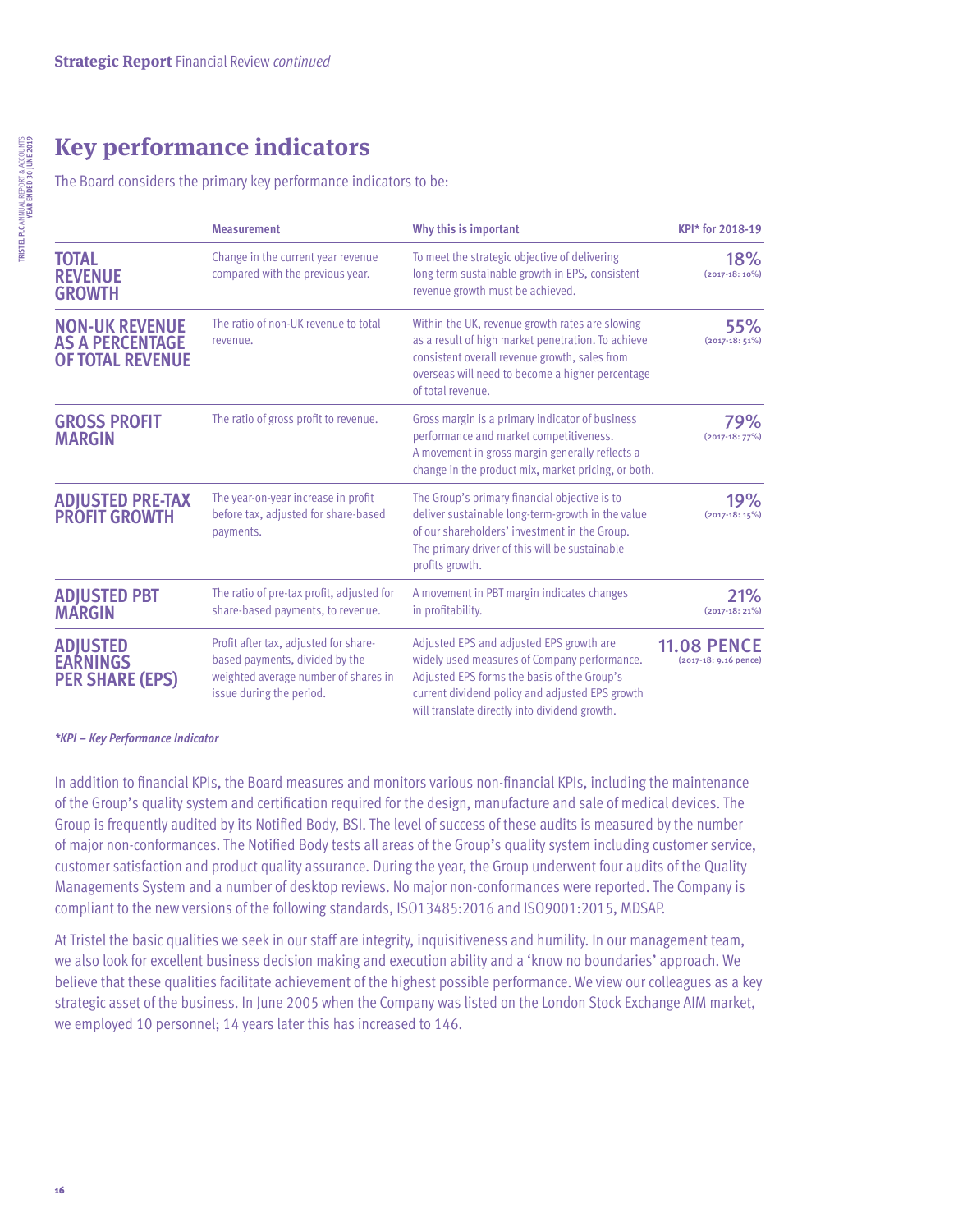### **Going concern**

The Group's business activities, together with the factors likely to affect its future development, performance and competitive position are set out in this Strategic Report. The future development of the Group is viewed to be via execution of its strategic plan. Economic conditions can create a degree of uncertainty over the level of demand for the Group's products. However, the Board considers there to be no material uncertainties within the business. The Board compiles budget and cash-flow forecasts, which are stress tested for potential future influences and events. The Board believes that the Company is well placed to manage its business risks successfully despite the current uncertain economic outlook.

After making enquiries, the Directors have a reasonable expectation that the Group has adequate resources to continue its operational existence for the foreseeable future. Accordingly, the Board has continued to adopt the going concern basis in preparing the annual report and financial statements.

### **Principal risks and uncertainties**

The key business risks are considered, documented and acted upon by the senior management team and Board of Directors regularly. The key areas considered are set out below:

#### **OPERATIONS**

The Group's ability to continue to manufacture and supply its products in a timely manner is a prerequisite to maintaining its sales growth rate, gross margin and profitability. This area of risk is kept under constant review, including identifying multiple routes of supply for key materials and services related to the production of the Group's products. A disaster recovery plan is in place and reviewed regularly. The plan sets out the steps required to swiftly relocate people, systems and production to ensure continuity of supply.

#### **REGULATORY AND LEGAL APPROVAL**

The ability to continue to market the Group's products is inextricably linked to the Group's ability to achieve and maintain regulatory and legal approvals in those countries where the Group has a presence.

The challenges in maintaining worldwide legal and regulatory compliance in respect of financial, environmental, quality and health and safety requirements are significant. The Executive Board members, supported by senior managers and specialist advisors, take responsibility for maintaining legal compliance. Through a risk management process the implications of new regulations and legislation are assessed and the necessary changes and mitigation are implemented.

#### **BREXIT**

The group sells into the European Union and given the UK's plans to leave the EU it has closely considered the potential outcomes, at the time of and after that exit occurs. The key risk has been highlighted as continuity of supply, which is principally linked to the Group's ability to maintain cross border supply of goods. Close collaboration and communication between the UK manufacturing arm of the business and its in-house and third-party EU distribution channels is in place to ensure that inventory levels will provide a buffer to potential supply chain delays.

#### **EXTERNAL RISKS**

The Group's performance is also subject to external macroeconomic conditions and changes in factors such as inflation or public spending.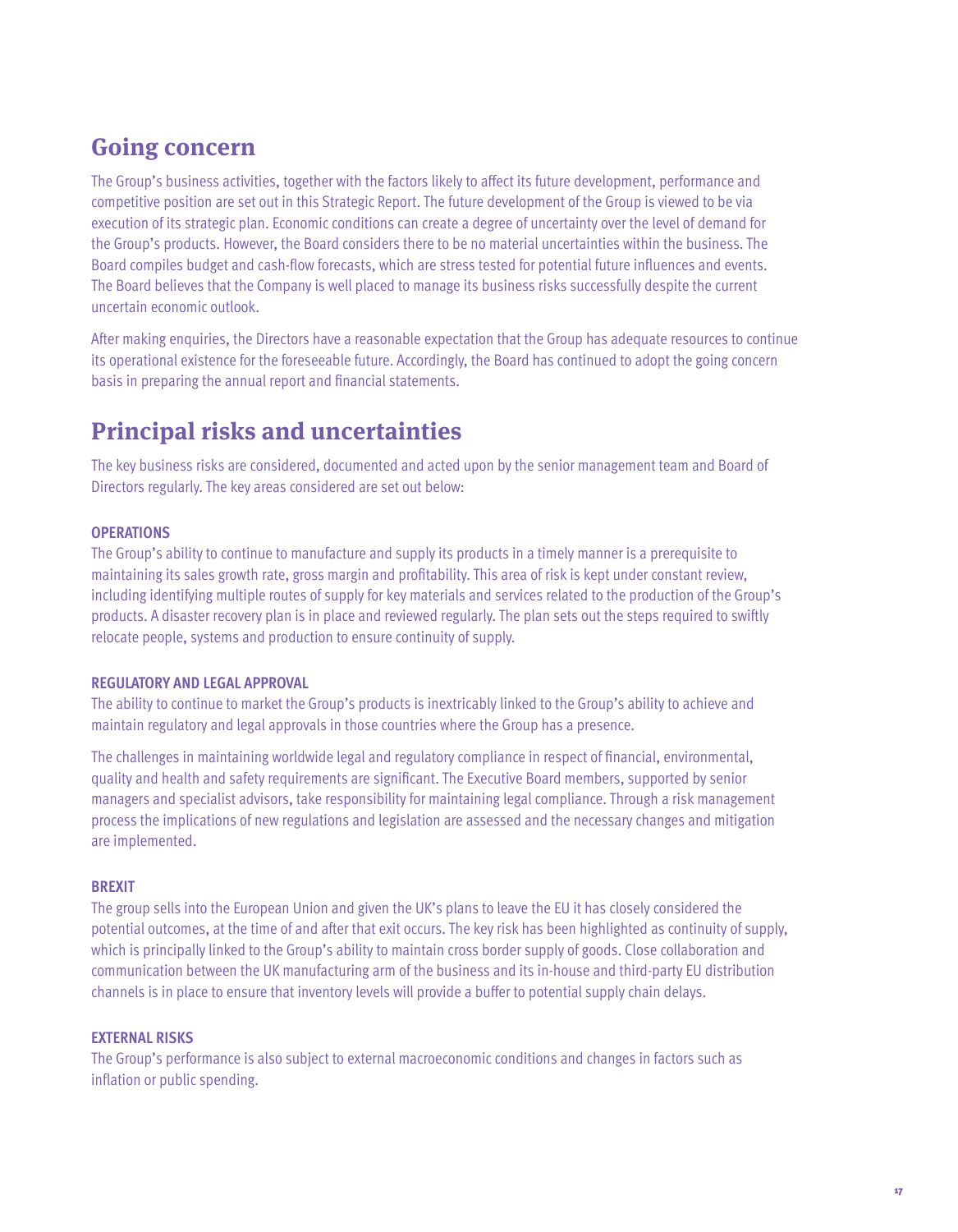#### **FINANCIAL RISKS**

The Group's activities expose it to financial risks including credit risk, cash-flow risk and exchange-rate risk:

#### **Credit and liquidity risks**

The Group's principal financial assets are cash and receivables. Credit risk is primarily attributable to its trade receivables, which are diversified across a large number of low value customer accounts. In addition, operations in new markets may have a higher than average risk of political or economic instability, and may carry increased credit risk. In each case the risk to the Group is its ability to collect its debts.

Credit risk on liquid funds is limited because the counterparties are banks with high credit ratings assigned by international credit rating agencies. The credit risk on trade and other receivables is managed by agreeing appropriate payment terms with customers, obtaining credit agency ratings of all potential customers; by requiring wherever possible payment for goods in advance or upon delivery; and by closely monitoring customer balances due, to ensure they do not become overdue. In addition, careful consideration is given to operations in new markets before the Group enters that market.

The Group policy is to maintain a strong capital base to enhance investor, creditor and market confidence. Surplus funds are placed on time deposits, with cash balances available for immediate withdrawal if required.

#### Cash-flow risk

The Group's cash balances are monitored daily to ensure sufficient funds are held to meet the business needs without the requirement for further financing. To aid with the control of funds, cash-flow forecasts are reviewed regularly to allow the required allocation of funds across the Group to be visible and avoid any shortfalls. To further reduce risk, Group entities hold only the cash required for their operational activities. Excess funds are held in the UK.

#### **Exchange-rate risk**

Group exposure to exchange-rate risk includes the measurement of overseas operations at the relevant exchange rate and changes in trade payables and receivables as a result of exchange-rate movements. Daily exchange-rate movements are monitored and any losses or gains incurred are taken to the income statement and reported in the Group's internal management information. Before agreeing any overseas transactions, consideration is given to utilising financial instruments such as hedging and forward purchase contracts.

The Strategic Report which incorporates the Chairman's Statement, Chief Executive's Report and Financial Review, was approved by the Board and signed on its behalf by:

**EA Dixon** Finance Director 31 October 2019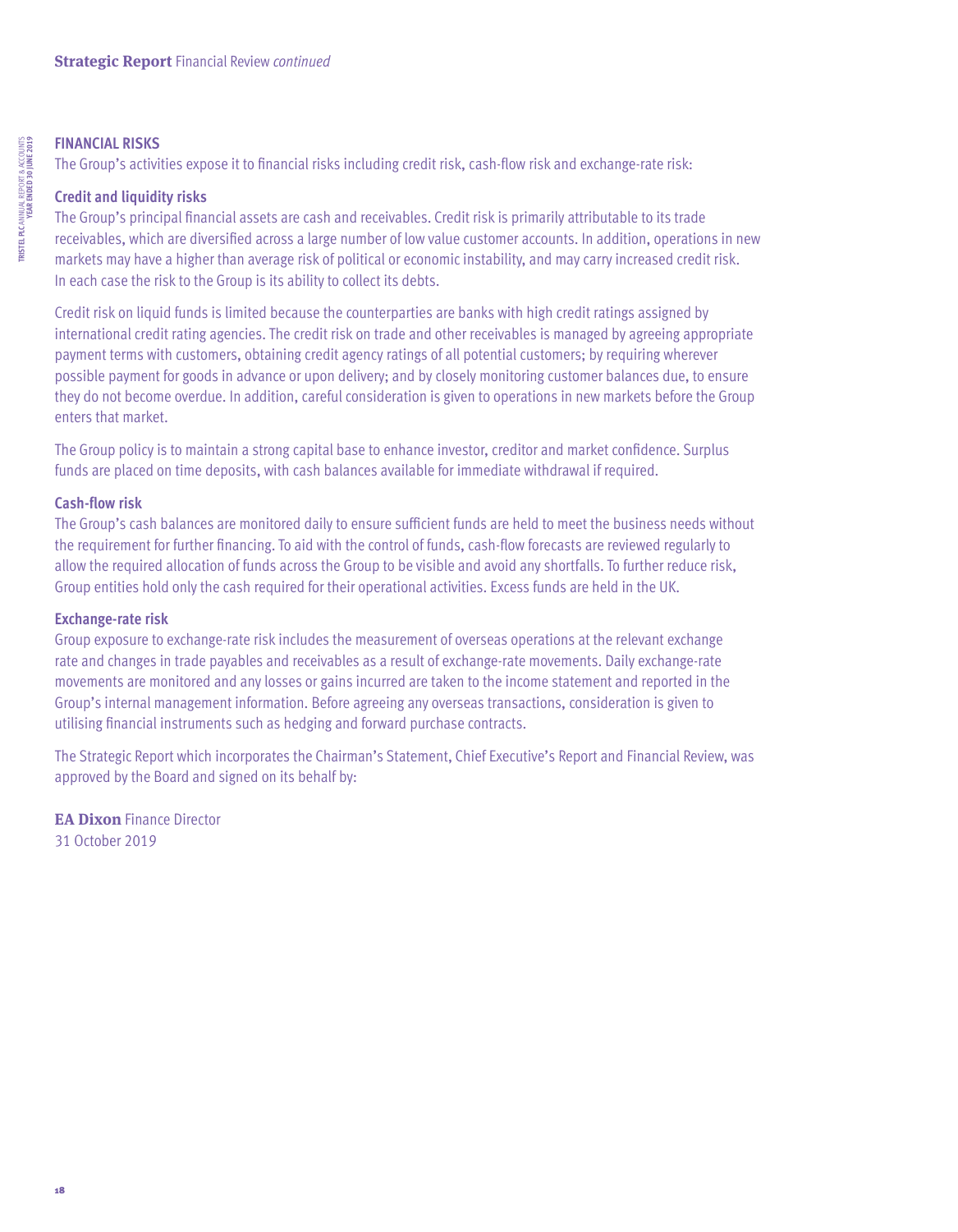### **Company Information**

| <b>Directors</b>                | <b>PC Swinney</b><br><b>EA Dixon</b><br><b>PM Barnes</b><br><b>DWE Orr</b><br><b>TAJ Jenkins</b><br><b>BLM Holthof</b><br><b>BVM Leemans</b>                          |
|---------------------------------|-----------------------------------------------------------------------------------------------------------------------------------------------------------------------|
| <b>Company Secretary</b>        | <b>EA Dixon</b>                                                                                                                                                       |
| <b>Registered Office</b>        | Unit 1B Lynx Business Park<br>Fordham Road<br>Snailwell<br>Newmarket<br>Cambridgeshire CB8 7NY                                                                        |
| <b>Auditors</b>                 | <b>KPMG LLP</b><br><b>Chartered Accountants - Registered Auditors</b><br><b>Botanic House</b><br>98-100 Hills Road<br>Cambridge<br>Cambridgeshire CB2 1AR             |
| <b>Solicitors</b>               | <b>Field Fisher Waterhouse LLP</b><br><b>Riverbank House</b><br>2 Swan Lane<br>London EC4R 3TT<br><b>Greene &amp; Greene Solicitors</b><br><b>80 Guildhall Street</b> |
|                                 | <b>Bury St Edmunds</b><br>Suffolk IP33 1QB                                                                                                                            |
| <b>Patent Attorney</b>          | <b>Dummett Copp LLP</b><br>25 The Square<br><b>Martlesham Heath</b><br>Ipswich<br>Suffolk IP <sub>5</sub> 3SL                                                         |
| <b>Remuneration Consultants</b> | <b>FIT Remuneration Consultants LLP</b><br>5 Fitzhardinge Street<br>London W <sub>1</sub> H 6ED                                                                       |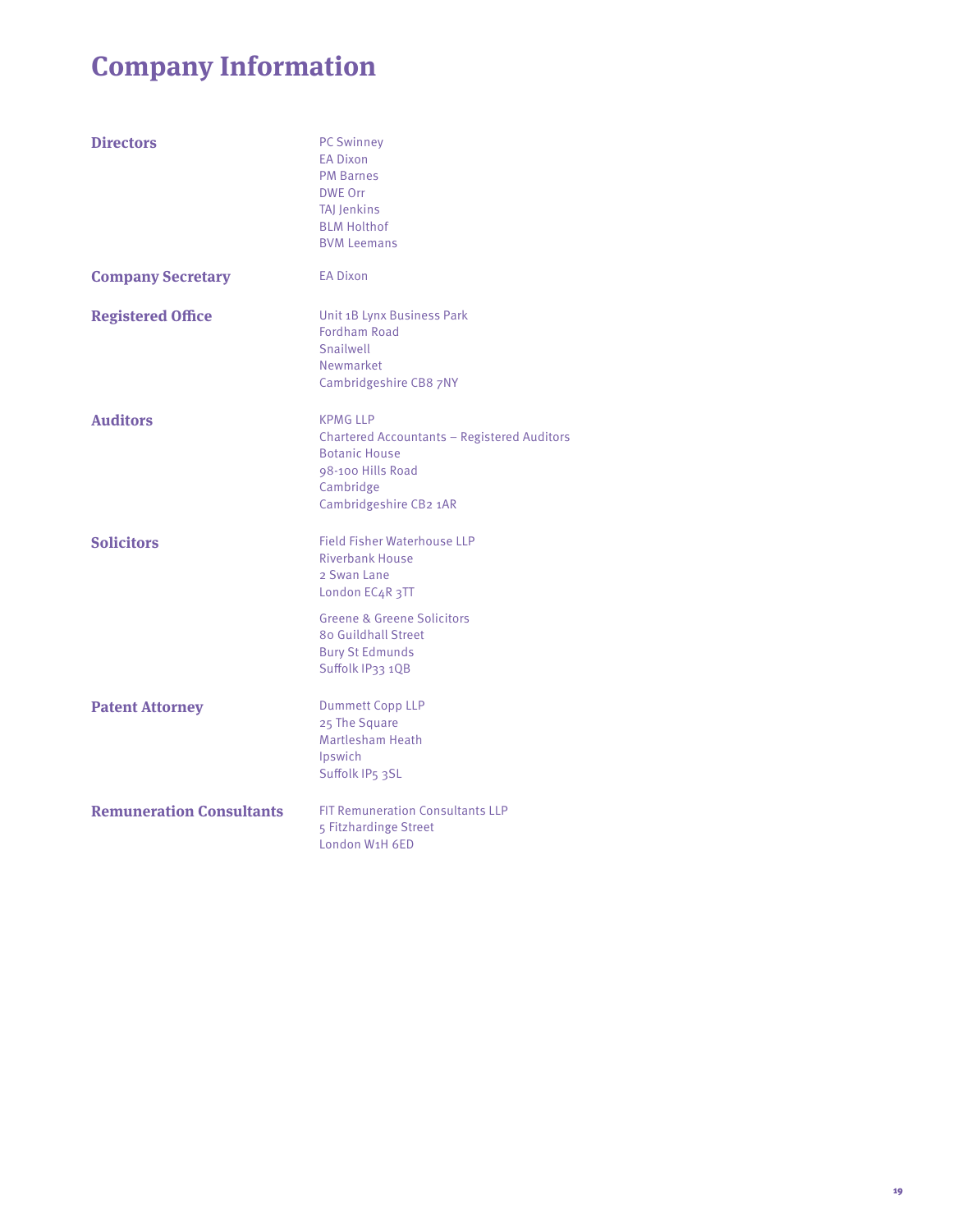### **Directors' Biographies**

#### **Paul Barnes, Non-Executive Chairman**  (Chairman of Nomination Committee and Member of Remuneration Committee)

Paul Barnes trained and qualified in accountancy practice where he experienced assignments ranging from plc audits to mergers and acquisitions. He has served as Finance Director for a number of publicly listed companies in various sectors on several stock exchanges. Having joined Tristel in 2004 as Finance Director, he transitioned to a Non-Executive role in June 2010 and in founding Amersham Investment Management, an FCA regulated Investment Management Firm, subsequently also became a Member of the Chartered Institute for Securities and Investment. Paul brings the following skills to Tristel's Board:

- An ability to analyse, question and test business proposals with an eye both for detail and the wider strategic picture
- An articulate and 'down to earth' communicator
- A keen understanding of the challenges involved in managing business risks
- A sound grasp of finance and principled guardianship of investors' interests

#### **Paul Swinney, Chief Executive**  (Member of Nomination Committee)

Paul Swinney started his career with Brown, Shipley & Co in 1980. He worked for the European banking operations of Norwest Bank Minneapolis and Maryland National Bank, before joining OSI Finance, a specialist in shipping finance, in 1987. In 1993 he co-founded the business that was to become Tristel plc. He has been Chief Executive and a shareholder since inception and brings the following skills to Tristel's Board:

- Engaging and persuasive
- Able to quickly make assured decisions
- Reflective and adaptable
- Energetic, considerate and no-nonsense

#### **Elizabeth Dixon, Finance Director**

Elizabeth Dixon trained with BDO before moving into industry with the Holiday Property Bond Group, where she developed her career ultimately becoming UK Finance Manager. Having joined Tristel in 2007 as Chief Group Accountant, Elizabeth went on to join the Board of Tristel Solutions Ltd in August 2009 and was appointed as Group Finance Director in June 2010. Liz brings the following skills to Tristel's Board:

- Good business awareness and decision-making ability
- Excellent people skills
- A logical, analytical and enquiring mind
- Risk aware without being risk averse

#### **Bart Leemans, Executive Director**

Bart Leemans founded the Ecomed Group in 2005 and was CEO from that date until its acquisition by Tristel in November 2018. Before establishing Ecomed, Bart founded various e-commerce businesses, including Eccent NV which he successfully exited via a trade sale. He commenced his career with IBM Global Services, Bart brings the following skills to Tristel's Board:

- A history of building successful sales focused organisations
- A grounding in innovative technology businesses
- An ability to deliver growth whilst retaining tight cost control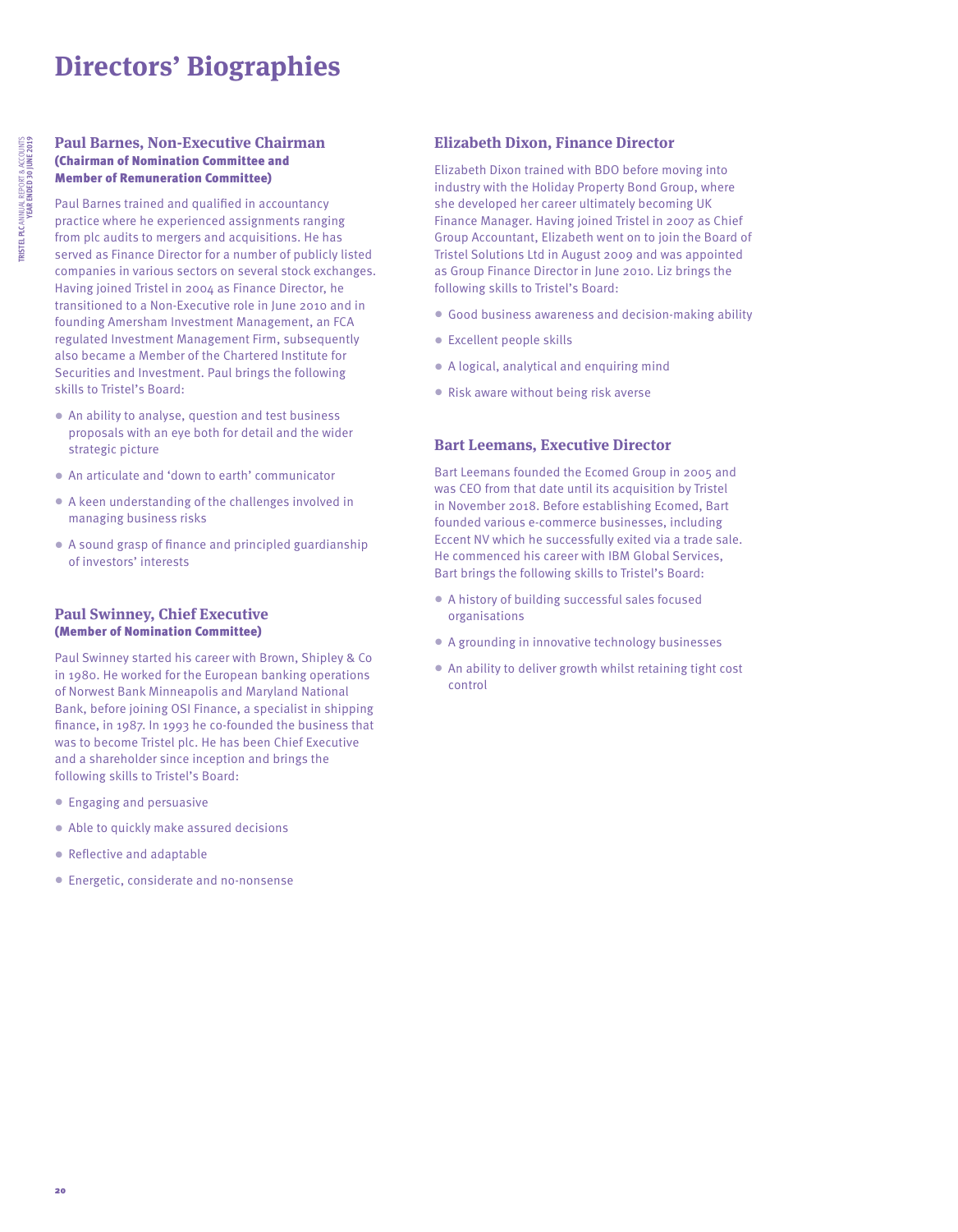#### **David Orr, Non-Executive Director**  (Chairman of Remuneration Committee and Member of Audit & Nomination Committees)

David Orr joined Tristel's Board in October 2015 and, since 2016, David has been Chairman of Tristel's Remuneration Committee.

David has extensive experience of operational management at Board level in a manufacturing environment. David has been the Group Managing Director and majority shareholder of Fencor Packaging Group, a privately-owned manufacturer of corrugated packaging, since 1999. David is also a Non-Executive Director of Corrboard (UK) Limited, a manufacturer of corrugated board. He previously served as Non-Executive Director and Chairman of Pendragon Presentation Packaging. His early commercial career included working in the Corporate Finance Department of Robert Fleming & Co.

David read modern languages at Trinity College, Dublin and subsequently spent five years as an Army Officer. David holds a MBA from INSEAD. In April 2018 David completed Cranfield School of Management's Non-Executive Directors' Seminar.

David's experience of running an entrepreneurial manufacturing business brings the following skills to Tristels' Board:

- Leadership experience and an in depth understanding managing people and inspiring a team
- Knowledge of operational issues and constraints
- A practical and highly experienced approach to risk management
- Direct experience of acquiring and integrating businesses
- A focus on integrity and fairness

#### **Tom Jenkins, Senior Independent Non-Executive Director**  (Chairman of Audit Committee and Member of Remuneration and Nomination Committees)

Tom qualified as a chartered accountant with Arthur Anderson in 1998. He worked in corporate finance at Dresdner Kleinwort Benson and Bear Stearns before moving into broking, where for six years he was head of equity capital markets at finnCap and a Board member. In 2015, he joined BGF as an investor in their quoted team. Tom brings the following skills to the Tristel Board:

- Audit, transaction and advisory experience
- An understanding of the challenges of growing a small, entrepreneurial business, having done this twice as a Director of a broking firm, and also having advised over 150 small companies
- Wide ranging capital markets experience including being a conduit for managing shareholders interests for small companies

#### **Bruno Holthof, Independent Non-Executive Director**  (Member of Remuneration, Audit & Nomination Committees)

Bruno Holthof is the Chief Executive Officer of Oxford University Hospitals (OUH). Before OUH, he was CEO of the Antwerp Hospital Network and was also Chair of the Board of Armonea, a European private care home provider.

Before becoming a CEO, he was a partner at McKinsey & Company. During this period, he served a wide range of healthcare clients in Europe and the United States and gained significant expertise in the areas of strategy, organisation and operations. He holds an MBA from the Harvard Business School and an MD/PhD from the University of Leuven.

Bruno brings the following skills to the Board:

- An in-depth knowledge of healthcare systems in different markets
- Operational understanding of healthcare services
- Strategic, organisational and operational change in large organisations
- More than 10 years of Board experience in publicly listed companies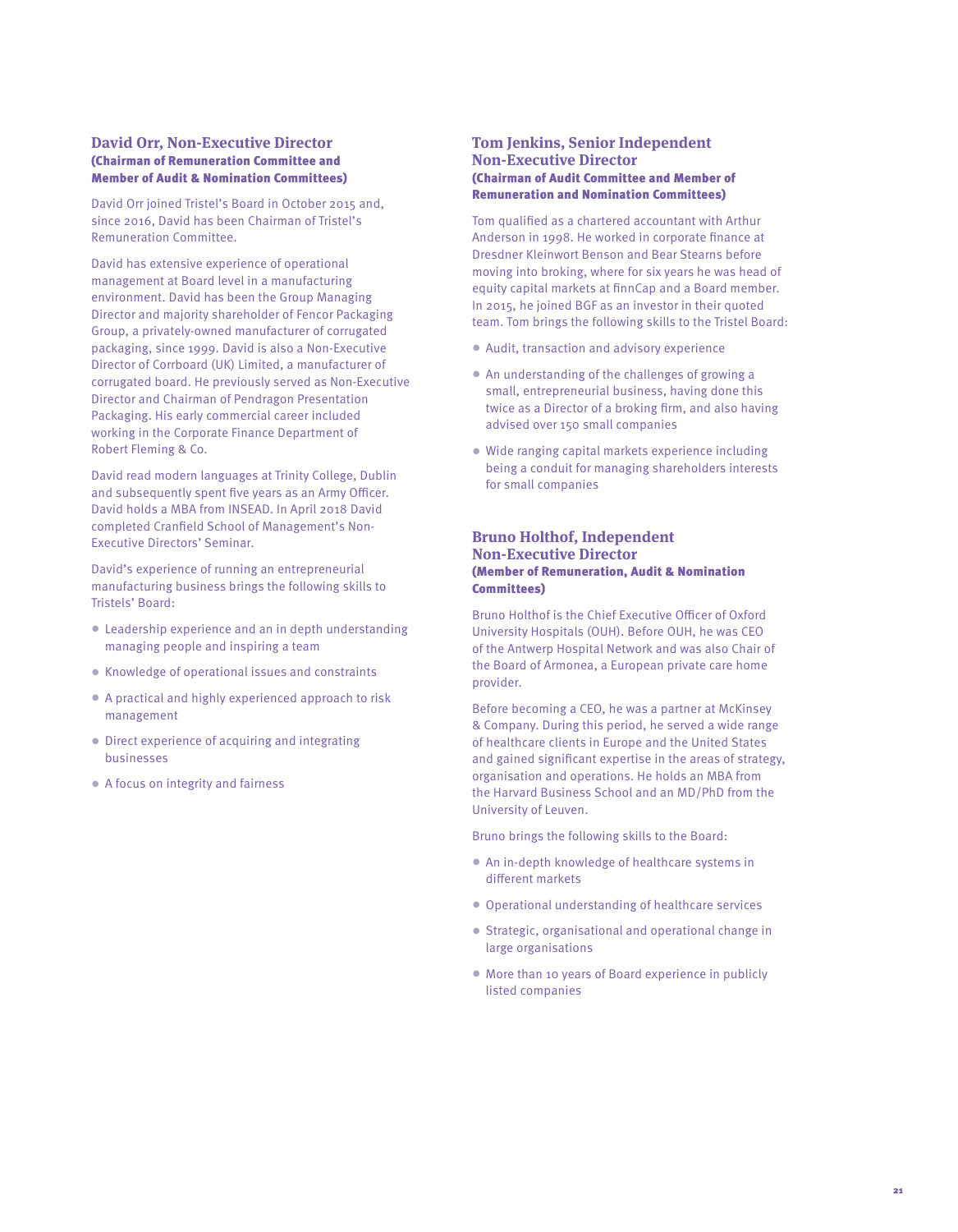### **Directors' Remuneration Report**

#### **Introduction**

Committee members David Orr (Chairman)

Paul Barnes Bruno Holthof Tom Jenkins

#### Committee responsibilities

The Committee meets at least once a year and is responsible for:

- Reviewing the performance of the Executive Directors.
- Agreeing remuneration structures and quantum, including bonus awards and share awards.
- Determining the basis of Executive Director service agreements, having due regard to the interests of the shareholders.

No individual participates on discussions or decisions concerning their own remuneration.

#### Corporate Governance Code

As detailed in the Corporate Governance Report on page 26, the Board has adopted the Quoted Companies Alliance Corporate Governance Code (QCA Code) and its 'comply or explain' provisions.

This report sets out the Group's remuneration policy for the Directors and explains how this policy was applied during the financial year to 30 June 2019.

#### Remuneration policy

All Directors have service agreements that are reviewed annually by the Board. All Board members retire at each Annual General Meeting, and at their own request alongside the recommendation of the Nominations Committee, are put forward for re-election.

#### Executive Directors

The remuneration policy has been designed to ensure that Executive Directors receive appropriate incentive and reward given their performance, responsibility and experience. When assessing this, the Remuneration Committee seeks to ensure that the policy aligns the interests of the Executive Directors with those of shareholders and links to the future strategy of the business.

The Company's remuneration policy for Executive Directors is:

- To consider the individual's experience and the nature and complexity of their work in order to set a competitive base salary that attracts and retains individuals of the highest quality, whilst avoiding remunerating more than is necessary.
- To align base salary to the median level for AIM companies of a similar size and profile, with an upper limit for the Executive Management of 3% of the prevailing year's Group gross profit. This was increased from 2.5% in May 2019 to reflect the appointment of Bart Leemans to the Board as Executive Director.
- To link remuneration packages to the Group's long-term performance through both bonus schemes and share plans.
- To set performance measures which are simple to understand, easy to measure and unambiguous.
- To set an appropriate balance between fixed and variable pay.
- To provide post-retirement benefits through payment into private pension arrangements and/or of salary supplements.
- To provide employment related benefits including provision of life assurance, car allowance and medical insurances.
- To award share options linked to the performance of the Group.

Executive Directors' remuneration packages are considered annually by the Remuneration Committee in line with Company policy, with a view to attracting, retaining and motivating Executive Directors of the calibre necessary to deliver the strategic targets of the Board.

Remuneration packages comprise a number of elements, set out as follows:

#### **Base salary**

The base salary is normally reviewed annually in June. Within the review process, which is undertaken by the Remuneration Committee, the Committee takes account of the profitability and ongoing development of the Group and the individual's contribution. Consideration is also given to the need to retain and motivate individuals, with reference made to available information on salary levels in comparable organisations. To assist in this process, the Remuneration Committee draws on the findings of external salary surveys and undertakes its own research.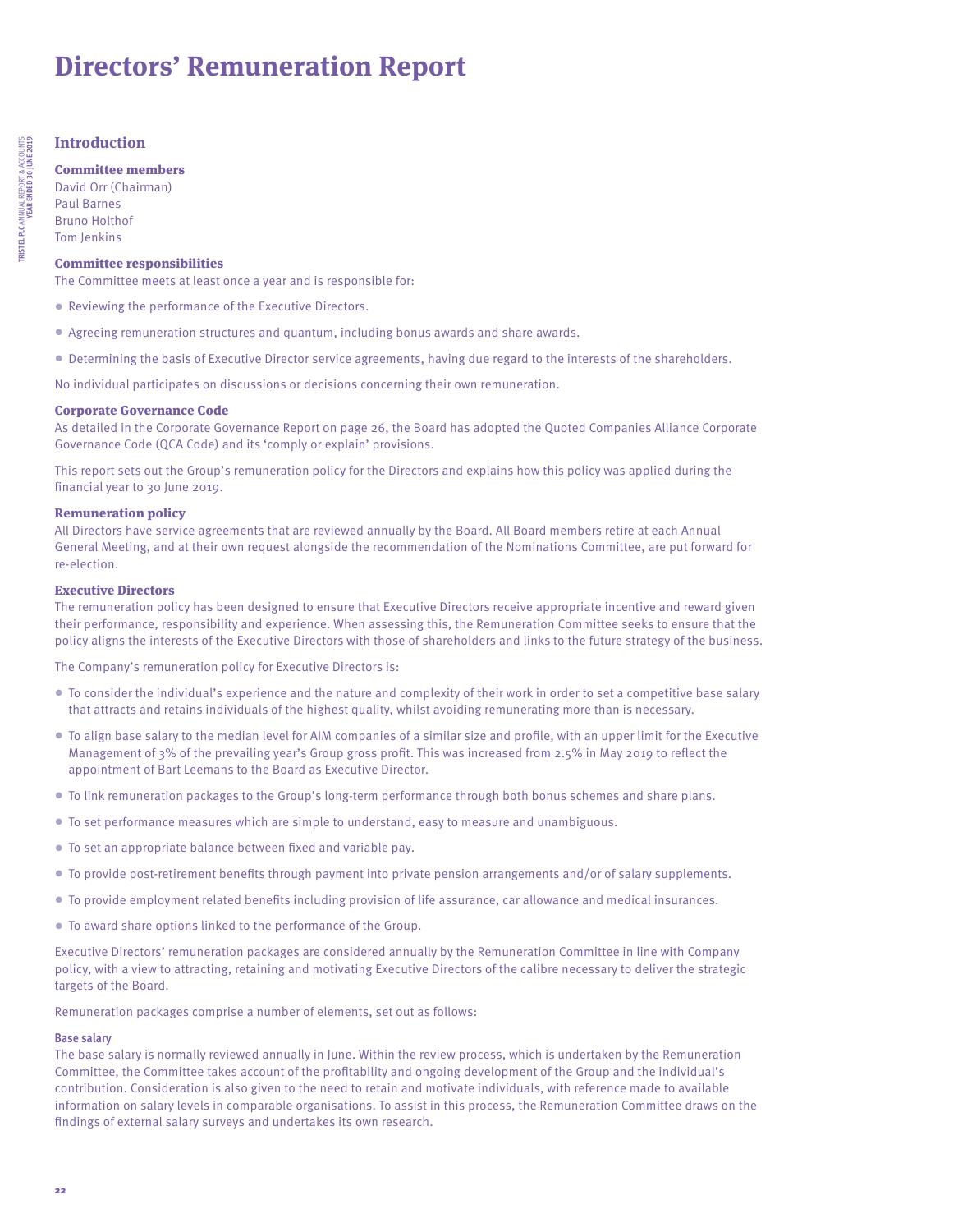#### **Annual performance incentive**

The performance of Executive Directors is evaluated by the Remuneration Committee with a view to ensuring that there is a sufficiently strong link between performance and reward. The results of performance evaluations are taken into consideration as part of the annual remuneration review.

The Executive Directors are eligible to receive, at the discretion of the Remuneration Committee, an annual bonus capped at 100% of base salary. The Remuneration Committee considers the implementation of bonus awards based upon corporate performance targets and measures which align with the long-term interests of shareholders. Stretching and transparent performance targets are put in place with a view to linking clearly the motivation of individuals to the value drivers of the business. The existing Executive Directors' bonus scheme pays out upon the achievement of pre-tax profit in excess of the Company's budget on an annual basis.

#### **Pensions and other benefits**

The Group does not operate a Group pension scheme; instead individuals receive contributions of up to 15% of salary to their private pension arrangements and/or, where pension contributions are not appropriate, in the form of a salary supplement. Other benefits provided are a car allowance, life assurance and private medical insurance.

#### **Share awards**

Executive Directors may, at the discretion of the Remuneration Committee, be granted share option awards. The Remuneration Committee is currently reviewing long-term incentive provisions in the light of developments in both best and market practice. The Committee plans to consult major shareholders and shareholder representatives in advance of any award grant.

#### Non-Executive Directors

The remuneration of the Non-Executive Directors is determined by the Board as a whole, based on a review of current practices in other equivalent companies. The Non-Executive Directors: (i) do not receive any pension payments; (ii) do not participate in any incentive schemes; and (iii) will not be granted share awards going forward in the light of best practice. Non-Executive Directors' expenses incurred travelling to Board and Committee meetings are reimbursed by the Company.

#### Wider employee considerations

Although it is not the Committee's responsibility to set the remuneration arrangements across the Company, it is kept informed of these. In many instances, it is possible for members of staff to qualify for a bonus which largely follows the same structure and applies the same performance targets as for Executive Directors. The Board's view is that Executive Directors, management and staff should be targeted with achieving the same strategic goals and should benefit accordingly. Furthermore, the Committee encourages share ownership amongst all staff and, in accordance with this policy, permanent staff, no matter their pay scale or job role, are awarded share option grants at set intervals which accumulate to 40,000 share options after 10 completed years of employment. The Executive Management has the discretion to award market priced options after 10 years of employment up to a maximum value of 100% of salary.

#### Shareholder engagement

The Committee seeks and takes into consideration the views of shareholders on remuneration on an ongoing basis and they are invited to make contact directly with the Chairman of the Remuneration Committee at any time should they wish to do so.

#### Remuneration Committee advice

In undertaking its responsibilities, the Committee seeks independent external advice as necessary.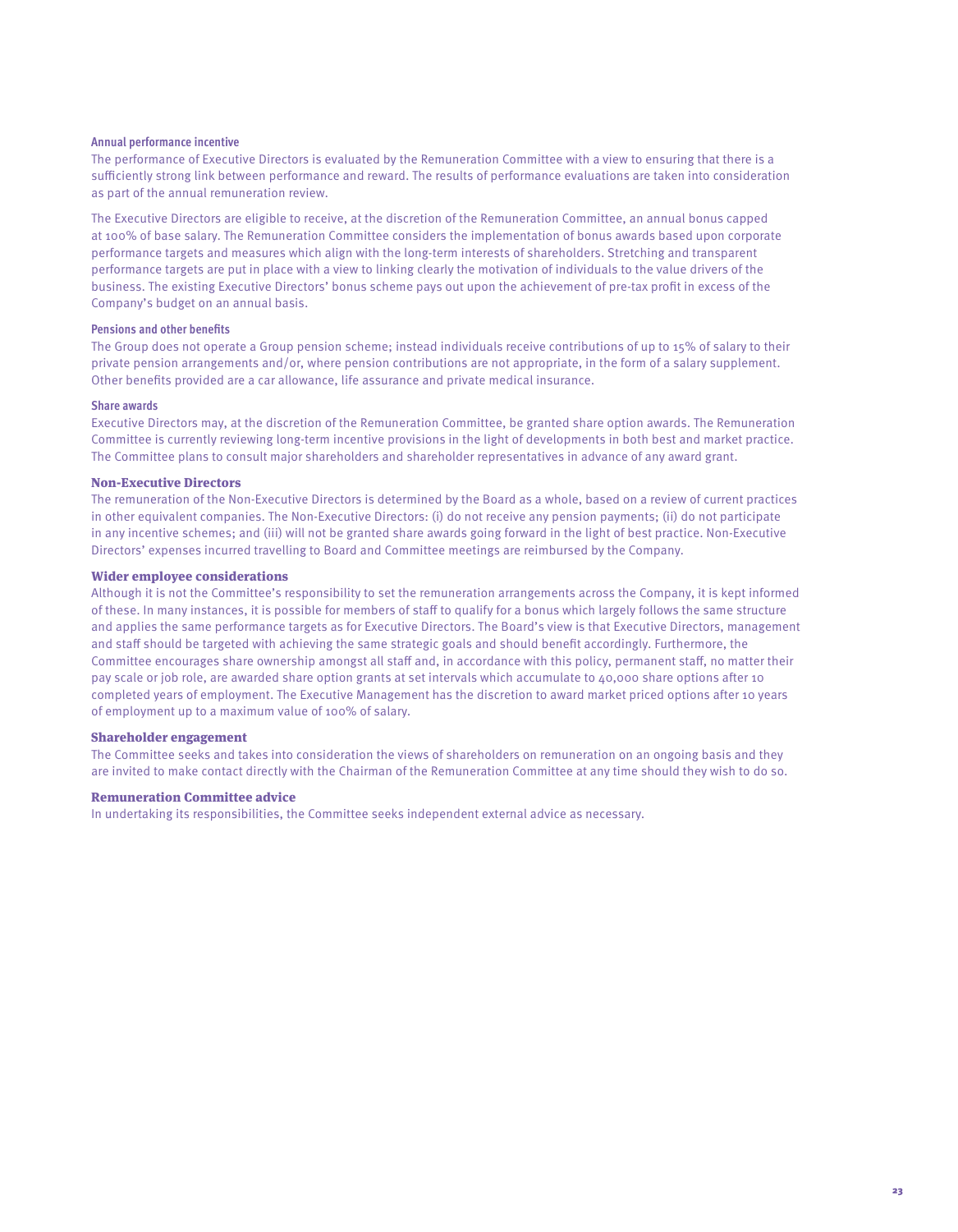### **Annual Remuneration Statement**

On behalf of the Board, I am pleased to present our Remuneration Report for 2019.

During the year, revenue increased by 18% and profit before tax and share-based payments increased by 19%. Cash at the year end was £4.2m.

The Directors received the following remuneration during the year to 30 June 2019:

| <b>Name of Director</b>     | <b>Salary</b><br>and fees<br>$f'$ 000 | <b>Bonus</b><br>$f'$ 000 | <b>Taxable</b><br><b>benefits</b><br>$f'$ 000 | <b>Gain on</b><br>exercise of<br>share options<br>$f'$ 000 | 2019<br><b>Total</b><br>(excl. pension)<br>$f'$ 000 | 2018<br><b>Total</b><br>(excl. pension)<br>$f'$ 000 | 2019<br><b>Retirement</b><br>provision<br>$f'$ 000 | 2018<br><b>Retirement</b><br>provision<br>$f'$ 000 |
|-----------------------------|---------------------------------------|--------------------------|-----------------------------------------------|------------------------------------------------------------|-----------------------------------------------------|-----------------------------------------------------|----------------------------------------------------|----------------------------------------------------|
| Executive                   |                                       |                          |                                               |                                                            |                                                     |                                                     |                                                    |                                                    |
| <b>Paul Swinney</b>         | 230                                   | 54                       | 23                                            | 1,300                                                      | 1,607                                               | 289                                                 | 35                                                 | 35                                                 |
| Elizabeth Dixon             | 180                                   | 43                       | 14                                            |                                                            | 237                                                 | 562                                                 | 27                                                 | 27                                                 |
| <b>Bart Leemans</b>         | 126                                   | 27                       |                                               |                                                            | 153                                                 | $\overline{\phantom{a}}$                            |                                                    |                                                    |
| <b>Non-Executive</b>        |                                       |                          |                                               |                                                            |                                                     |                                                     |                                                    |                                                    |
| <b>Paul Barnes</b>          | 43                                    |                          |                                               |                                                            | 43                                                  | 35                                                  |                                                    |                                                    |
| David Orr                   | 35                                    |                          |                                               |                                                            | 35                                                  | 35                                                  |                                                    |                                                    |
| <b>Tom lenkins</b>          | 35                                    |                          |                                               |                                                            | 35                                                  | 25                                                  |                                                    |                                                    |
| <b>Bruno Holthof</b>        | 14                                    |                          |                                               |                                                            | 14                                                  | $\overline{\phantom{a}}$                            |                                                    |                                                    |
| <b>Aggregate emoluments</b> | 663                                   | 124                      | 37                                            | 1,300                                                      | 2,124                                               | 946                                                 | 62                                                 | 62                                                 |

#### Base salary

Bart Leemans joined the Board on 18 November 2018; his base salary for the current period is £180,000 per annum. Base salaries for Paul Swinney and Elizabeth Dixon were set at £230,000 per annum and £180,000 per annum for the year to 30 June 2019. From 1 July 2019, following a review against AIM companies with comparable features such as size, complexity, market sector and market capitalisation which revealed that base salaries were below market levels, Paul Swinney's and Elizabeth Dixon's base salaries were increased to £250,000 per annum and £185,000 per annum respectively. Whilst the Committee places a certain degree of emphasis upon benchmark data, it also recognises the central roles played by the Executive Directors in the significant performance improvement which the Company has seen in recent years and the Board's desire to retain the existing management team.

#### Annual performance incentive

Based on performance in the year ended 30 June 2019, annual bonuses equating to 24% of salary were awarded to the Executive Directors. This compared to bonus awards of 16% of salary for the prior year and reflects the Group's improved performance over the year to 30 June 2019.

#### Pensions and other benefts

Taxable benefits comprised of a car allowance, life assurance and private medical insurance.

#### Share option awards

Paul Swinney exercised 242,500 share option awards granted on 12 October 2010 and 260,415 share awards granted on 7 January 2016 during the year to 30 June 2019.

#### Non-Executive Directors

Paul Barnes replaced Francisco Soler as Chairman at the 2018 AGM. He receives an annual fee of £50,000. During his Chairmanship, Mr Soler waived his annual fee.

Dr Bruno Holthof joined the Board in February 2019.

#### Directors' share options

Aggregate emoluments disclosed above include the amount charged to the income statement in accordance with IFRS 2 in respect of the fair value of options granted or held by the Directors to acquire ordinary shares in the Company. Details of options held by the Directors are as follows: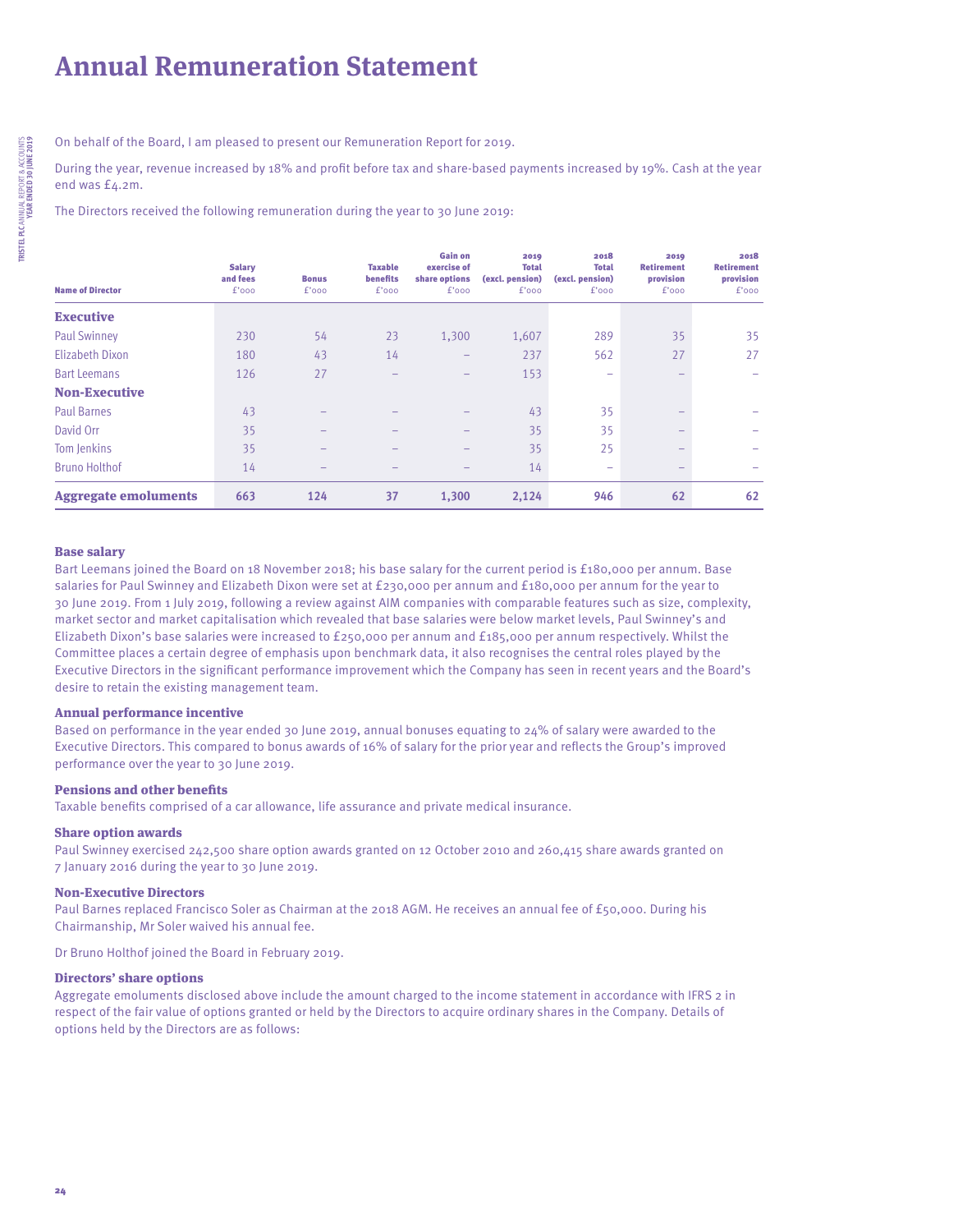|                                 | <b>Total</b><br>shares<br>granted | <b>Total options</b><br>exercised at<br>01 July 2018 | <b>Options</b><br>exercised<br>in the year | <b>Options</b><br>exercised at<br>30 June 2019 | <b>Total options</b><br>unexercised at<br>30 June 2019 | <b>Exercise</b><br>price | <b>Earliest date</b><br>of exercise | <b>Date of</b><br>expiry |
|---------------------------------|-----------------------------------|------------------------------------------------------|--------------------------------------------|------------------------------------------------|--------------------------------------------------------|--------------------------|-------------------------------------|--------------------------|
| <b>Executive</b>                |                                   |                                                      |                                            |                                                |                                                        |                          |                                     |                          |
| <b>Paul Swinney</b>             | 250,000                           | 250,000                                              | -                                          | 250,000                                        | -                                                      | 59.50p                   | 23/12/2005                          | 22/12/2015               |
|                                 | 250,000                           | 250,000                                              |                                            | 250,000                                        | $\overline{\phantom{0}}$                               | 53.75p                   | 12/10/2009                          | 12/10/2019               |
|                                 | 250,000                           | 7,500                                                | 242,500                                    | 250,000                                        | -                                                      | 53.75p                   | 12/10/2010                          | 12/10/2019               |
|                                 | 500,000                           |                                                      |                                            | ۰                                              | 500,000                                                | 65.00 <sub>p</sub>       | On change of control                | 12/10/2019               |
|                                 | 414,179                           | -                                                    | 260,415                                    | 260,415                                        | 153,764                                                | 1.00 <sub>p</sub>        | 07/01/2016                          | 07/01/2021               |
|                                 | 500,000                           | $\overline{\phantom{0}}$                             |                                            |                                                | 500,000                                                | 1.00 <sub>p</sub>        | Various                             | Various                  |
| <b>Elizabeth Dixon</b>          | 60,000                            | 60,000                                               | ÷                                          | 60,000                                         | -                                                      | 53.75p                   | 23/07/2008                          | 23/07/2018               |
|                                 | 60,000                            | 60,000                                               | -                                          | 60,000                                         | -                                                      | 53.75p                   | 04/08/2009                          | 04/08/2019               |
|                                 | 10.000                            | 10,000                                               | -                                          | 10,000                                         | -                                                      | 53.75p                   | 21/12/2011                          | 21/12/2021               |
|                                 | 87,500                            |                                                      |                                            | ۰                                              | 87,500                                                 | 65.00p                   | On change of control                | 03/03/2024               |
|                                 | 10,000                            | 10,000                                               | $\overline{\phantom{m}}$                   | 10,000                                         | ۰                                                      | 79.00p                   | 24/12/2014                          | 24/12/2024               |
|                                 | 222,388                           |                                                      |                                            | $\qquad \qquad$                                | 222,388                                                | 1.00 <sub>p</sub>        | 07/01/2016                          | 07/01/2021               |
|                                 | 400,000                           |                                                      |                                            | $\overline{\phantom{0}}$                       | 400,000                                                | 1.00 <sub>p</sub>        | <b>Various</b>                      | <b>Various</b>           |
| <b>Non-Executive</b>            |                                   |                                                      |                                            |                                                |                                                        |                          |                                     |                          |
| <b>Paul Barnes</b>              | 87,500                            |                                                      |                                            | $\qquad \qquad$                                | 87,500                                                 | 65.00p                   | On change of control                | 12/10/2019               |
|                                 | 45,000                            |                                                      |                                            | $\overline{\phantom{0}}$                       | 45,000                                                 | 1.00 <sub>p</sub>        | <b>Various</b>                      | Various                  |
| David Orr                       | 45,000                            |                                                      |                                            |                                                | 45,000                                                 | 1.00 <sub>p</sub>        | Various                             | <b>Various</b>           |
| <b>Total number</b><br>of Board |                                   |                                                      |                                            |                                                |                                                        |                          |                                     |                          |
| share options                   | 3,191,567                         | 647,500                                              | 502,915                                    | 1,150,415                                      | 2,041,152                                              |                          |                                     |                          |

Share options held by the Directors are subject to vesting conditions as detailed in the specific instances above. In addition to the share option awards above and consistent with the prior year, the service contracts at the year-end for Paul Swinney and Elizabeth Dixon contained provisions that, in the event of a change in control of the Group, they will receive a bonus payment equivalent to 150% and 75% of their respective prevailing annual salaries. Following the year-end and as part of the Remuneration Committee's desire for past and future share awards to be more closely aligned to best practice, Elizabeth Dixon has agreed to forfeit her change of control share options in return for an increase in her change of control bonus from 75% to 185% of salary. Given that the change of control awards held by Paul Swinney and Paul Barnes lapsed on 12 October 2019, no changes have been made to these awards.

#### Directors' shareholdings

The interests of the Directors in the shares of the Company at 30 June 2019 and 30 June 2018 were:

| <b>Ordinary 1p shares</b> | 30 June 2019 | 30 June 2018             |
|---------------------------|--------------|--------------------------|
| <b>Executive</b>          |              |                          |
| <b>Paul Swinney</b>       | 476,429      | 468,129                  |
| <b>Elizabeth Dixon</b>    | 45,000       | 45,000                   |
| <b>Bart Leemans</b>       | 949,627      | $\overline{\phantom{a}}$ |
| <b>Non-Executive</b>      |              |                          |
| <b>Paul Barnes</b>        | 366,095      | 575,180                  |
| David Orr                 | 28,191       | 19,511                   |

The market price of the Company's shares as at 30 June 2019 was 290p. The range during the year was 215p to 318.50p. (Source – London Stock Exchange).

**David Orr** Remuneration Committee Chairman 31 October 2019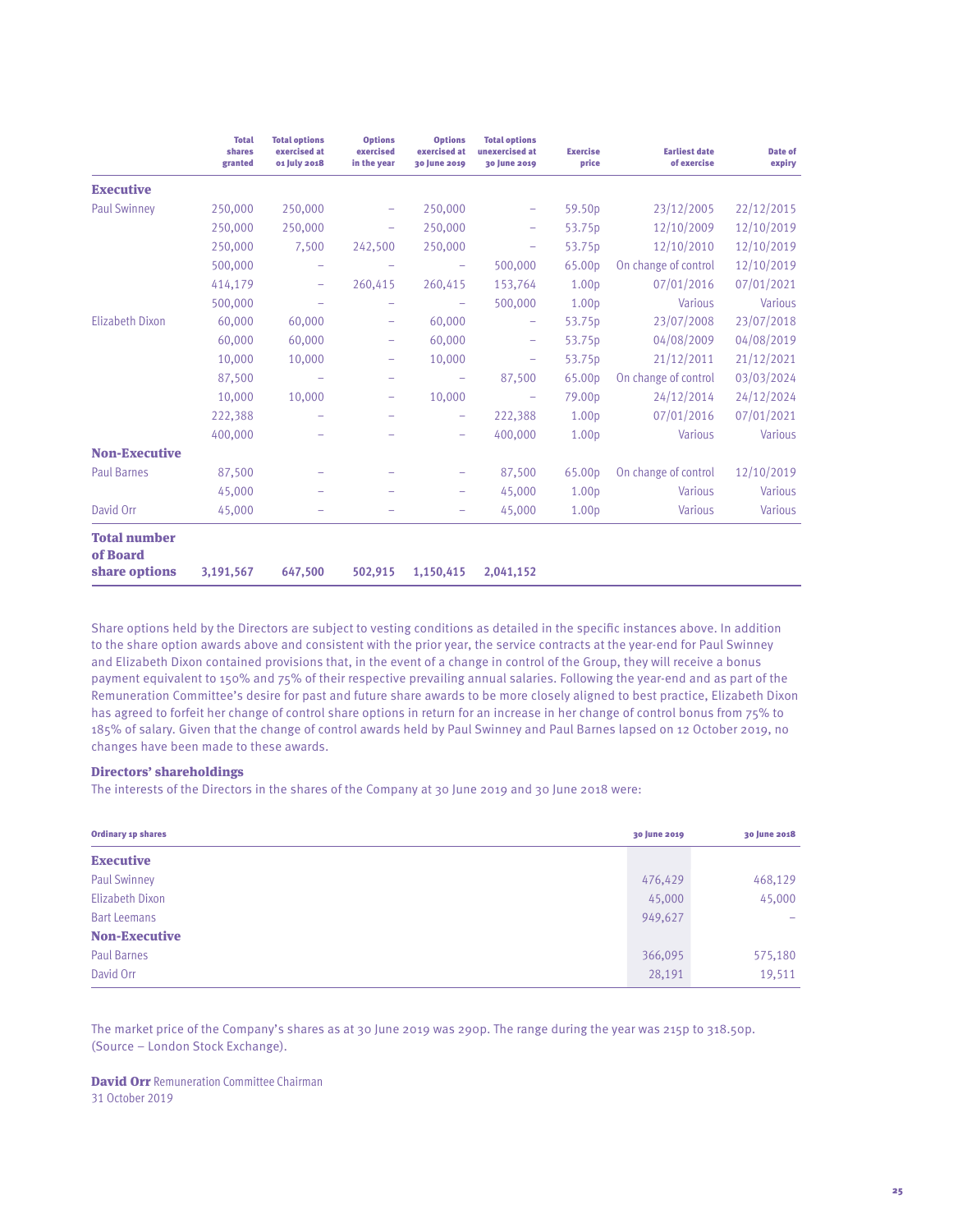### **Corporate Governance**

#### Chairman's Corporate Governance Report

This Corporate Governance Report has been written with the Quoted Companies Alliance ('QCA') Corporate Governance Code in mind. As Chairman of the Board of Directors, corporate governance is my responsibility.

By following the QCA code, my Board colleagues and I seek to ensure that the Company operates efficiently and effectively and communicates well, to promote confidence and trust in the Company's Board and Management. The Board aims to balance the interests and expectations of the Company's many shareholders and stakeholders by observing a transparent set of rules, practices and processes. I believe that by adhering to this clear set of guidelines which clarify authority and responsibility, requiring constant measurement and review, the Company is best placed to manage risk and achieve a high level of performance, both of which are pre-requisites to the Company's long-term success.

#### Corporate Governance Review

In 2018 the London Stock Exchange's AIM Rule 26 was amended to require all AIM quoted companies to give details of the corporate governance code that they have decided to apply, to explain how they comply with their chosen code, and, if they depart from the chosen code, to explain where and why. In my view, there are two obvious choices of code: the FRC'S UK Corporate Governance Code and the QCA's Corporate Governance Code (the 'QCA Code'). The latter has been drafted with SMEs in mind and the Board has chosen to apply it.

During the year the Board has carried out a review of the requirements of the QCA Code and AIM Rule 26, with respect to both its governance arrangements and practices, and its reporting. The key changes that have resulted from this review are:

- An update to this Corporate Governance Report.
- Consideration by the Nominations Committee of the desired make-up of the Board of Directors, the members of each committee to the Board and the level of independence held.
- A review and update to the Executive and Senior Management succession plan.

#### Corporate Governance Code

The QCA Code is based upon the principle that companies need to deliver growth in long-term shareholder value. This requires an efficient, effective and dynamic management framework and should be accompanied by good communication which helps to promote confidence and trust. The QCA Code takes key elements of good governance and applies them in a manner which is workable for the different needs of growing companies. It is constructed around 10 broad principles and a set of disclosures. Companies are asked to provide an explanation of how they are meeting the principles through the prescribed disclosures. Where a company departs from the principles the Board is asked to provide a well-reasoned explanation for doing so. The following section of this Corporate Governance Report seeks to provide this:

#### **Principle 1 – Establish a strategy and business model which creates long-term value for shareholders**

The Board reviews and re-sets the Company's strategic goals annually. In 2018 the primary goals were set as:

- To increase the Company's value to shareholders.
- To replicate market penetration achieved in targeted clinical areas in the UK in all overseas markets.

Secondary objectives, goals and 'game changing plays' form part of the strategic plan and make an essential contribution to how the Company will deliver medium to long-term growth.

The Company has a clear strategic plan set by the Board, including financial performance targets, an approach to risk, and a vision of the values necessary and appropriate to achieve the plan. Via internal reporting and interaction between the Board, Management and employees, there is company-wide understanding of how shareholder value will be derived from these principles.

The business strategy, financial targets and key risks are clearly stated within various sections of the Annual Report to ensure that Shareholders can see how the Board intends to deliver long-term shareholder value.

#### **Principle 2 – Seek to understand and meet shareholder needs and expectations**

The Chief Executive and Finance Director are the key shareholder liaison contacts alongside the Company's public relations advisors Walbrook PR.

The Board actively engages with shareholders at least three times a year, each in a forum which allows Management and the Board to hear investors' views. The Company's NOMAD and public relations advisor provide written investor feedback after all investor presentations and meetings. These are shared with the Board. Via communication with the Company's nominated advisor and analyst, together with Regulatory News Service announcements and the Company's Annual Report, the Board gauges investor sentiment, sets expectations and communicates the Company's intentions. The Board sees all write ups on the Company by the financial press, monitors popular online blogs and has a series of online facilities in place that provide a conduit between the Company and shareholders.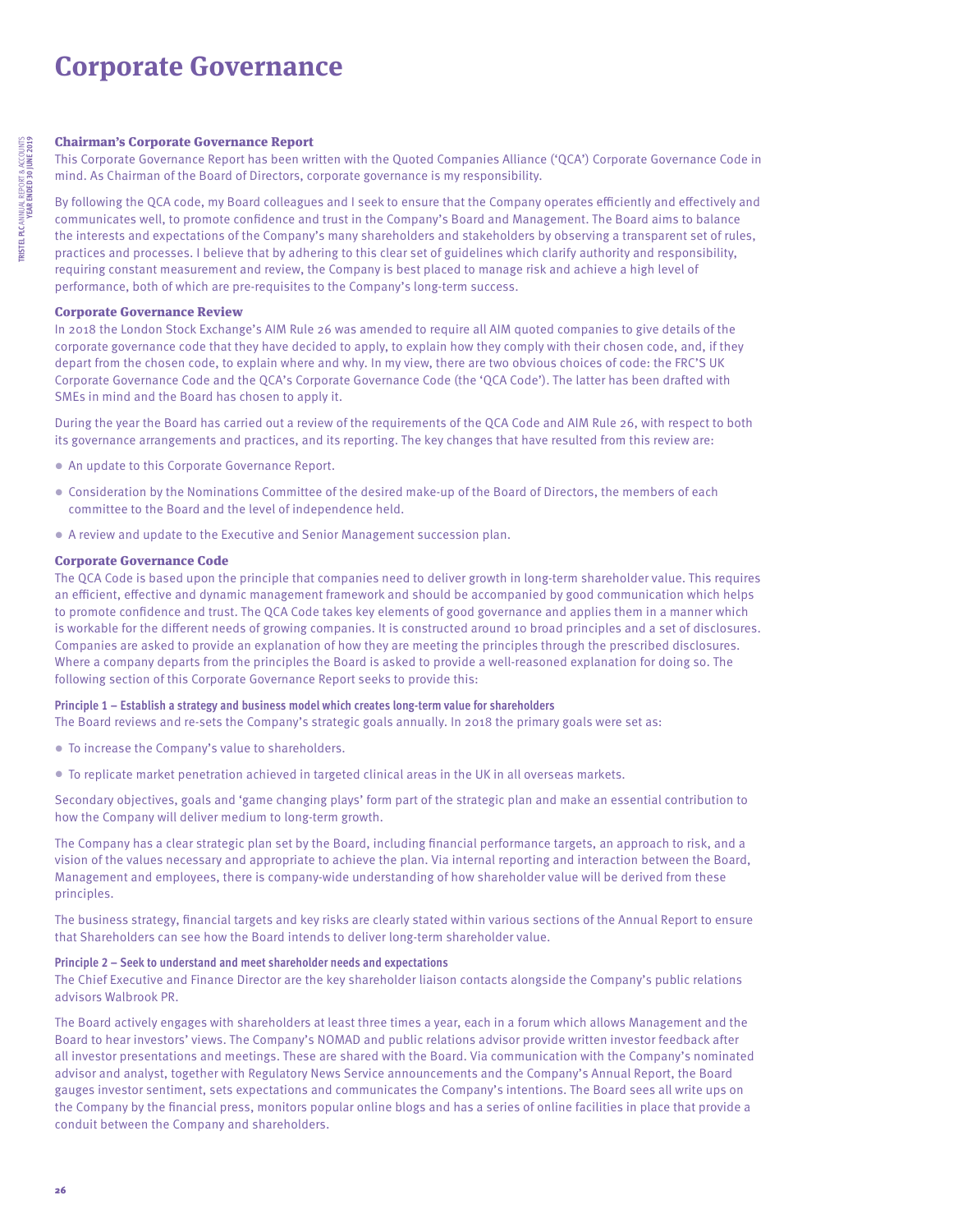#### **Principle 3 – Take into account wider stakeholder and social responsibilities and their implications for long-term success**

Management's close day-to-day connection with employees combined with periodic engagement surveys, all staff meetings and education sessions, ensure good relations with and between employees. These activities allow employees to share their views on ways in which the Company can improve products, processes and outcomes. The Board's assessment is that the Company's culture is positive, engaged and energetic, which is reflected in its achievement of its strategic goals.

An appropriate and positive relationship with suppliers and customers is a pre-requisite to the successful operation of the Company and exists in all areas of the business. The Company seeks to find innovative solutions to issues presented by customers which not only strengthens its good relations with those customers but provides immediate feedback allowing the Company to continually re-evaluate its strategic positioning and product offering. Product design and development, which has been vital to the Company's success and continues to be a key day to day function, is driven by the close understanding between Management and end users of the Company's products.

The management team works closely with regulators, key opinion leaders and authors of clinical guidelines in all countries, seeking counsel and working in cohort when appropriate. Effective connections and relationships are a key element of the 'protective moat' referred to within the Company's strategic plan. Post market surveillance and effective complaints handling are a pre-requisite of the Company's quality accreditation.

#### **Principle 4 – Embed effective risk management, considering both opportunities and threats, throughout the organisation**

Business opportunities, wins, losses and threats are documented by the management team monthly and shared with the Board. Risks and their mitigating factors are also reported, with high-risk situations immediately acted upon. Health & Safety risk assessments are a high priority given the nature of the business as a chemical manufacturer and are completed on a continual basis. Operational risks and uncertainties are discussed daily within the business in departmental meetings. A disaster recovery plan is in place and scenario planning events take place periodically, normally annually. Financial risks are considered by the Board at each Board meeting.

The Board gains assurance that the risk management and related control systems are effective through internal review and assessment, which is part of its continuous improvement strategy.

#### **Principle 5 – Maintain the Board as a well-functioning, balanced team led by the Chair**

The Board receives information and reporting from every geographical and functional part of the business, direct from the responsible individuals, each month. The information, which is always provided in a timely manner, is of a high quality and comprehensive, ensuring that the Board is well informed and has the tools to facilitate proper assessment of matters which require its insight and decision making.

The Board believes that there is an appropriate balance between Executive and Non-Executive Directors on the Board. Tom Jenkins is the Senior Independent Non-Executive Director, Bruno Holthof is a second Independent Non-Executive Director, joining the Board in January 2019. Tristel's Chief Executive and Finance Director have worked together for over 10 years and Bart Leemans joined the Executive team in November 2018. Since the publication of the 2018 Annual Report Paul Swinney and Liz Dixon were married. All Directors are encouraged to foster an attitude of independence of character and judgement. That said, the Board does not currently comply with the QCA Code's requirement that at least half of Directors of the Board should be independent Non-Executive Director. Given the size of the business, the Board considers that expanding the Board to appoint additional Directors purely for reasons of independence would not be in shareholders' interests. However, in all new appointments the Board seeks to address the issue of independence.

The relevant experience, skills and personal qualities that each Director brings to the Board are detailed within the Directors' Biographies, published within the Remuneration Report. Each Director keeps their skillset up to date by reading relevant publications and attending external training and personal development courses and workshops.

Each Non-Executive Director is expected to give at least 16 days per annum to the Company's business.

#### **Principle 6 – Ensure that the Directors collectively have all appropriate skills, capabilities and experience**

The Board consists of individuals with backgrounds and experience in publicly and privately-owned commerce, finance and manufacturing. Collectively, the Board's members have a wide range of experience, personal qualities and capabilities.

At present, the Board contains three Executive Directors, two male and one female, and four Non-Executive Directors, all of whom are male. In all new appointments the Board aims to appoint candidates who bring new and diverse attributes to its complexion.

In accordance with the QCA Code Non-Executive Directors are only eligible to serve for up to 10 years. At each Annual General Meeting all other Directors are, at the discretion of the Nominations Committee, put forward for re-election.

Paul Barnes has served as a NED for nine years, prior to which he was an Executive Director.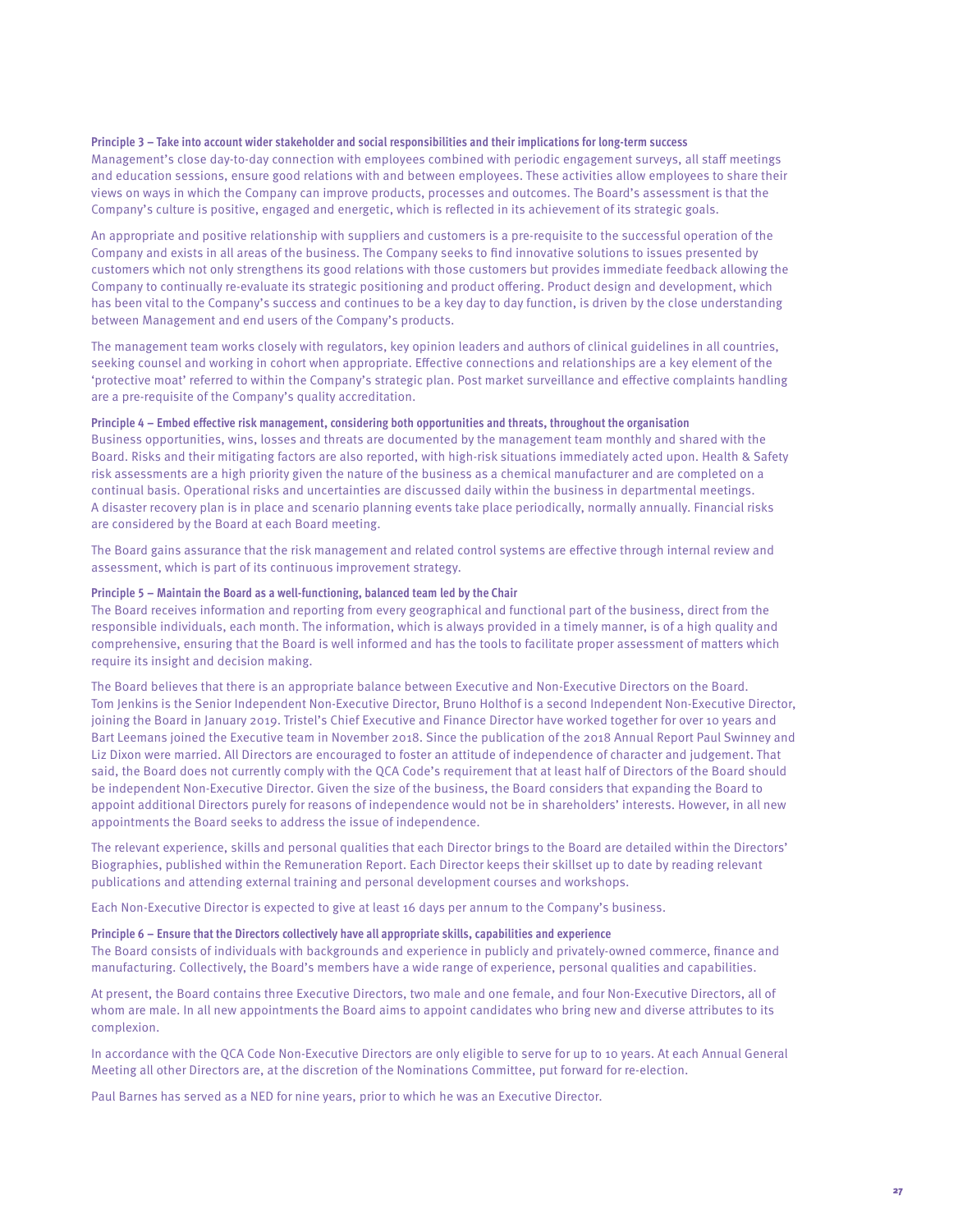#### **Principle 7 – Evaluate Board performance based on clear and relevant objectives, seeking continuous improvement**

The performance and effectiveness of the Board, its committees and individual Directors is reviewed by the Chairman and the Board on an ongoing basis. Training is available should a Director request it, or if the Chairman feels it is necessary. The performance of the Board is measured by the Chairman with reference to the Company's achievement of its strategic goals.

Over the course of the past three years the Board has grown from five to seven members. This is considered acceptable as the Company has increased in size and complexity and those Board members that remain on the Board still have much to contribute. The existing Board size of seven is large enough to allow a mix of backgrounds, views and capabilities, whilst still small enough to be dynamic and effective.

The Board continually assesses the candidacy of Tristel staff with respect to succession planning for Executive Management and has in place a short-term plan to be instigated in the event of the loss or incapacity of the key roles of CEO or Finance Director.

#### **Principle 8 – Promote a corporate culture that is based on ethical values and behaviour**

The Board promotes a corporate culture that is based on sound ethical values and behaviour through their own actions and words, and ensures that these are apparent and understood in every part of the business. They are embodied in three words which describe the core values of the Company:

- No-Nonsense
- Considerate
- Energetic

These values are applied consistently to employee personal development and training programmes.

By adhering to these values, the Board believes that the Company will maintain a healthy corporate culture, focusing upon what is important, whilst taking a balanced approached to achieving its goals. Infection prevention is a vital yet complex area of healthcare, and hospitals can be reluctant to put their trust in new products and change. The Board feels that if an honest and straightforward approach is taken, whilst supporting customers through the process of adopting new products, the Company can best achieve its goals.

The flat hierarchy of the Company means that the Board can assess the state of Company's culture easily, which it considers to be positive and spirited at present.

#### Principle 9 - Maintain governance structures and processes that are fit for purpose and support good decision-making by the Board

Given that one of the Company's core values is 'no-nonsense', the Board seeks to strike a balance between maintaining adequate governance without imposing structures that slow or weaken decision making and progress. The Company's governance structures are fluid and have by necessity adapted over time, hand-in-hand with the changes to the business. The Board's members are well informed, have access to all parts of the business and are appropriately equipped through their own skills, experience and personality to make good business decisions.

#### Principle 10 - Communicate how the Company is governed and is performing by maintaining dialogue with shareholders and other relevant **stakeholders**

This Corporate Governance Report is included within the Corporate Governance section of the Tristel website and is reviewed and updated regularly.

#### Board of Directors

The Company is controlled by the Board of Directors, which comprises three Executives, one of whom is the Chief Executive Officer, and four NEDs. The role of the Chief Executive Officer and Chairman are separate. The Executive Directors are full time employees of the Company; the NEDs are part-time employees who are required to give at least 16 days per annum to their role.

All Directors can take independent advice to assist them in their duties if necessary.

The Board is responsible to shareholders for the proper management of the Company and meets formally at least six times a year to set the overall direction and strategy of the Company, to review operating and financial performance and to consider and advise on senior management appointments. The Board also monitors and approves financial policy and budgets, including capital expenditure. All key decisions are subject to Board approval.

The Company Secretary is responsible for ensuring that Board procedures are followed and that all applicable rules and regulations are complied with. Liz Dixon, Finance Director, performs the role of Company Secretary, providing an internal advisory role to the Board. The QCA's guidelines state that the role of Company Secretary should not be held by an Executive Director, and as such we do not comply with this requirement. It is the Board's view that the size and complexity of the business does not necessitate a separate role of Company Secretary. Liz Dixon is supported and guided in this role by the Company's legal advisors.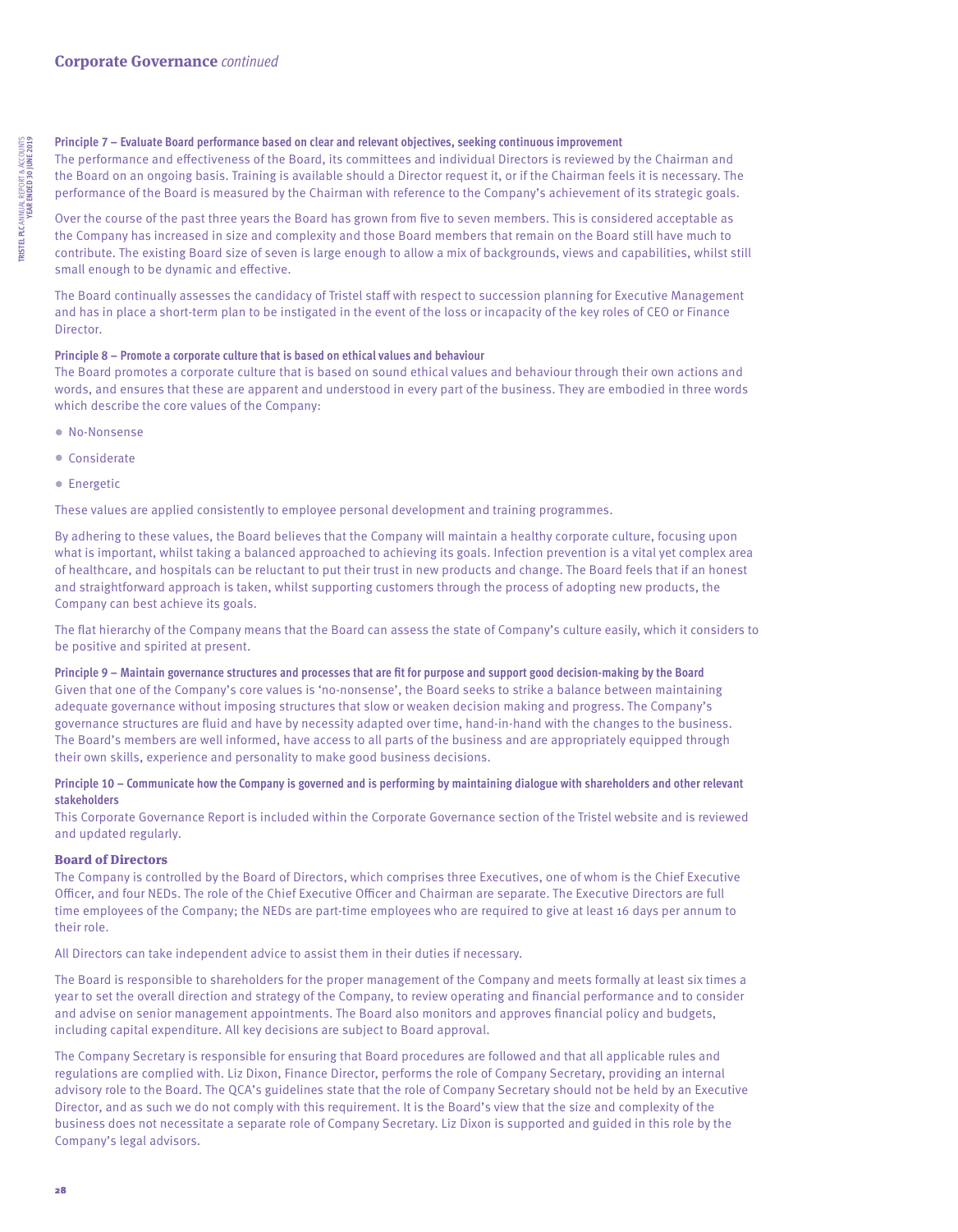#### Board and Committee attendance

The Board met six times during the year and its committees met a further four times in accordance with their terms of reference. The attendance of the Directors at these meetings is detailed below. On the occasions when a Director is unable to attend a meeting, any comments he has arising from the information pack circulated prior to the meeting are provided to the Chairman.

| $2018 - 2019$        | <b>Eligible to attend</b> | <b>Attended</b> |
|----------------------|---------------------------|-----------------|
| <b>Paul Barnes</b>   | 10                        | 10              |
| <b>Paul Swinney</b>  | 6                         | 6               |
| Elizabeth Dixon      | 6                         | 6               |
| <b>Bart Leemans</b>  | 4                         | 4               |
| David Orr            | 10                        | 10              |
| Tom Jenkins          | 10                        | 10              |
| <b>Bruno Holthof</b> | 4                         | 4               |

The Board does not currently comply with the QCA Code's requirement that the Chairman of the Board of Directors should not Chair any of the Committees to the Board. It is expected that Bruno Holthof, recently appointed as a Non-Executive Director, will chair the Nominations Committee once he has become familiar with the Company.

#### Committees of the Board

#### **Remuneration Committee**

The Remuneration Committee operates under terms of reference which are reviewed annually, meeting at least once per year, and comprises all Non-Executive Directors under the chairmanship of David Orr. It reviews, inter alia, the performance of the Executive Directors and sets the scale and structure of their remuneration and basis of their service agreements, having due regard to the interests of the shareholders. The Remuneration Committee also determines the allocation of share options to Executive Directors. No Director has a service agreement exceeding one year. One of the policies of the Remuneration Committee is that no individual participates on discussions or decisions concerning his/her own remuneration. The Directors' Remuneration Report is set out in the Annual Report where the work carried out during the past year is detailed.

#### **Audit Committee**

The Audit Committee operates under terms of reference which are reviewed annually and comprises all Non-Executive Directors under the chairmanship of Tom Jenkins. It meets at least twice a year and, amongst other duties, overviews the monitoring of the Company's internal controls, accounting policies and financial reporting, and provides a forum through which the external auditors report. It meets at least once a year with the external auditors without Executive Management present.

The Company does not comply with the QCA's requirement to publish a separate Audit Committee Report as it believes that the information provided within this Corporate Governance Report gives shareholders adequate information on the Committee's activities.

During the year the Audit Committee met on two occasions to:

- Discuss findings and hear recommendations arising from the annual audit.
- Discuss with the Company's external auditors matters such as compliance with accounting standards.
- Monitor the external auditor's compliance with relevant ethical and professional guidance on the rotation of audit partners, the level of fees paid by the Company and other related requirements.
- Approve the appointment of KPMG LLP, post tender, as the Company's external auditors, including their terms of engagement and fees.

The Committee reported formally to the Board on proceedings after each meeting.

#### **Nominations Committee**

The Nominations Committee operates under terms of reference which are reviewed annually and comprises all Non-Executive Directors and one Executive Director, under the Chairmanship of Paul Barnes.

The Committee meets at least once a year to consider the performance and effectiveness of the Board and its Directors; whether Directors retiring by rotation should be put forward for re-election at the Annual General Meeting; to consider succession planning for Directors and other senior executives; and to identify and nominate for the approval of the Board candidates to fill Board vacancies as and when they arise.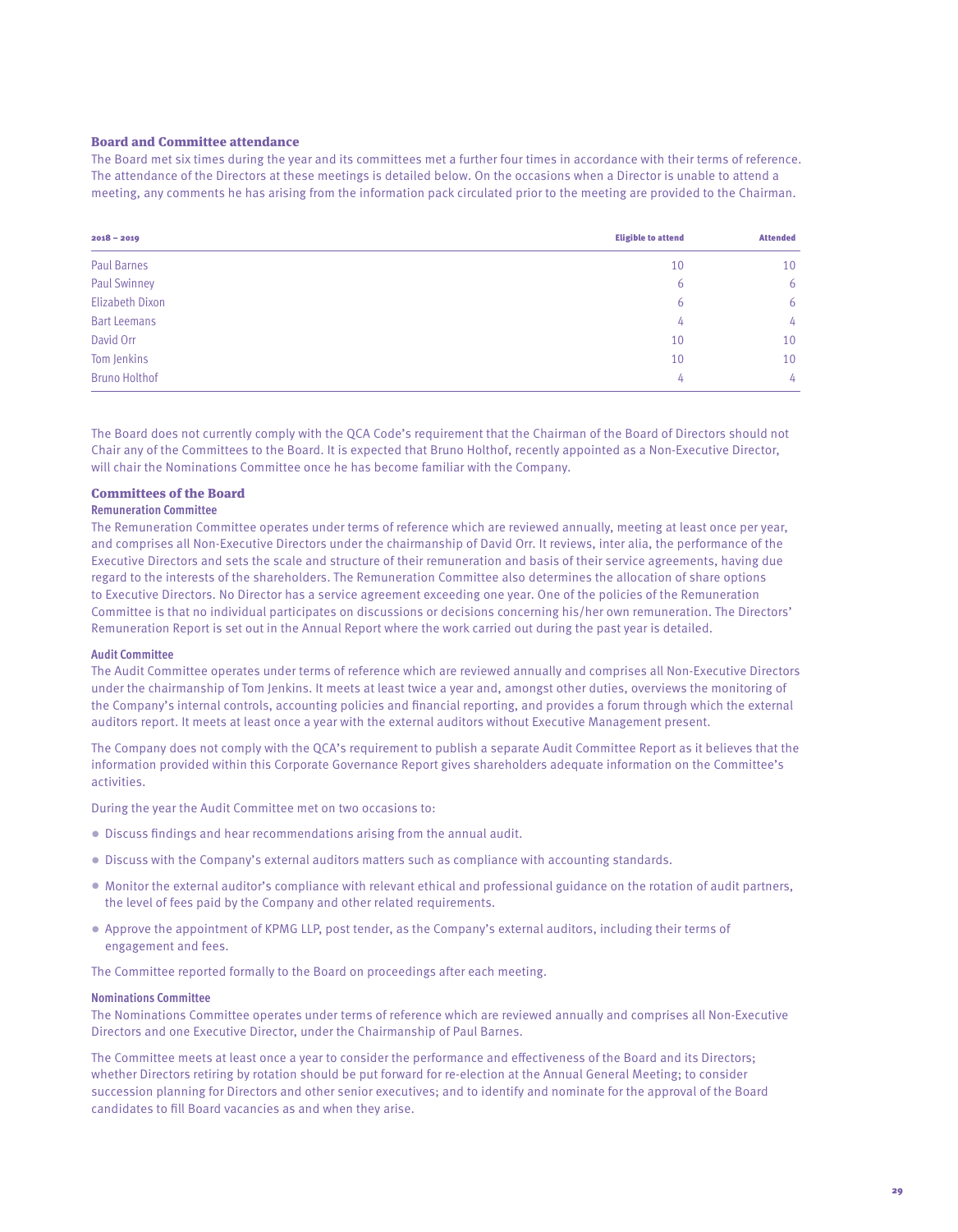- Strategy design, debate and decision making.
- Leadership style and technique.
- Goal setting, assignment of roles, responsibilities and resources.
- Monitoring, risk management and oversight.

The performance of the Board and its individual Directors is also viewed in the context of the Company's achievement of its strategic goals. During the 2018-19 year these were:

1. To meet analysts' profit before tax forecast for 2018-19 of £5.5m, which has been achieved.

2. To meet the Company's strategic financial goals of achieving at least £22.3m of sales by financial year 2019-20, which has been achieved.

3. To increase the Company's value to shareholders – market capitalization has decreased by £10m, from £138m to £128m during the 2018-19 year. This goal has not been achieved.

4. To replicate the market penetration achieved in targeted clinical areas in the UK in all overseas markets. Whilst this is difficult to measure, the Company has achieved overseas sales growth of 26% which is clear evidence that solid good progress is being made towards this goal.

Although one of the targets has not been met, because it relates to share price, which can be subject to influences outside of the control of the Board, I conclude that the Board has performed effectively during the 2018-19 financial year.

Directors are subject to election by shareholders at the first opportunity after their appointment. In addition, all Board members retire at each Annual General Meeting, and at their own request alongside the recommendation of the Nominations Committee, are put forward for re-election. All Directors were recommended for re-election at the 2018 AGM bar Francisco Soler, Chairman, who retired after 25 years with the Company.

#### Relations with shareholders

The Board considers effective communication with shareholders to be very important and encourages regular dialogue with both institutional and private investors. The Board responds promptly to communications received verbally or in writing. Directors regularly attend meetings with both private and institutional shareholders and analysts throughout the year. Shareholders are given at least 21 days' notice of the Annual General Meeting held in December and Shareholder Open Day held in July, at which shareholders are given the opportunity to discuss the development and performance of the Company. The Company's website, www.tristel.com contains full details of its activities, press releases and other details, as well as share price details, share trading activities and Regulatory News Service (RNS) announcements.

#### Maintenance of a sound system of internal control

The Directors have overall responsibility for ensuring that the Company maintains a system of internal control to provide them with reasonable assurance that the assets of the Company are safeguarded, and that shareholders' investments are protected. The system includes internal controls appropriate for the Company's size, and covers financial, operational, compliance (including health and safety) and risk management areas. There are limitations in any system of internal control, which can provide reasonable but not total assurance with respect to the preparation of financial information, the safeguarding of assets and the possibility of misstatement or loss.

The Board continually considers its policies regarding internal control, risk management and business reporting with respect to the major areas of the business and methods used to monitor and control them. In addition to financial risk, the reviews cover operational, commercial, regulatory and health and safety risks. The Board has concluded that an internal audit function is not justified at this juncture. However, this decision is continually reviewed as the operations of the Company develop.

The key procedures designed to provide an effective system of internal controls that are operating up to the date of sign-off of this report are set out below.

#### Control environment

There is an organisational structure with clearly defined lines of responsibility and delegation of accountability and authority.

#### Risk management

The Group employs Directors and senior personnel with the appropriate knowledge and experience for a business engaged in activities in its field of operations, and undertake regular risk assessments and reviews of its activities.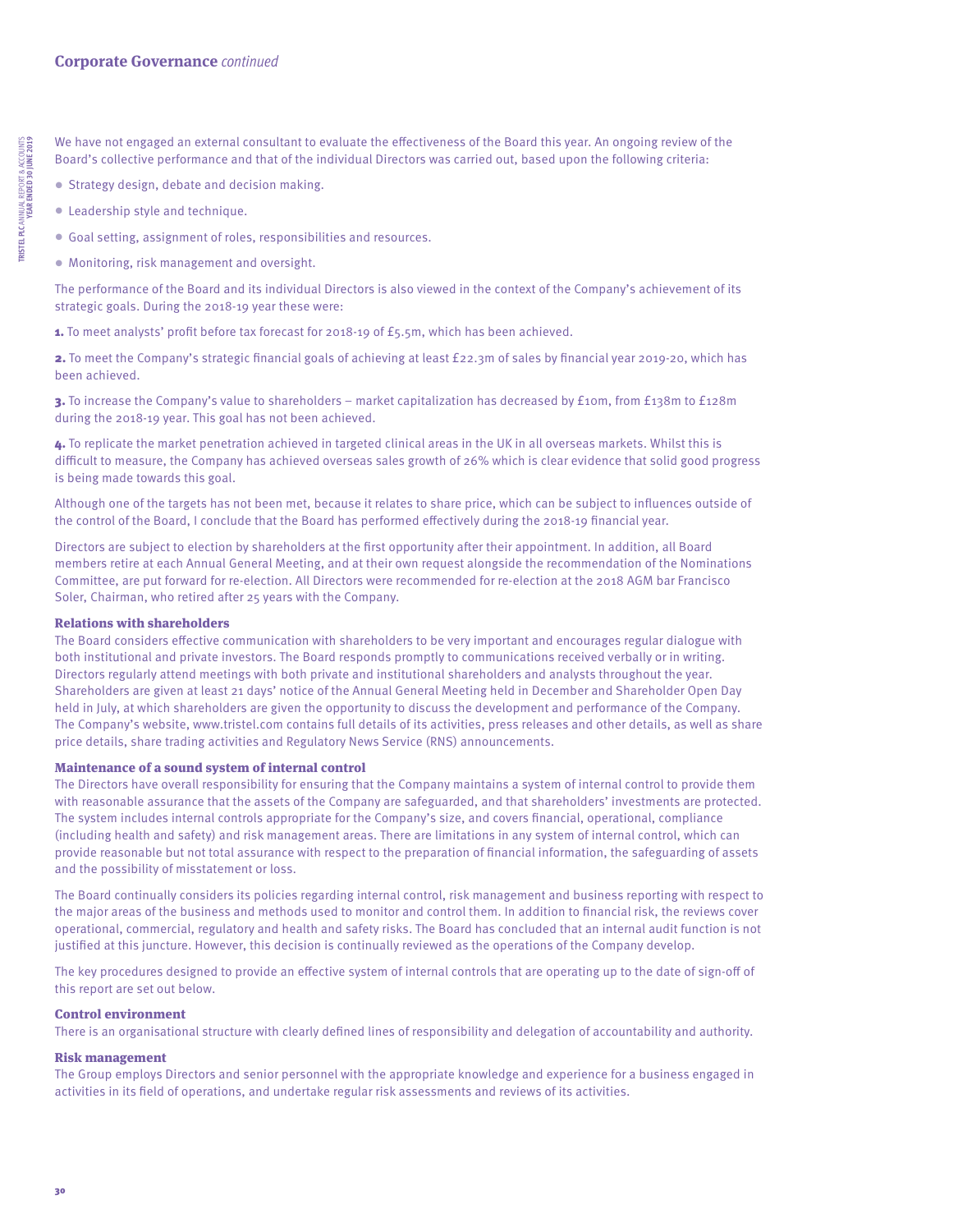#### Financial information

The Group prepares detailed budget and working capital projections, which are approved annually by the Board and are maintained and updated regularly throughout the year. Detailed management accounts and working capital cash flows are prepared on a monthly basis, as is a written commentary giving a comparison to budgets and projections identifying any significant variances.

#### Management of liquid resources

The Board is risk averse when investing any surplus cash funds. It considers that a minimum cash balance of £3 million is appropriate – providing adequate protection against unexpected events – for the current size of the business and seeks to adhere to this wherever possible and practicable. Cash exceeding this level, which cannot be used for earnings enhancing investment purposes, is returned to shareholders in the form of a special divided.

**Paul Barnes** Non-Executive Chairman

31 October 2019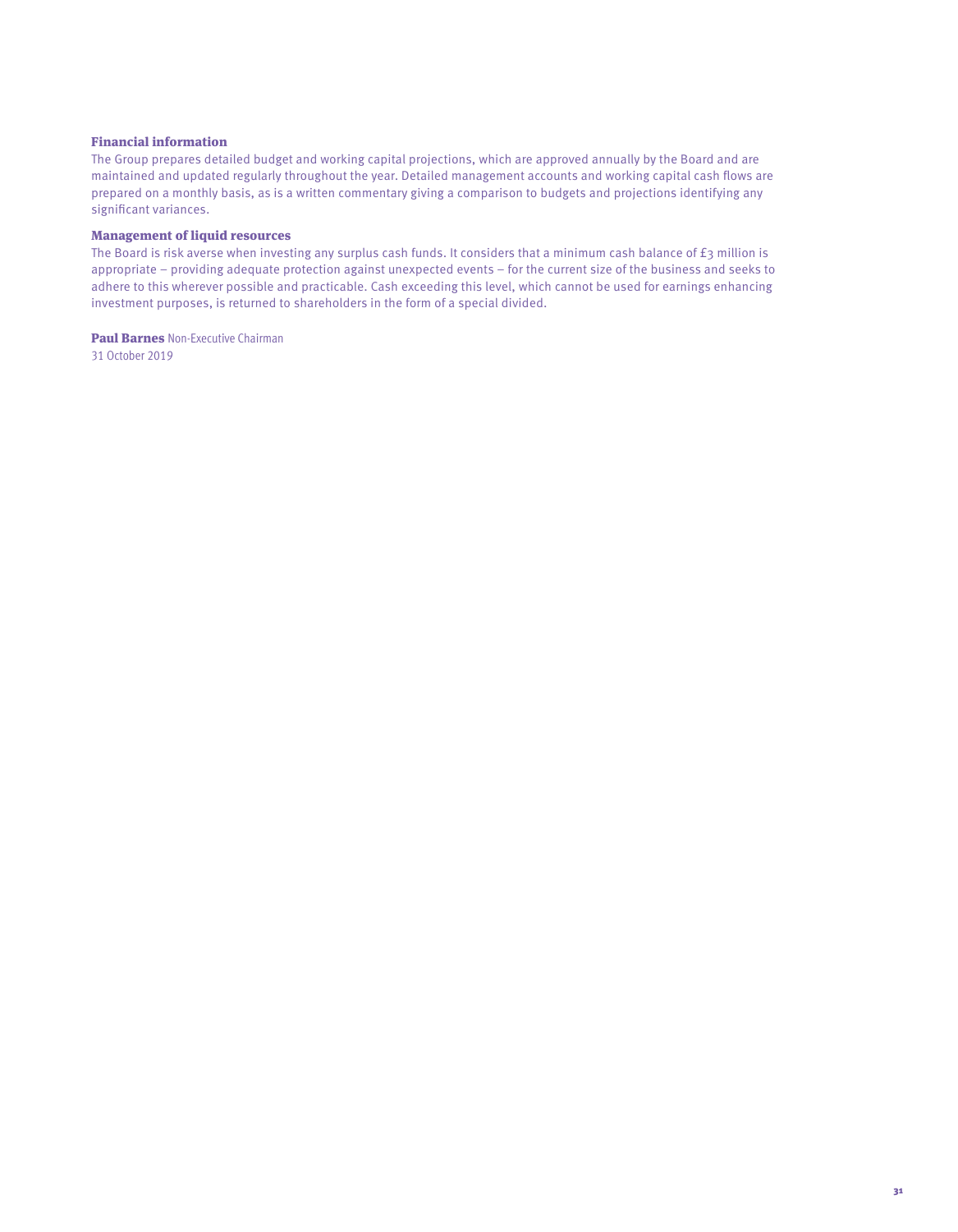### **Report of the Directors**

The Directors present their report and the consolidated financial statements for the year ended 30 June 2019.

#### Results and dividends

There was a profit for the year after taxation amounting to  $f_4.031m$  (2018:  $f_3.272m$ ).

A final dividend of £1.303m (2.98p per share) was paid during the year in respect of the year ended 30 June 2018. (2017: £1.130m (2.63p per share)).

An interim dividend of £0.907m (2.04p per share) was paid during the year in respect of the year ended 30 June 2019 (2018: £0.688m, 1.60p per share); The Directors recommend a final dividend of 3.50p per share (2018: 2.98p per share). If approved, the total distribution of dividends for the year ended 30 June 2019 will be £2.467m (2018: £1.975m).

A review of the Group's performance for the year ended 30 June 2019 is contained in the Chairman's Statement on pages 6 to 7 and the Chief Executive's Report on pages 8 to 13.

#### Directors' of the Company

The Directors, who held office during the year, were as follows:

FA Soler (resigned 11 December 2018) PC Swinney EA Dixon PM Barnes DWE Orr **TAI Ienkins** BLM Holthof (appointed 5 February 2019) BVM Leemans (appointed 6 December 2018)

The Group provides Directors and Officers indemnity insurance for the benefit of the Directors of the Group. For the year to 30 June 2019 the policy cost £8,300 (2018: £7,900).

Details of Directors' interests in the share capital of the Company are disclosed in the Directors' Remuneration Report set out on pages 22 to 25.

#### Corporate governance

Tristel plc is committed to maintaining high standards of corporate governance and has applied strong and appropriate policies, given the size of the Group, its current stage of development and the constitution of the Board. Further details are provided in the Corporate Governance Report.

#### Substantial shareholdings

Except for the Directors' interests in the shares of the Company, as given in the Directors' Remuneration Report on page 25, the Directors are aware of the following who were interested in 3% or more of the Company's equity at 30 June 2019:

|                                      | <b>No. of shares</b> | % of issued share capital |
|--------------------------------------|----------------------|---------------------------|
| <b>Francisco Soler</b>               | 6,071,334            | 13.62%                    |
| <b>Charles Stanley Stockbrokers</b>  | 4,127,034            | 9.26%                     |
| Investec Wealth & Investment         | 3,033,806            | 6.81%                     |
| Hargreaves Lansdown                  | 2,996,947            | 6.73%                     |
| Unicorn Asset Management             | 2,815,829            | 6.32%                     |
| <b>Montanaro Investment Managers</b> | 2,425,000            | 5.44%                     |
| <b>Amarti Global Investors</b>       | 1,844,046            | 4.14%                     |
| <b>Barclays Smart Investor</b>       | 1,506,668            | 3.38%                     |
| Interactive Investor                 | 1,345,886            | 3.02%                     |

#### Principal risks and uncertainties

Reference to this topic can be found within the Strategic Report on pages 17 to 18.

Reference to the Groups primary research and development advancements can be found within the Chief Executive's Report on page 12.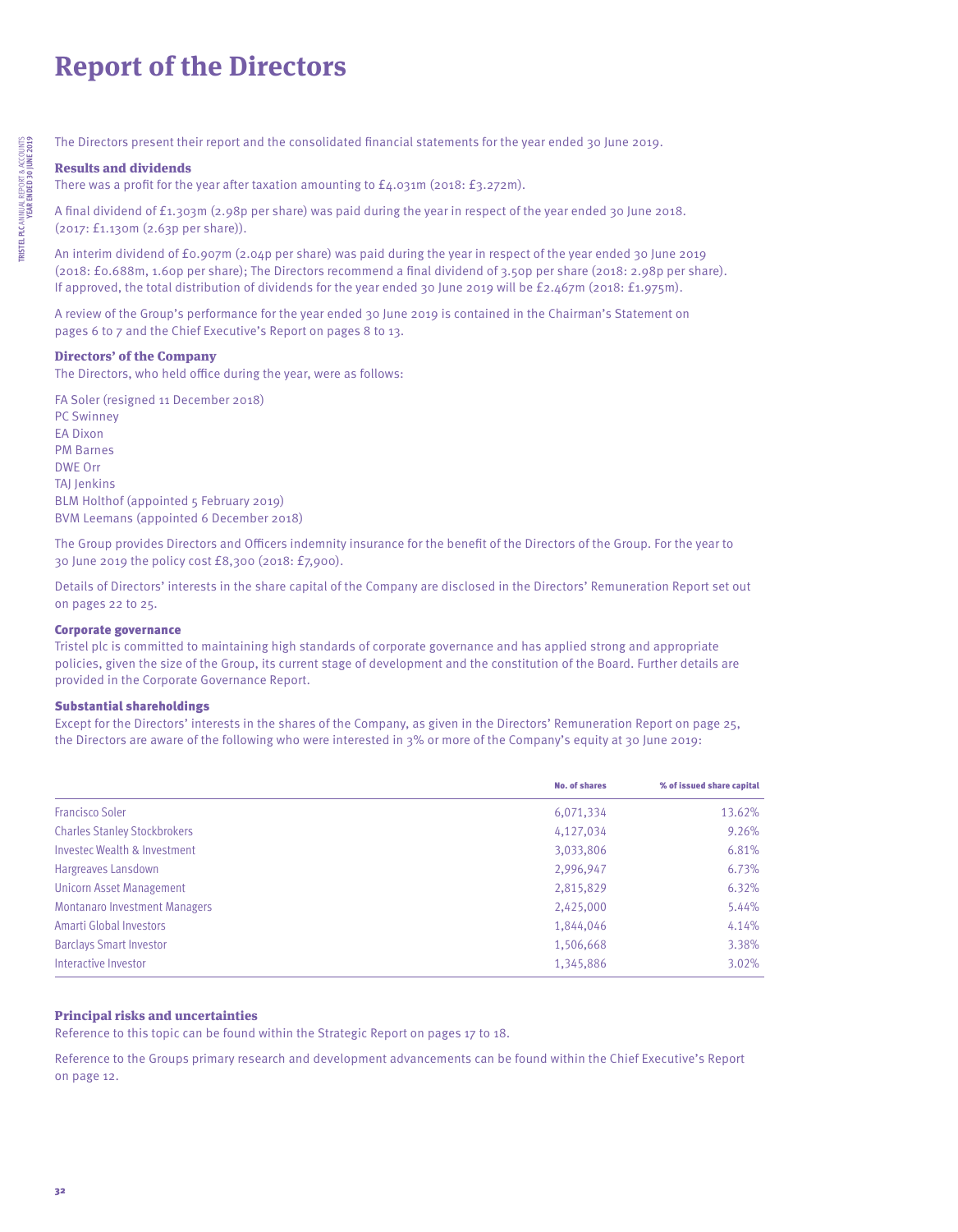#### Statement of Directors' Responsibilities

The Directors are responsible for preparing the Annual Report and the Group and parent company financial statements in accordance with applicable law and regulations.

Company law requires the Directors to prepare Group and parent company financial statements for each financial year. Under the AIM Rules of the London Stock Exchange they are required to prepare the Group financial statements in accordance with International Financial Reporting Standards as adopted by the EU (IFRSs as adopted by the EU) and applicable law and they have elected to prepare the parent company financial statements on the same basis.

Under company law the Directors must not approve the financial statements unless they are satisfied that they give a true and fair view of the state of affairs of the Group and parent company and of their profit or loss for that period. In preparing each of the Group and parent company financial statements, the Directors are required to:

- Select suitable accounting policies and then apply them consistently.
- Make judgements and estimates that are reasonable, relevant and reliable.
- State whether they have been prepared in accordance with IFRSs as adopted by the EU.
- Assess the Group and parent company's ability to continue as a going concern, disclosing, as applicable, matters related to going concern.
- Use the going concern basis of accounting unless they either intend to liquidate the Group or the parent company or to cease operations, or have no realistic alternative but to do so.

The Directors are responsible for keeping adequate accounting records that are sufficient to show and explain the parent company's transactions and disclose with reasonable accuracy at any time the financial position of the parent company and enable them to ensure that its financial statements comply with the Companies Act 2006. They are responsible for such internal control as they determine is necessary to enable the preparation of financial statements that are free from material misstatement, whether due to fraud or error, and have general responsibility for taking such steps as are reasonably open to them to safeguard the assets of the Group and to prevent and detect fraud and other irregularities.

Under applicable law and regulations, the Directors are also responsible for preparing a Strategic Report and a Directors' Report that complies with that law and those regulations.

The Directors are responsible for the maintenance and integrity of the corporate and financial information included on the Company's website. Legislation in the UK governing the preparation and dissemination of financial statements may differ from legislation in other jurisdictions.

#### Disclosure of information to the auditor

The Directors confirm that:

- So far as each Director is aware, there is no relevant audit information of which the Company's auditor is unaware.
- The Directors have taken all the steps that they ought to have taken as Directors in order to make themselves aware of any relevant audit information and to establish that the Company's auditor is aware of that information.

#### Reappointment of auditors

KPMG LLP is the Company's auditor having been appointed for the first year on the 10 May 2019. In accordance with section 485 of the Companies Act 2006, a resolution for the re-appointment of KPMG LLP as auditors of the Company is to be proposed at the forthcoming Annual General Meeting.

#### **APPROVED BY THE BOARD ON 31 OCTOBER 2019 AND SIGNED ON ITS BEHALF BY:**

EA Dixon Finance Director 31 October 2019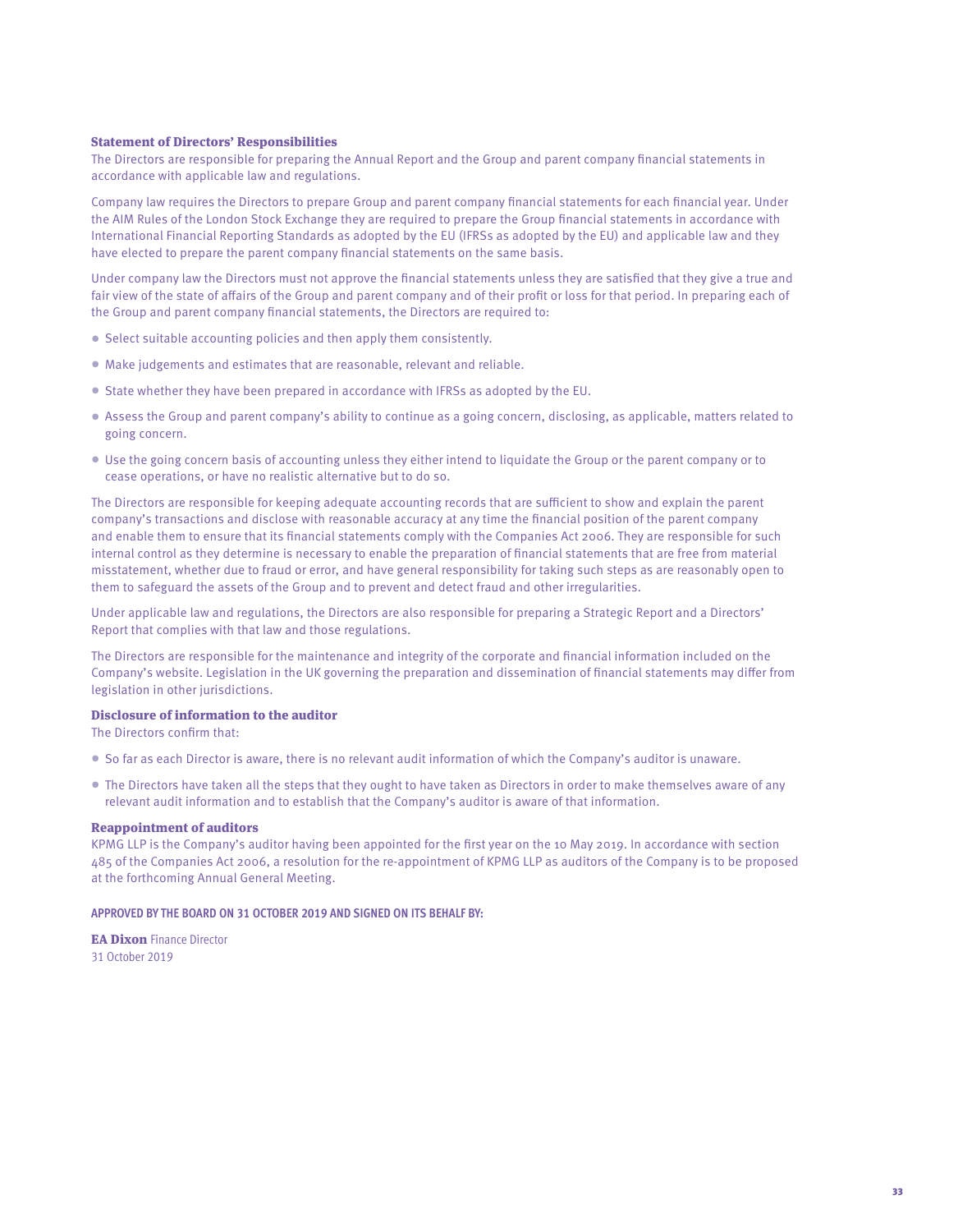### **Tristel Plc**

# **REPORT AND ACCOUNTS FINANCIAL STATEMENTS YEAR ENDED 30 JUNE 2019**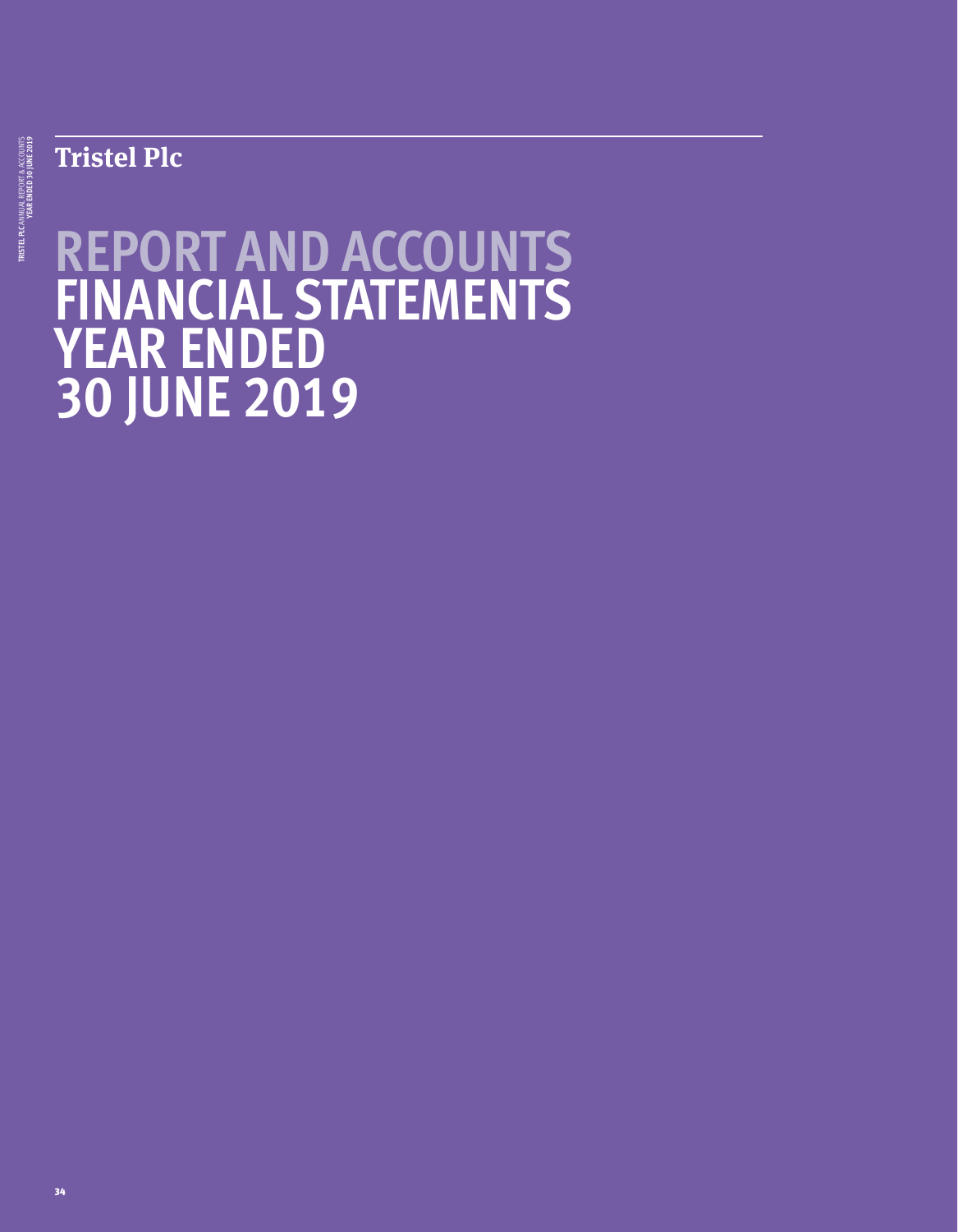### **Independent Auditor's Report to the members of Tristel plc**

#### **1. Our opinion is unmodifed**

We have audited the financial statements of Tristel plc ('the Company') for the year ended 30 June 2019 which comprise of the Consolidated Income Statement, the Consolidated Statement of Comprehensive Income, the Consolidated and Company Statement of Financial Position, the Consolidated and Company Statements of Changes in Equity, the Consolidated and Company Cash-Flow Statement and the related notes, including the accounting policies in note 1.

#### In our opinion:

- The financial statements give a true and fair view of the state of the Group's and of the parent company's affairs as at 30 June 2019 and of the Group's profit for the year then ended.
- The Group financial statements have been properly prepared in accordance with International Financial Reporting Standards as adopted by the European Union (IFRSs as adopted by the EU).
- The parent company financial statements have been properly prepared in accordance with IFRSs as adopted by the EU and as applied in accordance with the provisions of the Companies Act 2006.
- The Group financial statements have been prepared in accordance with the requirements of the Companies Act 2006 and, as regards the Group financial statements, Article 4 of the IAS Regulation.

#### Basis for opinion

We conducted our audit in accordance with International Standards on Auditing (UK) ('ISAs (UK)') and applicable law. Our responsibilities are described below. We have fulfilled our ethical responsibilities under, and we remain independent of the Group in accordance with, UK ethical requirements including the FRC Ethical Standard as applied to listed entities. No nonaudit services prohibited by that standard were provided.

#### **2. Key audit matters: including our assessment of risks of material misstatement**

Key audit matters are those matters that, in our professional judgment, were of most significance in the audit of the financial statements and include the most significant assessed risks of material misstatement (whether or not due to fraud) identified by us, including those which had the greatest effect on: the overall audit strategy; the allocation of resources in the audit; and directing the efforts of the engagement team. These matters were addressed in the context of our audit of the financial statements as a whole, and in forming our opinion thereon, and we do not provide a separate opinion on these matters. In arriving at our audit opinion above, the key audit matters were as follows:

#### a The impact of uncertainties due to the UK exiting the European Union

Refer to page 8 of the Chief Executive's Report and page 17 of the Strategic Report.

#### **THE RISK: UNPRECEDENTED LEVELS OF UNCERTAINTY**

All audits assess and challenge the reasonableness of estimates, in particular as described in the key audit matters below addressing the recoverability of parent company investments and goodwill and the valuation of acquired intangibles. All of these depend on assessment of the future economic environment and the Group's future prospects and performance.

Brexit is one of the most significant economic events for the UK and at the date of this report its effects are subject to unprecedented levels of uncertainty or outcomes, with the full range of possible effects unknown.

#### **OUR RESPONSE**

We developed a standardized firm-wide approach to the consideration of the uncertainties arising from Brexit in planning and performing our audits. Our procedures included:

#### **2Dr Brexit knowledge**

We considered the Directors' assessment of Brexit-related sources of risk for the Group's business and financial resources compared with our own understanding of the risks. We considered the Directors' plan to take action to mitigate these risks.

#### **Sensitivity analysis**

When addressing the key audit matters below in relation to the recoverability of parent company investments and goodwill and the valuation of intangibles, we compared the Directors' analysis to our assessment of the full range of reasonably possible scenarios resulting from Brexit uncertainty and, where forecast cash flows are required to be discounted, considered adjustments to discounts rates for the level of remaining uncertainty.

#### **Assessing transparency**

As well as assessing individual disclosures as part of our procedures on the key audit matters below addressing the recoverability of parent company investments and goodwill and the valuation of intangibles, we also considered all of the Brexit related disclosures together, including those in the Strategic Report, comparing the overall picture against our understanding of the risks.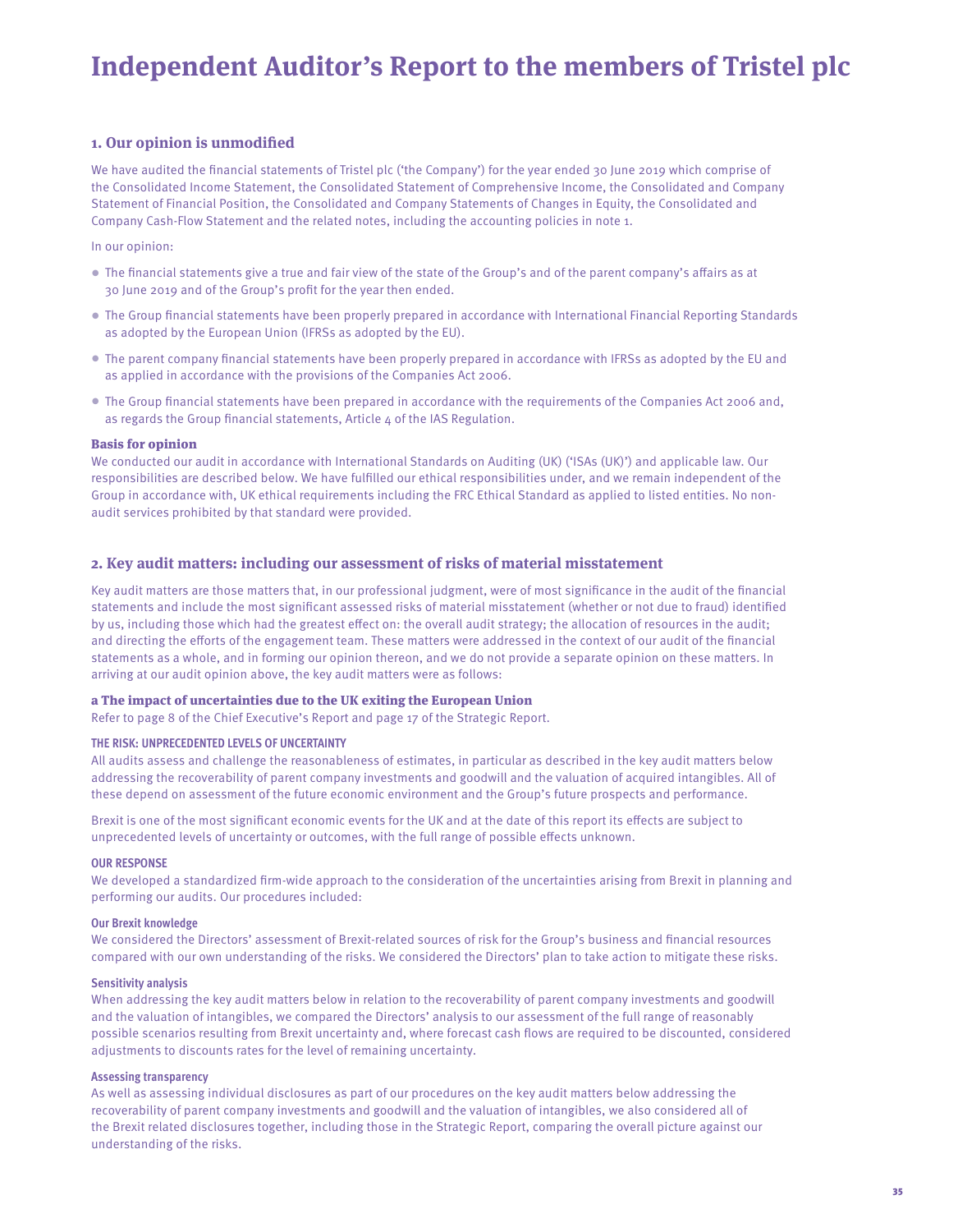However, no audit should be expected to predict the unknowable factors or all possible future implications for a company and this is particularly the case in relation to Brexit.

#### b Revenue recognition

Refer to page 49 in the accounting policy and page 55 in Note 3 for the financial disclosures

#### **THE RISK: SALES AROUND YEAR END**

We consider the risk in relation to revenue recognition to relate specifically to recognition around the year end.

There is a risk that revenue may be misstated due to share option incentives issued to key management, which vest if certain EBITDA targets are satisfied and increased shareholder pressure to maintain EPS and ensure dividends can continue to be distributed.

#### **OUR RESPONSE**

Our procedures included:

#### **Tests of detail**

We selected a sample of sales invoices either side of year end to assess whether revenue has been recognised in the correct financial period, by agreeing the date, amount, description and quantity to relevant documentation, such as delivery notes or other third-party acknowledgement of receipt.

We selected a sample of credit notes raised after the year-end to assess whether revenue has been recognised in the correct financial period, by agreeing the date, amount, quantity and description to relevant documentation, such as sales invoices, credit note approvals or other third-party documents.

## c (i) Recoverability of Goodwill relating to the 'Ecomed' acquisition in the group fnancial statements (£4.1m)

Refer to page 51 for the accounting policy and page 67 in Note 11 for the financial disclosures.

*and*

## c (ii) Recoverability of the 'Ecomed' investment in the Company fnancial statements of Tristel plc. (£6.4m)

Refer to page 50 for the accounting policy and page 72 in Note 13 for the financial disclosures

# **THE RISK: FORECAST-BASED ESTIMATE**

During the year Tristel plc acquired three entities referred to as the 'Ecomed' companies.

There is a risk in relation to the recoverability of the Ecomed goodwill and the investment in Ecomed as they require the Directors to make assessments which rely upon forecasts and expected future performance. The estimated recoverable amount is subjective due to the inherent uncertainty involved in forecasting and discounting future cash flows.

The effect of these matters is that, as part of our risk assessment, we determined that the value in use of goodwill has a high degree of estimation uncertainty, with a potential range of reasonable outcomes greater than our materiality for the financial statements as a whole and possibly many times that amount. The financial statements (note 11) disclose the sensitivity estimated by the Group.

#### **OUR RESPONSE**

Our procedures included:

#### **Historical comparisons**

We assessed the reasonableness of the forecasts used by considering the historical accuracy of previous budgets.

#### **Benchmarking assumptions**

Comparing the Groups assumptions to externally derived data in relation to key inputs such as projected growth rates and discount rates. Key inputs used to derive the discount rates were agreed to market data.

#### **Sensitivity analysis**

We performed sensitivity analysis over the key assumptions of the cash-flow forecasts. This included sensitising the discount rate, growth rates and profit margins within the forecasts. We critically assessed the extent to which a change in these assumptions, both individually or in aggregate, would result in a goodwill impairment, and considered the likelihood of such events occurring.

#### **Assessing transparency**

Assessing whether the Group's disclosures about the sensitivity of the outcome of the impairment assessment to changes in key assumptions reflected the risks inherent in the valuation of goodwill.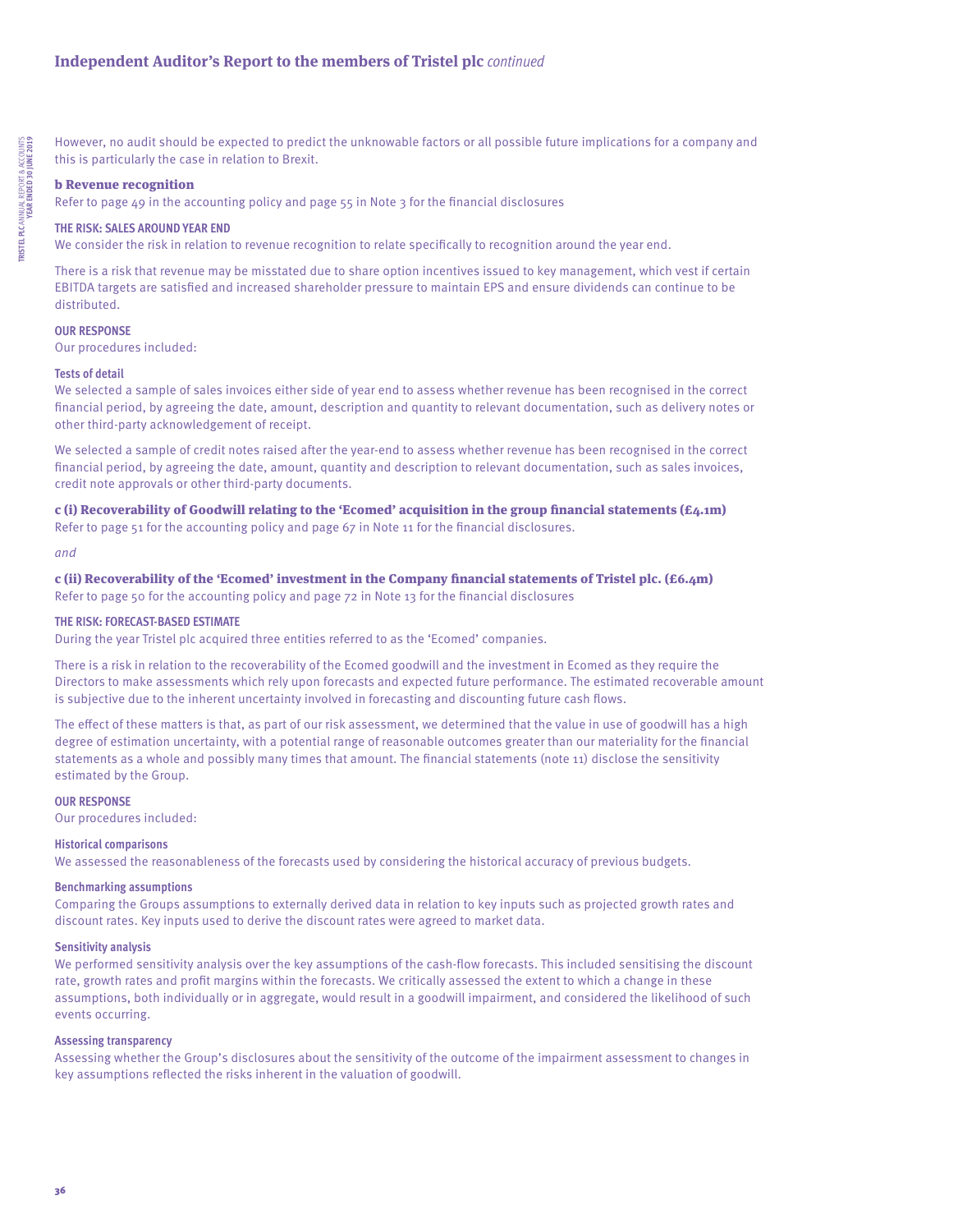#### d Valuation of acquired intangibles on the acquisition of 'Ecomed' (£1.8m)

Refer to page 50 for the accounting policy and page 68 in Note 12 for the financial disclosures.

#### **THE RISK: FORECAST-BASED ESTIMATE**

The valuation of acquired intangibles includes a number of judgmental areas and key assumptions, such as revenue growth and discount rates used.

The effect of these matters is that, as part of our risk assessment, we determined that the valuation of intangibles has a high degree of estimation uncertainty, with a potential range of reasonable outcomes greater than our materiality for the financial statements as a whole, and possibly many times that amount. The financial statements (note 2) disclose the sensitivity estimated by the group.

#### **OUR RESPONSE**

Our procedures included:

#### **Accounting analysis**

We assessed the acquisition accounting with reference to the relevant accounting standards.

#### **Assessing valuer's credentials**

We critically assessed the valuations performed by the Group's valuation expert. We assessed the competence and capabilities of the expert used.

#### **Historical comparisons**

We assessed the reasonableness of the forecasts with reference to previous performance of Ecomed prior to acquisition by the Group.

#### **Benchmarking assumptions**

Comparing the Group's assumptions to externally derived data in relation to key inputs such as projected growth rates and discount rates. Key inputs used to derive the discount rates were agreed to market data.

#### **Assessing transparency**

Assessing whether the Group's disclosures about the sensitivity of the assumptions used to value the intangibles reflected the risks inherent in the valuation.

#### **3. Our application of materiality and an overview of the scope of our audit**

Materiality for the group financial statements as a whole was set at £282,500, determined with reference to a benchmark of profit before tax of which it represents 5%.

Materiality for the parent company financial statements as a whole was set at £135,000, which was determined with reference to a benchmark of company total assets, of which it represents 1% the benchmark.

We agreed to report to the Audit Committee any corrected or uncorrected identified misstatements exceeding £14,100, in addition to other identified misstatements that warranted reporting on qualitative grounds.

Of the Group's 15 components, we subjected five components to full scope audits for Group purposes.

The components within the scope of our work accounted for 94% of the Group's profit before taxation, 86% of the Group's revenue and 89% of the Group's total assets. For the remaining components, we performed analysis, at an aggregated group level, to reexamine our assessment that there were no significant risks of material misstatement with these components.

The Group team instructed the component auditor as to the significant areas to be covered, including the relevant risks detailed above and the information to be reported back. The Group team approved the component materialities, which ranged from £135,000 to £212,000, having regard to the mix of size and risk profile of the Group across the components. The work on two of the 15 components was performed by component auditors and the rest, including the audit of the parent company, was performed by the Group team.

In relation to these two components telephone conference meetings were held with these component auditors to assess the audit risk and strategy. At these meetings, the findings reported to the Group team were discussed in more detail, and any further work required by the Group team was then performed by the component auditor.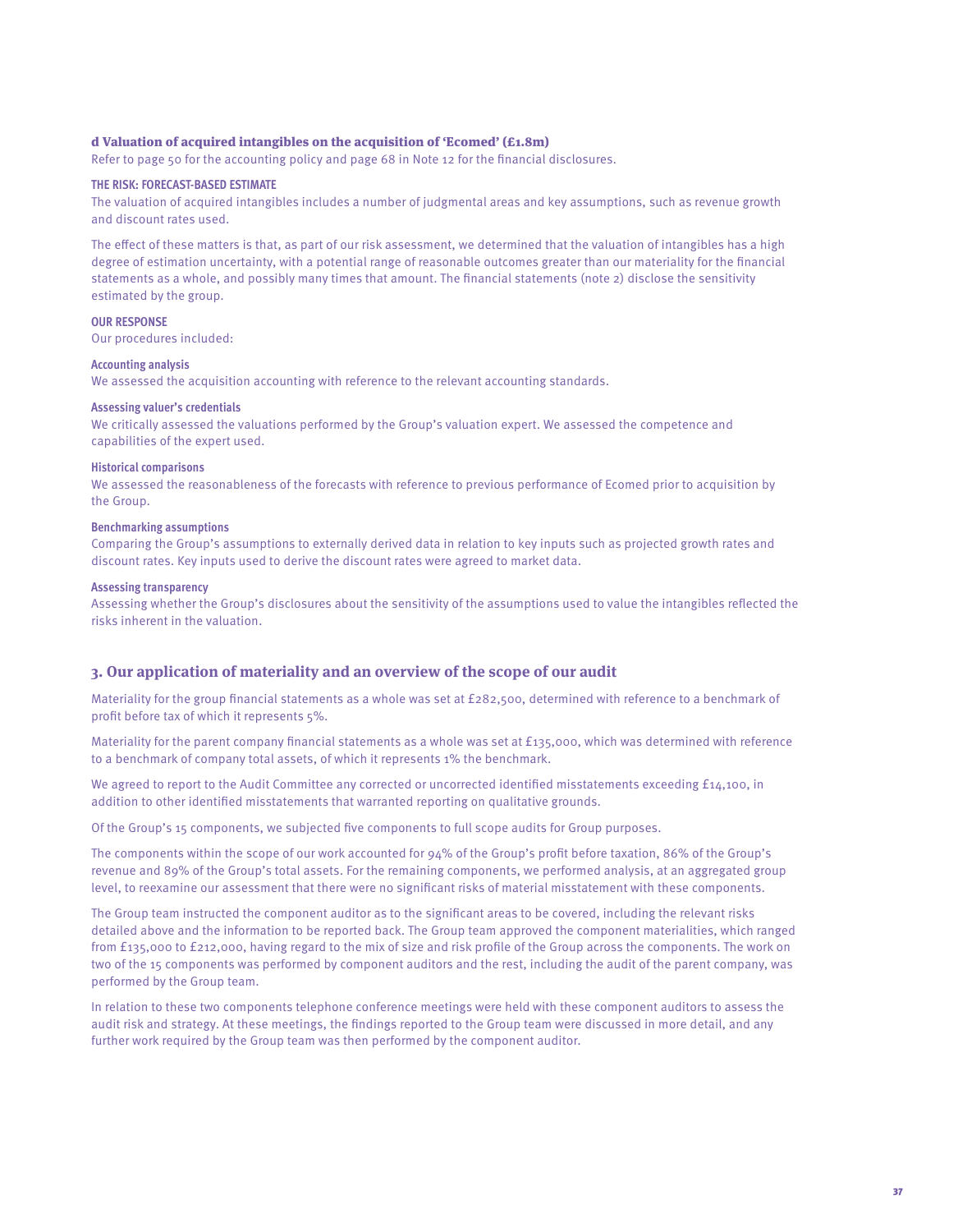## **4. We have nothing to report on going concern**

The Directors have prepared the financial statements on the going concern basis as they do not intend to liquidate the Company or the Group or to cease their operations, and as they have concluded that the Company's and the Group's financial position means that this is realistic. They have also concluded that there are no material uncertainties that could have cast significant doubt over their ability to continue as a going concern for at least a year from the date of approval of the financial statements ('the going concern period').

Our responsibility is to conclude on the appropriateness of the Directors' conclusions and, had there been a material uncertainty related to going concern, to make reference to that in this audit report. However, as we cannot predict all future events or conditions and as subsequent events may result in outcomes that are inconsistent with judgements that were reasonable at the time they were made, the absence of reference to a material uncertainty in this auditor's report is not a guarantee that the Group and the Company will continue in operation.

In our evaluation of the Directors' conclusions, we considered the inherent risks to the Group's and Company's business model and analysed how those risks might affect the Group's and Company's financial resources or ability to continue operations over the going concern period. The risks that we considered most likely to adversely affect the Group's and Company's available financial resources over this period were:

• The impact of Brexit on the Group's supply chain.

As this risk could potentially cast significant doubt on the Group's and the Company's ability to continue as a going concern, we considered sensitivities over the level of available financial resources indicated by the Group's financial forecasts taking account of reasonably possible (but not unrealistic) adverse effects that could arise from these risks individually and collectively and evaluated the achievability of the actions the Directors consider they would take to improve the position should the risks materialise. We also considered less predictable but realistic second order impacts, such as the erosion of customer or supplier confidence, which could result in a rapid reduction of available financial resources.

Based on this work, we are required to report to you if we have concluded that the use of the going concern basis of accounting is inappropriate or there is an undisclosed material uncertainty that may cast significant doubt over the use of that basis for a period of at least a year from the date of approval of the financial statements.

We have nothing to report in these respects, and we did not identify going concern as a key audit matter.

# **5. We have nothing to report on the other information in the Annual Report**

The Directors are responsible for the other information presented in the Annual Report together with the financial statements. Our opinion on the financial statements does not cover the other information and, accordingly, we do not express an audit opinion or, except as explicitly stated below, any form of assurance conclusion thereon.

Our responsibility is to read the other information and, in doing so, consider whether, based on our financial statements audit work, the information therein is materially misstated or inconsistent with the financial statements or our audit knowledge. Based solely on that work we have not identified material misstatements in the other information.

#### Strategic Report and Directors' Report

Based solely on our work on the other information:

- We have not identified material misstatements in the strategic report and the Directors' report.
- In our opinion the information given in those reports for the financial year is consistent with the financial statements.
- In our opinion those reports have been prepared in accordance with the Companies Act 2006.

#### **6. We have nothing to report on the other matters on which we are required to report by exception**

Under the Companies Act 2006, we are required to report to you if, in our opinion:

- Adequate accounting records have not been kept by the parent company, or returns adequate for our audit have not been received from branches not visited by us.
- The parent company financial statements are not in agreement with the accounting records and returns.
- Certain disclosures of Directors' remuneration specified by law are not made.
- We have not received all the information and explanations we require for our audit.

We have nothing to report in these respects.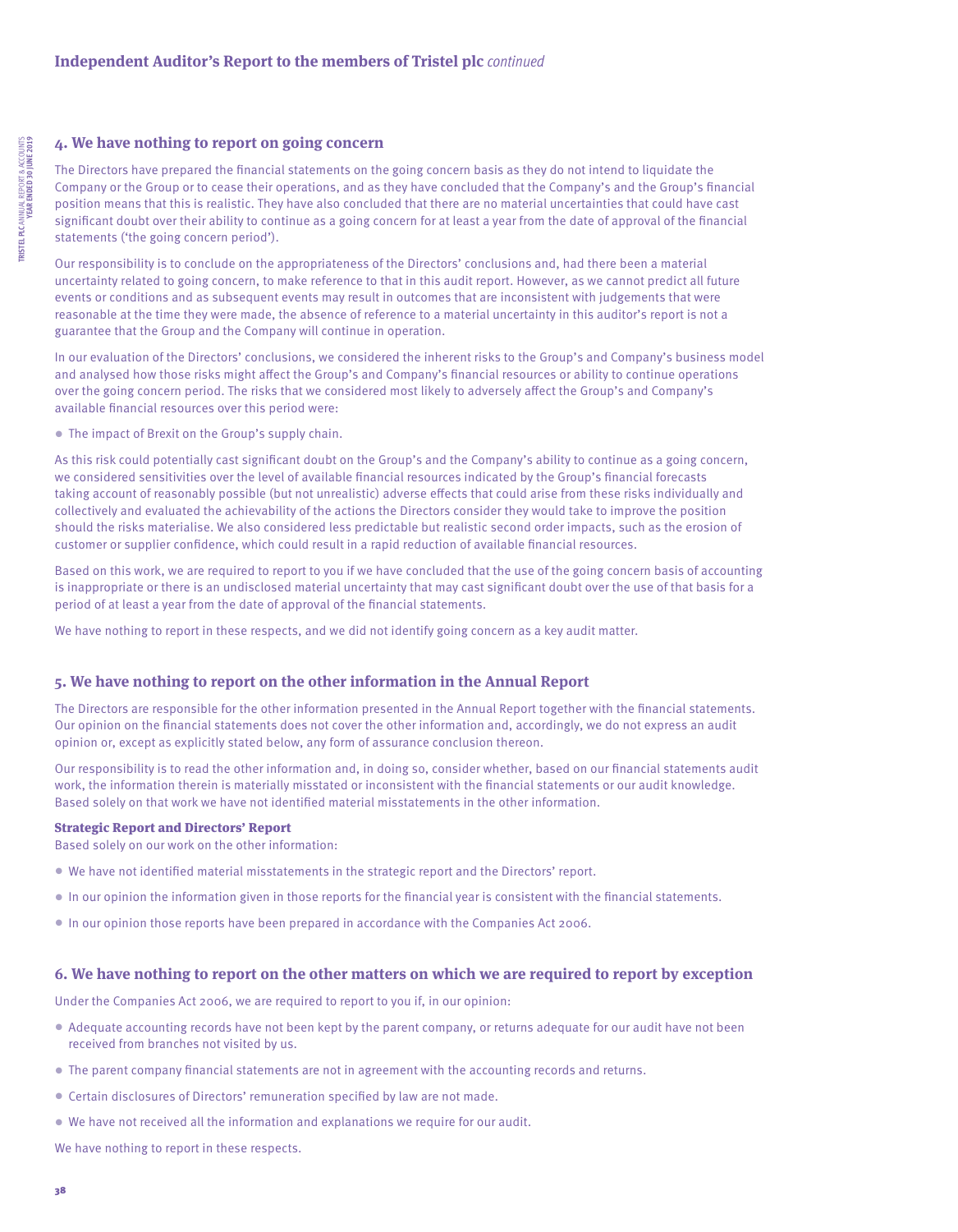### **7. Respective responsibilities**

#### Directors' responsibilities

As explained more fully in their statement set out on page 33, the Directors are responsible for: the preparation of the financial statements including being satisfied that they give a true and fair view; such internal control as they determine is necessary to enable the preparation of financial statements that are free from material misstatement, whether due to fraud or error; assessing the Group and parent company's ability to continue as a going concern, disclosing, as applicable, matters related to going concern; and using the going concern basis of accounting unless they either intend to liquidate the Group or the parent company or to cease operations, or have no realistic alternative but to do so.

#### Auditor's responsibilities

Our objectives are to obtain reasonable assurance about whether the financial statements as a whole are free from material misstatement, whether due to fraud or error, and to issue our opinion in an auditor's report. Reasonable assurance is a high level of assurance, but does not guarantee that an audit conducted in accordance with ISAs (UK) will always detect a material misstatement when it exists. Misstatements can arise from fraud or error and are considered material if, individually or in aggregate, they could reasonably be expected to influence the economic decisions of users taken on the basis of the financial statements.

A fuller description of our responsibilities is provided on the FRC's website at www.frc.org.uk/auditorsresponsibilities.

#### **8. The purpose of our audit work and to whom we owe our responsibilities**

This report is made solely to the Company's members, as a body, in accordance with Chapter 3 of Part 16 of the Companies Act 2006 and the terms of our engagement by the Company. Our audit work has been undertaken so that we might state to the Company's members those matters we are required to state to them in an auditor's report and for no other purpose. To the fullest extent permitted by law, we do not accept or assume responsibility to anyone other than the Company and the Company's members, as a body, for our audit work, for this report, or for the opinions we have formed.

**Mark Prince Senior Statutory Auditor FOR AND ON BEHALF OF KPMG LLP, STATUTORY AUDITOR**  Chartered Accountants, Botanic House, 100 Hills Road, Cambridge CB2 1AR 31 October 2019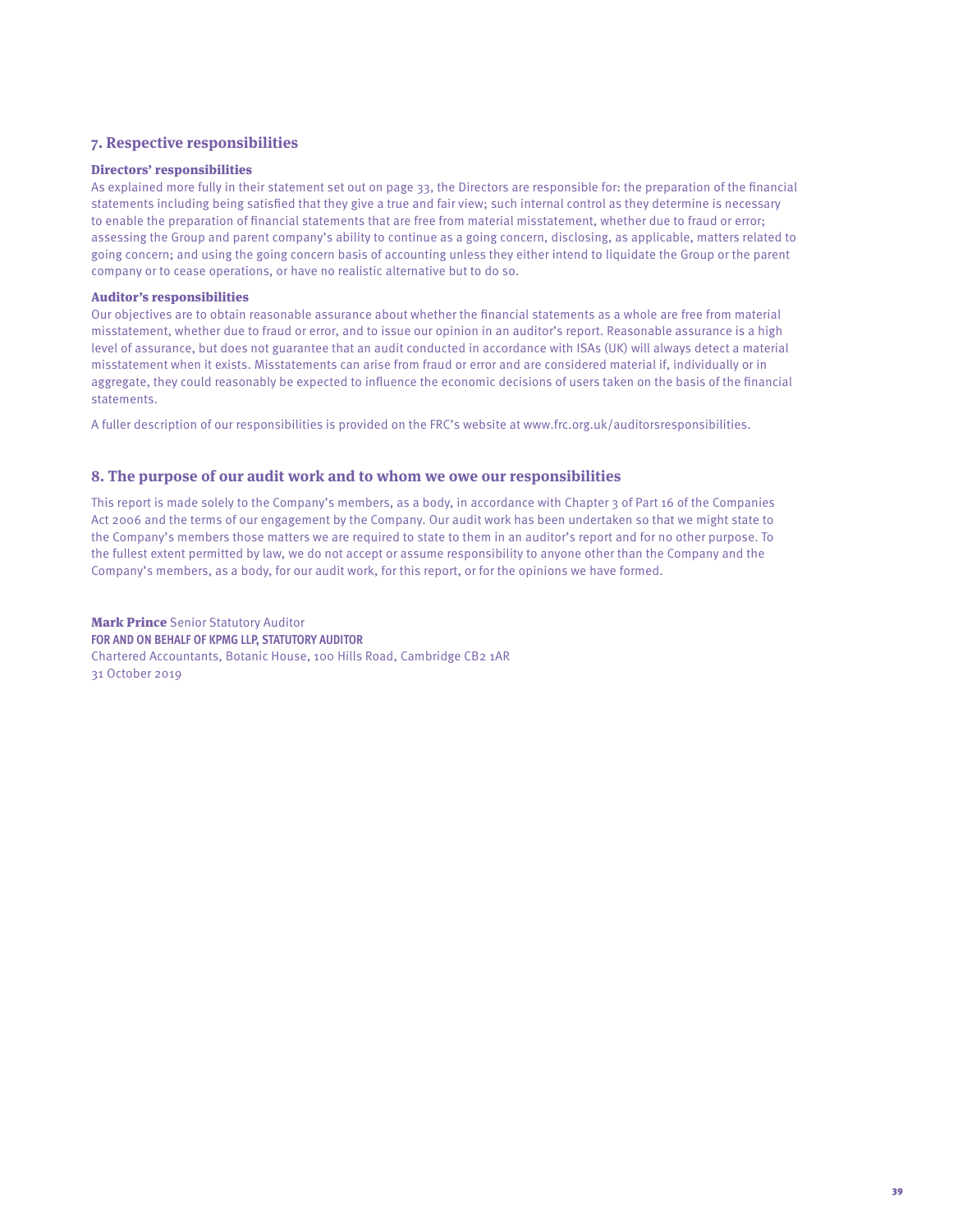# **Consolidated Income Statement**

for the year ended 30 June 2019

|                                                                                                       | <b>NOTE</b> | $f'$ 000  | $f'$ 000       |
|-------------------------------------------------------------------------------------------------------|-------------|-----------|----------------|
| Revenue                                                                                               |             | 26,169    | 22,220         |
| Cost of sales                                                                                         |             | (5, 504)  | (5,040)        |
| Gross profit                                                                                          |             | 20,665    | 17,180         |
| Share-based payments                                                                                  |             | (852)     | (665)          |
| Depreciation, amortisation and impairments                                                            |             | (1, 537)  | (1, 564)       |
| Administrative expenses, excluding share-based payments,<br>depreciation, amortisation and impairment |             | (13, 579) | (10, 971)      |
| Operating profit                                                                                      | 4           | 4,697     | 3,980          |
| Finance income                                                                                        |             | 5         | 2              |
| <b>Finance costs</b>                                                                                  |             | (1)       |                |
| Net finance income                                                                                    | 5           | 4         | $\overline{2}$ |
| Share of profit of equity accounted investees                                                         |             | 45        | 24             |
| Profit before tax                                                                                     |             | 4,746     | 4,006          |
| Income tax expense                                                                                    | 9           | (715)     | (734)          |
| Profit for the year                                                                                   |             | 4,031     | 3,272          |
| <b>Profit/(loss) attributable to:</b>                                                                 |             |           |                |
| <b>Owners of the Company</b>                                                                          |             | 4,031     | 3,272          |
| <b>Earnings per share from total and continuing operations</b>                                        |             |           |                |
| attributable to equity holders of the parent                                                          |             | 2019      | 2018           |
| Basic - pence                                                                                         | 22          | 9.14      | 7.62           |
| Diluted - pence                                                                                       | 22          | 8.86      | 7.33           |

2019

2018

The above results were derived from continuing operations.

Earnings before interest, tax, depreciation and amortisation for the year ended 30 June 2019 were £6,279,000 (2018 £5,568,000). (Note 4.)

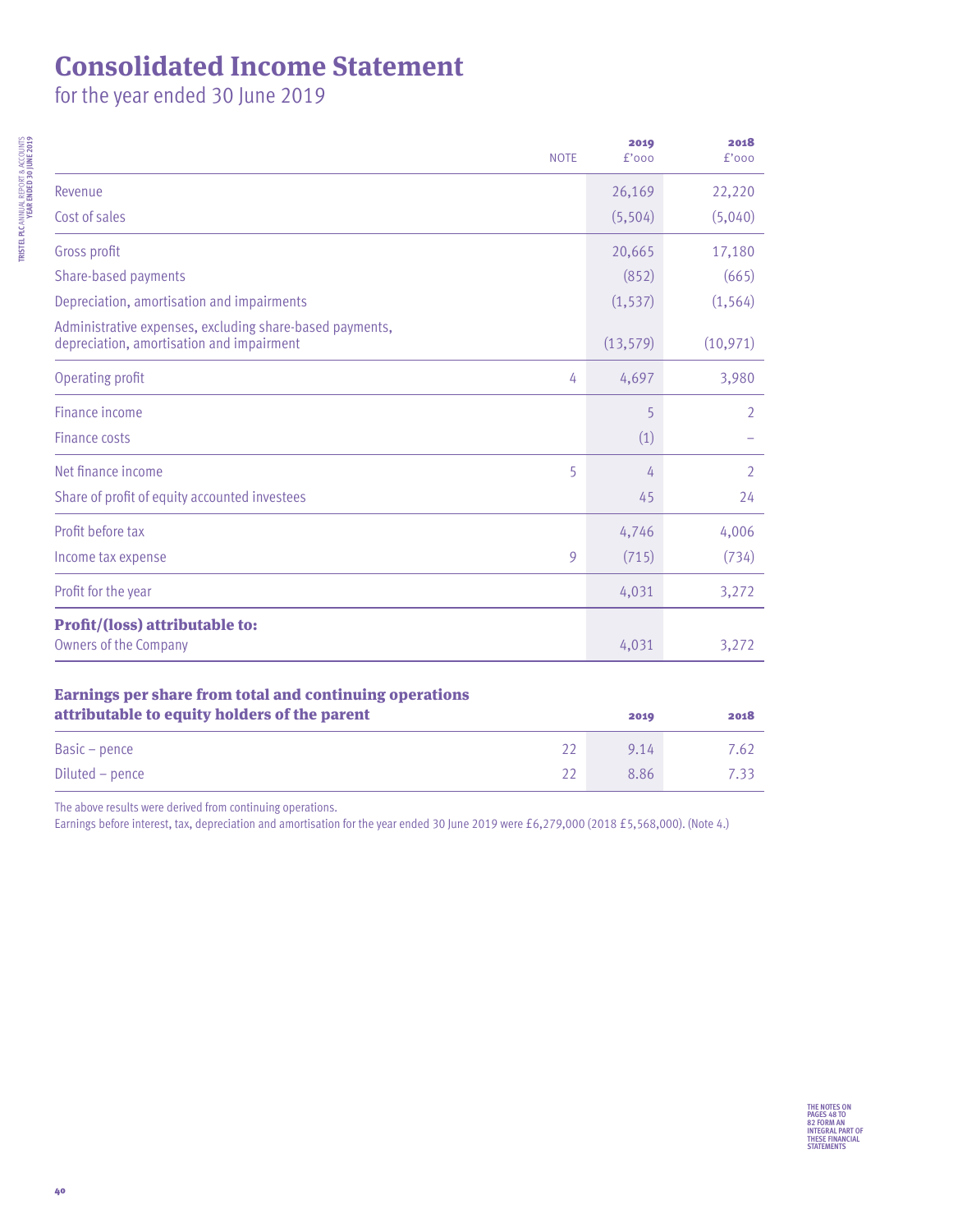# **Consolidated Statement of Comprehensive Income**

for the year ended 30 June 2019

|                                                                                                               | 2019<br>$f'$ 000 | 2018<br>$f'$ 000 |
|---------------------------------------------------------------------------------------------------------------|------------------|------------------|
| Profit for the year                                                                                           | 4,031            | 3,272            |
| Items that will be reclassified subsequently to profit or loss<br>Foreign currency translation gains/(losses) | 149              | (112)            |
| Total comprehensive income for the year                                                                       | 4,180            | 3,160            |
| Total comprehensive income attributable to:<br>Owners of the Company                                          | 4,180            | 3.160            |

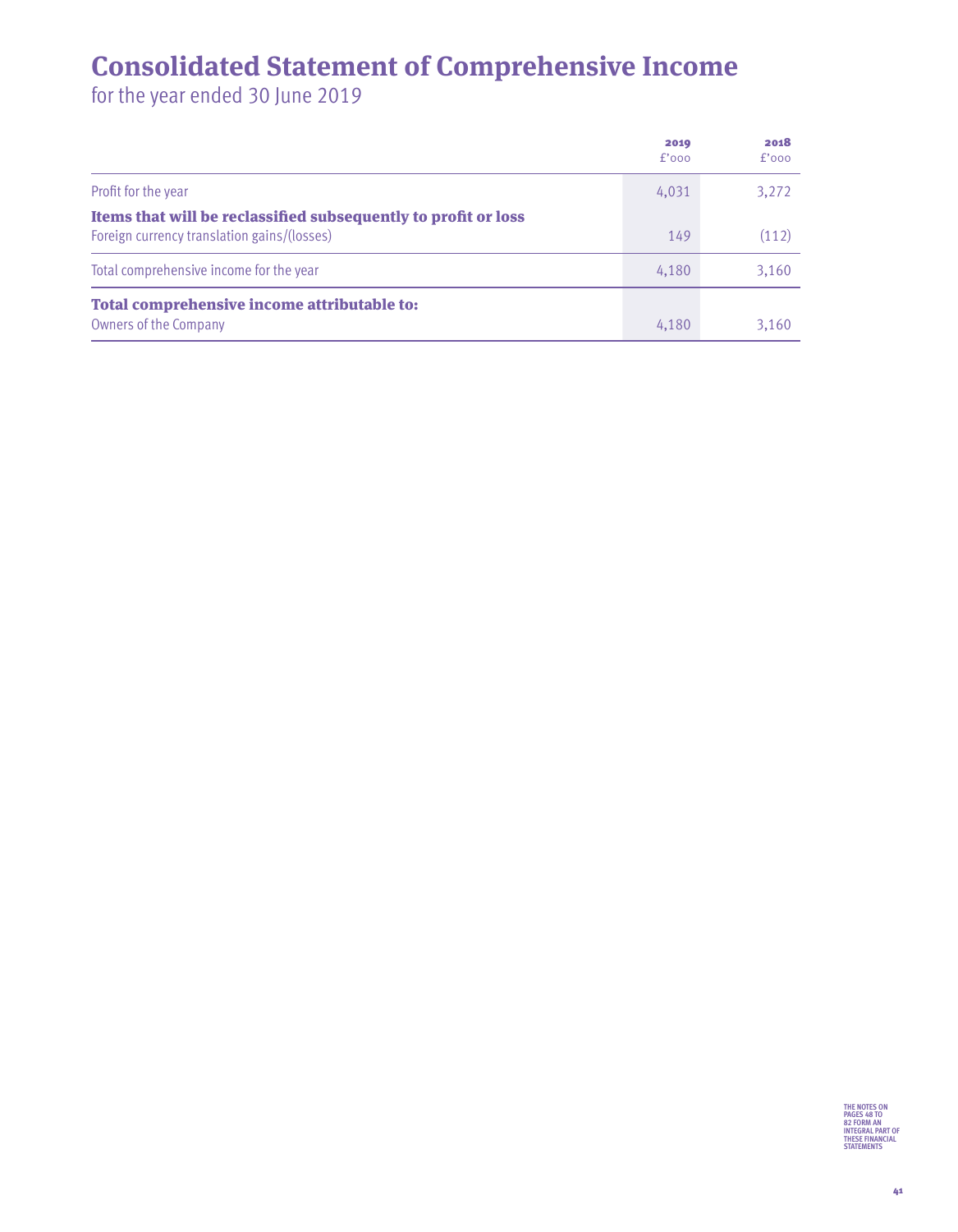# **Consolidated Statement of Financial Position**

as at 30 June 2019

| <b>Assets</b><br><b>NOTE</b>                            | 30 June 2019<br>$f'$ 000 | 30 June 2018<br>$f'$ 000 |
|---------------------------------------------------------|--------------------------|--------------------------|
| <b>Non-current assets</b>                               |                          |                          |
| Property, plant and equipment<br>10                     | 1,466                    | 1,328                    |
| Goodwill<br>11                                          | 5,150                    | 998                      |
| Intangible assets<br>12                                 | 7,593                    | 5,954                    |
| Investments<br>13                                       | 807                      | 589                      |
| Investments accounted for using the equity method<br>13 | 65                       | 46                       |
| Deferred tax assets                                     | 9<br>709                 | 399                      |
|                                                         | 15,790                   | 9,314                    |
| <b>Current assets</b>                                   |                          |                          |
| Inventories<br>14                                       | 2,957                    | 2,279                    |
| Trade and other receivables<br>15                       | 5,370                    | 4,286                    |
| Cash and cash equivalents<br>16                         | 4,170                    | 6,661                    |
|                                                         | 12,497                   | 13,226                   |
| <b>Total assets</b>                                     | 28,287                   | 22,540                   |
| <b>Equity and liabilities</b>                           |                          |                          |
| <b>Equity</b>                                           |                          |                          |
| Share capital<br>17                                     | 446                      | 432                      |
| Share premium                                           | 11,427                   | 11,058                   |
| Foreign currency translation reserve                    | 83                       | (66)                     |
| Merger reserve                                          | 2,205                    | 478                      |
| <b>Retained earnings</b>                                | 9,191                    | 6,518                    |
| Equity attributable to owners of the Company            | 23,352                   | 18,420                   |
| Non-controlling interests                               | 7                        | 7                        |
| <b>Total equity</b>                                     | 23,359                   | 18,427                   |
| <b>Non-current liabilities</b>                          |                          |                          |
| Deferred tax liabilities                                | 9<br>550                 | 205                      |
| <b>Current liabilities</b>                              |                          |                          |
| Trade and other payables<br>20                          | 3,539                    | 3,201                    |
| Income tax liability                                    | 9<br>839                 | 707                      |
|                                                         | 4,378                    | 3,908                    |
| <b>Total liabilities</b>                                | 4,928                    | 4,113                    |
| Total equity and liabilities                            | 28,287                   | 22,540                   |

\*Share in associate has been reclassified from other debtors in 2018 into investments accounted for using the equity method. Approved by the Board on 31 October 2019 and signed on its behalf by: **EA Dixon** Finance Director



Reclassified\*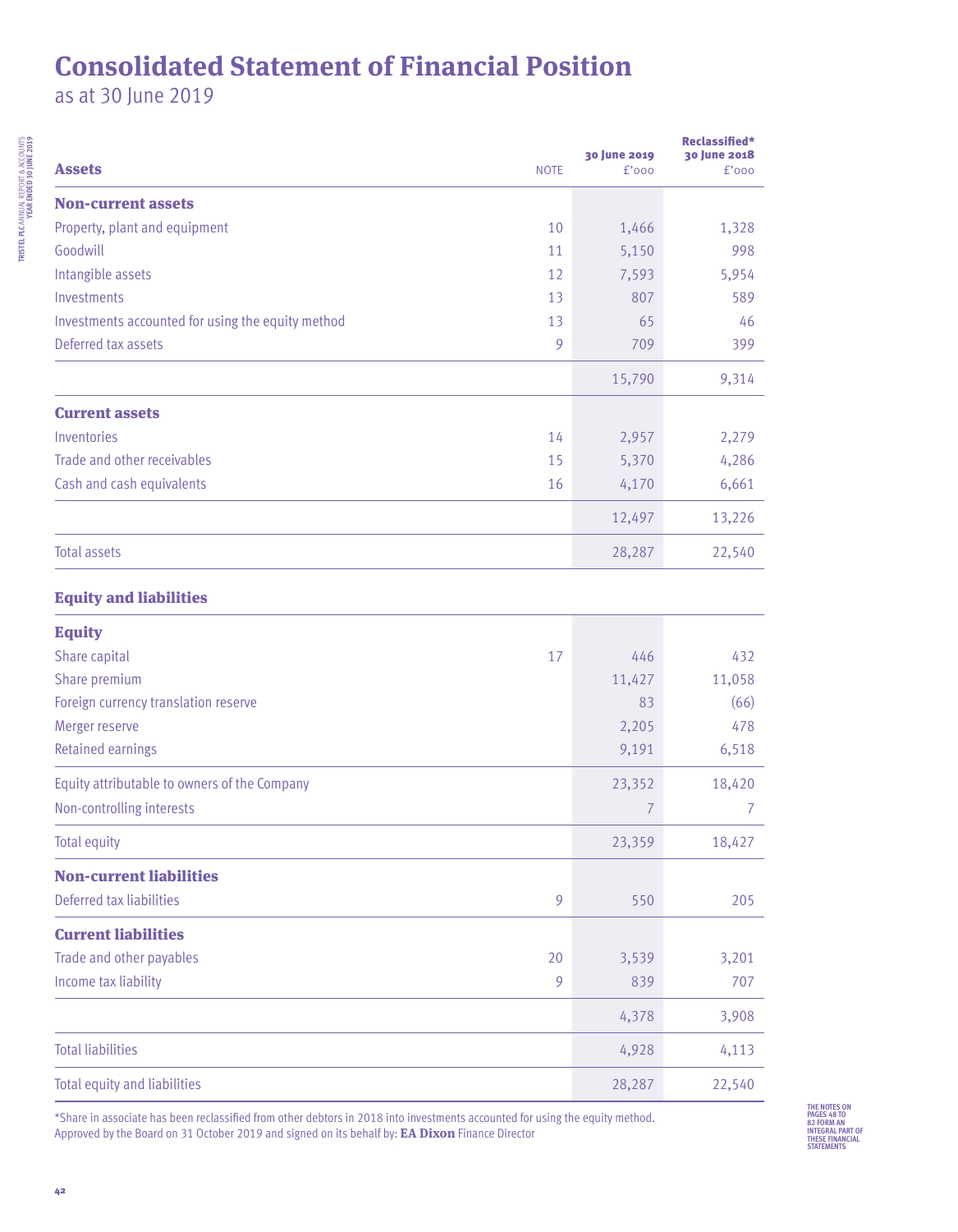# **Company Statement of Financial Position**

as at 30 June 2019

|                                                            |             | 30 June<br>2019 | 30 June<br>2018 |
|------------------------------------------------------------|-------------|-----------------|-----------------|
| <b>Assets</b>                                              | <b>NOTE</b> | $f'$ 000        | $f'$ 000        |
| <b>Non-current assets</b>                                  |             |                 |                 |
| Intangible assets                                          | 12          | 3,262           | 3,338           |
| Investments in subsidiaries, joint ventures and associates | 13          | 11,324          | 3,814           |
|                                                            |             | 14,586          | 7,152           |
| <b>Current assets</b>                                      |             |                 |                 |
| Trade and other receivables                                | 15          | 3,046           | 5,772           |
| Income tax asset                                           |             | 6               | 6               |
| Cash and cash equivalents                                  | 16          | 727             | 2,669           |
|                                                            |             | 3,779           | 8,447           |
| <b>Total assets</b>                                        |             | 18,365          | 15,599          |
| <b>Equity and liabilities</b>                              |             |                 |                 |
| <b>Equity</b>                                              |             |                 |                 |
| Share capital                                              | 17          | 446             | 432             |
| Share premium                                              |             | 11,427          | 11,058          |
| Foreign currency translation reserve                       |             | 54              |                 |
| Other reserves                                             |             | 1,727           |                 |
| Retained earnings                                          |             | 4,633           | 3,989           |
| <b>Total equity</b>                                        |             | 18,287          | 15,479          |
| <b>Non-current liabilities</b>                             |             |                 |                 |
| Deferred tax liabilities                                   | 9           | 9               | 9               |
| <b>Current liabilities</b>                                 |             |                 |                 |
| Trade and other payables                                   | 20          | 69              | 111             |
| <b>Total liabilities</b>                                   |             | 78              | 120             |
| Total equity and liabilities                               |             | 18,365          | 15,599          |

The parent company's profit for the financial year was £2.002m (2018: £0.885m) which includes a dividend of £2.793m (2018: £1.465m) received from its subsidiary companies.

Approved by the Board on 31 October 2019 and signed on its behalf by: **EA Dixon** Finance Director Registration number: 04728199

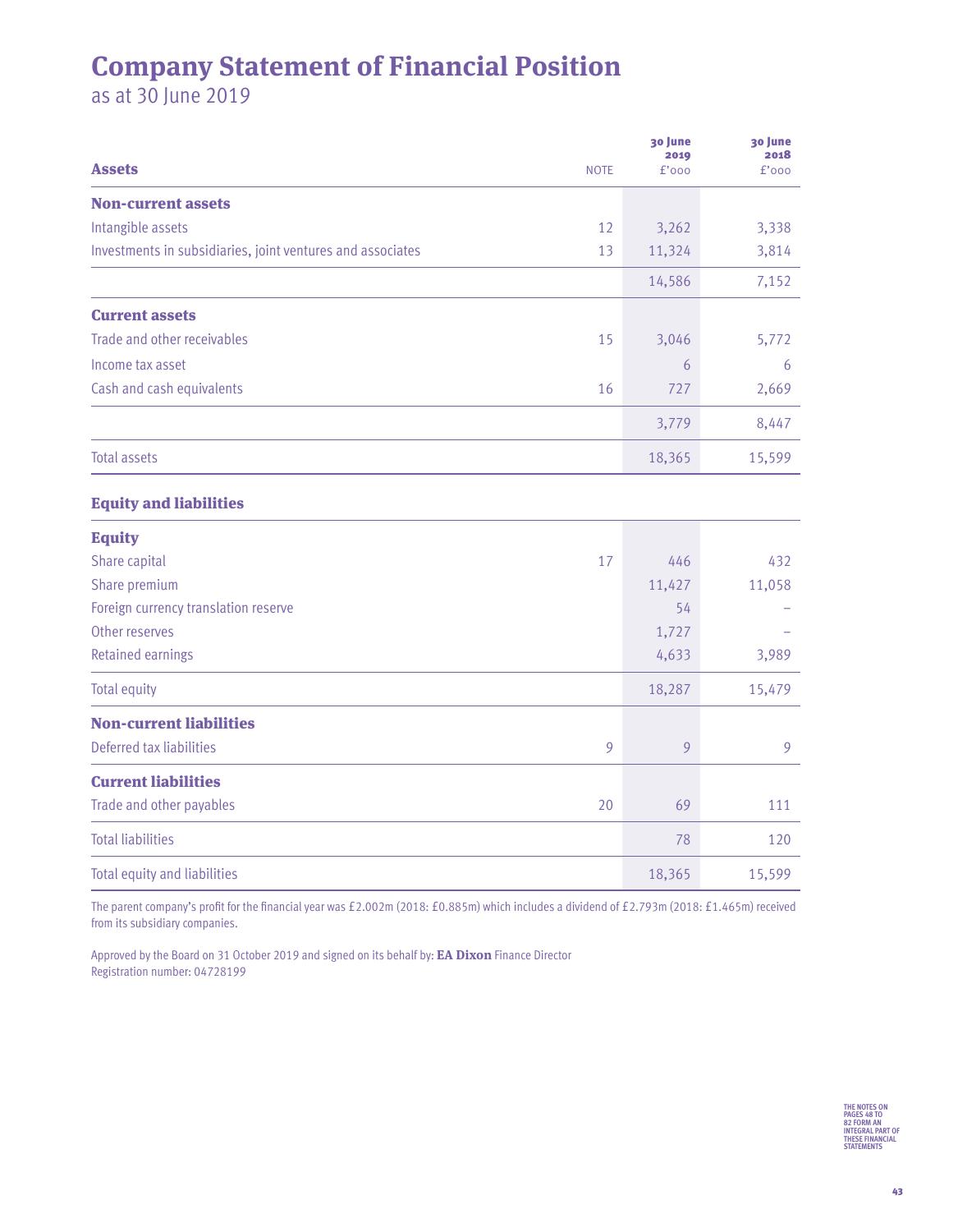# **Consolidated Statement of Changes in Equity**

for the year ended 30 June 2019

|                                                             | <b>Share</b><br>capital<br>$f'$ 000 | <b>Share</b><br>$f'$ 000 | <b>Foreign</b><br>currency<br>premium translation<br>$f'$ 000 | <b>Merger</b><br><b>reserve</b><br>$f'$ 000 | <b>Retained</b><br>earnings<br>$f'$ 000 | <b>Total</b><br>$f'$ 000 | Non-<br>controlling<br><b>interests</b><br>$f'$ 000 | <b>Total</b><br>equity<br>$f'$ 000 |
|-------------------------------------------------------------|-------------------------------------|--------------------------|---------------------------------------------------------------|---------------------------------------------|-----------------------------------------|--------------------------|-----------------------------------------------------|------------------------------------|
| <b>At 1 July 2018</b>                                       | 432                                 | 11,058                   | (66)                                                          | 478                                         | 6,518                                   | 18,420                   | 7                                                   | 18,427                             |
| Profit for the year                                         |                                     |                          |                                                               |                                             | 4,031                                   | 4,031                    |                                                     | 4,031                              |
| Exchange difference on translation<br>of foreign operations |                                     |                          | 149                                                           |                                             |                                         | 149                      |                                                     | 149                                |
| Total comprehensive income                                  |                                     |                          | 149                                                           |                                             | 4.031                                   | 4,180                    | $\overline{\phantom{0}}$                            | 4.180                              |
| <b>Dividends</b>                                            |                                     |                          | -                                                             | $\overline{\phantom{0}}$                    | (2,210)                                 | (2,210)                  |                                                     | (2,210)                            |
| New share capital subscribed                                | 7                                   | 369                      |                                                               |                                             |                                         | 376                      |                                                     | 376                                |
| Share-based payment transactions                            |                                     |                          |                                                               |                                             | 852                                     | 852                      |                                                     | 852                                |
| Acquisition of subsidiaries,<br>increase in equity          | $\overline{7}$                      |                          |                                                               | 1,727                                       |                                         | 1,734                    |                                                     | 1,734                              |
| At 30 June 2019                                             | 446                                 | 11,427                   | 83                                                            | 2,205                                       | 9,191                                   | 23,352                   | 7                                                   | 23,359                             |
| At 1 July 2017                                              | 427                                 | 10,705                   | 46                                                            | 478                                         | 4,399                                   | 16,055                   | 7                                                   | 16,062                             |
| Profit for the year                                         |                                     |                          |                                                               |                                             | 3,272                                   | 3,272                    |                                                     | 3,272                              |
| Exchange difference on translation<br>of foreign operations |                                     |                          | (112)                                                         |                                             |                                         | (112)                    |                                                     | (112)                              |
| Total comprehensive income                                  |                                     |                          | (112)                                                         | $\overline{\phantom{0}}$                    | 3,272                                   | 3,160                    | L,                                                  | 3,160                              |
| <b>Dividends</b>                                            |                                     |                          |                                                               | $\overline{\phantom{0}}$                    | (1,818)                                 | (1,818)                  |                                                     | (1,818)                            |
| New share capital subscribed                                | 5                                   | 353                      |                                                               |                                             |                                         | 358                      |                                                     | 358                                |
| Share-based payment transactions                            |                                     |                          |                                                               |                                             | 665                                     | 665                      |                                                     | 665                                |
| At 30 June 2018                                             | 432                                 | 11,058                   | (66)                                                          | 478                                         | 6,518                                   | 18,420                   | 7                                                   | 18,427                             |

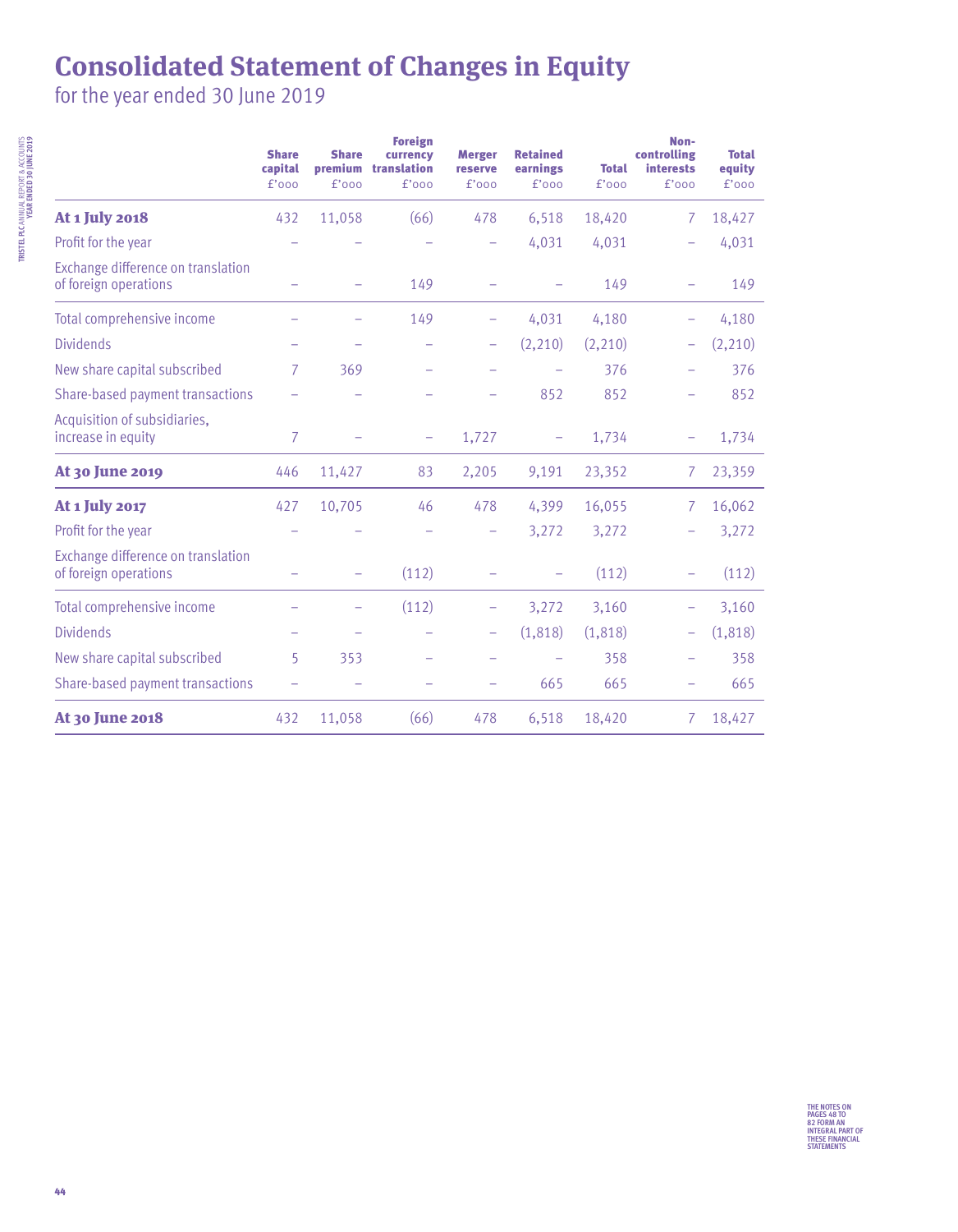# **Company Statement of Changes in Equity**

for the year ended 30 June 2019

|                                                   | <b>Share</b><br>capital<br>$f'$ 000 | <b>Share</b><br>premium<br>$f'$ 000 | <b>Foreign</b><br>currency<br>translation<br>$f'$ 000 | <b>Merger</b><br><b>reserve</b><br>$f'$ 000 | <b>Retained</b><br>earnings<br>$f'$ 000 | <b>Total</b><br>$f'$ 000 |
|---------------------------------------------------|-------------------------------------|-------------------------------------|-------------------------------------------------------|---------------------------------------------|-----------------------------------------|--------------------------|
| At 1 July 2018                                    | 432                                 | 11,058                              |                                                       |                                             | 3,989                                   | 15,479                   |
| Profit for the year                               |                                     |                                     |                                                       |                                             | 2,002                                   | 2,002                    |
| Exchange difference                               |                                     |                                     | 54                                                    |                                             |                                         | 54                       |
| Total comprehensive income                        |                                     |                                     | 54                                                    |                                             | 2,002                                   | 2,056                    |
| Dividends paid                                    |                                     |                                     |                                                       |                                             | (2,210)                                 | (2,210)                  |
| New share capital subscribed                      | 7                                   | 369                                 |                                                       |                                             |                                         | 376                      |
| Acquisition of subsidiaries<br>increase in equity | $\overline{7}$                      |                                     |                                                       | 1,727                                       |                                         | 1,734                    |
| Share-based payment transactions                  |                                     |                                     |                                                       |                                             | 852                                     | 852                      |
| At 30 June 2019                                   | 446                                 | 11,427                              | 54                                                    | 1,727                                       | 4,633                                   | 18,287                   |
| At 1 July 2017                                    | 427                                 | 10,705                              |                                                       |                                             | 4,257                                   | 15,389                   |
| Profit for the year                               |                                     |                                     |                                                       |                                             | 885                                     | 885                      |
| Total comprehensive income                        |                                     |                                     |                                                       |                                             | 885                                     | 885                      |
| Dividends paid                                    |                                     |                                     |                                                       |                                             | (1,818)                                 | (1,818)                  |
| New share capital subscribed                      | 5                                   | 353                                 |                                                       |                                             |                                         | 358                      |
| Share-based payment transactions                  | -                                   |                                     |                                                       |                                             | 665                                     | 665                      |
| At 30 June 2018                                   | 432                                 | 11,058                              |                                                       |                                             | 3,989                                   | 15,479                   |

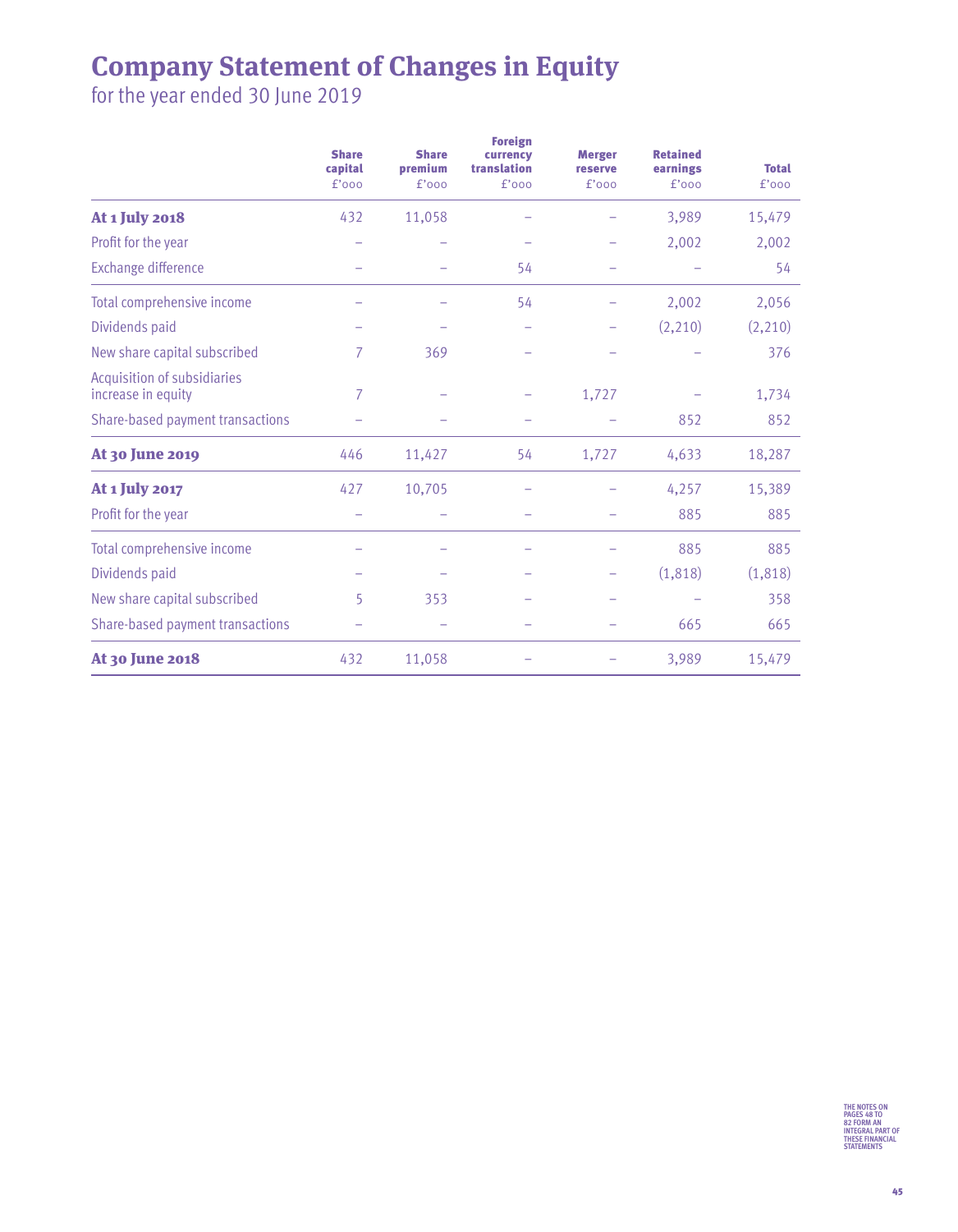# **Consolidated Statement of Cash Flows**

for the year ended 30 June 2019

|                                                            | <b>NOTE</b> | 2019<br>$f'$ 000 | 2018<br>$f'$ 000 |
|------------------------------------------------------------|-------------|------------------|------------------|
| <b>Cash flows from operating activities</b>                |             |                  |                  |
| Profit before tax                                          |             | 4,746            | 4,006            |
| <b>Adjustments to cash flows from non-cash items</b>       |             |                  |                  |
| Depreciation of plant, property & equipment                | 10          | 584              | 548              |
| Amortisation of intangible asset                           | 12          | 886              | 950              |
| Impairment of intangible asset                             | 11          | 67               | 67               |
| Share-based payments - IFRS 2                              |             | 852              | 665              |
| Gain on fair value of investment                           |             | (98)             |                  |
| Loss/(profit) on disposal of property, plant and equipment |             | 21               | (17)             |
| Unrealised profit/(loss) in foreign exchange               |             | 72               | (78)             |
| Loss on disposal of intangible asset                       |             | 12               |                  |
| Finance income                                             |             | (5)              | (2)              |
|                                                            |             | 7,137            | 6,139            |
| <b>Working capital adjustments</b>                         |             |                  |                  |
| (Increase)/decrease in inventories                         |             | (415)            | 13               |
| Increase in trade and other receivables                    |             | (414)            | (587)            |
| Increase in trade and other payables                       |             | 49               | 54               |
| Corporation tax paid                                       |             | (871)            | (1, 124)         |
| <b>Net cash flow from operating activities</b>             |             | 5,486            | 4,495            |
| <b>Cash flows from investing activities</b>                |             |                  |                  |
| Interest received                                          |             | 5                | $\overline{2}$   |
| Purchase of intangible assets                              | 12          | (669)            | (997)            |
| Purchase of investment in Ecomed                           | 11          | (4,706)          |                  |
| Purchase of investment in MobileODT                        | 13          | (120)            |                  |
| Purchase of property plant and equipment                   |             | (678)            | (516)            |
| Proceeds from sale of property plant and equipment         |             |                  | 63               |
| Net cash used in investing activities                      |             | (6, 168)         | (1,448)          |
| <b>Cash flows from financing activities</b>                |             |                  |                  |
| Share issues                                               |             | 383              | 358              |
| Dividends paid                                             |             | (2,210)          | (1,818)          |
| <b>Net cash used in financing activities</b>               |             | (1,827)          | (1,460)          |
| Net (decrease)/increase in cash and cash equivalents       |             | (2,509)          | 1,587            |
| Cash and cash equivalents at the beginning of the period   |             | 6,661            | 5,088            |
| Exchange differences on cash and cash equivalents          |             | 18               | (14)             |
| Cash and cash equivalents at the end of the period         |             | 4,170            | 6,661            |

**THE NOTES ON PAGES 48 TO 82 FORM AN INTEGRAL PART OF THESE FINANCIAL STATEMENTS**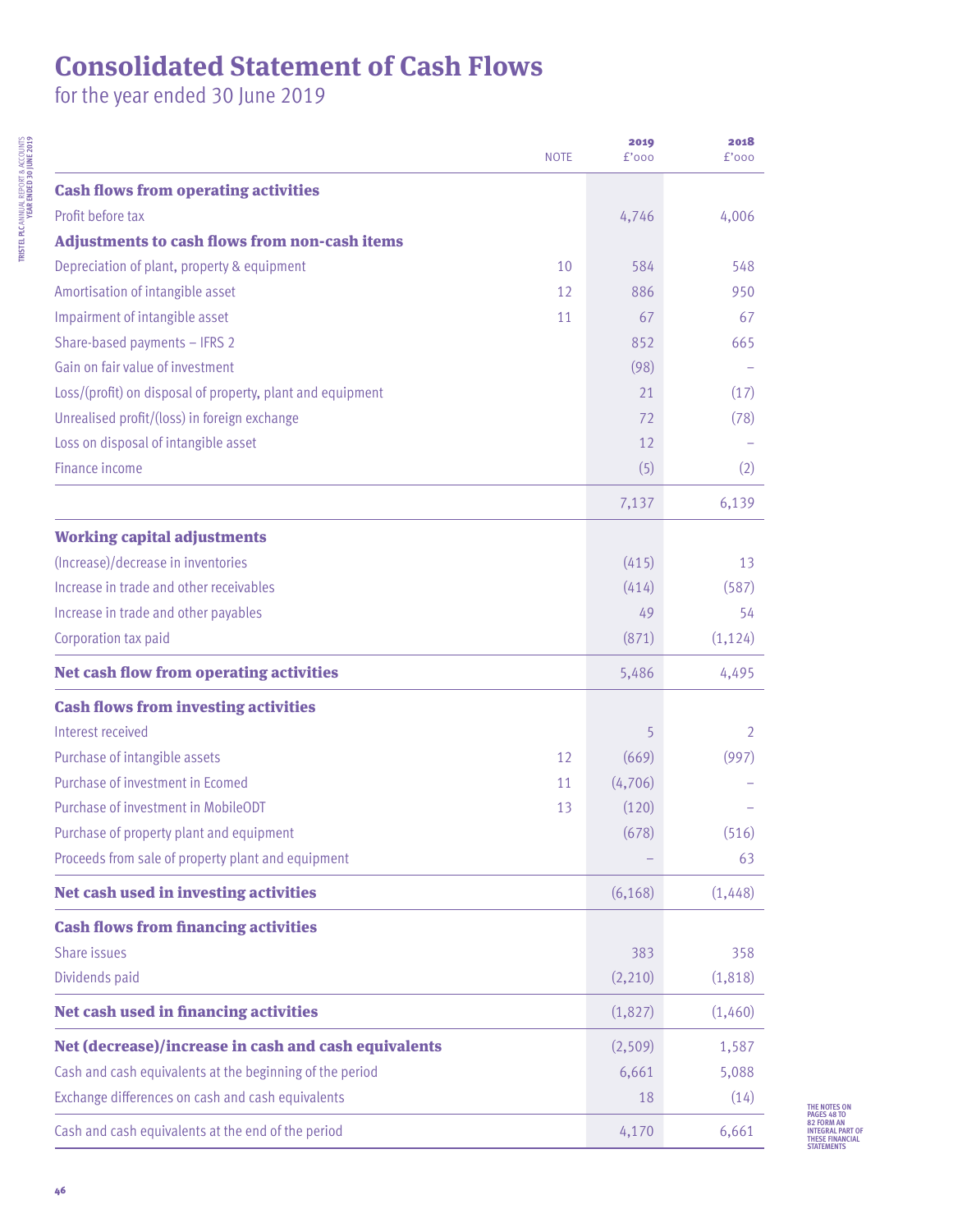# **Company Statement of Cash Flows**

for the year ended 30 June 2019

|                                                          | <b>NOTE</b> | 2019<br>$f'$ 000 | 2018<br>f'000 |
|----------------------------------------------------------|-------------|------------------|---------------|
| <b>Cash flows from operating activities</b>              |             |                  |               |
| Profit before tax                                        |             | 2,002            | 885           |
| <b>Adjustments to cash flows from non-cash items</b>     |             |                  |               |
| Amortisation of intangible asset                         | 12          | 258              | 244           |
| Gain on fair value of investment                         | 13          | (98)             |               |
| Unrealised loss on foreign exchange                      |             | (73)             |               |
| <b>Finance income</b>                                    |             | (3)              | (3)           |
|                                                          |             | 2,086            | 1,126         |
| <b>Working capital adjustments</b>                       |             |                  |               |
| Decrease in trade and other receivables                  |             | 2,726            | 393           |
| (Decrease)/increase in trade and other payables          |             | (42)             | 26            |
| Corporation tax paid                                     |             |                  |               |
| <b>Net cash flow from operating activities</b>           |             | 4,770            | 1,545         |
| <b>Cash flows from investing activities</b>              |             |                  |               |
| Interest received                                        |             | 3                | 3             |
| Purchase of intangible assets                            | 12          | (182)            | (186)         |
| Purchase of trade and assets                             |             |                  |               |
| <b>Purchase of investments</b>                           | 11          | (4,706)          |               |
| Net cash used in investing activities                    |             | (4,885)          | (183)         |
| <b>Cash flows from financing activities</b>              |             |                  |               |
| Share issues                                             |             | 383              | 358           |
| Dividends paid                                           |             | (2,210)          | (1,818)       |
| Net cash used in financing activities                    |             | (1,827)          | (1,460)       |
| Net (decrease) in cash and cash equivalents              |             | (1, 942)         | (98)          |
| Cash and cash equivalents at the beginning of the period |             | 2,669            | 2,767         |
| Cash and cash equivalents at the end of the period       |             | 727              | 2,669         |

**THE NOTES ON PAGES 48 TO 82 FORM AN INTEGRAL PART OF THESE FINANCIAL STATEMENTS**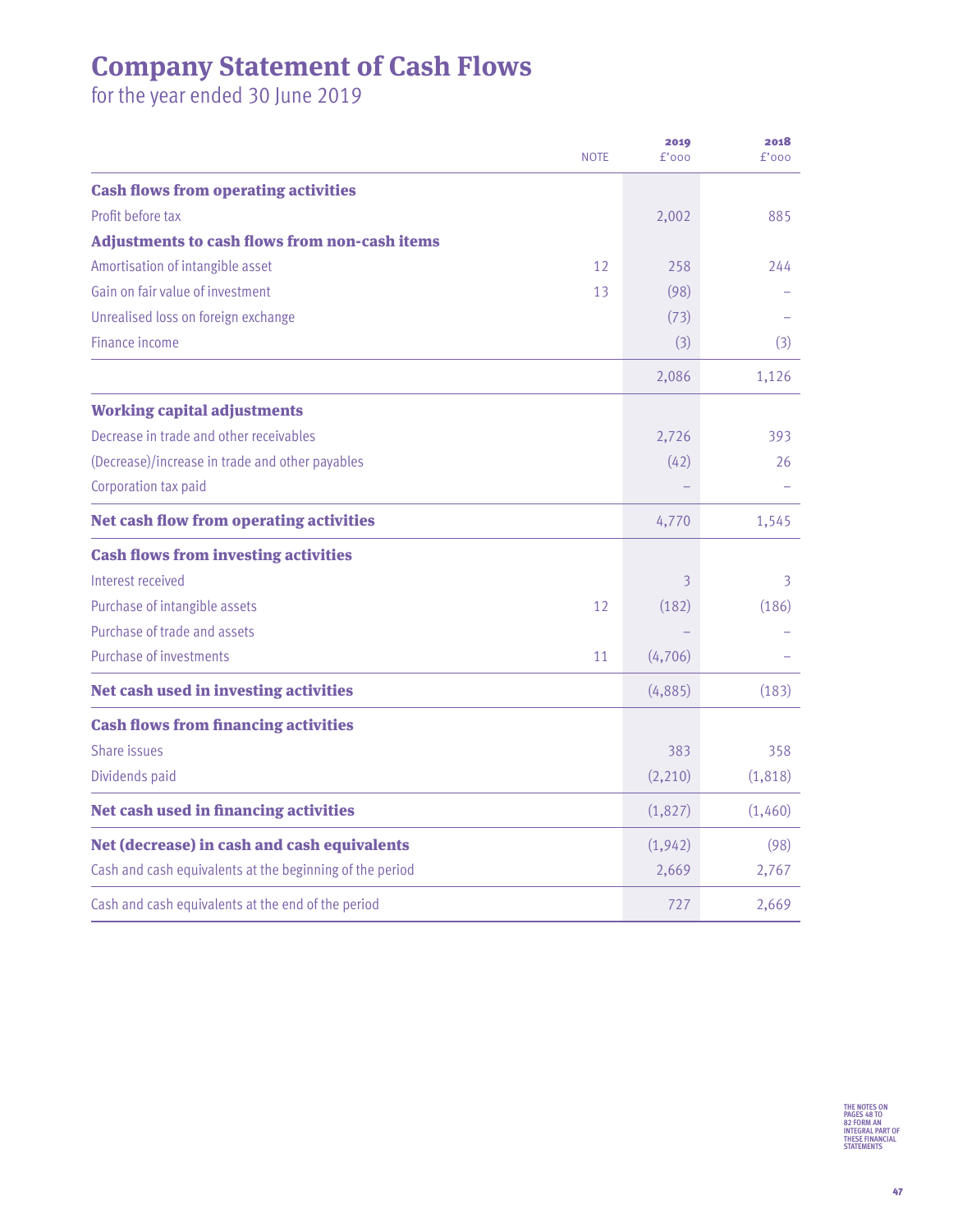## **1. Accounting policies**

#### Basis of accounting

These financial statements have been prepared in accordance with International Financial Reporting Standards (IFRS) as adopted by the European Union (EU).

There have been no new financial reporting standards effective for the year which have impacted the accounting policies stated below. Tristel plc, the Group's ultimate parent company, is a limited liability company incorporated and domiciled in the United Kingdom.

#### Basis of consolidation

The Group financial statements consolidate those of the Company and all of its subsidiary undertakings drawn up to 30 June 2019. Subsidiaries are entities over which the Group has rights or is exposed to variable returns from its involvement with the investee and has the power to affect those returns by controlling the financial and operating policies so as to obtain benefits from its activities. The Group obtains and exercises control through voting rights.

Unrealised gains on transactions between the Group and its subsidiaries are eliminated. Unrealised losses are also eliminated unless the transaction provides evidence of an impairment of the asset transferred. Amounts reported in the financial statements of subsidiaries have been adjusted where necessary to ensure consistency with the accounting policies adopted by the Group.

Acquisitions of subsidiaries are dealt with by the acquisition method. The acquisition method involves the recognition at fair value of all identifiable assets and liabilities, including contingent liabilities of the subsidiary, at the acquisition date, regardless of whether or not they were recorded in the financial statements of the subsidiary prior to acquisition. These fair values are also used as the basis for subsequent measurement in accordance with the Group accounting policies. Goodwill is stated after separating out identifiable intangible assets. Goodwill represents the excess of the aggregate of the consideration transferred and the amount of non-controlling interest over the fair value of the Group's share of the identifiable net assets of the acquired subsidiary at the date of acquisition.

Non-controlling interests, presented as part of equity, represent a proportion of a subsidiary's profit or loss and net assets that is not held by the Group. The Group attributes total comprehensive income or loss of subsidiaries between the assets of the parent and the non-controlling interests based on their respective ownership interests.

#### Audit exemption

The following subsidiaries are exempt from the requirements of the UK Companies Act 2006 relating to the audit of individual accounts by virtue of s479A of the Act:

- Tristel International Limited Registered number 07874262
- Scorcher Idea Limited Registered number 04602679

#### Going concern

Management have considered the trading performance of the Group with underlying trends and expectations, this forms the basis of the Group's current forecasts. The forecasts in addition to the resources available to the Group leave management to believe that the Group will continue for the foreseeable future for a period of not less than 12 months from date of approval of accounts.

#### Associates

Associates are those entities over which the Group has significant influence but which are neither subsidiaries nor interests in joint ventures. Investments in associates are recognised initially at cost and the results of the associate are subsequently accounted for using the equity method. Acquired investments in associates are also subject to purchase method accounting. However, any goodwill or fair value adjustment attributable to the share in the associate is included in the amount recognised as investment in associates.

All subsequent changes to the share of interest in the equity of the associate are recognised in the Group's carrying amount of the investment. Unless otherwise stated changes resulting from the profit or loss generated by the associate are reported in 'share of profits of associates' in the consolidated income statement and therefore affect net results of the Group. These changes include subsequent depreciation, amortisation or impairment of the fair value adjustments of assets and liabilities.

Items that have been recognised directly in the associate's other comprehensive income are recognised in the consolidated other comprehensive income of the Group. However, when the Group's share of losses in an associate equals or exceeds its interest in the associate, including any unsecured receivables, the Group does not recognise further losses, unless it has incurred obligations or made payments on behalf of the associate. If the associate subsequently reports profits, the investor resumes recognising its share of those profits only after its share of the profits equals the share of losses not recognised.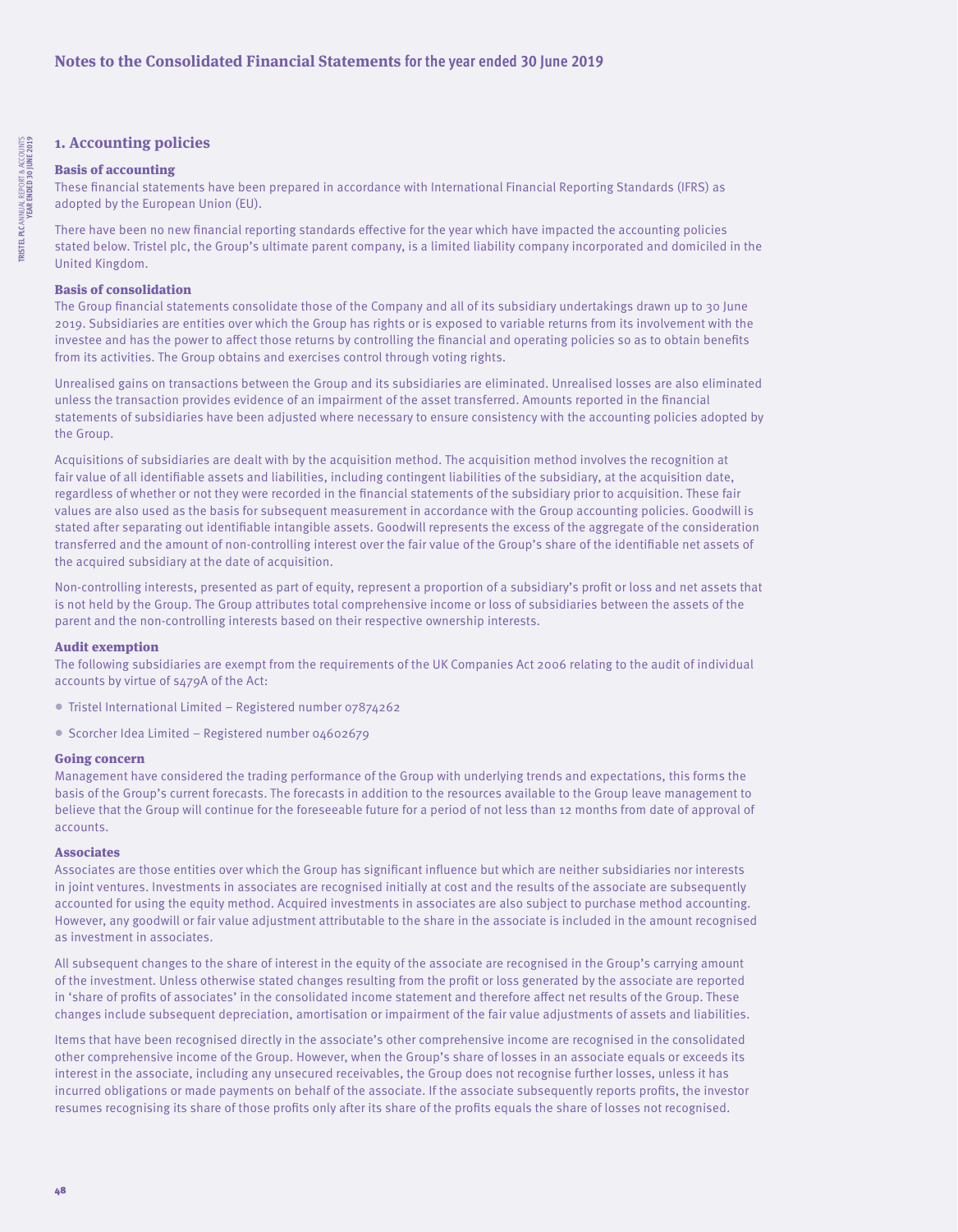*continued*

### **1. Accounting policies** *continued*

Unrealised gains on transactions between the Group and its associates are eliminated to the extent of the Group's interest in the associates. Unrealised losses are also eliminated unless the transaction provides evidence of an impairment of the asset transferred. Amounts reported in the financial statements of associates have been adjusted where necessary to ensure consistency with the accounting policies adopted by the Group.

#### Changes in accounting policy

### **EU adopted IFRSs not yet applied**

As of 30 June 2019, the following Standards and Interpretations are in issue but not yet effective and have not been adopted early by the Group:

- IFRS 16 Leases (effective 1 January 2019)
- IFRS 17 Insurance contracts (effective 1 January 2021)

The Directors anticipate that the adoption of IFRS 17 in future periods will have no material effect on the financial statements of the Group.

#### **IFRS 16**

IFRS 16 – Leases was issued in January 2016 and will be adopted by the Group effective 1 July 2019. The standard provides a single lease accounting model, requiring lessees to recognise assets and liabilities for all operating leases unless the term is 12 months or less or the leased asset is of a low value. As at the reporting date, the Group has non-cancellable operating lease commitments of £4.8m (note 18). Of these commitments, the Group expects to recognise right of use assets of approximately £3.7m on 1 July 2019 and lease liabilities of £3.9m (after adjustments for prepayments and accrued lease payments recognised as at 30 June 2019). The modified retrospective transition approach will be applied with the right of use assets being measured as if IFRS 16 had always been applied using the transition discount rate, subsequently an adjustment to equity of £0.2m is expected as at 1 July 2019. Comparative results will not require restatement.

There are no other standards that are not yet effective and that would be expected to have a material impact on the Group in the current or future reporting periods and on foreseeable future transactions.

None of the standards, interpretations and amendments effective for the first time from 1 July 2018 have had a material effect on the financial statements.

#### Revenue recognition

IFRS 15 was issued in May 2014 and applies to an annual reporting period beginning on or after 1 January 2018.

IFRS 15 establishes the principles that an entity applies when reporting information about the nature, amount, timing and uncertainty of revenue and cash flows from a contract with a customer. Applying IFRS 15, the Group recognises revenue to depict the transfer of promised goods (performance obligations) to the customer in an amount that reflects the consideration to which the entity expects to be entitled in exchange for those goods. Revenue is therefore recognised as performance obligations to deliver products are satisfied. Performance obligations for the sale of products are dependent on the terms and conditions of sale. The point in time at which revenue is recognised may therefore vary between the point goods are made available for customers to collect, and the point at which they are delivered to the customers.

The Group undertook a detailed impact assessment of the impact of IFRS 15 on its revenues from products. The Group has determined that the application of IFRS 15 on 1 July 2018 has not had a material effect on the financial statements for the year ended 30 June 2019 and has therefore not restated comparative information for prior periods.

#### Foreign currency transactions and balances

The consolidated financial statements are presented in GBP, which is also the functional currency of the parent company.

Foreign currency transactions are translated into the functional currency of the respective Group entity, using the exchange rates prevailing at the dates of the transactions (spot exchange rate). Foreign exchange gains and losses resulting from the settlement of such transactions and from the re-measurement of monetary items denominated in a foreign currency at yearend exchange rates are recognised in profit or loss.

In the Group's financial statements, all assets, liabilities and transactions of Group entities with a functional currency other than GBP are translated into GBP upon consolidation. The functional currencies of the subsidiary entities in the Group have remained unchanged during the reporting period.

On consolidation, assets and liabilities have been translated into GBP at the closing rate at the reporting date. Income and expense items are translated at the average exchange rate. Exchange differences are charged or credited to other comprehensive income and recognised in the foreign currency reserve in equity.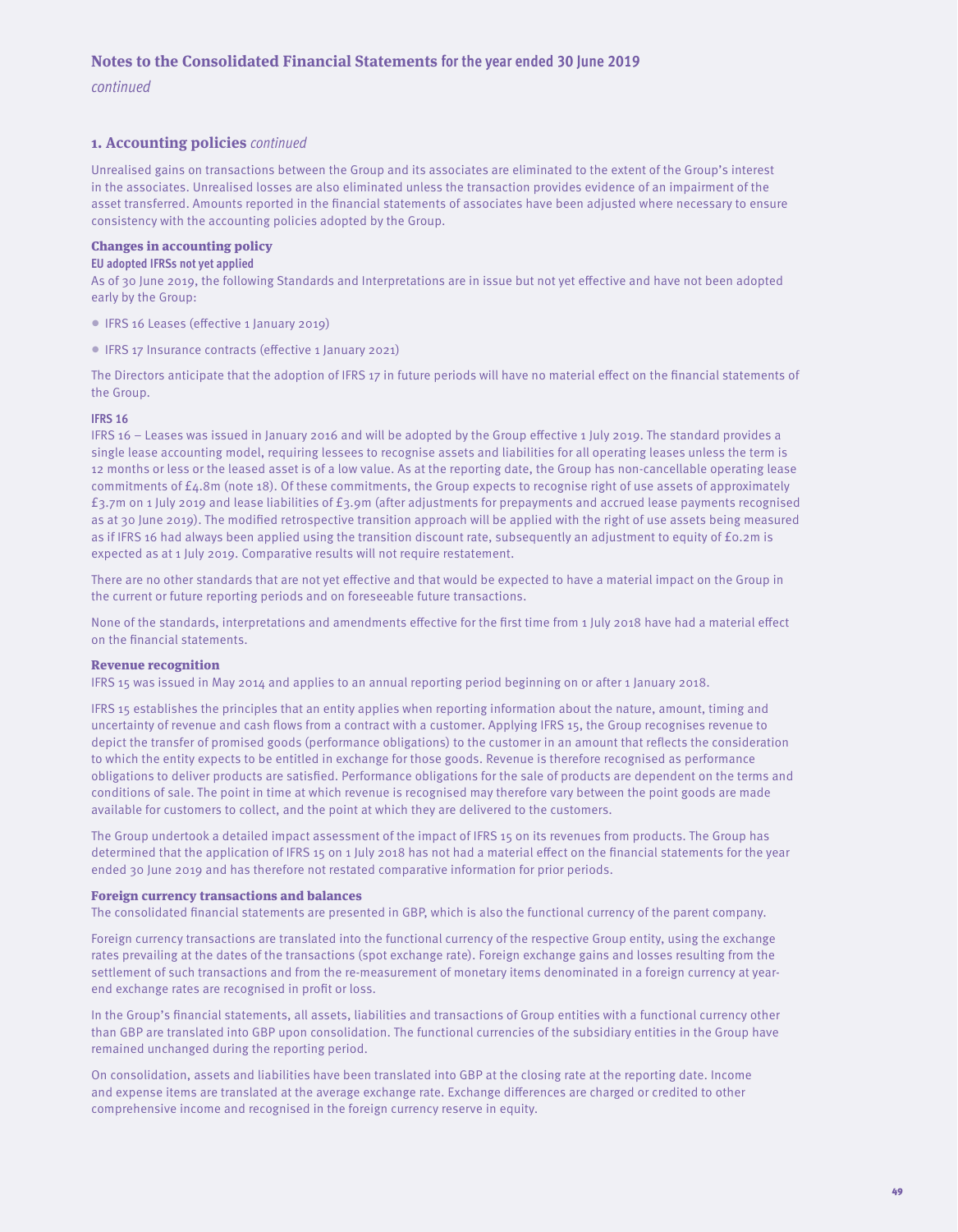# **1. Accounting policies** *continued*

## Tax

The tax expense for the year comprises current and deferred tax. Tax is recognised in profit or loss, except that a change attributable to an item of income or expense recognised as other comprehensive income is also recognised directly in other comprehensive income.

The charge for current tax is based on the results for the year as adjusted for items, which are non-assessable or disallowed. It is calculated according to local tax rules, using tax rates enacted or substantively enacted by the balance sheet date.

Deferred tax is provided using the balance sheet liability method, providing for temporary differences between the carrying amounts of assets and liabilities for financial reporting purposes and the amounts used for taxation purposes. A deferred tax asset is recognised only to the extent that it is probable that future taxable profits will be available against which an asset can be utilised. However, deferred tax is not provided on the initial recognition of goodwill, nor on the initial recognition of an asset or liability unless the related transaction is a business combination or affects tax or accounting profit.

Deferred tax on temporary differences associated with shares in subsidiaries and associates is not provided if reversal of these temporary differences can be controlled by the Group and it is probable that reversal will not occur in the foreseeable future. In addition, tax losses available to be carried forward as well as other income tax credits to the Group are assessed for recognition as deferred tax assets.

Changes in deferred tax assets or liabilities are recognised as a component of tax expense in the income statement, except where they relate to items that are charged or credited directly to equity in which case the related deferred tax is also charged or credited directly to equity.

#### Property, plant and equipment

Property, plant and equipment are held at cost less accumulated depreciation and impairment losses. Depreciation is provided at the following annual rates in order to write off each asset less the estimated residual value of property, plant and equipment over their estimated useful economic lives as follows:

Improvements to property<br>Other property, plant and equipment Straight line over 3 and 5 years Other property, plant and equipment Furniture, fittings and equipment Straight line over 4 and 5 years Motor vehicles  $S$ traight line over  $4$  years

The residual value and useful economic life of property, plant and equipment are reviewed annually.

#### Intangible assets

In determining the amortisation policy of an intangible asset, its estimated useful economic life in terms of years or the number of stock units likely to be sold, is considered. Where a finite useful economic life of the asset can be estimated, amortisation is calculated from the point at which the asset is brought into use, and charged to the income statement over its lifetime. Where it is considered that an intangible asset has an indefinite useful economic life, such as goodwill, no amortisation is charged. Instead, in accordance with IAS 36 the asset is tested annually for impairment, comparing the recoverable amount to the carrying amount. The recoverable amount is calculated by reference to future cash flows expected to be generated by the asset.

## Patents, trademarks, licences and proprietary technology

Patents, trademarks and licences that are acquired by the Group are stated at cost less accumulated amortisation and impairment losses. Amortisation is charged over the useful life of the asset, on a straight-line basis of between seven and 20 years.

#### Investments and other fnancial assets

For assets measured at fair value, gains and losses will either be recorded in profit or loss or other comprehensive income. For investments in debt instruments, this will depend on the business model in which the investment is held. For investments in equity instruments, this will depend on whether the Company has made an irrevocable election at the time of initial recognition to account for the equity investment at fair value through other comprehensive income.

The Company subsequently measures all equity investments at fair value. Where the Company's management has elected to present fair value gains and losses on equity investments in other comprehensive income, there is no subsequent reclassification of fair value gains and losses to profit or loss. Dividends from such investments continue to be recognised in profit or loss as other income when the Company's right to receive payments is established.

Changes in the fair value of financial assets at fair value through profit or loss are recognised in other gain/(losses) in the statement of profit or loss as applicable.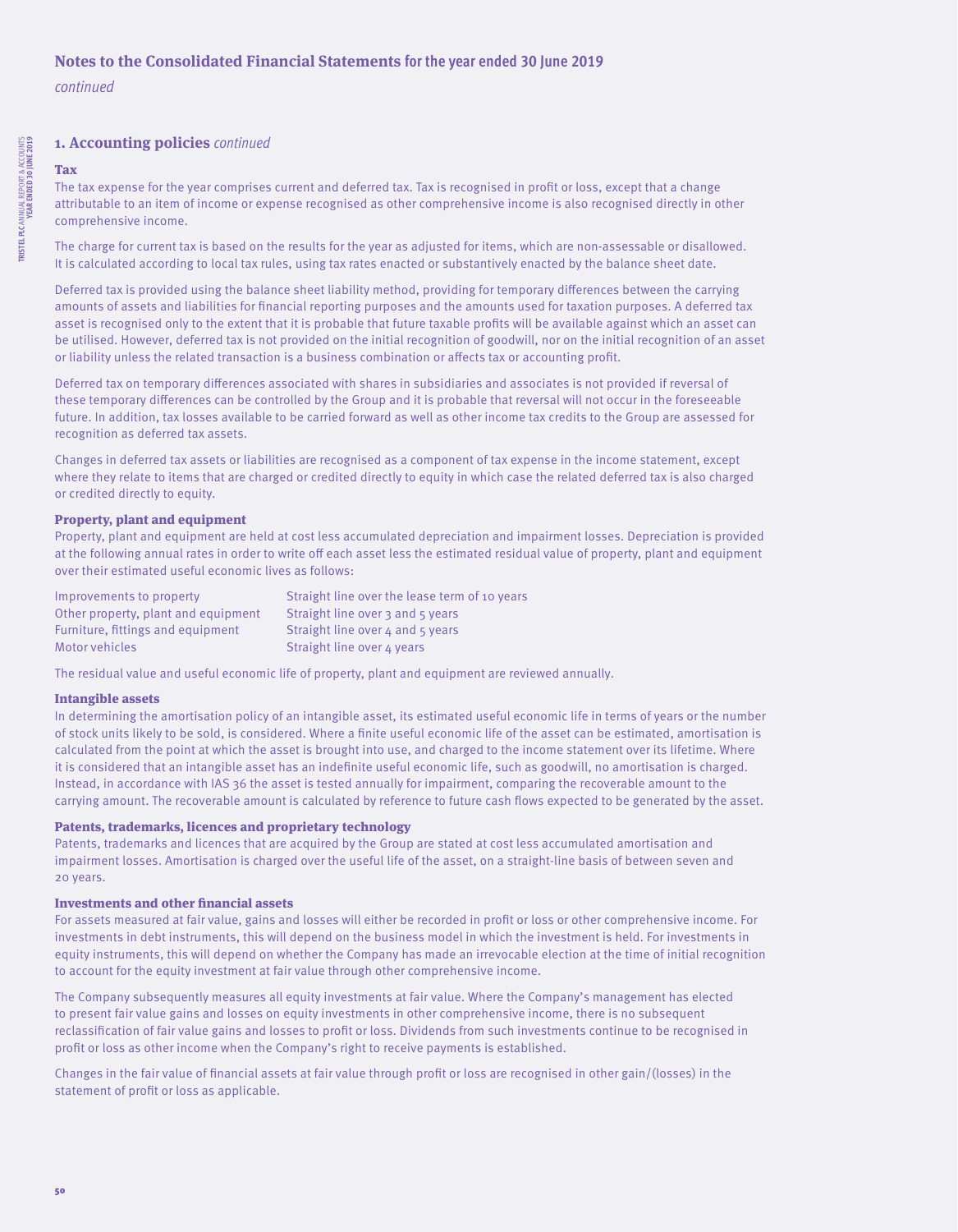*continued*

## **1. Accounting policies** *continued*

#### **Research and development**

Research expenditure is written off as incurred. Development expenditure is also written off as incurred, except where the Directors are satisfied, having due regard to the nature and scope of each development project assessed, as to the technical, commercial and financial feasibility of the project. In such cases, the identifiable expenditure of the relevant project is deferred and amortised over the period during which the Group is expected to benefit, as administration costs, as detailed below.

Development costs incurred are capitalised when all the following conditions are satisfied:

- Completion of the intangible asset is technically feasible so that it will be available for use or sale.
- The Group intends to complete the intangible asset and use or sell it.
- The Group has the ability to use or sell the intangible asset.
- The intangible asset will generate probable future economic benefits. Among other things, this requires that there is a market for the output from the intangible asset or for the intangible asset itself, or, if it is to be used internally, the asset will be used in generating such benefits.
- There are adequate technical, financial and other resources to complete the development and to use or sell the intangible asset.
- The expenditure attributable to the intangible asset during its development can be measured reliably.

Provision is made for any impairment. The amortisation of intangible assets is charged to administrative expenses in the income statement on a straight-line basis of between seven years and 25 years.

#### **Software**

Software that is acquired from third parties by the Group is stated at cost less accumulated amortisation and impairment losses. Amortisation is charged over the useful life of the asset, deemed to be seven years based on historical trends of software utilisation.

#### Goodwill

Goodwill arising on consolidation represents the excess of the cost of acquisition over the Group's interest in the fair value of the identifiable assets and liabilities of a subsidiary at the date of acquisition. Goodwill is initially recognised as an asset at cost and is subsequently measured at cost less any accumulated impairment losses. Goodwill which is recognised as an asset is reviewed for impairment at least annually. Any impairment is recognised immediately in profit or loss and is not subsequently reversed.

For the purpose of impairment testing, goodwill is allocated to the cash-generating unit acquired. Cash-generating units to which goodwill has been allocated are tested for impairment annually, or more frequently where there is an indication that the unit may be impaired. If the recoverable amount of the cash-generating unit is less than the carrying amount of the unit, the impairment loss is allocated first to reduce the carrying amount of any goodwill allocated to the unit and then to other assets of the unit pro-rata on the basis of the carrying amount of each asset in the unit. An impairment loss recognised for goodwill is not reversed in a subsequent period. The details of these assumptions are set out in note 11.

#### Cash and cash equivalents

Cash and cash equivalents comprise cash held by the Group and short term on demand bank deposits with an original maturity of three months or less. The assets are subject to an insignificant risk of change in value. The carrying amount of these assets approximates to their fair value.

#### Trade and other receivables

Trade and other receivables are initially recognised at fair value, plus transaction costs. Subsequently they are measured at amortised cost using the effective interest rate method.

## Inventories

Inventories are valued on a first-in, first-out basis at the lower of cost and net realisable value. Cost includes materials and direct labour. Net realisable value is based on estimated selling price, less further costs expected to be incurred to completion and disposal. Provision is made for obsolete and slow moving and defective items where applicable.

#### Trade and other payables

Trade and other payables, including loans and other borrowings are initially recognised at fair value, net of direct issue costs. Subsequently they are measured at amortised cost using the effective interest rate method.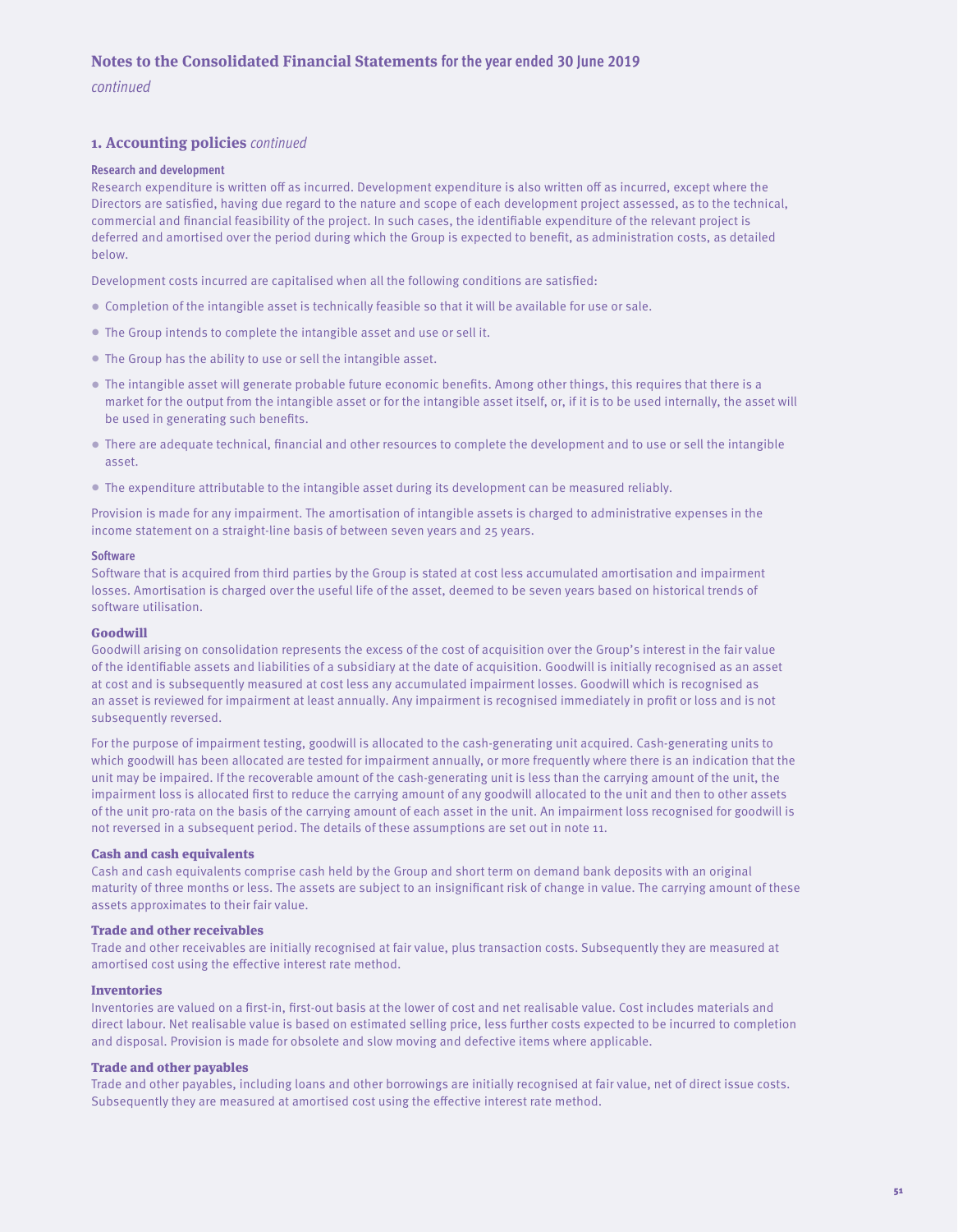## **1. Accounting policies** *continued*

#### Leases

All leases are regarded as operating leases and the payments made under them are charged to profit/(loss) on a straight-line basis over the lease term. Lease incentives are spread over the term of the lease on a straight-line basis.

#### Impairment of non-fnancial assets

At each balance sheet date, the Group reviews the carrying amount of its property, plant and equipment and intangible assets to determine whether there is any indication that those assets have suffered an impairment loss. If any such indication exists, the recoverable amount of the asset is estimated in order to determine the extent of the impairment loss (if any). Where the asset does not generate cash flows that are independent from other assets, the Group estimates the recoverable amount of the cash-generating unit to which the asset belongs.

Recoverable amount is the higher of fair value less costs to sell and value in use. In assessing value in use, the estimated future cash flows are discounted to their present value using a pre-tax discount rate that reflects current market assessments of the time value of money and the risks specific to the asset for which the estimates of future cash flows have not been adjusted. If the recoverable amount of an asset (or cash-generating unit) is estimated to be less than its carrying amount, the carrying amount of the asset (or cash-generating unit) is reduced to its recoverable amount. With the exception of goodwill, all assets are subsequently reassessed for indications that an impairment loss previously recognised may no longer exist. An impairment charge that has been recognised is reversed if the cash-generating unit's recoverable amount exceeds its carrying amount.

#### Equity

Equity comprises the following:

- 'Share capital' represents the nominal value of equity shares.
- 'Share premium' represents the excess over nominal value of the fair value of consideration received for equity shares, net of expenses of the share issue.
- 'Merger reserve' represents merger relief taken in respect of the premium paid on the issue of shares to finance the acquisition of a subsidiary undertaking prior to the Group's IFRS transition date.
- 'Retained earnings' represents all current and prior period profits, losses and share-based payments.
- 'Foreign exchange reserve' comprises foreign currency translation of the financial statements of the Group's foreign entities into GBP.

#### Dividends

Final dividends are recognised as a liability in the Group's financial statements in the period in which the dividends are approved by shareholders, while interim dividends are recognised in the period in which the dividends are paid.

#### Defned contribution pension obligation

For money purchase schemes the amount charged to the income statement in respect of pension costs and other postretirement benefits is the contributions payable in the year. Differences between contributions payable in the year and the contributions actually paid are shown as either accruals or prepayments in the statement of financial position.

#### Share-based payments

In accordance with IFRS 2, the fair value of equity-settled share-based payments to employees is determined at the date of grant and is expensed on a straight-line basis over the vesting period on the Group's estimate of shares or options that will eventually vest. In the case of options granted, the fair value is measured by using either the Monte Carlo or Black-Scholes pricing model. Further details are set out in note 24.

Where options are granted over the parent company shares to employees of subsidiary undertakings, the cost of investment in the subsidiary is increased by the fair value of the options granted with a corresponding entry included in equity and assessed for impairment in accordance with IAS 36.

The proceeds received net of any directly attributable transaction costs are credited to share capital (nominal value) and share premium when the options are exercised.

#### Financial instruments (post July 2018) **Initial recognition**

IFRS 9 – Financial Instruments is effective for accounting periods beginning on or after 1 January 2018 and replaces existing accounting standard IAS 39 Financial Instruments: Recognition and Measurement. IFRS 9 addresses the classification, measurement and derecognition of financial assets and financial liabilities and introduces the new rules for hedge accounting, a new impairment model for financial assets and early recognition of expected credit losses. The Group adopted IFRS 9 on 1 July 2018. The Group does not have a material history of credit losses, or is it involved in financial instruments, therefore the application of IFRS 9 has not had a material effect on the financial statements.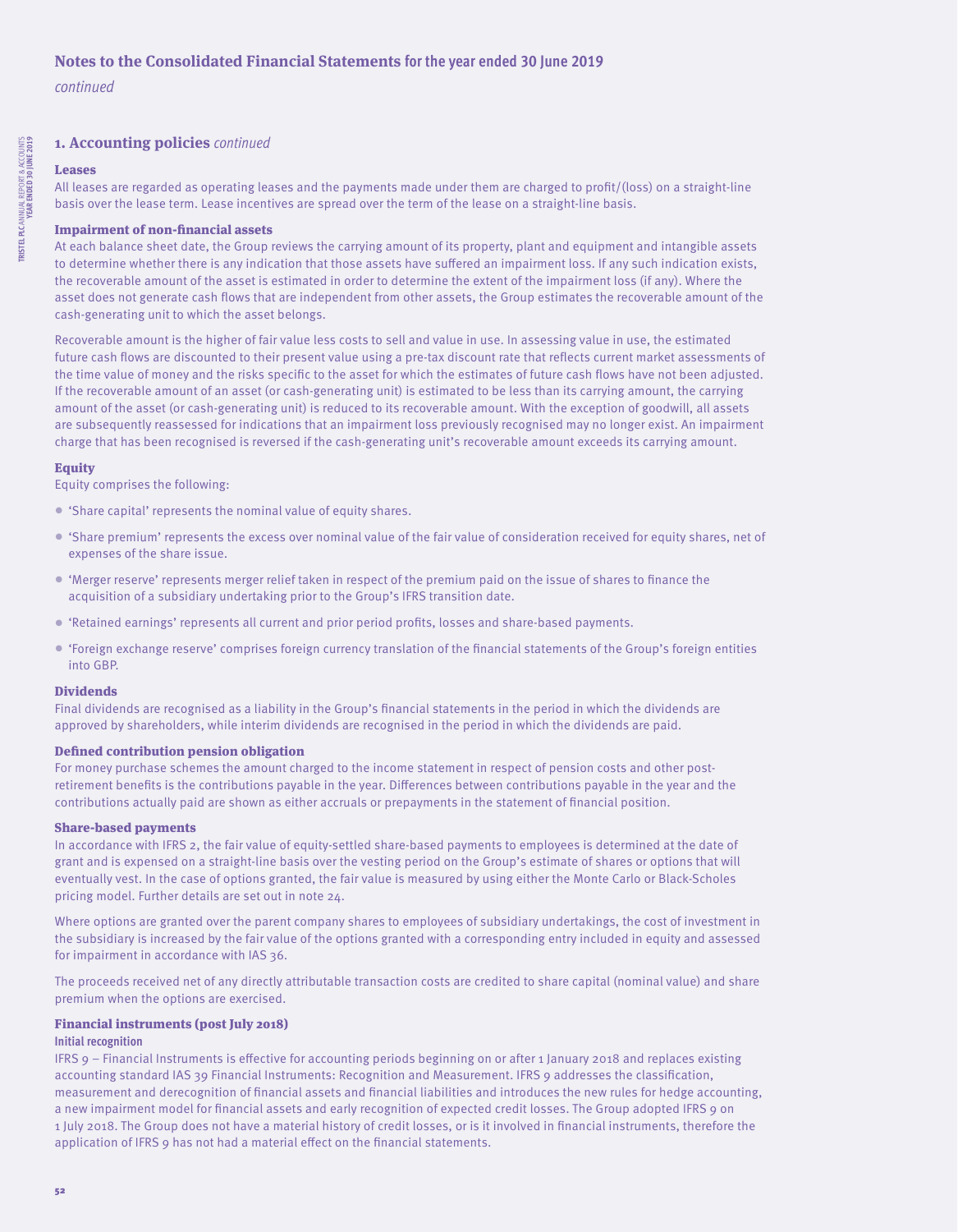*continued*

## **1. Accounting policies** *continued*

Financial assets and financial liabilities comprise all assets and liabilities reflected in the statement of financial position, although excluding property, plant and equipment, investment properties, intangible assets, deferred tax assets, prepayments, deferred tax liabilities and employee benefits plan.

The Group recognises financial assets and financial liabilities in the statement of financial position when, and only when, the Group becomes party to the contractual provisions of the financial instrument.

Financial assets are initially recognised at fair value. Financial liabilities are initially recognised at fair value, representing the proceeds received net of premiums, discounts and transaction costs that are directly attributable to the financial liability.

All regular way purchases and sales of financial assets and financial liabilities classified as fair value through profit or loss ('FVTPL') are recognised on the trade date, i.e. the date on which the Group commits to purchase or sell the financial assets or financial liabilities. All regular way purchases and sales of other financial assets and financial liabilities are recognised on the settlement date, i.e. the date on which the asset or liability is received from or delivered to the counterparty. Regular way purchases or sales are purchases or sales of financial assets that require delivery within the time frame generally established by regulation or convention in the market place.

Subsequent to initial measurement, financial assets and financial liabilities are measured at either amortised cost or fair value.

#### **Classification and measurement**

Financial instruments are classified at inception into one of the following categories, which then determine the subsequent measurement methodology:

Financial assets are classified into one of the following three categories:

- Financial assets at amortised cost.
- Financial assets at fair value through other comprehensive income (FVTOCI).
- Financial assets at fair value through the profit or loss (FVTPL).

Financial liabilities are classified into one of the following two categories:

- Financial liabilities at amortised cost.
- Financial liabilities at fair value through the profit or loss (FVTPL).

The classification and the basis for measurement are subject to the Group's business model for managing the financial assets and the contractual cash-flow characteristics of the financial assets, as detailed below:

#### **Financial assets at amortised cost**

A financial asset is measured at amortised cost if it meets both of the following conditions and is not designated as at FVTPL:

- The assets are held within a business model whose objective is to hold assets in order to collect contractual cash flows.
- The contractual terms of the financial assets give rise on specified dates to cash flows that are solely payments of principal and interest on the principal amount outstanding.

If either of the above two criteria is not met, the financial assets are classified and measured at fair value through the profit or loss (FVTPL).

If a financial asset meets the amortised cost criteria, the Group may choose to designate the financial asset at FVTPL. Such an election is irrevocable and applicable only if the FVTPL classification significantly reduces a measurement or recognition inconsistency.

#### **Financial assets at fair value through the profit or loss (FVTPL)**

Financial assets not otherwise classified above are classified and measured as FVTPL.

#### **Financial liabilities at amortised cost**

All financial liabilities, other than those classified as financial liabilities at FVTPL, are measured at amortised cost using the effective interest rate method.

#### **Financial liabilities at fair value through the profit or loss**

Financial liabilities not measured at amortised cost are classified and measured at FVTPL.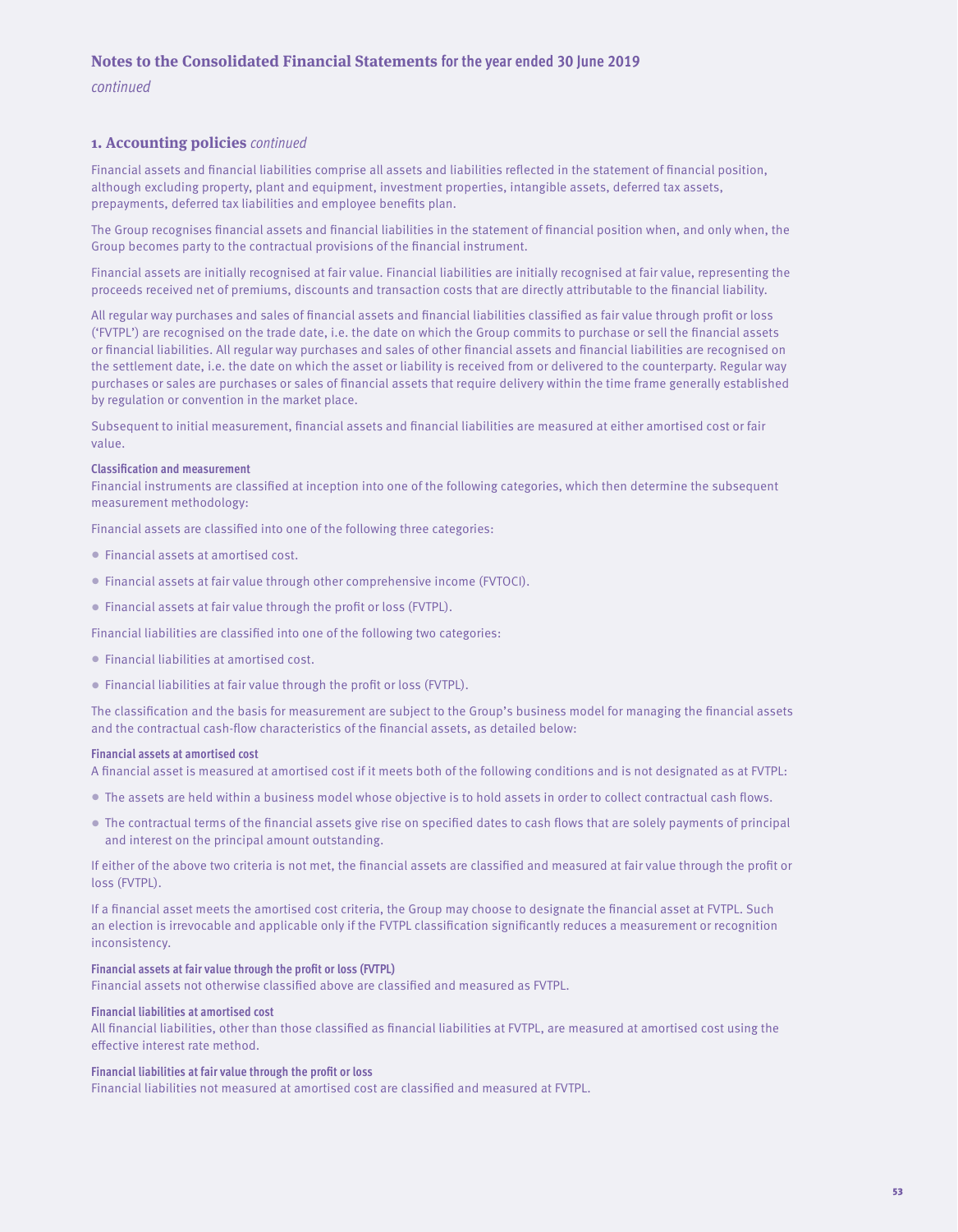## **1. Accounting policies** *continued*

#### Impairment of fnancial assets

The Group recognises loss allowances for expected credit losses (ECL) on financial instruments that are not measured at FVPTL, namely accounts and other receivables.

The Group classifies its financial instruments into stage 1, stage 2 and stage 3, based on the applied impairment methodology, as described below:

Stage 1: For financial instruments where there has not been a significant increase in credit risk since initial recognition and that are not credit-impaired on origination, the Group recognises an allowance based on the 12-month ECL.

Stage 2: For financial instruments where there has been a significant increase in credit risk since initial recognition but they are not credit-impaired, the Group recognises an allowance for the lifetime ECL.

**Stage 3:** For credit-impaired financial instruments, the Group recognises the lifetime ECL.

The Group measures loss allowances at an amount equal to the lifetime ECL, except for the following, for which they are measured as a 12-month ECL:

- Debt securities that are determined to have a low credit risk (equivalent to investment grade rating) at the reporting date.
- Other financial instruments on which the credit risk has not increased significantly since their initial recognition.

The Group considers a debt security to have low credit risk when their credit risk rating is equivalent to the globally understood definition of 'investment grade'.

A 12-month ECL is the portion of the lifetime ECL that represents the ECLs that result from default events on a financial instrument that are possible within 12 months from the reporting date.

Provisions for credit-impairment are recognised in the statement of income and are reflected in accumulated provision balances against each relevant financial instruments balance.

# **2. Critical accounting judgements and key sources of estimation uncertainty**

#### Signifcant judgments and estimates

The preparation of financial statements in conformity with IFRS requires management to make judgments, estimates and assumptions that affect the application of policies and reported amounts of assets and liabilities, income and expenses. The estimates and associated assumptions are based on historical experience and various other factors that are believed to be reasonable under the circumstances, the results of which form the basis of making the judgments about carrying values of assets and liabilities that are not readily apparent from other sources. Actual results may differ from these estimates.

The estimates and underlying assumptions are reviewed on an ongoing basis. Revisions to accounting estimates are recognised in the period in which the estimate is revised if the revision affects only that period, or in the period of the revision and future periods if the revision affects both current and future periods. The Directors consider that the key judgments and sources of estimation made in preparation of the financial statements relate to the following:

#### **Intangible assets**

The intangible assets acquired during the year were valued independently by a third party. Estimation uncertainty relates to future trading forecasts and assumptions about determination of a suitable discount rate and assessment of useful life. Sensitivity analysis was also provided on the asset values identified with immaterial impact on carrying values. A 1% increase in the discount rate applied caused a decrease of £50k in the value of the asset acquired and a 1% decrease in the discount rate caused a £54k increase in value.

### **Goodwill and investments in Ecomed**

In assessing impairment, management estimates the recoverable amount of each asset or cash-generating unit, based on expected future cash flows and uses an interest rate to discount them. Estimation uncertainty relates to future trading forecasts, particularly with respect to new entities acquired in the year and assumptions about determination of a suitable discount rate and assessment of useful life. Sensitivity analysis has been performed and a reasonable change in assumptions will not have a material impact on carrying value.

#### **Research and development**

Research expenses are defined as costs incurred with the prospect of gaining new scientific knowledge and technical knowledge and understanding. Development expenses are defined as application of research findings or specialist knowledge for the development of new or substantially improved products or application of the product. Research and development expenses are incurred for in-house development as well as numerous collaborations with third parties.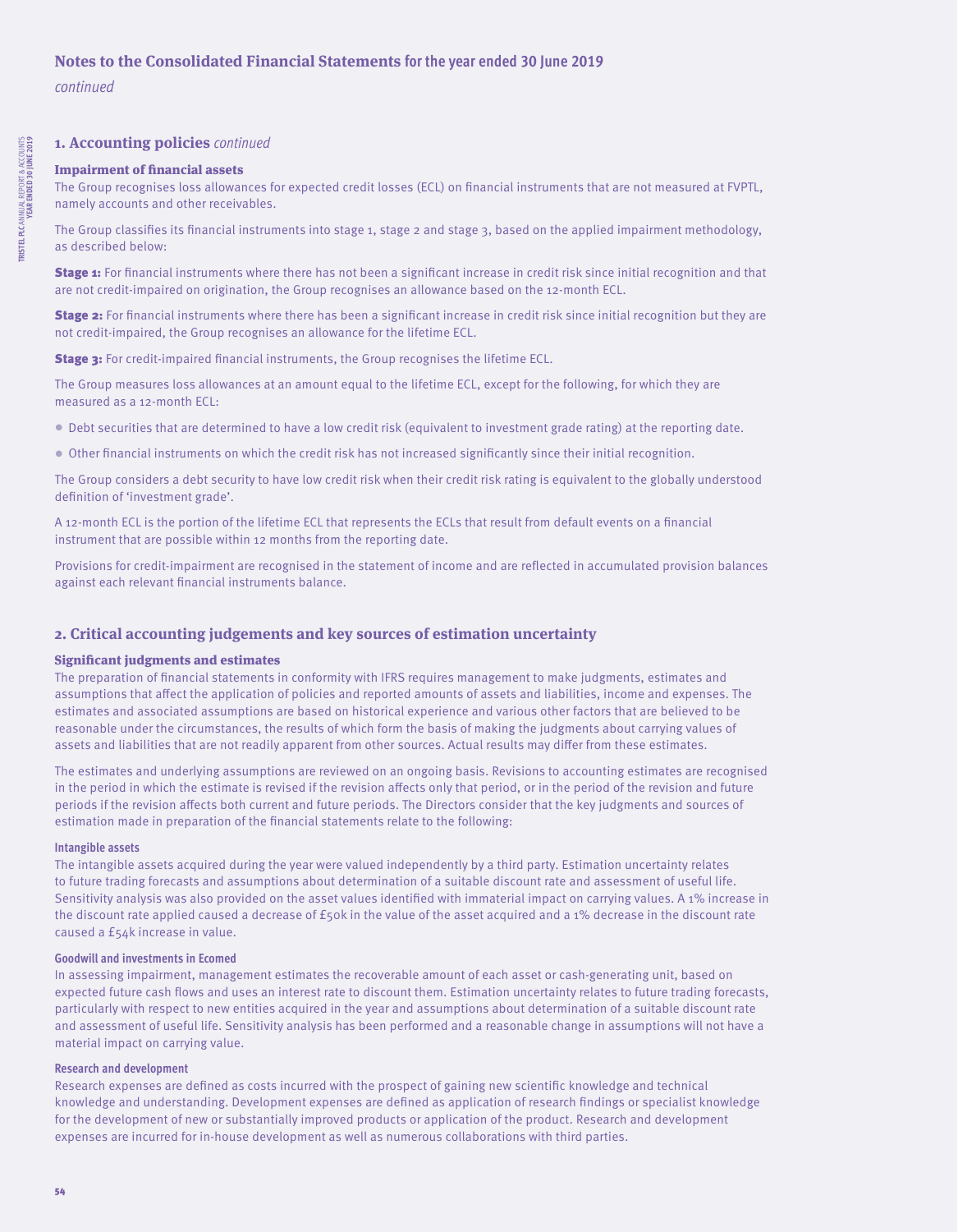*continued*

### **2. Critical accounting judgements and key sources of estimation uncertainty** *continued*

Research costs are not capitalised. Development costs are capitalised under closely defined conditions and only if there is reasonable certainty of receiving future cash flows in relation to the development. These judgements are based on the information available at each balance sheet date. Economic success of any product development is uncertain at the time of recognition as judgement is required when distinguishing the research and development phases of new product design projects, and determining whether the recognition requirements for capitalisation of the development costs are met. Specific recognition requirements are detailed in note 1.

#### **3. Segmental analysis**

Management considers the Company's revenue lines to be split into three operating segments, which span the different Group entities. The operating segments consider the nature of the product sold, the nature of production, the class of customer and the method of distribution. The Company's operating segments are identified initially from the information which is reported to the chief operating decision maker.

The first segment concerns the manufacture and sale of infection control and hygiene products that includes the Company's chlorine dioxide chemistry, and are used primarily for infection control in hospitals. This segment generates approximately 92% of Company revenues (2018: 90%).

The second segment which constitutes  $3\%$  (2018:  $4\%$ ) of the business activity, relates to the manufacture and sale of disinfection and cleaning products, principally into veterinary and animal welfare sectors ('Animal healthcare'). During prior years all sales for this segment were made to a distributor who supplied the end user.

The third segment addresses the pharmaceutical and personal care product manufacturing industries ('Contamination control'), and has generated 5% (2018: 6%) of the Company's revenues this year.

The operation is monitored and measured on the basis of the key performance indicators of each segment, these being revenue and gross profit, and strategic decisions are made on the basis of revenue and gross profit generating from each segment.

The Company's centrally incurred administrative expenses and operating income, and assets and liabilities, cannot be allocated to individual segments.

|                                 | <b>Human</b> | Animal     | <b>Contamination</b> | 2019         |
|---------------------------------|--------------|------------|----------------------|--------------|
|                                 | healthcare   | healthcare | control              | <b>Total</b> |
|                                 | $f'$ 000     | $f'$ 000   | $f'$ 000             | $f'$ 000     |
| Revenue from external customers | 23,946       | 808        | 1,415                | 26,169       |
| Cost of material                | 4,736        | 275        | 493                  | 5,504        |
| <b>Segment gross profit</b>     | 19.210       | 533        | 922                  | 20,665       |
| <b>Gross margin</b>             | 80%          | 66%        | 65%                  | 79%          |

Centrally incurred income and expenses not attributable to individual segments:

| Depreciation and amortisation of non-financial assets | 1,537  |
|-------------------------------------------------------|--------|
| Other administrative expenses                         | 13.579 |
| Share-based payments                                  | 852    |
| <b>Segment operating profit</b>                       | 4.697  |

Segment operating profit can be reconciled to Group profit before tax as follows:

| <b>Total profit before tax</b>          | 4.746 |
|-----------------------------------------|-------|
| Results from equity accounted associate | 45    |
| Finance income                          |       |
|                                         |       |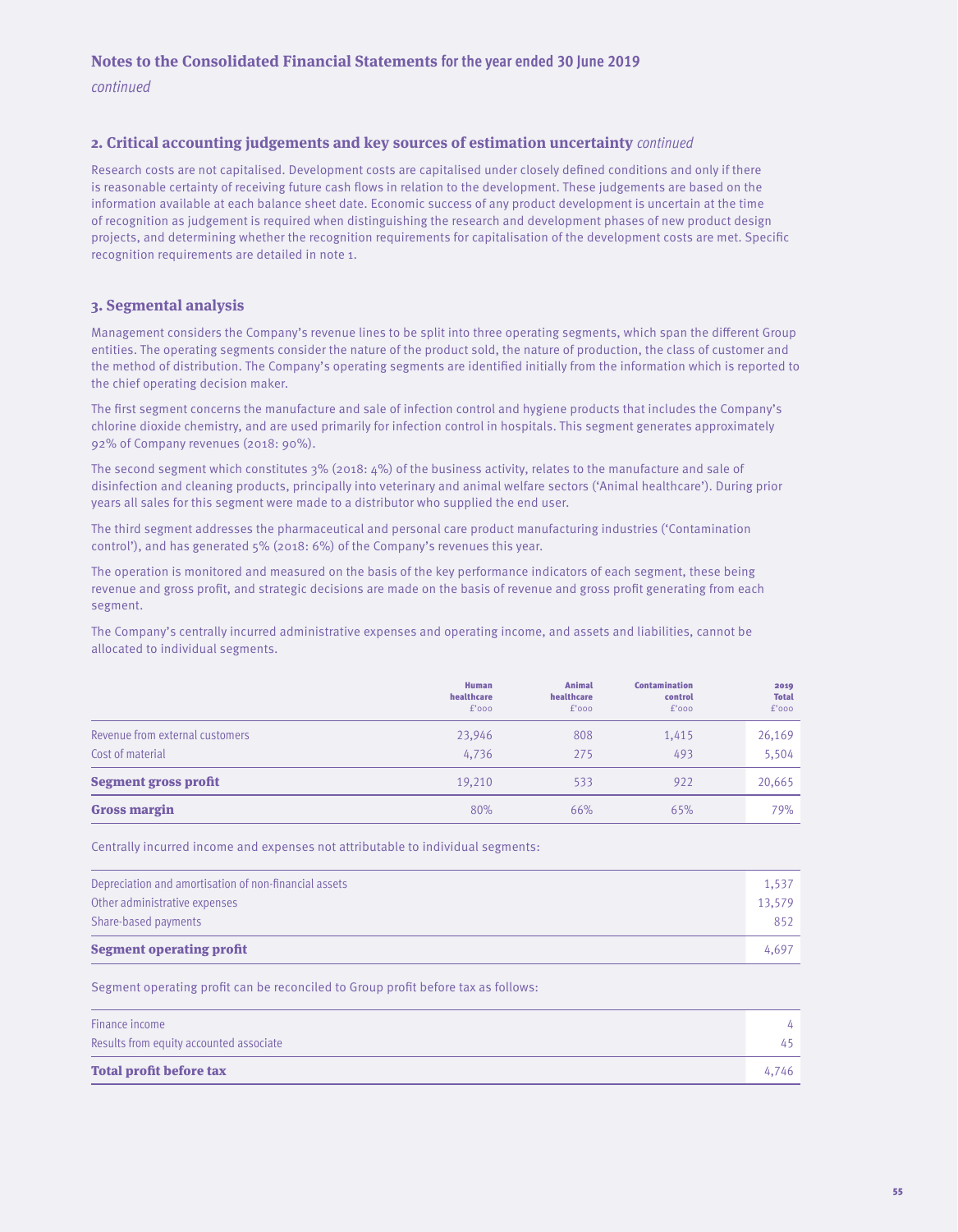# **3. Segmental analysis** *continued*

|                                 | <b>Human</b><br>healthcare<br>$f'$ 000 | <b>Animal</b><br>healthcare<br>$f'$ 000 | <b>Contamination</b><br>control<br>$f'$ 000 | 2018<br><b>Total</b><br>$f'$ 000 |
|---------------------------------|----------------------------------------|-----------------------------------------|---------------------------------------------|----------------------------------|
| Revenue from external customers | 19,869                                 | 919                                     | 1,432                                       | 22,220                           |
| Cost of material                | 4,161                                  | 369                                     | 510                                         | 5,040                            |
| <b>Segment gross profit</b>     | 15,708                                 | 550                                     | 922                                         | 17,180                           |
| <b>Gross margin</b>             | 79%                                    | 60%                                     | 64%                                         | 77%                              |

Centrally incurred income and expenses not attributable to individual segments:

| <b>Segment operating profit</b>                       | 3.980  |
|-------------------------------------------------------|--------|
| Share-based payments                                  | 665    |
| Other administrative expenses                         | 10.971 |
| Depreciation and amortisation of non-financial assets | 1,564  |
|                                                       |        |

Segment operating profit can be reconciled to Group profit before tax as follows:

| Finance income<br>Results from equity accounted associate | 24    |
|-----------------------------------------------------------|-------|
| <b>Total profit before tax</b>                            | 4.006 |

The Group's revenues from external customers are divided into the following geographical areas:

| Geography             | <b>Human</b><br>healthcare<br>$f'$ 000 | <b>Animal</b><br>healthcare<br>$f'$ 000 | <b>Contamination</b><br>control<br>$f'$ 000 | 2019<br><b>Total</b><br>$f'$ 000 |
|-----------------------|----------------------------------------|-----------------------------------------|---------------------------------------------|----------------------------------|
| United Kingdom        | 10,024                                 | 567                                     | 1,205                                       | 11,796                           |
| Europe                | 8,184                                  | 29                                      | 159                                         | 8,372                            |
| Rest of the World     | 5,738                                  | 212                                     | 51                                          | 6,001                            |
| <b>Total revenues</b> | 23,946                                 | 808                                     | 1,415                                       | 26,169                           |
|                       | <b>Human</b>                           | <b>Animal</b>                           | <b>Contamination</b>                        | 2018                             |

| Geography             | <b>Human</b><br>healthcare<br>$f'$ 000 | <b>Animal</b><br>healthcare<br>$f'$ 000 | <b>Contamination</b><br>control<br>$f'$ 000 | 2018<br><b>Total</b><br>$f'$ 000 |
|-----------------------|----------------------------------------|-----------------------------------------|---------------------------------------------|----------------------------------|
| United Kingdom        | 8,912                                  | 665                                     | 1,258                                       | 10,835                           |
| Germany               | 3,989                                  | $\qquad \qquad -$                       | 34                                          | 4,023                            |
| Rest of the World     | 6,973                                  | 254                                     | 135                                         | 7,362                            |
| <b>Total revenues</b> | 19,874                                 | 919                                     | 1,427                                       | 22,220                           |

Revenues from external customers in the Company's domicile (United Kingdom), as well as its other major markets (Rest of the World) have been identified on the basis of internal management reporting systems, which are also used for VAT purposes.

Human healthcare revenues were derived from a large number of customers, but include £6.595m from a single customer which makes up 28% of this segment's revenue (2018: £5.357m, being 27%). Animal healthcare revenues were derived from a number of customers, with the largest customer accountable for £0.139m, which represents 17% of revenue for that segment (2018: £0.186m, 20% from a single customer).

During the year 25.2% of the Group's total revenues were earned from a single customer (2018: 24.1%).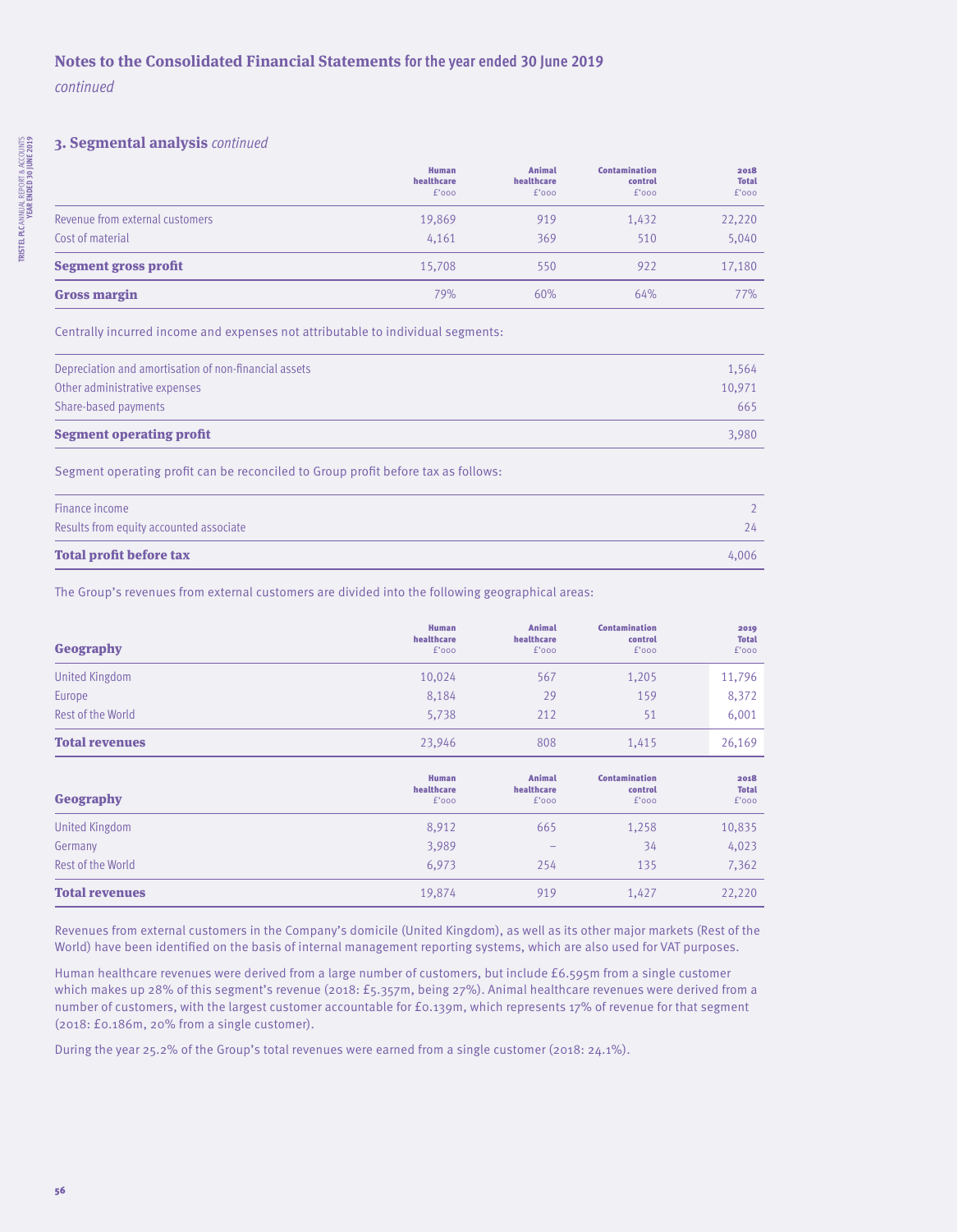*continued*

# **3. Segmental analysis** *continued*

The following table provides further information on the Group's revenues:

|                                       | <b>Human</b><br>healthcare<br>$f'$ 000 | <b>Animal</b><br>healthcare<br>$f'$ 000 | <b>Contamination</b><br>control<br>$f'$ 000 | 2019<br><b>Total</b><br>$f'$ 000 |
|---------------------------------------|----------------------------------------|-----------------------------------------|---------------------------------------------|----------------------------------|
| Revenue recognised at a point in time | 23,919                                 | 808                                     | 1,415                                       | 26,142                           |
| Revenue recognised over time          | 27                                     | $\overline{\phantom{a}}$                |                                             | 27                               |
| <b>Total revenues</b>                 | 23,946                                 | 808                                     | 1,415                                       | 26,169                           |
|                                       |                                        |                                         |                                             |                                  |
|                                       | <b>Human</b><br>healthcare<br>$f'$ 000 | <b>Animal</b><br>healthcare<br>$f'$ 000 | <b>Contamination</b><br>control<br>$f'$ 000 | 2018<br><b>Total</b><br>$f'$ 000 |
| Revenue recognised at a point in time | 19,874                                 | 919                                     | 1,427                                       | 22,220                           |
| Revenue recognised over time          |                                        |                                         |                                             |                                  |

The Group's non-current assets (excluding deferred tax) are divided into the following geographical areas and by segment:

| Geography                 | 2019<br>$f'$ 000         | 2018<br>$f'$ 000 |
|---------------------------|--------------------------|------------------|
| <b>United Kingdom</b>     | 13,813                   | 7,582            |
| Germany                   | 127                      | 148              |
| Rest of the World         | 1,141                    | 1,185            |
| <b>Non-current assets</b> | 15,081                   | 8,915            |
| <b>Segment</b>            | 2019<br>$f'$ 000         | 2018<br>$f'$ 000 |
| Human healthcare          | 13,030                   | 6,744            |
| Animal healthcare         | 2,051                    | 2,171            |
| Contamination control     | $\overline{\phantom{0}}$ |                  |
|                           | 15,081                   | 8,915            |

The Group's current assets and liabilities are shown, where identifiable, by segment, below:

| 2019                       | <b>Human</b><br>healthcare<br>$f'$ 000 | <b>Animal</b><br>healthcare<br>$f'$ 000 | <b>Contamination</b><br>control<br>$f'$ 000 | <b>Group</b><br>$f'$ 000 | <b>Total</b><br>$f'$ 000 |
|----------------------------|----------------------------------------|-----------------------------------------|---------------------------------------------|--------------------------|--------------------------|
| Segment assets             | 4,397                                  | 289                                     | 429                                         | 7,382                    | 12,497                   |
| <b>Segment liabilities</b> | 1,542                                  | 18                                      | 48                                          | 2,770                    | 4,378                    |
| 2018                       |                                        |                                         |                                             |                          |                          |
| Segment assets             | 4,294                                  | 221                                     | 428                                         | 8,283                    | 13,226                   |
| Segment liabilities        | 1,181                                  | 14                                      | 23                                          | 2,690                    | 3,908                    |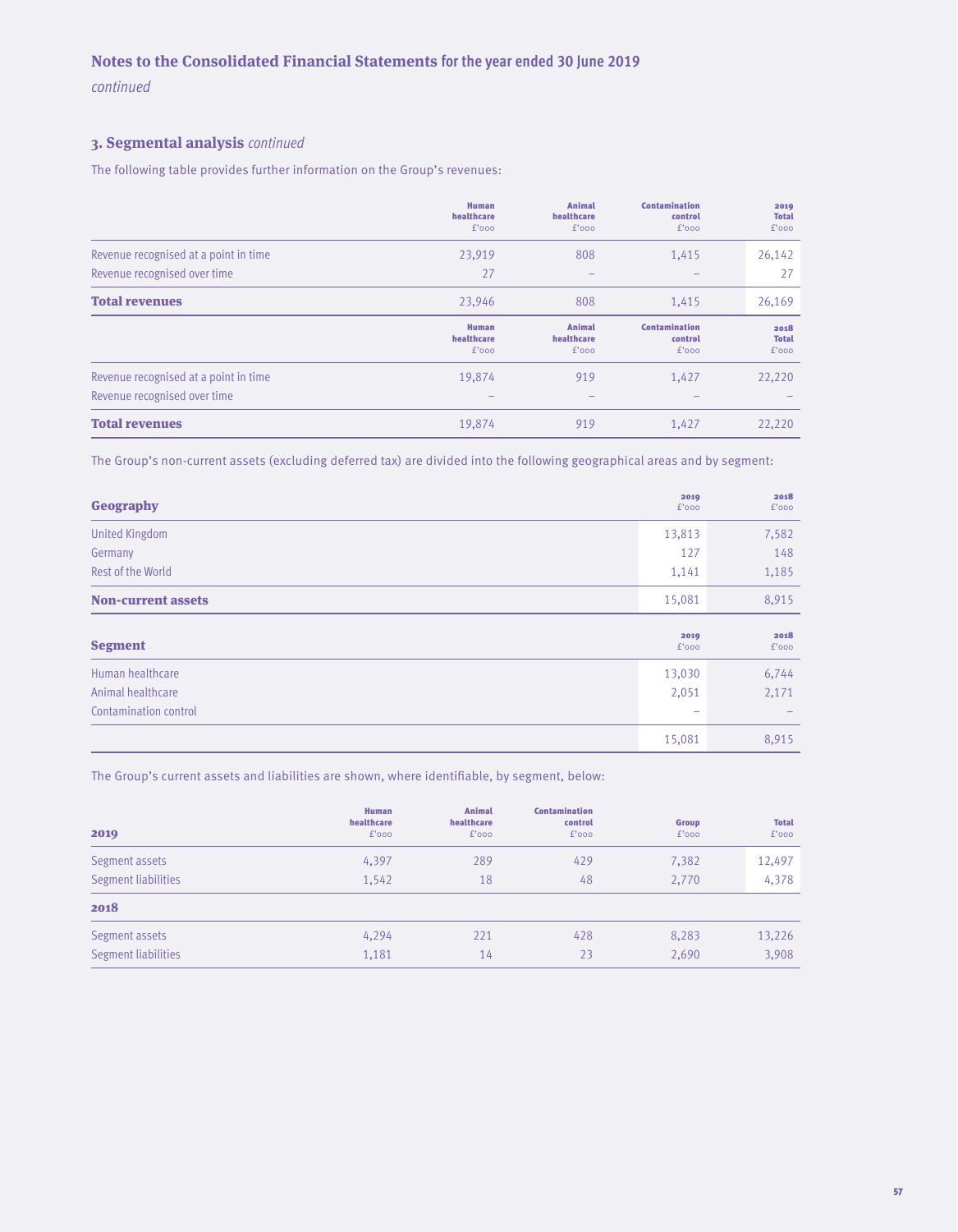*continued*

# **4. Operating proft**

The profit before tax is stated after charging/(crediting):

|                                                                    | 2019<br>$f'$ 000 | 2018<br>$f'$ 000 |
|--------------------------------------------------------------------|------------------|------------------|
| Cost of inventories recognised as an expense                       | 5,329            | 4,696            |
| Depreciation - owned assets                                        | 584              | 548              |
| Loss/(profit) on disposal of property, plant & equipment           | 21               | (17)             |
| Patents, licences and proprietary technology amortisation          | 265              | 244              |
| Development costs, customer and supplier relationship amortisation | 547              | 642              |
| Computer software and website amortisation                         | 74               | 64               |
| Impairment of goodwill                                             | 67               | 67               |
| Gain on settlement of pre-existing agreement                       |                  | (41)             |
| Gain on fair value of investment                                   | (98)             |                  |
| Auditor's remuneration                                             | 159              | 70               |
| Foreign exchange loss                                              | 79               | 59               |
| Operating lease rentals – land and buildings                       | 397              | 342              |
| Operating lease rentals – vehicles and equipment                   | 144              | 116              |
| Research costs expensed                                            | 739              | 981              |

Earnings before interest, tax, depreciation and amortisation are reconciled to profit for the year as follows:

| <b>Reconciliation of EBITDA</b>                                                                                                   | 2019<br>$f'$ 000       | 2018<br>$f'$ 000                    |
|-----------------------------------------------------------------------------------------------------------------------------------|------------------------|-------------------------------------|
| Earnings before, interest, tax, depreciation and amortisation<br>Depreciation, amortisation and impairments<br>Net finance income | 6,279<br>(1, 537)<br>4 | 5,568<br>(1, 564)<br>$\overline{2}$ |
| Profit before tax                                                                                                                 | 4,746                  | 4,006                               |
| <b>Taxation</b>                                                                                                                   | (715)                  | (734)                               |
| Profit for the year                                                                                                               | 4,031                  | 3,272                               |
| <b>Reconciliation of adjusted pre-tax profit</b>                                                                                  |                        |                                     |
| Profit before tax<br>Share-based payment                                                                                          | 4,746<br>852           | 4,006<br>665                        |
| Adjusted pre tax profit                                                                                                           | 5,598                  | 4,671                               |
| Revenue for the year<br>Pre tax profit margin<br>Adjusted pre tax profit margin                                                   | 26,169<br>18%<br>21%   | 22,220<br>18%<br>21%                |

# **5. Finance income and costs**

| <b>Finance income</b>            | 2019<br>$f'$ 000 | 2018<br>$f'$ 000 |
|----------------------------------|------------------|------------------|
| Interest income on bank deposits |                  |                  |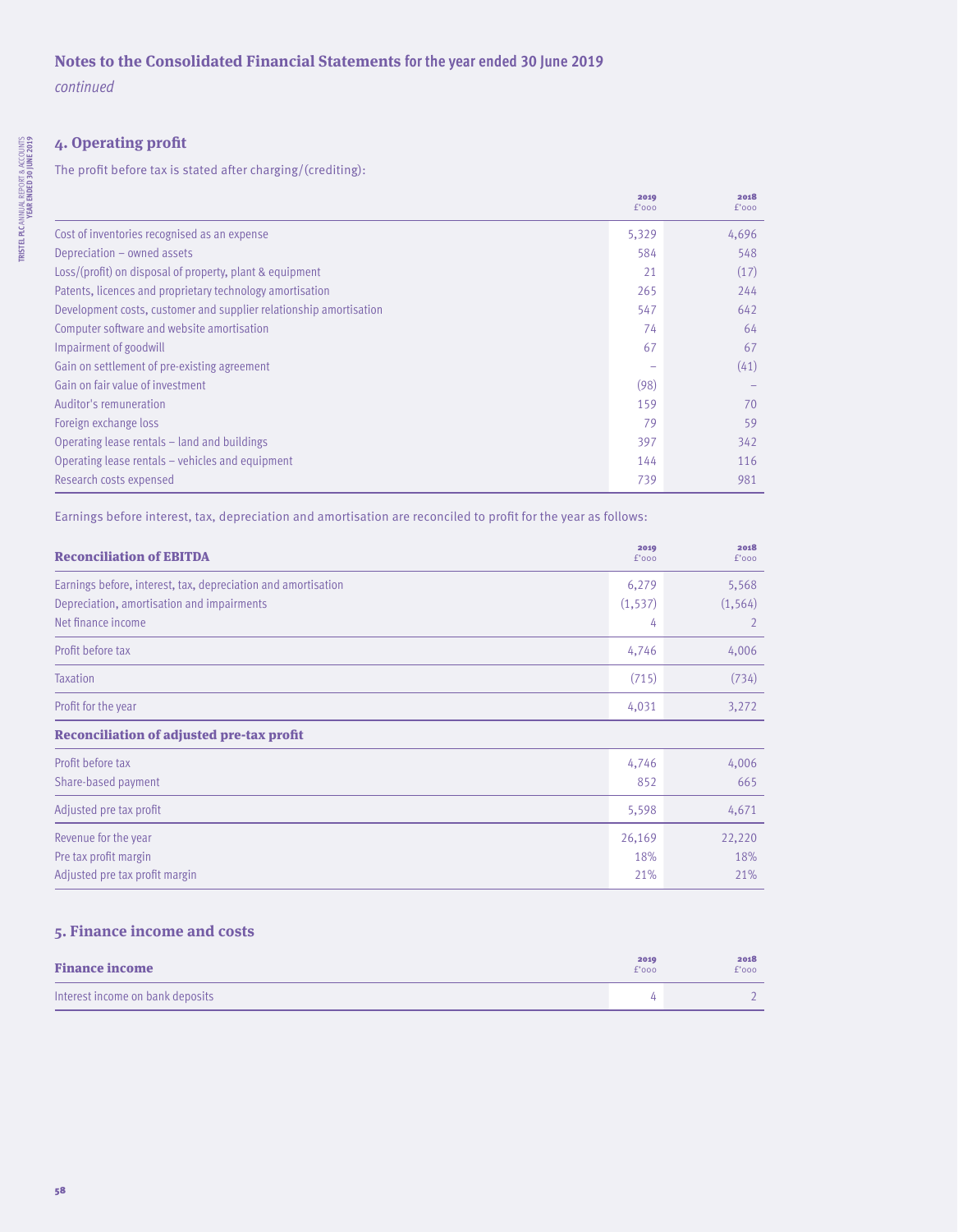*continued*

## **6. Staf costs**

The aggregate payroll costs (including Directors' remuneration) were as follows:

|                              | 2019<br>$f'$ 000 | 2018<br>$f'$ 000 |
|------------------------------|------------------|------------------|
| Wages and salaries           | 6,916            | 5,455            |
| Social security costs        | 545              | 410              |
| Share-based payment expenses | 852              | 665              |
| Other pension costs          | 231              | 222              |
|                              | 8,544            | 6,752            |

A charge of £852,000 (2018: £665,000) to share-based payments in accordance with IFRS 2 arises from transactions accounted for as equity-settled share-based payments. This is included within the wages and salaries figures above. No remuneration is paid through the Company.

The average number of persons employed by the Group (including Directors) during the year, analysed by category was as follows:

|                                   | 2019<br>Number | 2018<br>Number |
|-----------------------------------|----------------|----------------|
| <b>Executive Directors</b>        |                |                |
| Non-Executive Directors           | ર              | 3              |
| Sales, marketing and distribution | 55             | 45             |
| Administration and support        | 38             | 33             |
| Production                        | 44             | 41             |
|                                   | 142            | 124            |

# **Company**

The Company had no employees during the year. Directors of the Company were remunerated through its subsidiary. An immaterial amount of this remuneration is considered to be in relation to Tristel plc the Company.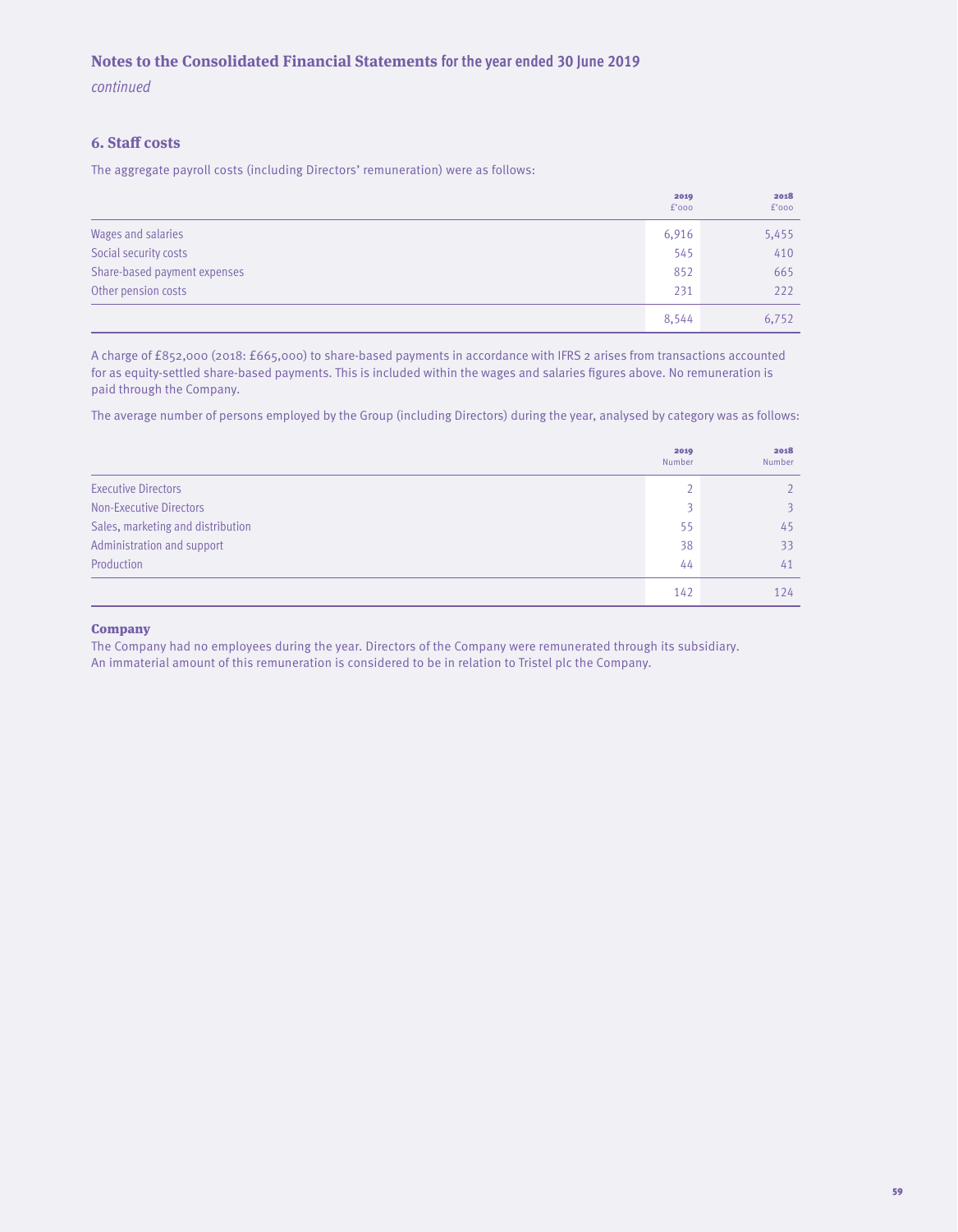*continued*

# **7. Directors' remuneration**

The Directors' remuneration for the year was as follows:

|                                              | 2019<br>$f'$ 000 | 2018<br>$f'$ 000 |
|----------------------------------------------|------------------|------------------|
| Remuneration                                 | 824              | 606              |
| Contributions paid to money purchase schemes | 62               | 62               |
| Directors' share-based payments              | 615              | 340              |
|                                              | 1,501            | 1.008            |

The outstanding share options held by Directors at the year end total 2,041,152 (2018: 2,544,067). See table on page 25 for details.

During the year the number of Directors who were receiving retirement benefits and share incentives was as follows:

|                                                         | 2019<br>Number           | 2018<br>Number   |
|---------------------------------------------------------|--------------------------|------------------|
| Accruing benefits under money purchase pension scheme   | $\overline{\phantom{a}}$ |                  |
| In respect of the highest paid Director:                |                          |                  |
|                                                         | 2019<br>$f'$ 000         | 2018<br>$f'$ 000 |
| Remuneration                                            | 307                      | 222              |
| Company contributions to money purchase pension schemes | 35                       | 27               |
| Gain on exercise of options                             | 1,300                    | 340              |
|                                                         | 1,642                    | 589              |

During the year the highest paid Director exercised share options.

# **8. Auditors' remuneration**

|                                                                                          | 2019<br>$f'$ 000 | 2018<br>$f'$ 000 |
|------------------------------------------------------------------------------------------|------------------|------------------|
| Audit of these financial statements                                                      | 134              | 41               |
| Audit of the financial statements of subsidiaries of the Company pursuant to legislation | 21               | 25               |
|                                                                                          | 155              | 66               |
| <b>Other fees to auditors</b>                                                            | 2019<br>$f'$ 000 | 2018<br>$f'$ 000 |
| Audit-related assurance services: review of half-year statements                         | 4                | 4                |
| Taxation compliance services                                                             | 69               |                  |
| All other assurance services                                                             | 22               |                  |
|                                                                                          | 95               | Д                |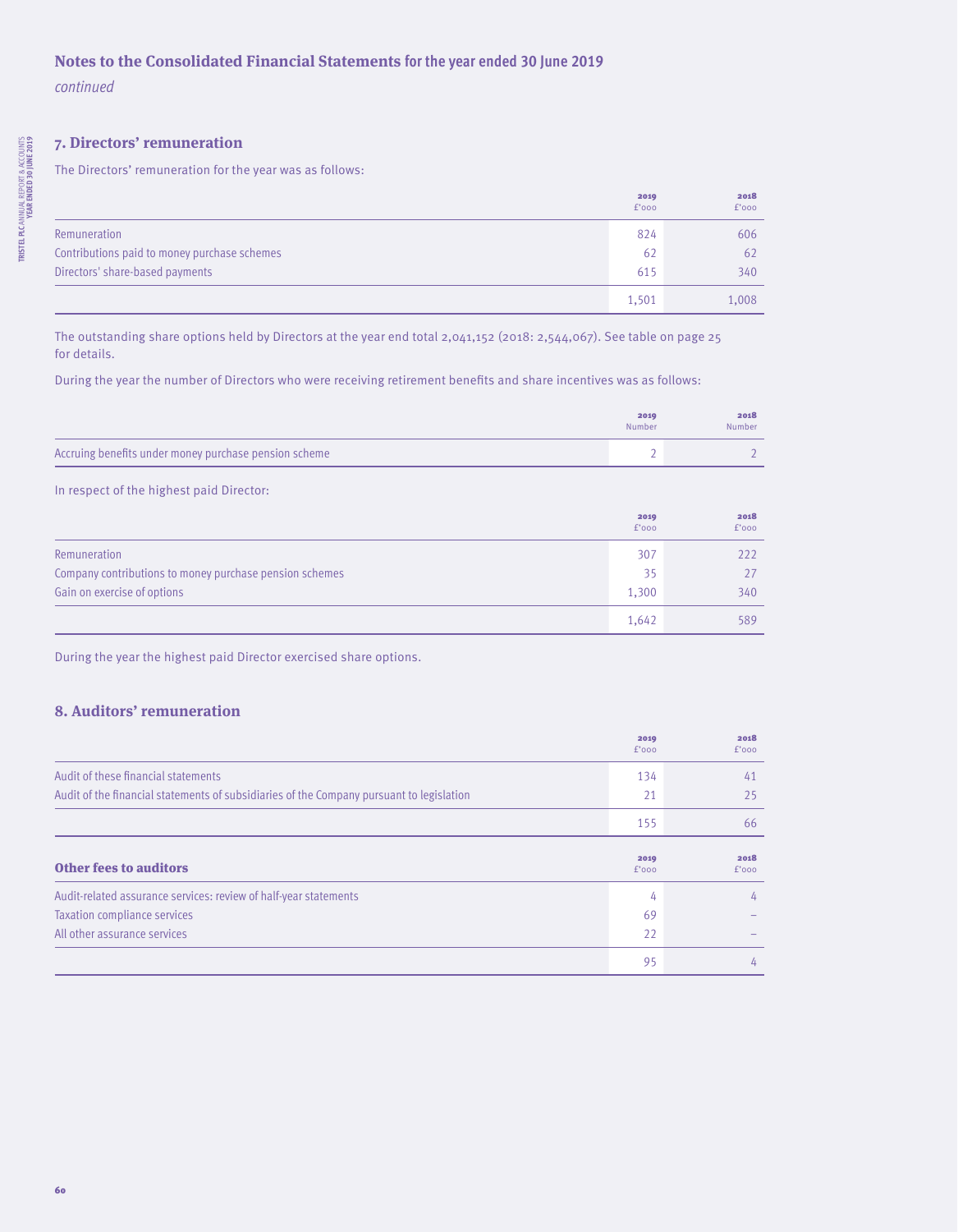*continued*

## **9. Income tax**

Tax charged in the income statement:

|                                                                | 2019<br>$f'$ 000 | 2018<br>$f'$ 000 |
|----------------------------------------------------------------|------------------|------------------|
| <b>Current taxation</b>                                        |                  |                  |
| Overseas tax                                                   | 798              | 850              |
| UK corporation tax                                             | 221              | 255              |
| UK corporation tax adjustment to prior periods                 | (16)             | (2)              |
|                                                                | 1,003            | 1,103            |
| <b>Deferred tax</b>                                            |                  |                  |
| Arising from origination and reversal of temporary differences | (322)            | (369)            |
| UK deferred tax adjustment to prior periods                    | (20)             |                  |
| Tax rate effect                                                | 54               |                  |
| Tax expense in the income statement                            | 715              | 734              |

The tax on profit before tax for the year is lower than the standard rate of corporation tax in the UK (2018 – lower than the standard rate of corporation tax in the UK) of 19% (2018 – 19%).

The differences are reconciled below:

|                                                               |                                  |                                  | 2019<br>$f'$ 000            | 2018<br>$f'$ 000            |
|---------------------------------------------------------------|----------------------------------|----------------------------------|-----------------------------|-----------------------------|
| Profit before tax                                             |                                  |                                  | 4,746                       | 4,006                       |
| Corporation tax at standard rate                              |                                  |                                  | 902                         | 761                         |
| Adjustment in respect of prior years                          |                                  |                                  | (36)                        | (2)                         |
| Increase from effect of capital allowances depreciation       |                                  |                                  | 10                          |                             |
| Expenses not deductible for tax purposes                      |                                  |                                  | 166                         | 24                          |
| Other temporary differences                                   |                                  |                                  |                             | 131                         |
| (Decrease) from effect of patent box                          |                                  |                                  | (226)                       | (163)                       |
| Tax rate differences                                          |                                  |                                  | 225                         | 115                         |
| Enhanced relief on qualifying scientific research expenditure |                                  |                                  | (151)                       | (132)                       |
| <b>Total tax charge</b>                                       |                                  |                                  | 715                         | 734                         |
| <b>Current tax liability</b>                                  | 2019<br><b>Group</b><br>$f'$ 000 | 2018<br><b>Group</b><br>$f'$ 000 | 2019<br>Company<br>$f'$ 000 | 2018<br>Company<br>$f'$ 000 |
| Corporation tax at 30 June                                    | 839                              | 707                              | (6)                         | (6)                         |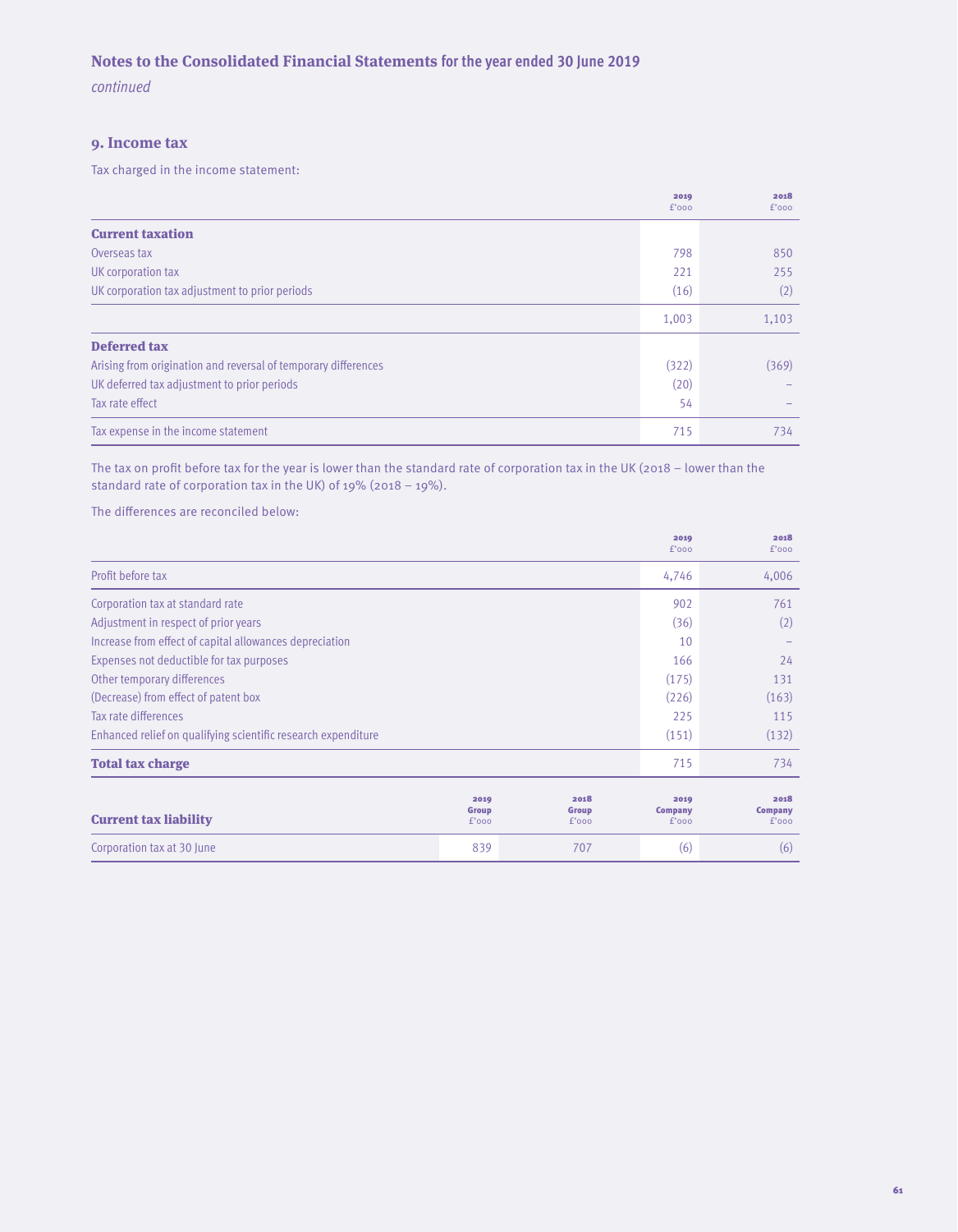# *continued*

# **9. Income tax** *continued*

# Deferred tax – Group

Deferred tax assets and liabilities

| 2019                              | <b>Asset</b><br>$f'$ 000 | <b>Liability</b><br>$f'$ 000 | <b>Net deferred</b><br>tax<br>$f'$ 000 |
|-----------------------------------|--------------------------|------------------------------|----------------------------------------|
| Accelerated tax depreciation      | -                        | (97)                         | (97)                                   |
| Acquired in business combinations | -                        | (453)                        | (453)                                  |
| Share-based payment               | 709                      | $\overline{\phantom{0}}$     | 709                                    |
|                                   | 709                      | (550)                        | 159                                    |
| 2018                              |                          |                              |                                        |
| Accelerated tax depreciation      |                          | (128)                        | (128)                                  |
| Acquired in business combinations |                          | (197)                        | (197)                                  |
| Share-based payment               | 519                      |                              | 519                                    |
|                                   | 519                      | (325)                        | 194                                    |

Deferred tax movements during the current year:

|                              | At<br>1 July 2018<br>$f'$ 000 | <b>Recognised</b><br>in income<br>$f'$ 000 | <b>Acquired</b><br>in business<br>combinations<br>$f'$ 000 | At<br>30 June 2019<br>$f'$ 000 |
|------------------------------|-------------------------------|--------------------------------------------|------------------------------------------------------------|--------------------------------|
| Accelerated tax depreciation | (128)                         | 31                                         | -                                                          | (97)                           |
| Recognition of intangibles   | (197)                         | 67                                         | (323)                                                      | (453)                          |
| Share-based payment          | 519                           | 190                                        | $\sim$                                                     | 709                            |
| Net tax assets/(liabilities) | 194                           | 288                                        | (323)                                                      | 159                            |

Deferred tax movements during the prior year:

|                              | At<br>1 July 2017<br>$f'$ 000 | <b>Recognised</b><br>in income<br>$f'$ 000 | At<br>30 June 2018<br>$f'$ 000 |
|------------------------------|-------------------------------|--------------------------------------------|--------------------------------|
| Accelerated tax depreciation | (145)                         | 17                                         | (128)                          |
| Recognition of intangibles   | (217)                         | 20                                         | (197)                          |
| Share-based payment          | 187                           | 332                                        | 519                            |
| Net tax assets/(liabilities) | (175)                         | 369                                        | 194                            |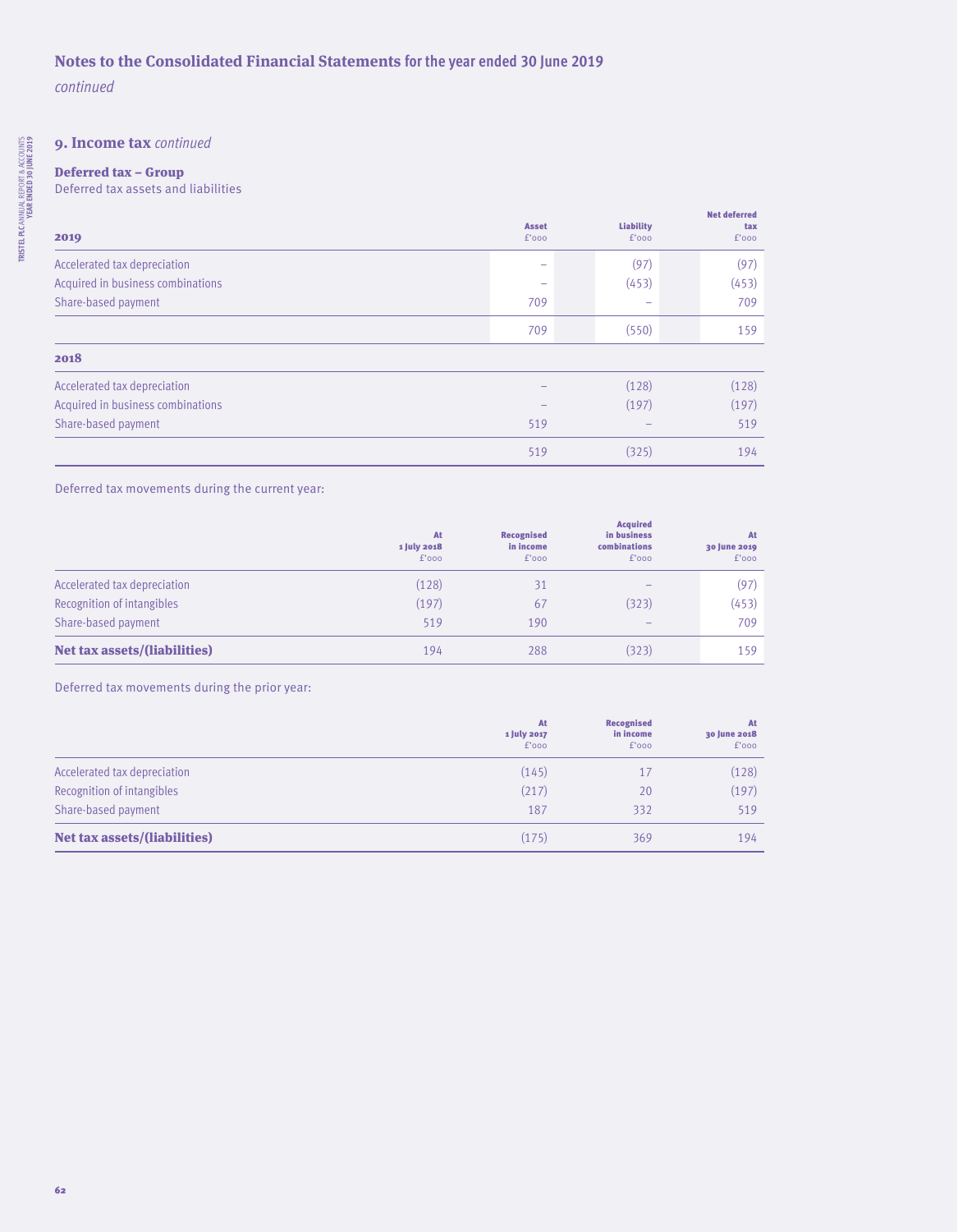*continued*

# **9. Income tax** *continued*

# Recognised deferred tax (liability)/asset

Deferred tax (liabilities)/assets are attributable to the following:

|                                               | <b>Fixed asset</b><br>timing<br>differences<br>$f'$ 000 | <b>Deferred tax</b><br>on acquired<br>intangibles<br>$f'$ 000 | Other<br>temporary<br>differences<br>$f'$ 000 | Group<br>total<br>$f'$ 000 | <b>Company fixed</b><br>asset timing<br>differences<br>$f'$ 000 |
|-----------------------------------------------|---------------------------------------------------------|---------------------------------------------------------------|-----------------------------------------------|----------------------------|-----------------------------------------------------------------|
| <b>Balance at 30 June 2017</b>                | (145)                                                   | (217)                                                         | 187                                           | (175)                      | (9)                                                             |
| Credited to the income statement for the year | 17                                                      | 20                                                            | 332                                           | 369                        |                                                                 |
| <b>Balance at 30 June 2018</b>                | (128)                                                   | (197)                                                         | 519                                           | 194                        | (9)                                                             |
| Arising on acquisition                        | -                                                       | (323)                                                         |                                               | (323)                      |                                                                 |
| Credited to the income statement for the year | 31                                                      | 67                                                            | 190                                           | 288                        |                                                                 |
| <b>Balance at 30 June 2019</b>                | (97)                                                    | (453)                                                         | 709                                           | 159                        | (9)                                                             |

Other temporary differences include tax relief on research and development spend.

| Net deferred tax asset/(liability)                           | Group<br>$f'$ 000 | Company<br>$f'$ 000        |
|--------------------------------------------------------------|-------------------|----------------------------|
| Deferred tax liability                                       | (550)             | (9)                        |
| Deferred tax asset                                           | 709               |                            |
| <b>Balance at 30 June 2019</b>                               | 159               | (9)                        |
|                                                              |                   |                            |
|                                                              | Group<br>$f'$ 000 | <b>Company</b><br>$f'$ 000 |
| Net deferred tax asset/(liability)<br>Deferred tax liability | (205)             | (9)                        |
| Deferred tax asset                                           | 399               |                            |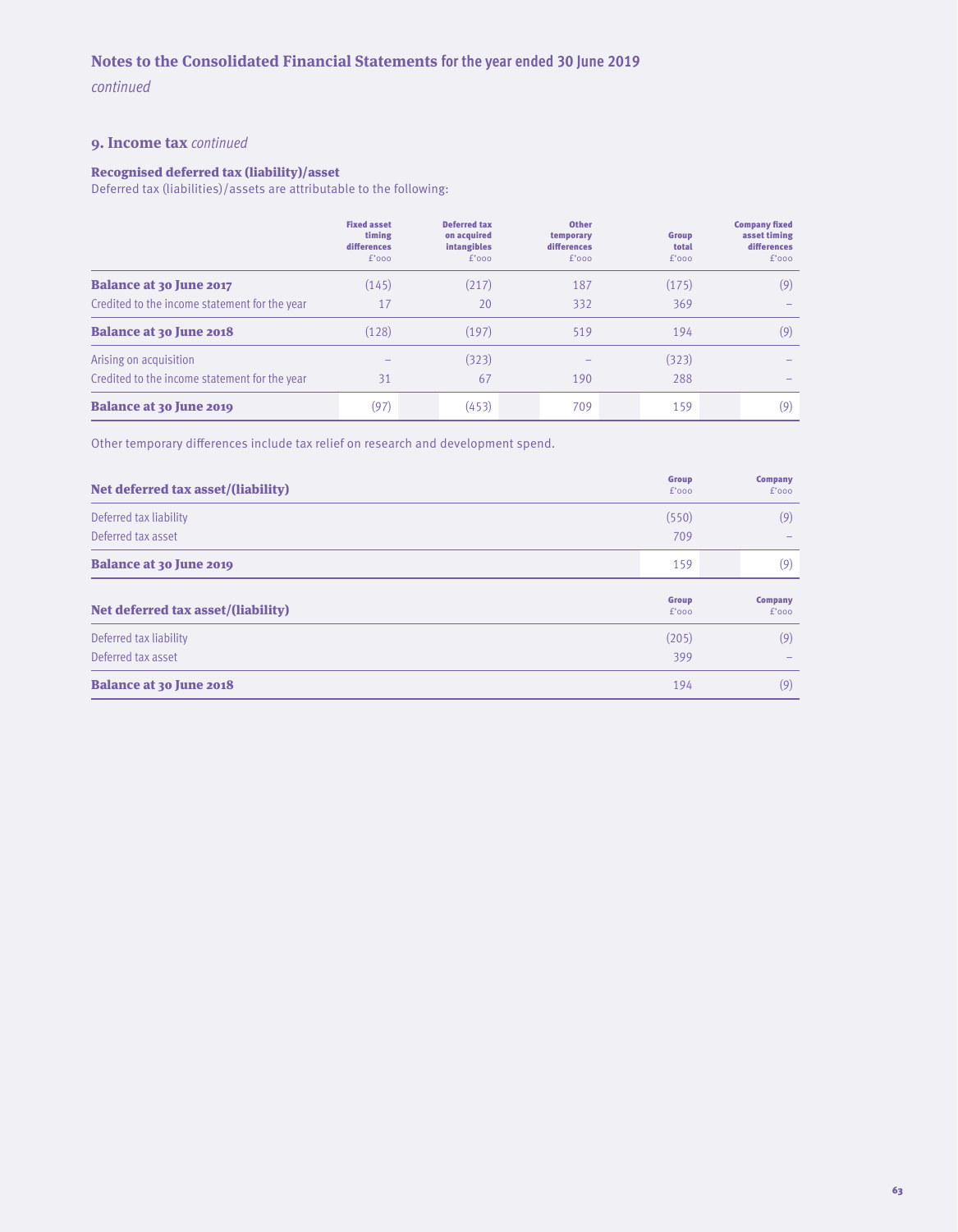*continued*

# **10. Property, plant and equipment**

| Group                                  | <b>Improvements</b><br>to property<br>$f'$ 000 | <b>Furniture, fittings</b><br>& equipment<br>£'000 | <b>Motor</b><br>vehicles<br>$f'$ 000 | Other property,<br>plant & equipment<br>$f'$ 000 | <b>Total</b><br>$f'$ 000 |
|----------------------------------------|------------------------------------------------|----------------------------------------------------|--------------------------------------|--------------------------------------------------|--------------------------|
| <b>Cost or valuation</b>               |                                                |                                                    |                                      |                                                  |                          |
| At 1 July 2017                         | 1,730                                          | 115                                                | 357                                  | 1,593                                            | 3,795                    |
| <b>Additions</b>                       | 48                                             | 27                                                 | 105                                  | 336                                              | 516                      |
| <b>Disposals</b>                       |                                                |                                                    | (115)                                | (5)                                              | (120)                    |
| Foreign exchange movements             |                                                | (2)                                                | $\overline{2}$                       | (5)                                              | (5)                      |
| At 30 June 2018                        | 1,778                                          | 140                                                | 349                                  | 1,919                                            | 4,186                    |
| At 1 July 2018                         | 1,778                                          | 140                                                | 349                                  | 1,919                                            | 4,186                    |
| <b>Additions</b>                       | 297                                            | 8                                                  | 44                                   | 329                                              | 678                      |
| Acquired through business combinations |                                                |                                                    | 27                                   | 13                                               | 40                       |
| <b>Disposals</b>                       |                                                | (45)                                               | (45)                                 | (560)                                            | (650)                    |
| Foreign exchange movements             |                                                |                                                    | 15                                   | 16                                               | 31                       |
| At 30 June 2019                        | 2,075                                          | 103                                                | 390                                  | 1,717                                            | 4,285                    |
| <b>Depreciation</b>                    |                                                |                                                    |                                      |                                                  |                          |
| At 1 July 2017                         | 1,249                                          | 72                                                 | 170                                  | 895                                              | 2,386                    |
| Charge for year                        | 116                                            | 20                                                 | 61                                   | 351                                              | 548                      |
| Eliminated on disposal                 |                                                |                                                    | (71)                                 | (3)                                              | (74)                     |
| Foreign exchange movements             |                                                |                                                    |                                      | (2)                                              | (2)                      |
| At 30 June 2018                        | 1,365                                          | 92                                                 | 160                                  | 1,241                                            | 2,858                    |
| At 1 July 2018                         | 1,365                                          | 92                                                 | 160                                  | 1,241                                            | 2,858                    |
| Charge for the year                    | 90                                             | 24                                                 | 64                                   | 406                                              | 584                      |
| Eliminated on disposal                 |                                                | (45)                                               | (25)                                 | (559)                                            | (629)                    |
| Foreign exchange movements             |                                                | $\mathbf{1}$                                       | $\mathbf{1}$                         | 4                                                | 6                        |
| At 30 June 2019                        | 1,455                                          | 72                                                 | 200                                  | 1,092                                            | 2,819                    |
| <b>Carrying amount</b>                 |                                                |                                                    |                                      |                                                  |                          |
| At 30 lune 2019                        | 620                                            | 31                                                 | 190                                  | 625                                              | 1,466                    |
| At 30 June 2018                        | 413                                            | 48                                                 | 189                                  | 678                                              | 1,328                    |
| At 1 July 2017                         | 481                                            | 43                                                 | 187                                  | 698                                              | 1,409                    |

# **Company**

No property, plant or equipment is held by the Company.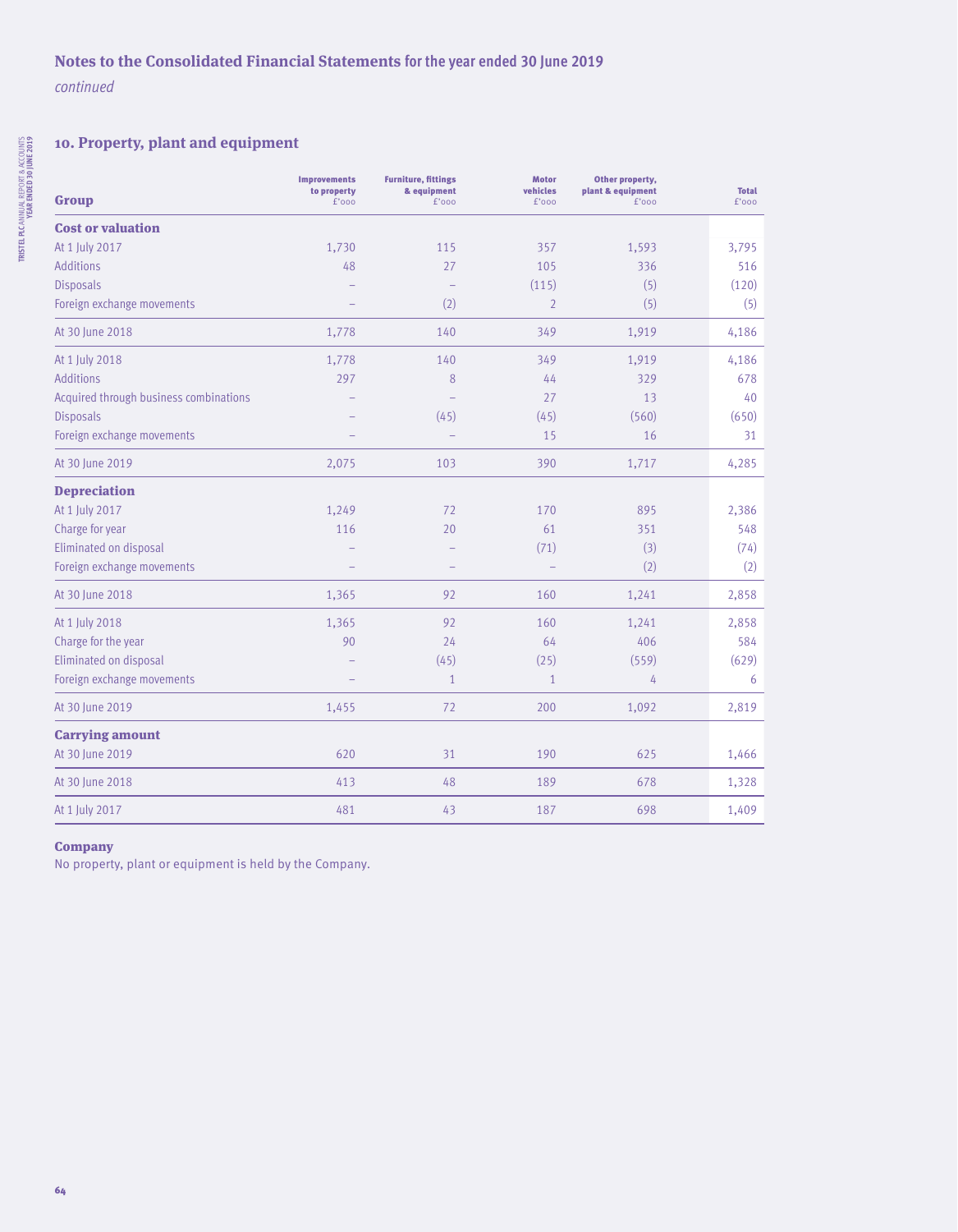*continued*

## **11. Goodwill**

#### Group Goodwill

Goodwill in the year relates to the acquisition of the Ecomed Group, our European distributor (see below). The activity is separately identifiable as the operations of the newly incorporated entities Tristel Belgium, Tristel France and Tristel Netherlands and form a single cash-generating unit within human healthcare.

The balance of the acquired goodwill is in respect of Newmarket Technologies Limited (NTL), formerly Tristel Technologies Limited and AshMed Pty. On 30 April 2010 the activities of NTL were hived over to Tristel Solutions Limited. The relevant revenue lines are now separately identifiable within human healthcare and form a single cash-generating unit within the Group's management reporting. In August 2016, the Group acquired the trade and assets of AshMed Pty, our Australian distributor's business for £1.1m including a contribution to legal costs, giving rise to goodwill of £465,000 and a gain on settlement of the distribution agreement of £41,000. The separate intangibles were recognised in full along with a deferred tax liability arising on the transaction of £242,000. The total acquisition related costs amount to £59,000 and were included in administrative expenses in the Consolidated Income Statement for the year ended 30 June 2017.

The Group tests annually for impairment, or more frequently if there are indications that goodwill might be impaired.

The recoverable amount of all cash-generating units (CGUs) is determined from value in use calculations. Value in use is calculated as the net present value of the projected, risk-adjusted, pre-tax cash flows of the CGU in which the goodwill is contained. The key assumptions for the value in use calculations are those regarding discount rates, growth rates and expected changes to selling prices and direct costs during the period. Management estimates discount rates using the Group's post-tax weighted average cost of capital which was calculated at 16%. Management has considered the effects on the weighted average cost of capital of currency, pricing and specific country risk. Growth rates are based upon industry growth forecasts within the CGU, likewise, changes in selling prices and direct costs are based on recent history and expectations of future changes in the market.

The Group prepares cash-flow forecasts over a five-year period and derived from the most recent financial budgets approved by management. Cash-flow forecasts for each CGU are considered, and where deemed appropriate, adjusted to reflect risks specific to the CGU. Cash flows beyond this period were extrapolated using a terminal growth rate of 1%, which is prudent when compared to the compound annual growth rate in the global infection control market.

For NTL, the rate used to discount the forecast cash flows for goodwill is 16%. With a zero sales growth rate, the net present value of profits expected over the next five-years exceeds the carrying value of £0.466m. However based on the expectation that revenue is forecast to decline at a rate of 10% year-on-year, an impairment of £0.1m has been recorded.

For Ashmed, the key assumptions used to determine the recoverable value of goodwill are those regarding discount rates and growth rates. Management has estimated the discount rate as a market-derived WACC of 16%. Growth rates are based upon industry growth forecasts within the CGU and on recent history and expectations of future changes in the market. The net present value of profits expected over the next eight years exceeds the carrying value of £0.440m, as such no impairment has been recorded.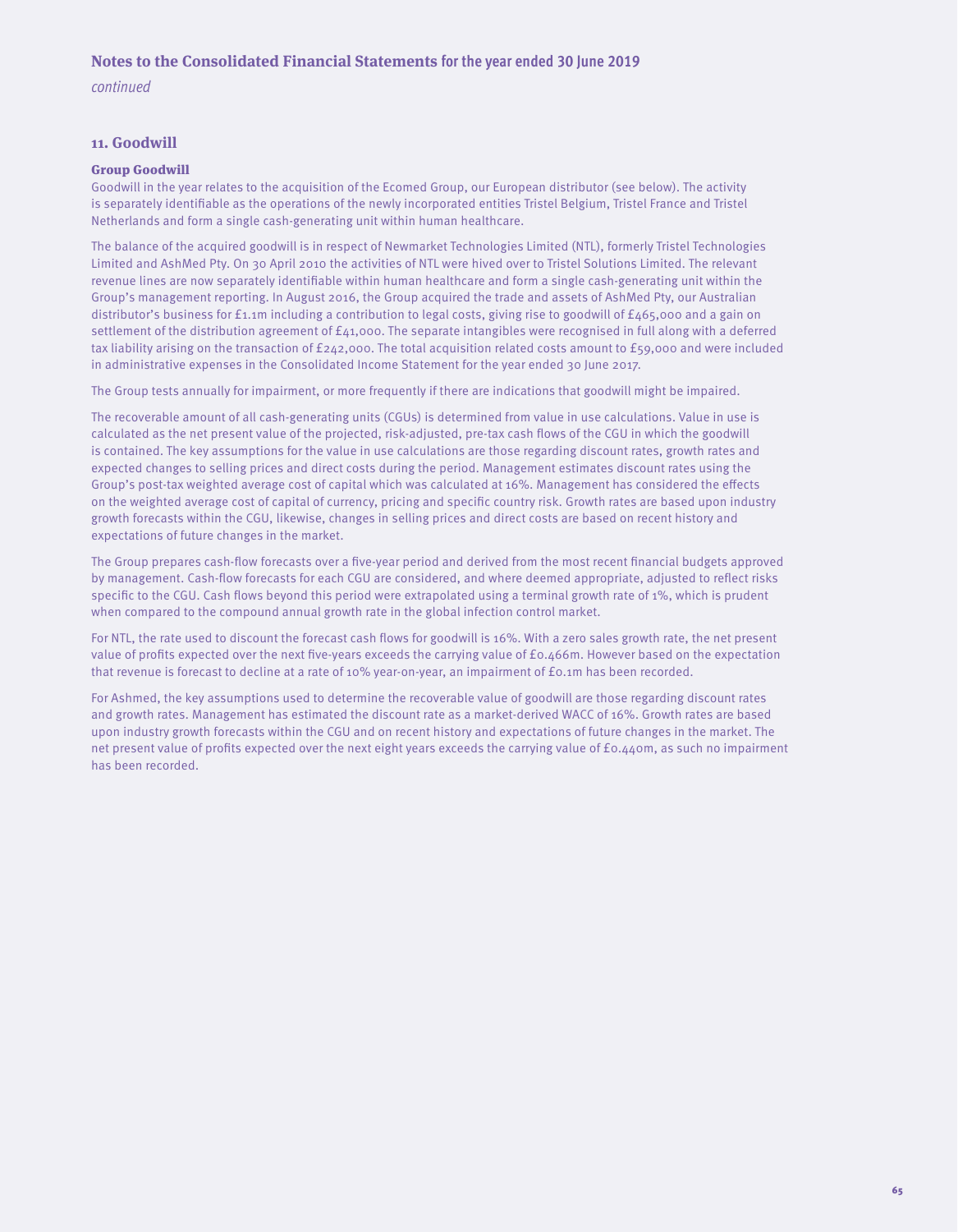# **11. Goodwill** *continued*

|                                        | Goodwill<br>$f'$ 000 |
|----------------------------------------|----------------------|
| <b>Cost or valuation</b>               |                      |
| At 1 July 2017                         | 1,244                |
| At 30 June 2018                        | 1,244                |
| At 1 July 2018                         | 1,244                |
| Acquired through business combinations | 4,184                |
| Foreign exchange movements             | 35                   |
| At 30 June 2019                        | 5,463                |
| <b>Impairment</b>                      |                      |
| At 1 July 2017                         | 179                  |
| Impairment                             | 67                   |
| At 30 June 2018                        | 246                  |
| At 1 July 2018                         | 246                  |
| Impairment                             | 67                   |
| At 30 June 2019                        | 313                  |
| <b>Carrying amount</b>                 |                      |
| At 30 June 2019                        | 5,150                |
| At 30 June 2018                        | 998                  |

## Ecomed Group

In November 2018, the Group acquired Ecomed Services N.V. (Belgium), Ecomed Nederland B.V. (Netherlands) and Ecomed France SARL (France), together the 'Ecomed Group', our European distributor's business for total consideration of £6.4m, of which an initial transaction of  $f_3$ m was paid in cash and  $f_1.4$ m from the issue of 573,860 ordinary shares (the 'Consideration Shares'). The Consideration Shares were issued at 242.7 pence per share, the average price during the thirty-day period to 15 November 2018. A balancing payment of £0.5m was made in cash in January 2019 following completion.

Additional contingent consideration of £1.6m was paid in February 2019 based upon final audited EBITDA for the calendar year 2018 exceeding €0.84m, and sales growth of at least 15% for the year ending 30 June 2019 being achieved. The contingent consideration was paid in a combination of cash and ordinary shares with the allocation between cash ( $f_1$ , $2m$ ) and 135,915 ordinary shares (£0.4m) decided by the Vendors. There was no change in the fair value of the investment between acquisition and settlement.

The transaction gave rise to goodwill of  $f_4$ , 1m. The separate intangibles were recognised in full along with a deferred tax liability of £0.323m. The total acquisition related costs amount to £0.277m and were included in administrative expenses in the Consolidated Income Statement for the year ended 30 June 2019.

For Ecomed, the key assumptions used to determine the recoverable value of goodwill are those regarding discount rates and growth rates. Management estimates discount rates using the Group's post-tax weighted average cost of capital, adjusted to reflect the impact of the time value of money, tax effects and risks associated with the CGU, which was calculated at 16%. Growth rates are based upon industry growth forecasts within the CGU and on recent history and expectations of future changes in the market. Cash flows over five years were considered and beyond this period cash flows were extrapolated using a terminal growth rate of 1%, which is prudent when compared to the compound annual growth rate in the global infection control market. The net present value of profits expected over the next eight years exceeds the carrying value of £4.1m, as such no impairment has been recorded.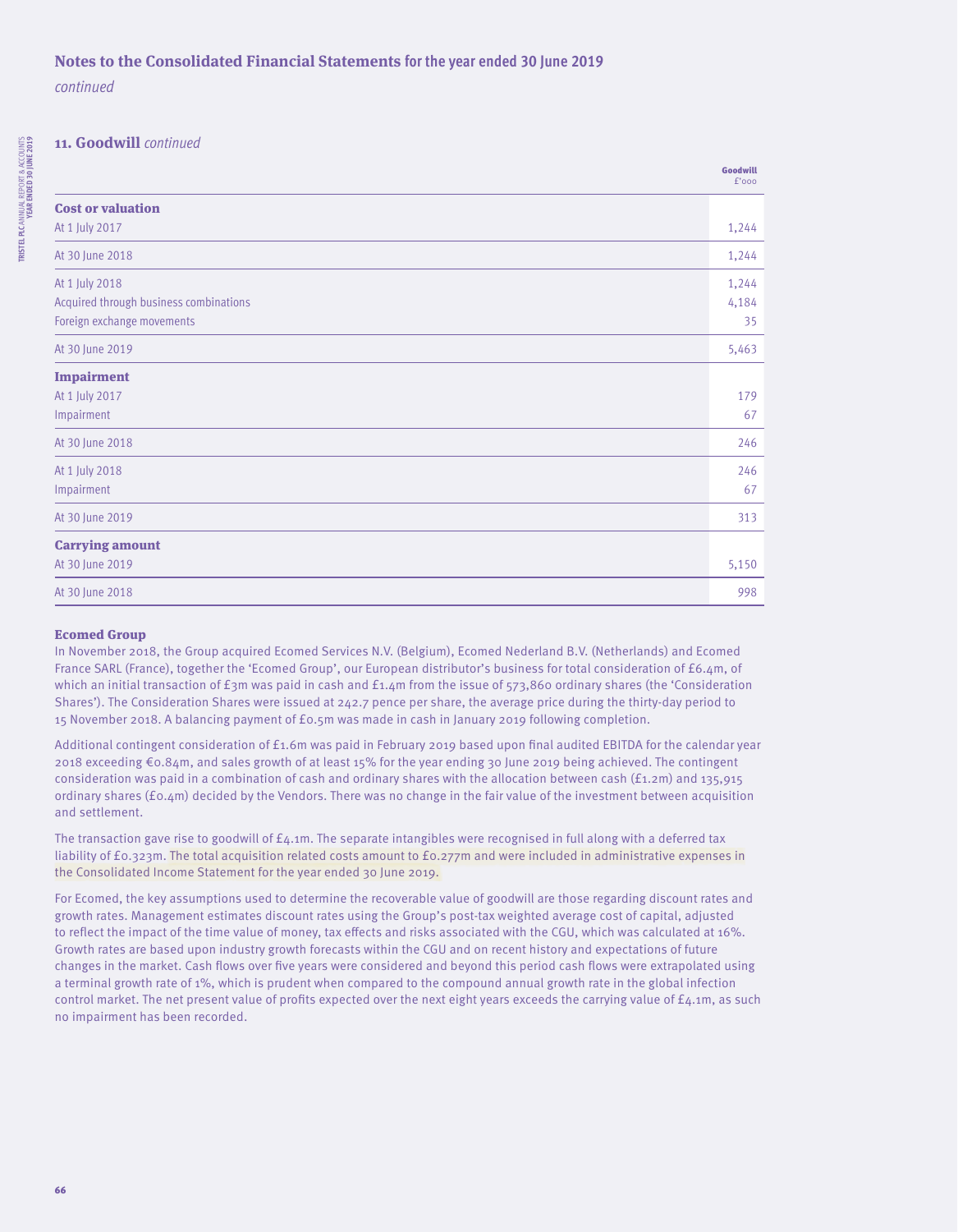*continued*

# **11. Goodwill** *continued*

The details of the business combination are as follows:

| Group                                                | <b>Total</b><br>$f'$ 000 |
|------------------------------------------------------|--------------------------|
| <b>Fair value at date of acquisition</b>             |                          |
| Amount settled in cash                               | 4,706                    |
| Amount settled in shares                             | 1,734                    |
|                                                      | 6,440                    |
| <b>Recognised amounts of identifiable net assets</b> |                          |
| Intangible assets                                    | 1,843                    |
| <b>Fixed assets</b>                                  | 40                       |
| <b>Total non-current assets</b>                      | 1,883                    |
| Inventories                                          | 263                      |
| Trade and other receivables                          | 689                      |
| <b>Total current assets</b>                          | 952                      |
| Other liabilities                                    | 256                      |
| Deferred tax                                         | 323                      |
| <b>Total current liabilities</b>                     | 579                      |
| <b>Identifiable net assets</b>                       | 2,256                    |
| <b>Goodwill on acquisition</b>                       | 4,184                    |

# **Company**

The Company has no goodwill.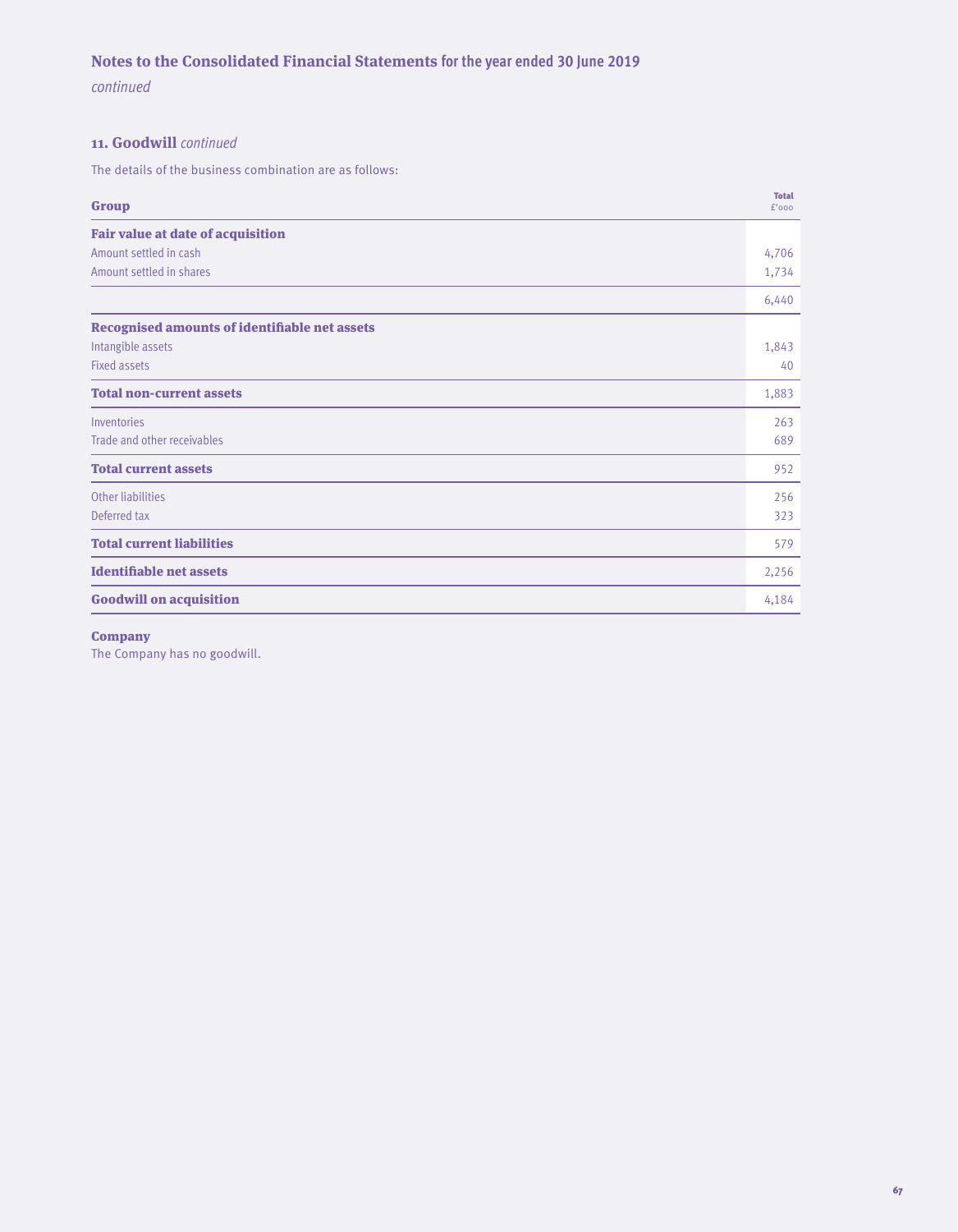*continued*

# **12. Intangible assets**

| <b>Group</b>                           | <b>Patents, licences</b><br>& proprietary<br>technology<br>$f'$ 000 | <b>Customer</b><br>& supplier<br>relationships<br>$f'$ 000 | <b>Computer</b><br>software<br>& website<br>$f'$ 000 | <b>Development</b><br>of marketable<br>products<br>$f'$ 000 | <b>Total</b><br>$f'$ 000 |
|----------------------------------------|---------------------------------------------------------------------|------------------------------------------------------------|------------------------------------------------------|-------------------------------------------------------------|--------------------------|
| <b>Cost or valuation</b>               |                                                                     |                                                            |                                                      |                                                             |                          |
| At 1 July 2017                         | 5,490                                                               | 804                                                        | 311                                                  | 4,133                                                       | 10,738                   |
| <b>Additions</b>                       | 184                                                                 | 196                                                        | 124                                                  | 493                                                         | 997                      |
| Foreign exchange movements             |                                                                     | (17)                                                       |                                                      |                                                             | (17)                     |
| At 30 June 2018                        | 5,674                                                               | 983                                                        | 435                                                  | 4,626                                                       | 11,718                   |
| At 1 July 2018                         | 5,674                                                               | 983                                                        | 435                                                  | 4,626                                                       | 11,718                   |
| <b>Additions</b>                       | 130                                                                 |                                                            | 160                                                  | 379                                                         | 669                      |
| Acquired through business combinations | 63                                                                  | 1,780                                                      |                                                      |                                                             | 1,843                    |
| <b>Disposals</b>                       | (12)                                                                |                                                            |                                                      | (2)                                                         | (14)                     |
| Foreign exchange movements             | $\mathbf{1}$                                                        | 27                                                         |                                                      |                                                             | 28                       |
| At 30 June 2019                        | 5,856                                                               | 2,790                                                      | 595                                                  | 5,003                                                       | 14,244                   |
| <b>Amortisation</b>                    |                                                                     |                                                            |                                                      |                                                             |                          |
| At 1 July 2017                         | 1,837                                                               | 87                                                         | 62                                                   | 2,828                                                       | 4,814                    |
| Amortisation charge                    | 244                                                                 | 291                                                        | 64                                                   | 351                                                         | 950                      |
| At 30 June 2018                        | 2,081                                                               | 378                                                        | 126                                                  | 3,179                                                       | 5,764                    |
| At 1 July 2018                         | 2,081                                                               | 378                                                        | 126                                                  | 3,179                                                       | 5,764                    |
| Amortisation charge                    | 265                                                                 | 263                                                        | 74                                                   | 284                                                         | 886                      |
| Foreign exchange movements             |                                                                     | $\mathbf{1}$                                               |                                                      |                                                             | 1                        |
| At 30 June 2019                        | 2,346                                                               | 642                                                        | 200                                                  | 3,463                                                       | 6,651                    |
| <b>Carrying amount</b>                 |                                                                     |                                                            |                                                      |                                                             |                          |
| At 30 June 2019                        | 3,510                                                               | 2,148                                                      | 395                                                  | 1,540                                                       | 7,593                    |
| At 30 June 2018                        | 3,593                                                               | 605                                                        | 309                                                  | 1,447                                                       | 5,954                    |

During the year, supplier relationships intangible of £228,000 and customer relationships intangible of £1,552,000 in respect of the Ecomed acquisition were capitalised in full within the category of customer & supplier relationships. The assets were amortised over a period of 10 years – the estimated remaining useful life.

The associated Trade name was also capitalised at  $E63,000$  and amortised over the remaining useful life of five years.

The Group's approach to reviewing the carrying value of its intangible assets is consistent with the method applied to goodwill held by the Group (set out within note 11 of these financial statements).

The rate used to discount the forecast cash flows for all CGUs is 16%. Management estimates discount rates using the Group's post-tax weighted average cost of capital, adjusted to reflect the impact of the time value of money, tax effects and risks associated with each CGU. Where sensitivity analysis has been carried out, it has been via the removal of growth expectations within a CGU.

The Directors believe that there have been no impairment indicators during the year to 30 June 2019.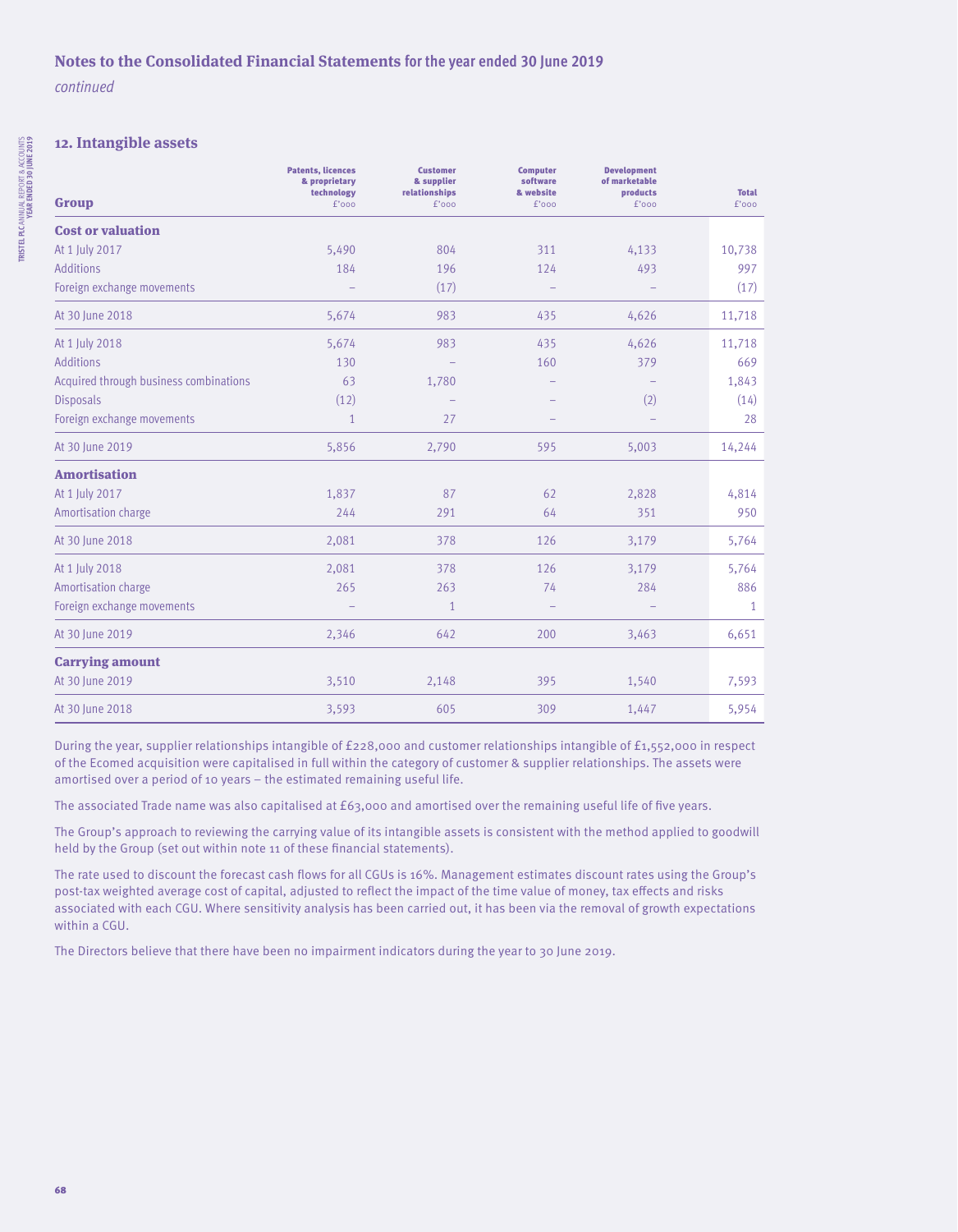*continued*

# **12. Intangible assets** *continued*

| <b>Company</b>        | <b>Patents, licences</b><br>& proprietary<br>technology<br>$f'$ 000 | <b>Total</b><br>$f'$ 000 |
|-----------------------|---------------------------------------------------------------------|--------------------------|
| <b>Cost</b>           |                                                                     |                          |
| At 30 June 2017       | 4,926                                                               | 4,926                    |
| <b>Additions</b>      | 186                                                                 | 186                      |
| At 30 June 2018       | 5,112                                                               | 5,112                    |
| <b>Additions</b>      | 182                                                                 | 182                      |
| At 30 June 2019       | 5,294                                                               | 5,294                    |
| <b>Amortisation</b>   |                                                                     |                          |
| At 30 June 2017       | 1,530                                                               | 1,530                    |
| Charge for year       | 244                                                                 | 244                      |
| At 30 June 2018       | 1,774                                                               | 1,774                    |
| Charge for year       | 258                                                                 | 258                      |
| At 30 June 2019       | 2,032                                                               | 2,032                    |
| <b>Net book value</b> |                                                                     |                          |
| 30 June 2019          | 3,262                                                               | 3,262                    |
| 30 June 2018          | 3,338                                                               | 3,338                    |

# **13. Investments**

| Group           | 2019<br>$f'$ 000 | 2018<br>$f'$ 000 |
|-----------------|------------------|------------------|
| At 30 June 2018 | 589              | 589              |
| Investment      | 120              | $\hspace{0.5cm}$ |
| Fair value gain | 98               | $\hspace{0.5cm}$ |
| At 30 June 2019 | 807              | 589              |

Further investment of £120,000 was made on 17 July 2018 in MobileODT Ltd.

An increase in the fair value of the investment was recorded for 2019 through profit and loss, there was no significant increase in the carrying value for 2018.

|               | <b>Principal activity</b>                          | <b>Registered office</b> | 2019<br><b>Proportion of</b><br>ownership<br>interest & voting<br>rights held | 2018<br><b>Proportion of</b><br>ownership<br>interest & voting<br>rights held |
|---------------|----------------------------------------------------|--------------------------|-------------------------------------------------------------------------------|-------------------------------------------------------------------------------|
| MobileODT Ltd | Manufacture of intelligent visual diagnostic tools | <i><b>Israel</b></i>     | 3%                                                                            | 3%                                                                            |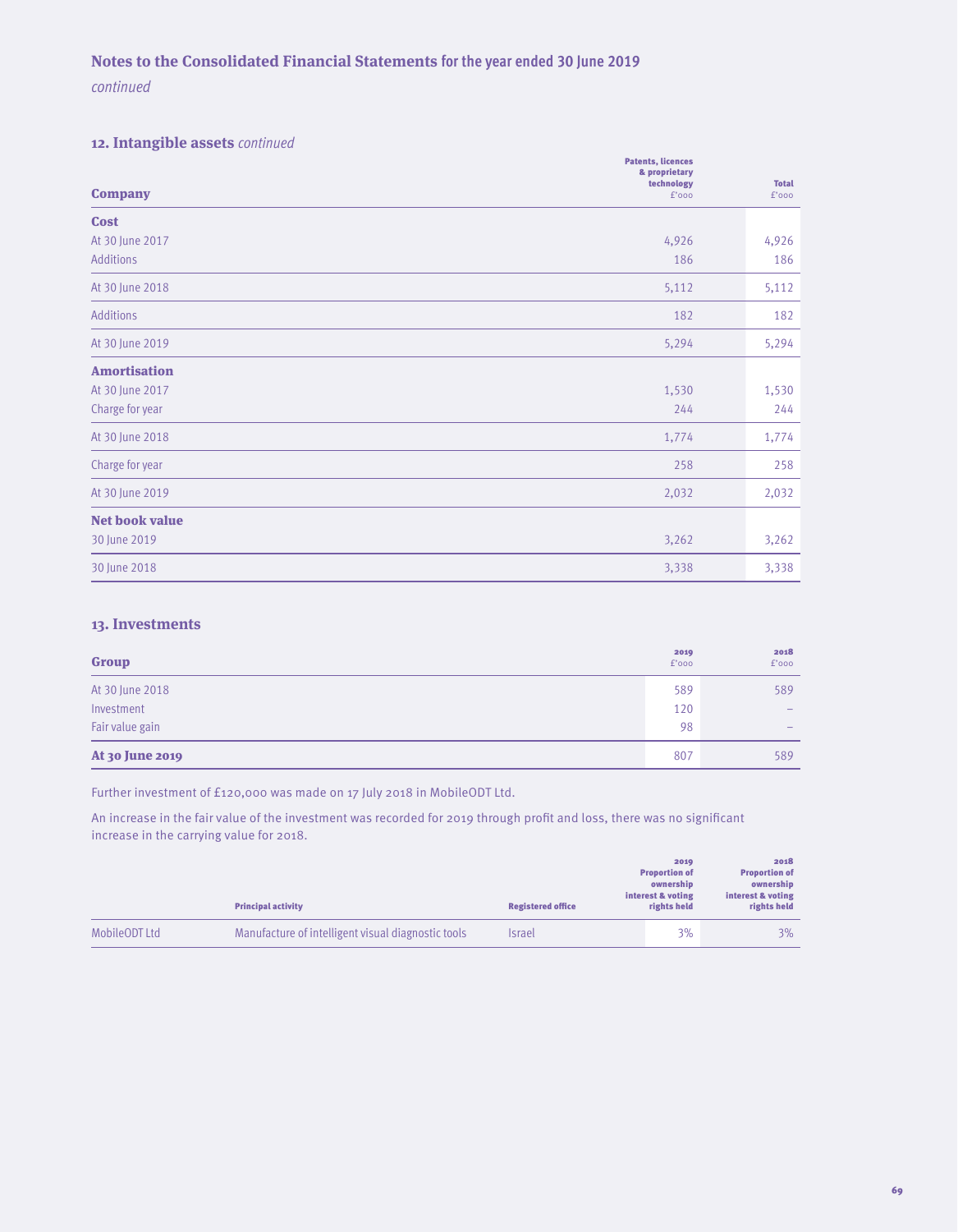# *continued*

## **13. Investments** *continued*

### Group subsidiaries

Group subsidiaries as at 30 June 2019 are detailed below:

| <b>Name of subsidiarv</b>            | <b>Principal activity</b>            | <b>Country of registration</b> | 2019<br><b>Proportion of</b><br>ownership<br>interest & voting<br>rights held | 2018<br><b>Proportion of</b><br>ownership<br>interest & voting<br>rights held |
|--------------------------------------|--------------------------------------|--------------------------------|-------------------------------------------------------------------------------|-------------------------------------------------------------------------------|
| Tristel Solutions Limited * (1)      | Supply of infection control products | <b>England and Wales</b>       | 100%                                                                          | 100%                                                                          |
| Scorcher Idea Limited * (1)          | Supply of infection control products | <b>England and Wales</b>       | 100%                                                                          | 100%                                                                          |
| Tristel New Zealand $*(2)$           | Supply of infection control products | New Zealand                    | 100%                                                                          | 100%                                                                          |
| Tristel Medical Equipment Co Ltd (3) | Supply of infection control products | China                          | 100%                                                                          | 100%                                                                          |
| Tristel Asia Limited $*(4)$          | Supply of infection control products | <b>Hong Kong</b>               | 100%                                                                          | 100%                                                                          |
| Tristel International Limited * (1)  | Supply of infection control products | <b>England and Wales</b>       | 100%                                                                          | 100%                                                                          |
| Tristel GMBH $*(5)$                  | Supply of infection control products | Germany                        | 100%                                                                          | 100%                                                                          |
| Tristel Pty Limited $*(6)$           | Supply of infection control products | Australia                      | 100%                                                                          | 100%                                                                          |
| Tristel Sp. z.o.o $*(7)$             | Supply of infection control products | Poland                         | 100%                                                                          | 100%                                                                          |
| Medichem International Limited * (8) | <b>Holder of trademarks</b>          | <b>England and Wales</b>       | 50% **                                                                        | $50\%$ **                                                                     |
| Tristel AG $*(9)$                    | Supply of infection control products | Switzerland                    | 100%                                                                          | 100%                                                                          |
| Tristel Belgium * (10)               | Supply of infection control products | <b>Belgium</b>                 | 100%                                                                          |                                                                               |
| Tristel France * (11)                | Supply of infection control products | France                         | 100%                                                                          |                                                                               |
| Tristel Netherlands $*(12)$          | Supply of infection control products | The Netherlands                | 100%                                                                          |                                                                               |
| Tristel Inc $*(1)$                   | Dormant                              | <b>USA</b>                     | 100%                                                                          | 100%                                                                          |
| Tristel $GK*(13)$                    | Dormant                              | Japan                          | 100%                                                                          | 100%                                                                          |
| Tristel India Private Limited * (14) | Dormant                              | India                          | 100%                                                                          | 100%                                                                          |

\* indicates direct investment of the Company

\*\* Management considers that control is held as use of the intellectual property (IP) owned by the entity is restricted by Tristel Plc

#### **Registered office address:**

- (1) Unit 1B, Lynx Business Park, Fordham Road, Snailwell, Cambridgeshire, CB8 7NY
- (2) 23 Birch Avenue, Judea, Tauranga, Bay Of Plenty, 3110
- (3) 16/F Oriental Century Plaza, 345 Xian Xi Road, Chang Ning District, Shanghai 200336
- (4) 21st Floor, 168 Electric Road, Hong Kong
- (5) Karl-Marx-Allee 90A, 10243 Berlin
- (6) 40/328 Reserve Road, Cheltenham, Victoria, 3192
- (7) Pl. Piłsudskiego 1, 00-078 Warszawa, Poland
- (8) 2 Lords Court, Basildon, England, SS13 1SS
- (9) Sandgrube 29, CH 9050 Appenzell, Schweiz
- (10) Smallandlaan 14 B, Anvers, 2660

(11) 130, Boulevard de la Liberté, Lille, 59000

(12) Binderij 7 R, Amstelveen, 1185

(13) 2-25 Sudacho, Kanda, Chiyoda-ku, Tokyo, Japan

(14) 335, Udyog Vihar Phase-IV, Gurugram, Haryana-122015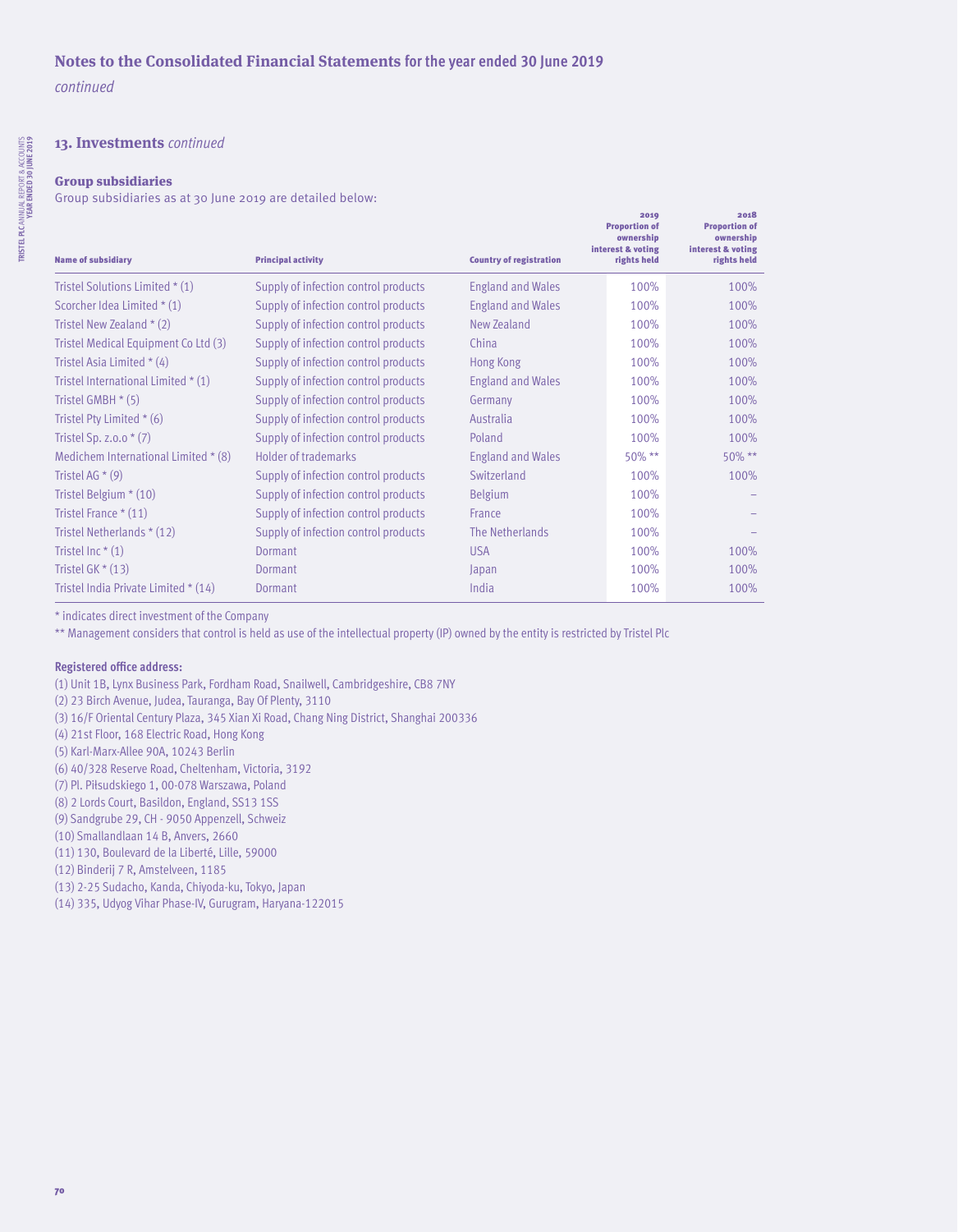*continued*

# **13. Investments** *continued*

#### Group associates

Details of the Group associates as at 30 June 2019 are as follows:

|                          |                                      | 2019<br><b>Proportion of</b><br>ownership<br>interest & voting |                             | 2018<br><b>Proportion of</b><br>ownership<br>interest & voting |
|--------------------------|--------------------------------------|----------------------------------------------------------------|-----------------------------|----------------------------------------------------------------|
| <b>Name of associate</b> | <b>Principal activity</b>            | <b>Registered office</b>                                       | rights held by<br>the Group | rights held by<br>the Group                                    |
| Tristel Italia srl $*$ + | Supply of infection control products | Italy                                                          | 20%                         | 20%                                                            |

\* indicates direct investment of the Company

+ indicates accounted for using the equity method

The remaining 80% of the share capital of Tristel Italia Srl was acquired on the 1 July 2019 bringing this associate under our complete ownership and control as a 100% owned subsidiary for the year ended 30 June 2020.

|                                                | 2019<br>$f'$ 000 | 2018<br>$f'$ 000 |
|------------------------------------------------|------------------|------------------|
| <b>Tristel Italia summarised balance sheet</b> |                  |                  |
| Assets                                         | 559              | 502              |
| <b>Liabilities</b>                             | 233              | 273              |
| Net assets                                     | 326              | 229              |
| Group's share in %                             | 20               | 20               |
| Group share in Tristel Italia                  | 65               | 46               |
| <b>Reconciliation to carrying amounts</b>      |                  |                  |
| Opening net assets 1 July                      | 46               | 27               |
| Profit for the period                          | 45               | 24               |
| Tax and dividends paid                         | (26)             | (5)              |
| Closing net assets 30 June                     | 65               | 46               |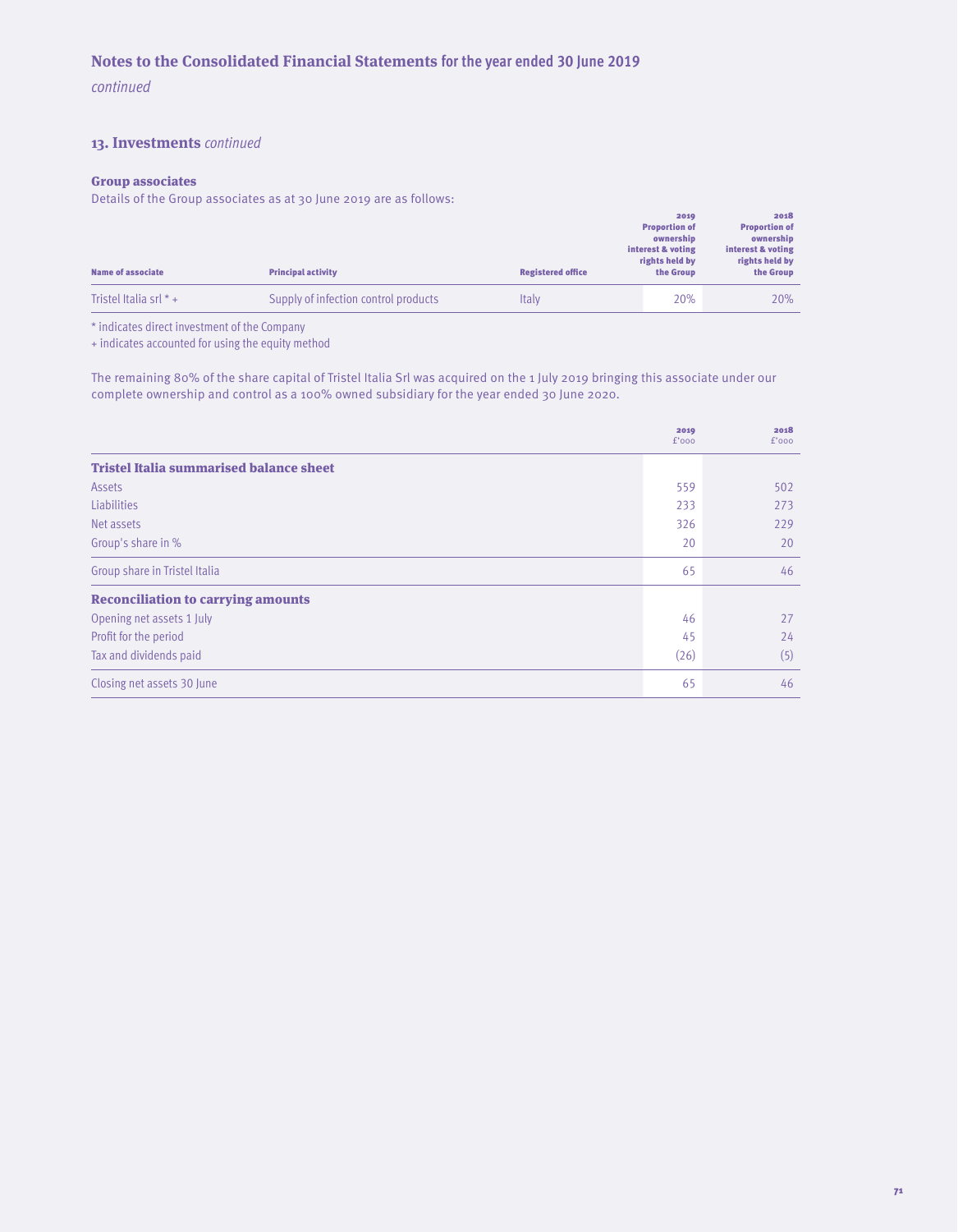### **13. Investments** *continued*

| <b>Company</b>                                            | <b>Shares in Group</b><br>undertakings<br>and associate<br>$f'$ 000 | <b>Other</b><br>investments<br>$f'$ 000 | <b>Total</b><br>$f'$ 000 |
|-----------------------------------------------------------|---------------------------------------------------------------------|-----------------------------------------|--------------------------|
| <b>Cost</b>                                               |                                                                     |                                         |                          |
| At 30 June 2017                                           | 2,993                                                               | 589                                     | 3,582                    |
| Capital contributions as a result of share-based payments | 665                                                                 |                                         | 665                      |
| At 30 June 2018                                           | 3,658                                                               | 589                                     | 4,247                    |
| Capital contributions as a result of share-based payments | 852                                                                 |                                         | 852                      |
| Fair value gain                                           |                                                                     | 98                                      | 98                       |
| Investment in MobileODT Ltd                               |                                                                     | 120                                     | 120                      |
| Investment in Ecomed                                      | 6,440                                                               |                                         | 6,440                    |
| At 30 June 2019                                           | 10,950                                                              | 807                                     | 11,757                   |
| <b>Impairment</b>                                         |                                                                     |                                         |                          |
| At 30 June 2017                                           | 433                                                                 |                                         | 433                      |
| Movement in the year                                      |                                                                     |                                         |                          |
| At 30 June 2018                                           | 433                                                                 |                                         | 433                      |
| Movement in the year                                      |                                                                     |                                         |                          |
| At 30 June 2019                                           | 433                                                                 |                                         | 433                      |
| <b>Net book value</b>                                     |                                                                     |                                         |                          |
| 30 June 2019                                              | 10,517                                                              | 807                                     | 11,324                   |
| 30 June 2018                                              | 3,225                                                               | 589                                     | 3,814                    |

The total amount recognised in the Company statement of financial position in relation to options granted over the parent company shares to employees of subsidiaries during the year amounts to a charge of £852,000 (2018: £665,000).

### **14. Inventories**

|                               | 30 June 2019<br>Group<br>$f'$ 000 | 30 June 2018<br><b>Group</b><br>$f'$ 000 | 30 June 2019<br>Company<br>$f'$ 000 | 30 June 2018<br><b>Company</b><br>$f'$ 000 |
|-------------------------------|-----------------------------------|------------------------------------------|-------------------------------------|--------------------------------------------|
| Raw materials and consumables | 1,532                             | 948                                      | $\sim$                              | $\overline{\phantom{0}}$                   |
| Work in progress              | $\overline{\phantom{0}}$          |                                          | $\sim$                              | $\overline{\phantom{0}}$                   |
| Finished goods                | 1,425                             | 1,326                                    | $\sim$                              | $\hspace{0.5cm}$                           |
|                               | 2,957                             | 2,279                                    | $\sim$                              | $\overline{\phantom{a}}$                   |

Included in the above is a stock provision of £99,000 (2018: 95,000) held in respect of both raw materials and finished goods.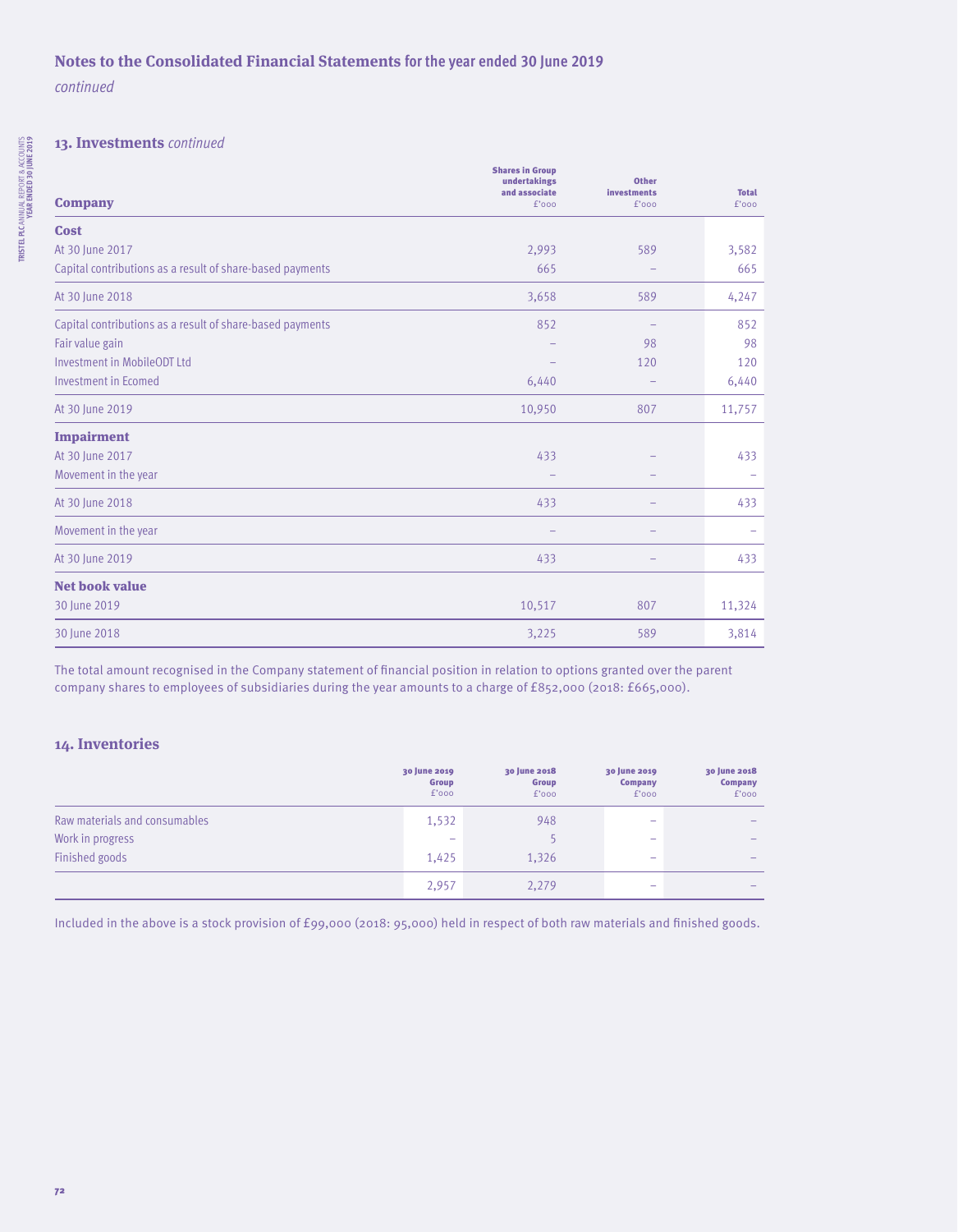*continued*

### **15. Trade and other receivables**

|                                               | 30 June 2019<br><b>Group</b><br>$f'$ 000 | 30 June 2018<br>Group<br>$f'$ 000 | 30 June 2019<br><b>Company</b><br>$f'$ 000 | 30 June 2018<br><b>Company</b><br>$f'$ 000 |
|-----------------------------------------------|------------------------------------------|-----------------------------------|--------------------------------------------|--------------------------------------------|
| Trade receivables                             | 4,163                                    | 3,550                             | $\overline{\phantom{a}}$                   |                                            |
| Provision for impairment of trade receivables | (27)                                     | (95)                              | $\overline{\phantom{a}}$                   |                                            |
| Net trade receivables                         | 4,136                                    | 3,455                             | $\overline{\phantom{a}}$                   |                                            |
| Receivables from related parties              | $\overline{\phantom{0}}$                 | $\qquad \qquad$                   | 2,918                                      | 5,695                                      |
| Prepayments                                   | 923                                      | 587                               | 37                                         | 22                                         |
| Other receivables                             | 311                                      | 244                               | 91                                         | 55                                         |
|                                               | 5,370                                    | 4,286                             | 3,046                                      | 5,772                                      |

The Directors consider that there are no irrecoverable amounts from the sale of goods other than those already identified and included within the impairment allowance. This position has been determined by reference to past default experience.

The trade and other receivables classified as financial instruments are disclosed below. The Company's exposure to credit and market risks, including maturity analysis, relating to trade and other receivables is disclosed in the financial risk review note.

A reconciliation of the movement in the allowance for impairment provisions for trade receivables is as follows:

| <b>Current</b>                       | 30 June 2019 | 30 June 2018 | 30 June 2019             | 30 June 2018   |
|--------------------------------------|--------------|--------------|--------------------------|----------------|
|                                      | Group        | Group        | <b>Company</b>           | <b>Company</b> |
|                                      | $f'$ 000     | $f'$ 000     | $f'$ 000                 | $f'$ 000       |
| Impairment provision brought forward | (95)         | (58)         | $\overline{\phantom{a}}$ |                |
| Decrease/(increase) in provision     | 68           | (37)         | $\overline{\phantom{a}}$ |                |
| Impairment provision carried forward | (27)         | (95)         | $\overline{\phantom{a}}$ |                |

The Directors consider that the carrying amount of trade and other receivables is a reasonable approximation of their fair value.

The Group calculates expected credit losses (ECLs) for receivables at initial recognition by considering the consequences and probabilities of possible defaults only for the next 12 months, rather than the life of the asset. It continues to apply this method until a significant increase in credit risk has occurred, at which point the loss allowance is measured based on Lifetime ECLs.

In the animal healthcare segment, the distribution model means that the debt is allocated amongst multiple customers, thereby reducing the credit risk. In the contamination control segment, the credit risk is lessened due to the large number of customers. Credit risk is predominantly within the human healthcare segment.

### **16. Cash and cash equivalents**

|              | 30 June 2019 | 30 June 2018 | 30 June 2019 | 30 June 2018   |
|--------------|--------------|--------------|--------------|----------------|
|              | <b>Group</b> | Group        | Company      | <b>Company</b> |
|              | $f'$ 000     | $f'$ 000     | $f'$ 000     | $f'$ 000       |
| Cash at bank | 4,170        | 6,661        | 727<br>L     | 2,669          |

Cash and cash equivalents comprise cash held by the Group and short-term bank deposits with a maturity of three months or less. The carrying amount of these assets approximates to their fair value.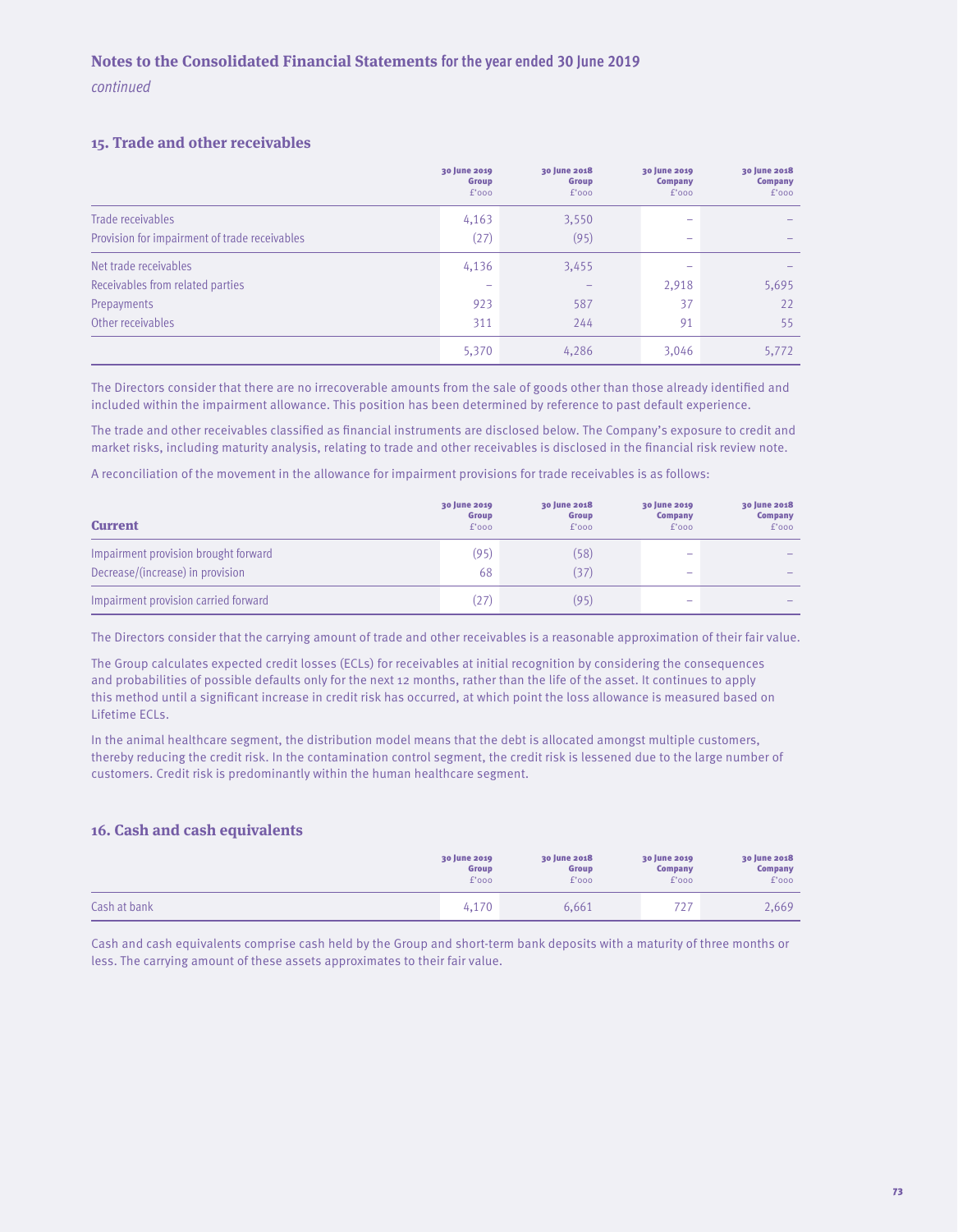# **17. Share capital**

| Allotted, called up and fully paid shares | 30 June 2019<br>Number'ooo | 30 June 2019<br>$f'$ 000 | 30 June 2018<br>Number'ooo | 30 June 2018<br>$f'$ 000 |
|-------------------------------------------|----------------------------|--------------------------|----------------------------|--------------------------|
| Ordinary of £0.01 each                    | 44,563                     | 445.63                   | 43,192                     | 431.92                   |
|                                           |                            |                          | <b>Number</b>              | £'000                    |
| 30 June 2018                              |                            |                          | 43,192,133                 | 432                      |
| Issued during the year                    |                            |                          | 661,415                    |                          |
| Issued on acquisition                     |                            |                          | 709,775                    |                          |
| 30 June 2019                              |                            |                          | 44,563,323                 | 446                      |

661,415 ordinary shares of 1 pence each, related to the exercise of 661,415 share options issued during the year (2018: 442,716) in addition to 709,775 ordinary shares of 1 pence each issued on acquisition (2018: nil). The weighted average exercise price was 81.84 pence (2018: 80.80p).

### **18. Obligations under leases and hire purchase contracts**

### Operating leases

The total future value of minimum lease payments is as follows:

| Group                | 30 June 2019<br>$f'$ 000 | 30 June 2018<br>$f'$ 000 |
|----------------------|--------------------------|--------------------------|
| Within one year      | 724                      | 445                      |
| In two to five years | 1,938                    | 1,259                    |
| In over five years   | 2,114                    | 37                       |
|                      | 4,776                    | 1,741                    |

Leases comprise of non-cancellable operating leases in relation to property and manufacturing equipment.

### **Company**

The Company has no lease agreements.

### **19. Pension and other schemes**

The Group operates a defined contribution pension scheme. The pension cost charge for the year represents contributions payable by the Group to the scheme and amounted to £231,000 (2018: £222,000), with £40,000 (2018: £33,000) outstanding at the year end.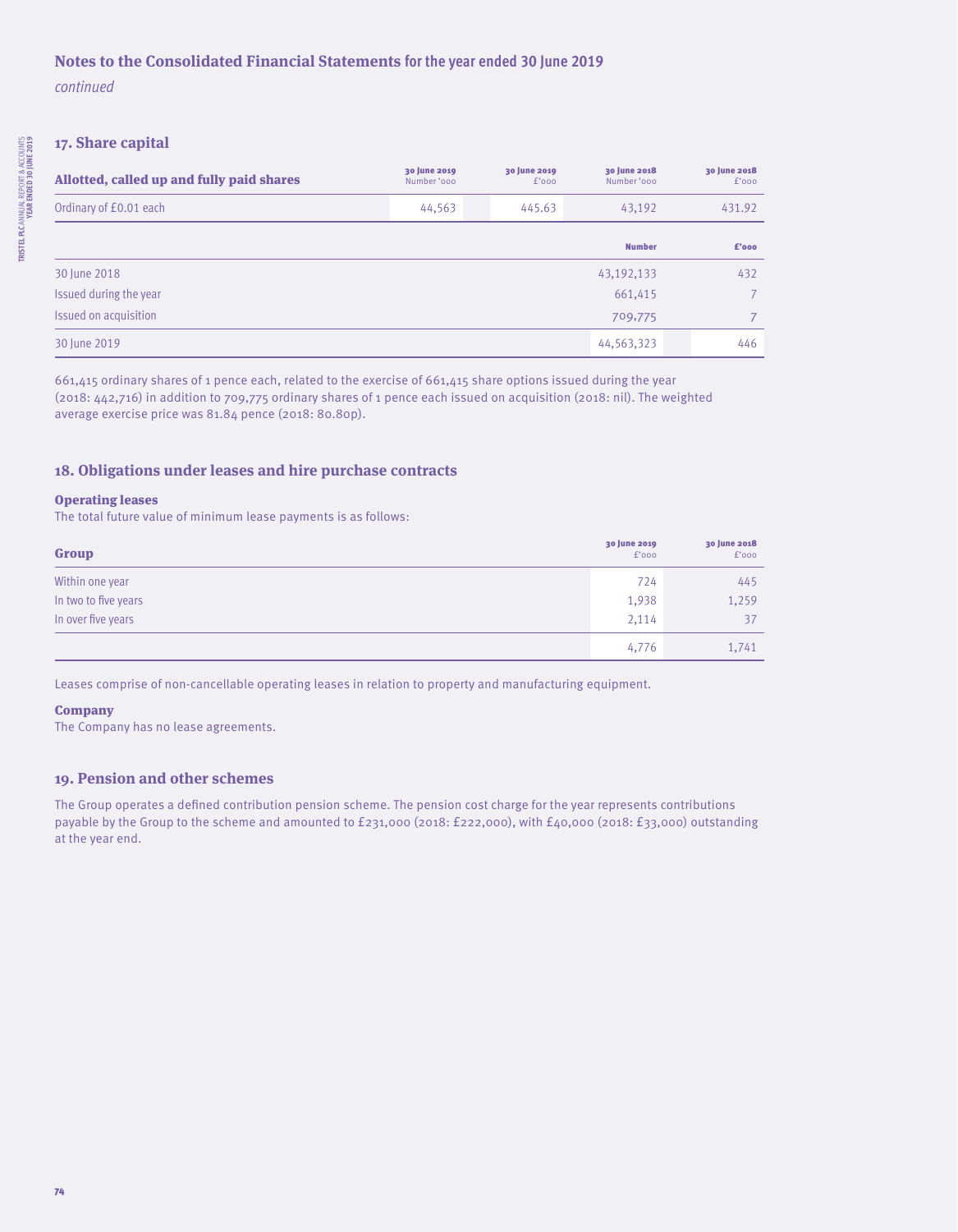*continued*

### **20. Trade and other payables**

|                                 | 30 June 2019<br><b>Group</b><br>$f'$ 000 | 30 June 2018<br>Group<br>$f'$ 000 | 30 June 2019<br><b>Company</b><br>$f'$ 000 | 30 June 2018<br><b>Company</b><br>$f'$ 000 |
|---------------------------------|------------------------------------------|-----------------------------------|--------------------------------------------|--------------------------------------------|
| Trade payables                  | 1,986                                    | 1,748                             | 21                                         | 33                                         |
| <b>Accruals</b>                 | 1,089                                    | 990                               | 48                                         | 78                                         |
| Social security and other taxes | 464                                      | 432                               | $\overline{\phantom{a}}$                   | $\overline{\phantom{a}}$                   |
| Other payables                  | $\overline{\phantom{a}}$                 | 31                                | $\hspace{0.05cm}$                          | $\overline{\phantom{a}}$                   |
|                                 | 3,539                                    | 3,201                             | 69                                         | 111                                        |

The Group's exposure to market and liquidity risks, including maturity analysis, related to trade and other payables is disclosed in the financial risk review note.

# **21. Dividends**

Amounts recognised as distributions to equity holders in the year:

| <b>Ordinary shares of 1p each</b>                                                                                                                                    | 2019<br>$f'$ 000 | 2018<br>$f'$ 000 |
|----------------------------------------------------------------------------------------------------------------------------------------------------------------------|------------------|------------------|
| Final dividend for the year ended 30 June 2018 of 2.98p (2017: 2.63p) per share<br>Interim dividend for the year ended 30 June 2019 of 2.04p (2018: 1.60p) per share | 1,303<br>907     | 1,130<br>688     |
|                                                                                                                                                                      | 2.210            | 1,818            |
| Proposed final dividend for the year ended 30 June 2019 of 3.50p (2018: 2.98p) per share                                                                             | 1.560            | 1,287            |
| <b>Company</b>                                                                                                                                                       |                  |                  |
| Dividend received from subsidiaries                                                                                                                                  | (2.793)          | (1.465)          |

The proposed final dividend is subject to approval by shareholders at the forthcoming Annual General Meeting and has not been included as a liability in the financial statements.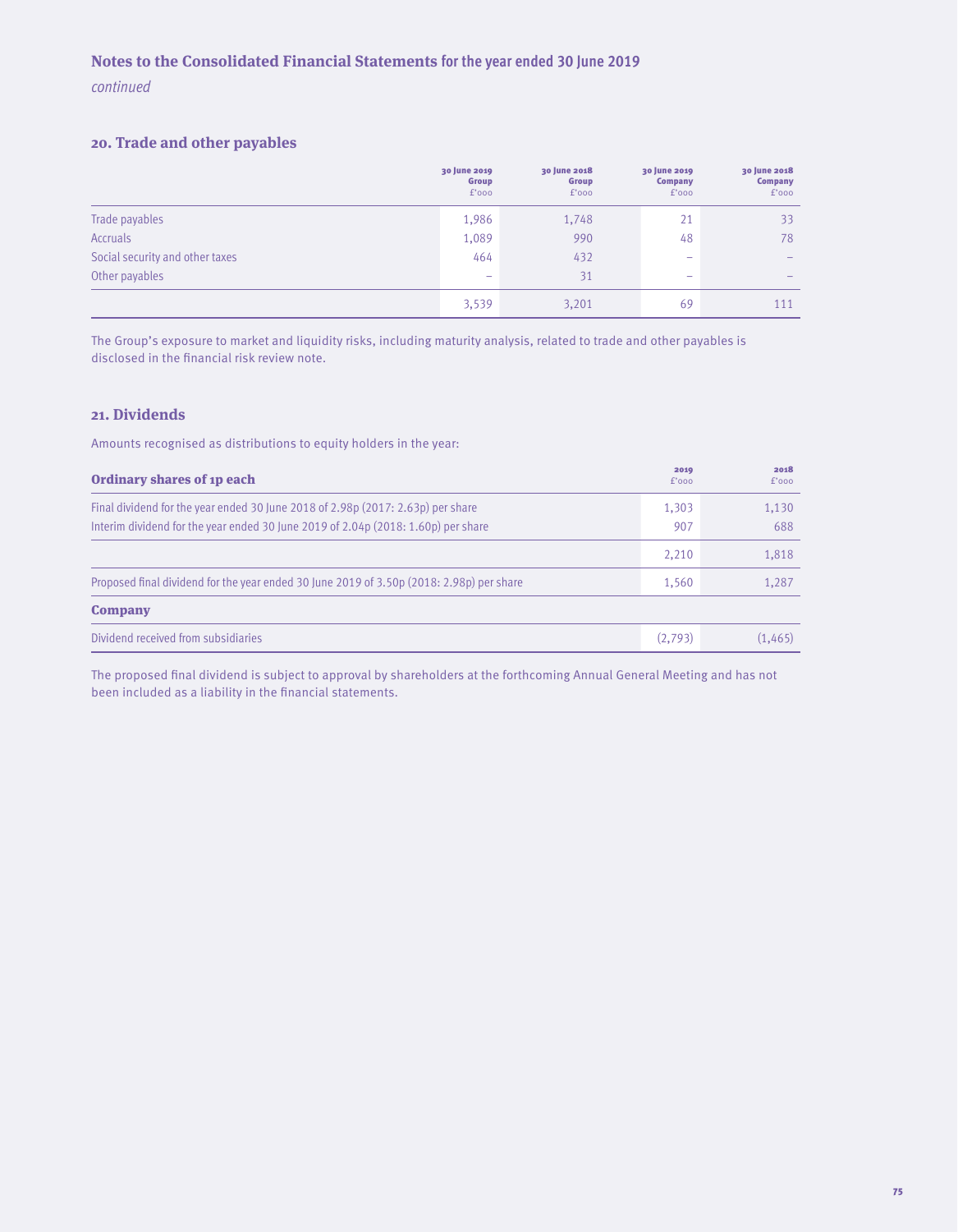*continued*

### **22. Earnings per share**

The calculations of earnings per share are based on the following profits and number of shares:

|                                                                                     | 2019<br>$f'$ 000 | 2018<br>$f'$ 000 |
|-------------------------------------------------------------------------------------|------------------|------------------|
| Retained profit for the financial year attributable to equity holders of the parent | 4.031            |                  |

|                                                                                                         | <b>Shares</b><br>Number'000 | <b>Shares</b><br>Number'000 |
|---------------------------------------------------------------------------------------------------------|-----------------------------|-----------------------------|
| Weighted average number of ordinary shares for the purpose of basic earnings per share<br>Share options | 44,086<br>1,399             | 42,956<br>1,688             |
|                                                                                                         | 45,485                      | 44,644                      |
| <b>Earnings per ordinary share</b>                                                                      |                             |                             |
| <b>Basic</b>                                                                                            | 9.14 <sub>p</sub>           | 7.62p                       |
| <b>Diluted</b>                                                                                          | 8.86p                       | 7.33 <sub>p</sub>           |

A total of 320,000 options of ordinary shares were anti-dilutive at 30 June 2019 (430,000 at 30 June 2018). Contingent options would be dilutive but are excluded. The Group also presents an adjusted basic earnings per share figure which excludes the share-based payments charge:

|                                                                                     | 2019<br>$f'$ 000 | 2018<br>$f'$ 000  |
|-------------------------------------------------------------------------------------|------------------|-------------------|
| Retained profit for the financial year attributable to equity holders of the parent | 4,031            | 3,272             |
| <b>Adjustments</b>                                                                  |                  |                   |
| Share-based payments                                                                | 852              | 665               |
| Net adjustments                                                                     | 852              | 665               |
| Adjusted earnings                                                                   | 4,883            | 3,937             |
| Adjusted basic earnings per ordinary share                                          | 11.08p           | 9.16 <sub>p</sub> |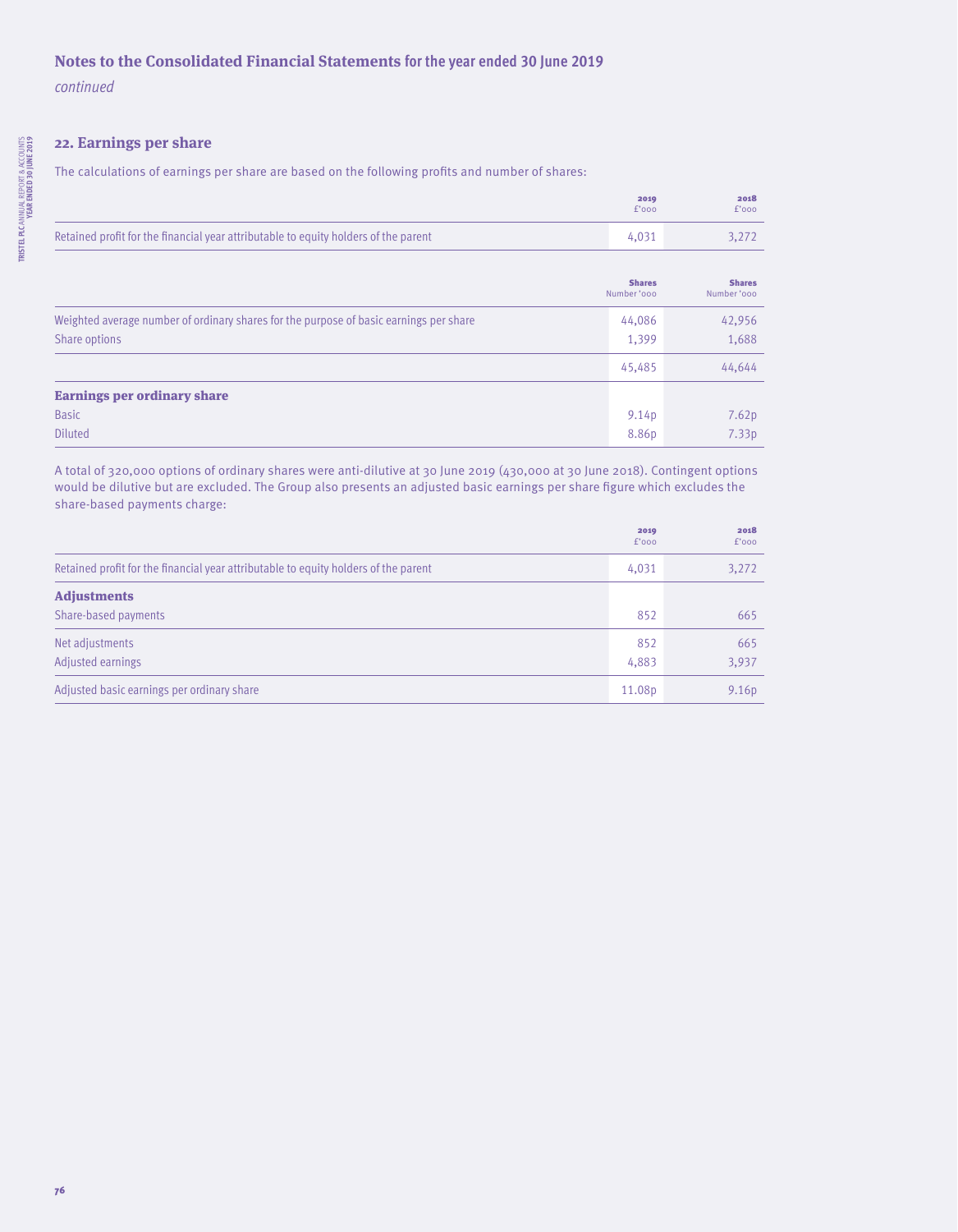*continued*

### **23. Financial risk management and impairment of fnancial assets**

#### **Group**

The Group's activities expose it to a number of financial risks including credit risk, cash-flow risk and exchange-rate risk:

#### **Credit risk**

The Group's principal financial assets are bank balances and cash, trade and other receivables. The Group's credit risk is primarily attributable to its trade receivables, which are concentrated in a large number of low value customer accounts. In addition, operations in emerging or new markets may have a higher than average risk of political or economic instability, and may carry increased credit risk. In each case the risk to the Group is the recoverability of the cash flows.

Credit risk on liquid funds is limited because the counterparties are banks with high credit ratings assigned by international credit rating agencies. The credit risk on trade and other receivables is managed by agreeing appropriate payment terms with customers, obtaining credit agency ratings of all potential customers; by requiring wherever possible payment for goods in advance or upon delivery; and by closely monitoring customers balances due, to ensure they do not become overdue. In addition, careful consideration is given to operations in emerging or new markets before the Group enters that market.

### **Cash-flow risk**

Group cash balances and expected cash flow are monitored on a daily basis to ensure the Group has sufficient available funds to meet its needs.

#### **Exchange-rate risk**

Group exposure to exchange-rate risk includes the measurement of overseas operations at the relevant exchange rate and changes in trade payables and receivables as a result of exchange-rate movements. Daily exchange-rate movements are monitored and any losses or gains incurred are taken to the income statement and reported in the Group's internal management information. Before agreeing any overseas transactions, consideration is given to utilising financial instruments such as hedging and forward purchase contracts, none of which were in place at the year end.

#### Credit risk and impairment

#### **Exposure to credit**

The carrying amount of financial assets represents the maximum credit exposure. The maximum exposure to credit risk at the reporting date was:

|                                                           | 2019<br><b>Group</b><br>carrying<br>amount<br>$f'$ 000 | 2018<br>Group<br>carrying<br>amount<br>$f'$ 000 | 2019<br><b>Company</b><br>carrying<br>amount<br>$f'$ 000 | 2018<br><b>Company</b><br>carrying<br>amount<br>$f'$ 000 |
|-----------------------------------------------------------|--------------------------------------------------------|-------------------------------------------------|----------------------------------------------------------|----------------------------------------------------------|
| Cash and cash equivalents                                 | 4,170                                                  | 6,661                                           | 727                                                      | 2,669                                                    |
| Trade and other receivables excluding prepayments and VAT | 4,416                                                  | 3,745                                           | 3.009                                                    | 5,750                                                    |
|                                                           | 8,586                                                  | 10,406                                          | 3,736                                                    | 8,419                                                    |

#### The maximum exposure to credit risk for trade and other receivables at the reporting date by geographic region was:

|                   | 2019<br>Group<br>carrying<br>amount<br>$f'$ 000 | 2018<br>Group<br>carrying<br>amount<br>$f'$ 000 | 2019<br><b>Company</b><br>carrying<br>amount<br>$f'$ 000 | 2018<br><b>Company</b><br>carrying<br>amount<br>$f'$ 000 |
|-------------------|-------------------------------------------------|-------------------------------------------------|----------------------------------------------------------|----------------------------------------------------------|
| United Kingdom    | 2,500                                           | 3,285                                           | 3,009                                                    | 5,750                                                    |
| Rest of the World | 1,916                                           | 460                                             | $\overline{\phantom{0}}$                                 | $\hspace{0.05cm}$                                        |
|                   | 4,416                                           | 3,745                                           | 3,009                                                    | 5,750                                                    |

The Group's and the Company's trade and other receivables have been reviewed for indicators of impairment. Doubtful debts of £27,000 (2018: £95,000) have been provided against but no other receivables were considered to be impaired.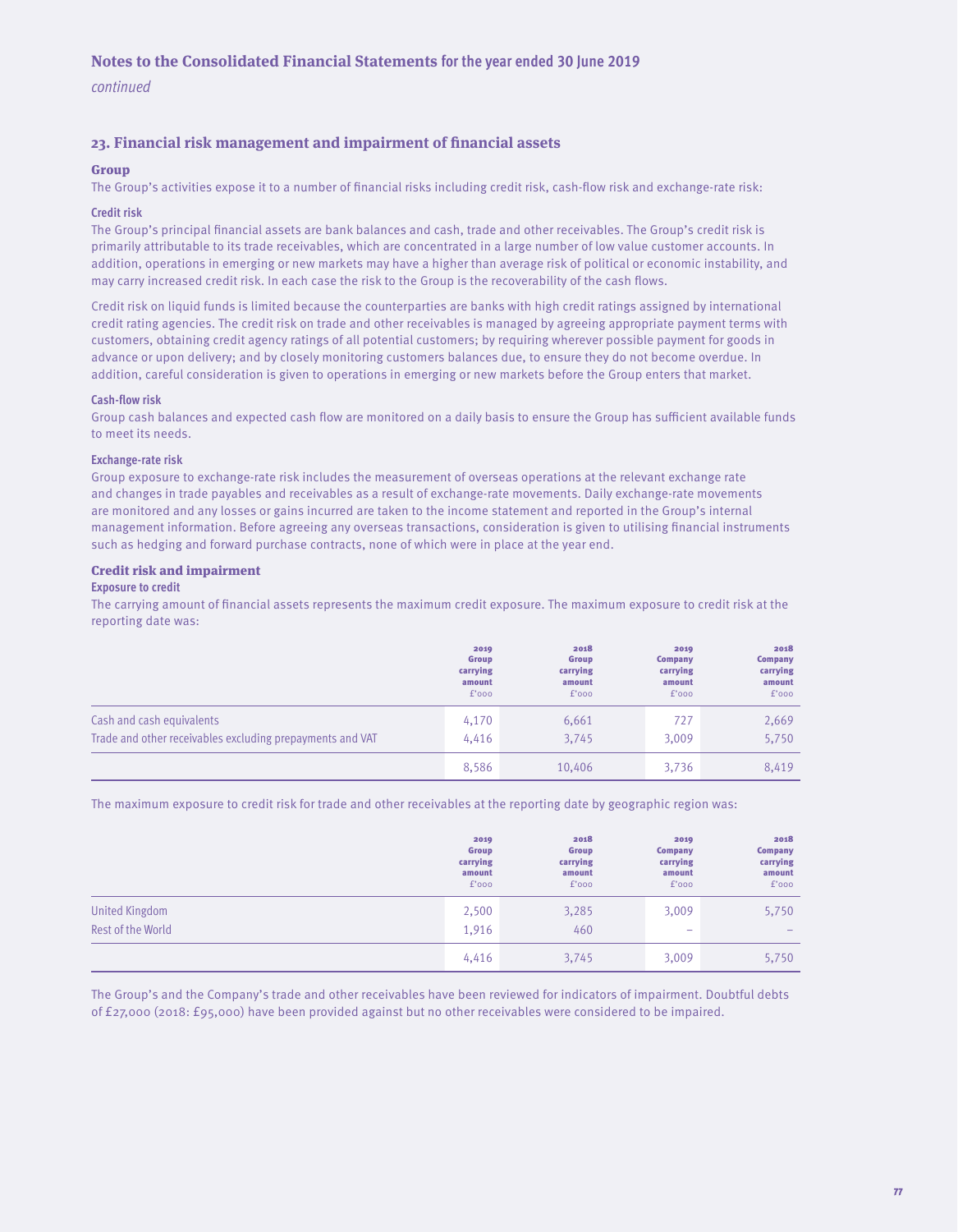*continued*

# **23. Financial risk management and impairment of fnancial assets** *continued*

In addition, some of the unimpaired trade and other receivables are past due as at the reporting date. The age of the trade and other receivables past due but not impaired are as follows:

| Group                | 2019<br>$f'$ 000         | 2018<br>$f'$ 000                |
|----------------------|--------------------------|---------------------------------|
| Not past due         | 3,157                    | 2,854                           |
| Past due 0-30 days   | 696                      | 719                             |
| Past due 31-120 days | 563                      | 172                             |
| Past due 120 days +  | $\overline{\phantom{a}}$ | $\hspace{0.1mm}-\hspace{0.1mm}$ |
|                      | 4,416                    | 3,745                           |

### Liquidity risk

The following are the contractual maturities of financial liabilities, including interest payments and excluding the impact of netting agreements:

| <b>Group</b>                                                | <b>Carrying</b><br>amount<br>$f'$ 000 | <b>Contractual</b><br>cash flows<br>$f'$ 000 | 6 months<br>or less<br>$f'$ 000 | 6 to 12<br>months<br>$f'$ 000 | <b>More than</b><br>12 months<br>$f'$ 000 |
|-------------------------------------------------------------|---------------------------------------|----------------------------------------------|---------------------------------|-------------------------------|-------------------------------------------|
| 30 June 2019<br><b>Non-derivative financial liabilities</b> |                                       |                                              |                                 |                               |                                           |
| Trade and other payables (excluding taxes)                  | 3,075                                 | 3,075                                        | 3,075                           |                               |                                           |
|                                                             | 3,075                                 | 3,075                                        | 3,075                           |                               |                                           |
| 30 June 2018                                                |                                       |                                              |                                 |                               |                                           |
| <b>Non-derivative financial liabilities</b>                 |                                       |                                              |                                 |                               |                                           |
| Trade and other payables (excluding taxes)                  | 2,769                                 | 2,769                                        | 2,769                           |                               |                                           |
|                                                             | 2,769                                 | 2,769                                        | 2,769                           |                               |                                           |
| <b>Company</b>                                              | <b>Carrying</b><br>amount<br>$f'$ 000 | <b>Contractual</b><br>cash flows<br>$f'$ 000 | 6 months<br>or less<br>$f'$ 000 | 6 to 12<br>months<br>$f'$ 000 | <b>More than</b><br>12 months<br>$f'$ 000 |
| 30 June 2019                                                |                                       |                                              |                                 |                               |                                           |
| <b>Non-derivative financial liabilities</b>                 |                                       |                                              |                                 |                               |                                           |
| Trade and other payables (excluding taxes)                  | 69                                    | 69                                           | 69                              |                               |                                           |
|                                                             | 69                                    | 69                                           | 69                              |                               |                                           |
| 30 June 2018<br><b>Non-derivative financial liabilities</b> |                                       |                                              |                                 |                               |                                           |
| Trade and other payables (excluding taxes)                  | 111                                   | 111                                          | 111                             |                               |                                           |
|                                                             |                                       |                                              |                                 |                               |                                           |
|                                                             | 111                                   | 111                                          | 111                             |                               |                                           |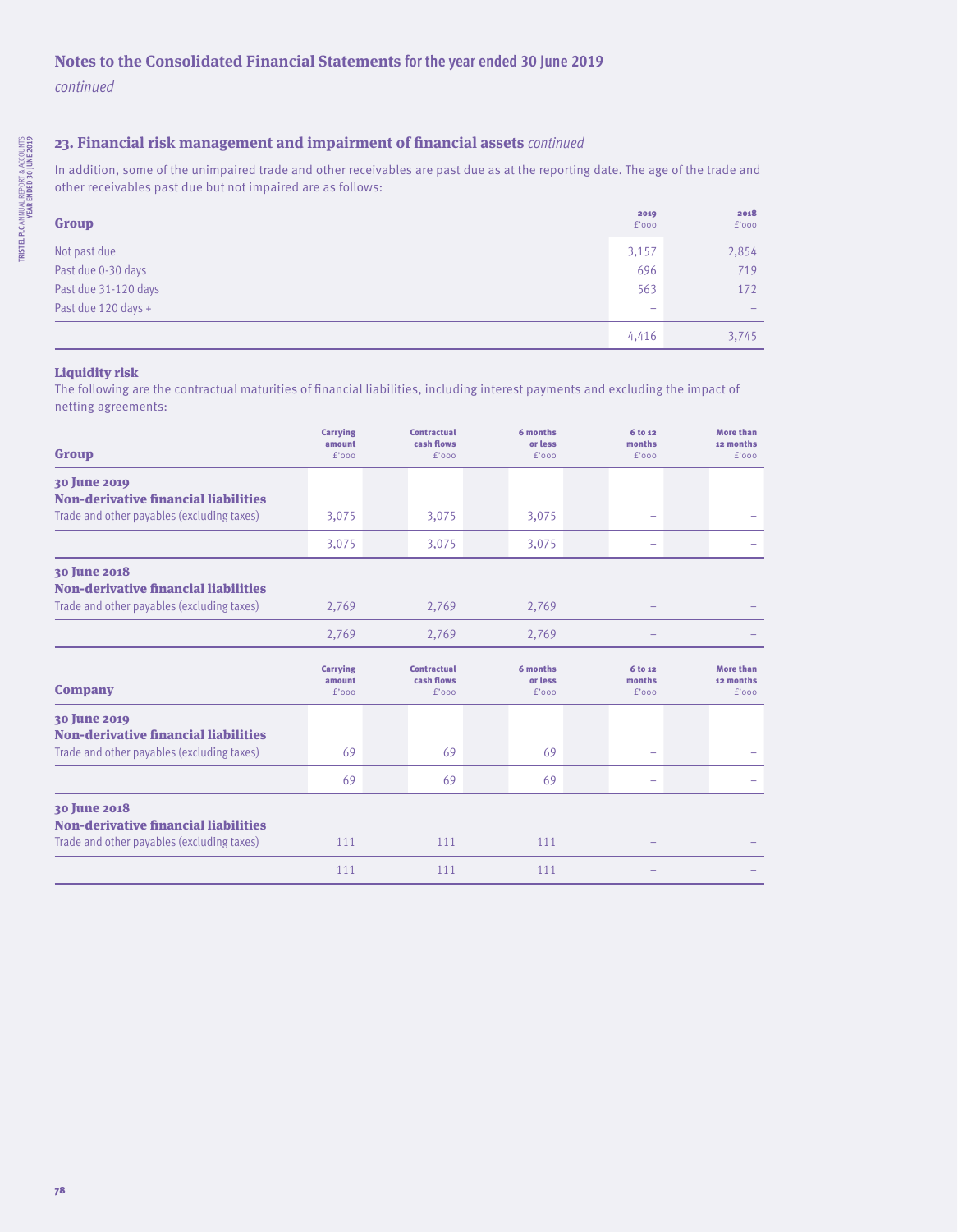*continued*

### **23. Financial risk management and impairment of fnancial assets** *continued*

The carrying amounts of the Group's financial assets and liabilities may also be categorised as follows:

|                                                                | 2019<br>Group<br>$f'$ 000 | 2018<br>Group<br>$f'$ 000 | 2019<br><b>Company</b><br>$f'$ 000 | 2018<br><b>Company</b><br>$f'$ 000 |
|----------------------------------------------------------------|---------------------------|---------------------------|------------------------------------|------------------------------------|
| <b>Current assets: loans and receivables at amortised cost</b> |                           |                           |                                    |                                    |
| Cash and cash equivalents                                      | 4,170                     | 6,661                     | 727                                | 2,669                              |
| Trade and other receivables                                    | 4.416                     | 3.745                     | 3.009                              | 5,750                              |
|                                                                | 8.586                     | 10.406                    | 3.736                              | 8.419                              |

All of the above relate to the IFRS 9 category 'loans and receivables'.

|                                                                         | 2019<br><b>Group</b><br>$f'$ 000 | 2018<br>Group<br>$f'$ 000 | 2019<br><b>Company</b><br>$f'$ 000 | 2018<br><b>Company</b><br>$f'$ 000 |
|-------------------------------------------------------------------------|----------------------------------|---------------------------|------------------------------------|------------------------------------|
| <b>Current liabilities</b>                                              |                                  |                           |                                    |                                    |
| Trade and other payables                                                | 3,075                            | 2,769                     | 69                                 | 111                                |
|                                                                         | 3,075                            | 2,769                     | 69                                 | 111                                |
| <b>Non-current liabilities</b><br>Interest bearing loans and borrowings | $\sim$                           | $\overline{\phantom{a}}$  | $\overline{\phantom{a}}$           |                                    |
|                                                                         | $\hspace{0.5cm}$                 | $\overline{\phantom{a}}$  | $\sim$                             |                                    |

All of the above relate to the IFRS 9 category 'other financial liabilities' held at amortised cost.

Liquidity needs are managed by regular review of the timing of expected receivables and the maintenance of cash on deposit.

#### Currency risk

The Group has an element of currency risk as it buys certain chemicals, parts and equipment from overseas manufacturers, sells finished products into overseas markets and holds foreign currency cash balances. The movement in exchange rates following the UK referendum on EU membership means that the Group will face an element of uncertainty in relation to foreign currency transaction and assets in the near term.

#### Interest rate

The Group's financial assets include cash at bank and short-term investments. At 30 June 2019, the average interest rate earned on the temporary closing balances was 0.1% (2018: 0.1%).

#### Sensitivity analysis

The Group's sensitivity to interest rates are considered immaterial.

The Group has an exposure to exchange rates, gains and losses are recognised upon the translation of overseas subsidiary profits, foreign currency cash holdings and non-GBP trade. There is a loss of £79,000 within these financial statements, shown on page 58 within note 4. This balance consists of an £18,000 loss originating upon the translation of overseas profits and a £61,000 loss from the revaluation of cash and open trade balances at the year end.

#### Fair values versus carrying amounts

There is no difference between fair values and carrying amounts of financial assets and liabilities.

#### Capital management

The Group's capital management policy is to maintain a strong capital base so as to enhance investor, creditor and market confidence. The Board's objective is to safeguard the Group's ability to continue as a going concern, to sustain the future development of the business and to provide returns for shareholders, whilst controlling the cost of capital.

The Group monitors capital on the basis of the carrying amount of equity, less cash as presented on the face of the statement of financial position.

In order to maintain or adjust the capital structure the Group may adjust the amount of dividends paid to shareholders, issue new shares or sell assets.

There were no changes in the Group's approach to capital management during the year. Neither the Company nor any of its subsidiaries are subject to externally imposed capital requirements.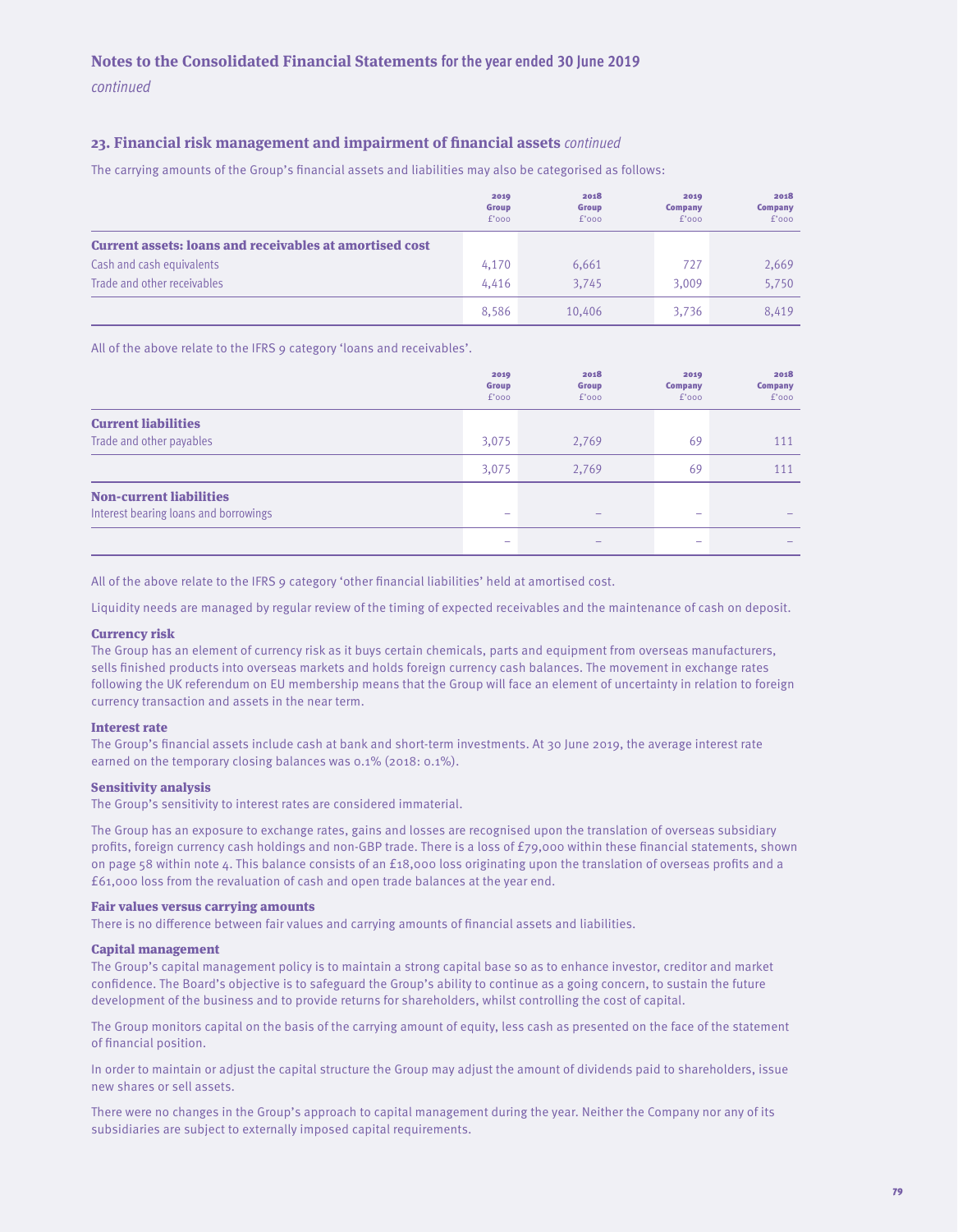*continued*

### **23. Financial risk management and impairment of fnancial assets** *continued*

Capital for the period is summarised as follows:

|                                           | 2019<br><b>Group</b><br>$f'$ 000   | 2018<br>Group<br>$f'$ 000 | 2019<br><b>Company</b><br>$f'$ 000 | 2018<br><b>Company</b><br>$f'$ 000 |
|-------------------------------------------|------------------------------------|---------------------------|------------------------------------|------------------------------------|
| Total equity<br>Cash and cash equivalents | 23,359<br>(4, 170)                 | 18,427<br>(6,661)         | 18,287<br>(727)                    | 15,479<br>(2,669)                  |
| Capital                                   | 19,189                             | 11,766                    | 17,560                             | 12,810                             |
| Total equity<br><b>Borrowings</b>         | 23,359<br>$\overline{\phantom{a}}$ | 18,427                    | 18,287<br>$\overline{\phantom{a}}$ | 15,479                             |
| Overall financing                         | 23,359                             | 18,427                    | 18,287                             | 15,479                             |
| <b>Capital to overall financing ratio</b> | 0.8215                             | 0.6385                    | 0.9602                             | 0.8276                             |

### **24. Share-based payments**

During the year ended 30 June 2019 the Group had 94 share-based payment arrangements, under four schemes. Grants in the year are detailed below:

|                                 | <b>General</b><br><b>Employee</b><br><b>Scheme</b> | <b>General</b><br><b>Employee</b><br><b>Scheme</b> | <b>General</b><br><b>Employee</b><br><b>Scheme</b> | <b>General</b><br><b>Employee</b><br><b>Scheme</b> | <b>General</b><br><b>Employee</b><br><b>Scheme</b> |
|---------------------------------|----------------------------------------------------|----------------------------------------------------|----------------------------------------------------|----------------------------------------------------|----------------------------------------------------|
| Grant date                      | $01$ -lul-18                                       | 01-Aug-18                                          | 17-0 <sub>ct</sub> -18                             | $24 - 0ct - 18$                                    | 20-Feb-19                                          |
| Vesting period ends             | $01$ -lul-18                                       | 01-Aug-18                                          | 17-0 <sub>ct</sub> -18                             | $24 - 0ct - 18$                                    | 20-Feb-19                                          |
| Share price at date of grant    | 320.0p                                             | 268.50p                                            | 261.0p                                             | 220.0p                                             | 292.50p                                            |
| Volatility                      | 33.02%                                             | 33.02%                                             | 33.02%                                             | 33.02%                                             | 33.02%                                             |
| Option life                     | 10 years                                           | 10 years                                           | 10 years                                           | 10 years                                           | 10 years                                           |
| Expected dividend yield         | 1.48%                                              | 1.48%                                              | 1.48%                                              | 1.48%                                              | 1.48%                                              |
| Risk free investment rate       | 0.75%                                              | 0.75%                                              | 0.75%                                              | 0.75%                                              | 0.75%                                              |
| Fair value at grant date        | 0.663p                                             | 0.557p                                             | 0.541p                                             | 0.456p                                             | 0.606p                                             |
| Exercise price at date of grant | 320.00p                                            | 268.50p                                            | 261.0p                                             | 220.0p                                             | 292.50p                                            |

The Senior Management Scheme is part of the remuneration package of the Executive Directors of the Company's parent Tristel Plc. Options under this scheme will vest if certain conditions defined in the programme are met. Upon vesting, each option allows the holder to purchase one ordinary share at the stated share price.

Senior Management Scheme (1) is part of the remuneration package of the Executive Directors, Non-Executive Directors and Senior Management of the Company's parent Tristel Plc. Options under this scheme will vest if certain conditions defined in the programme are met or vest immediately upon grant. Upon vesting, each option allows the holder to purchase one ordinary share at the stated share price.

Senior Management Scheme (2) is part of the remuneration package of the Executive Directors and Non-Executive Directors of the Company's parent Tristel Plc. Options under this scheme will vest if certain conditions defined in the programme are met or vest immediately upon grant. Upon vesting, each option allows the holder to purchase one ordinary share at the stated share price.

The General Employee Scheme is part of the remuneration package of certain employees of the Company. Options under this scheme will vest immediately upon grant, or will vest in accordance with a set timescale over 36 months. Upon vesting, each option allows the holder to purchase one ordinary share at the stated share price. If the option holder leaves the employ of the Company the option is forfeited.

The expected volatility is based on historical volatility over the past year. The expected life is the average expected period to exercise. The risk-free rate of return is the yield on zero-coupon UK government bonds of a term consistent with the assumed option life.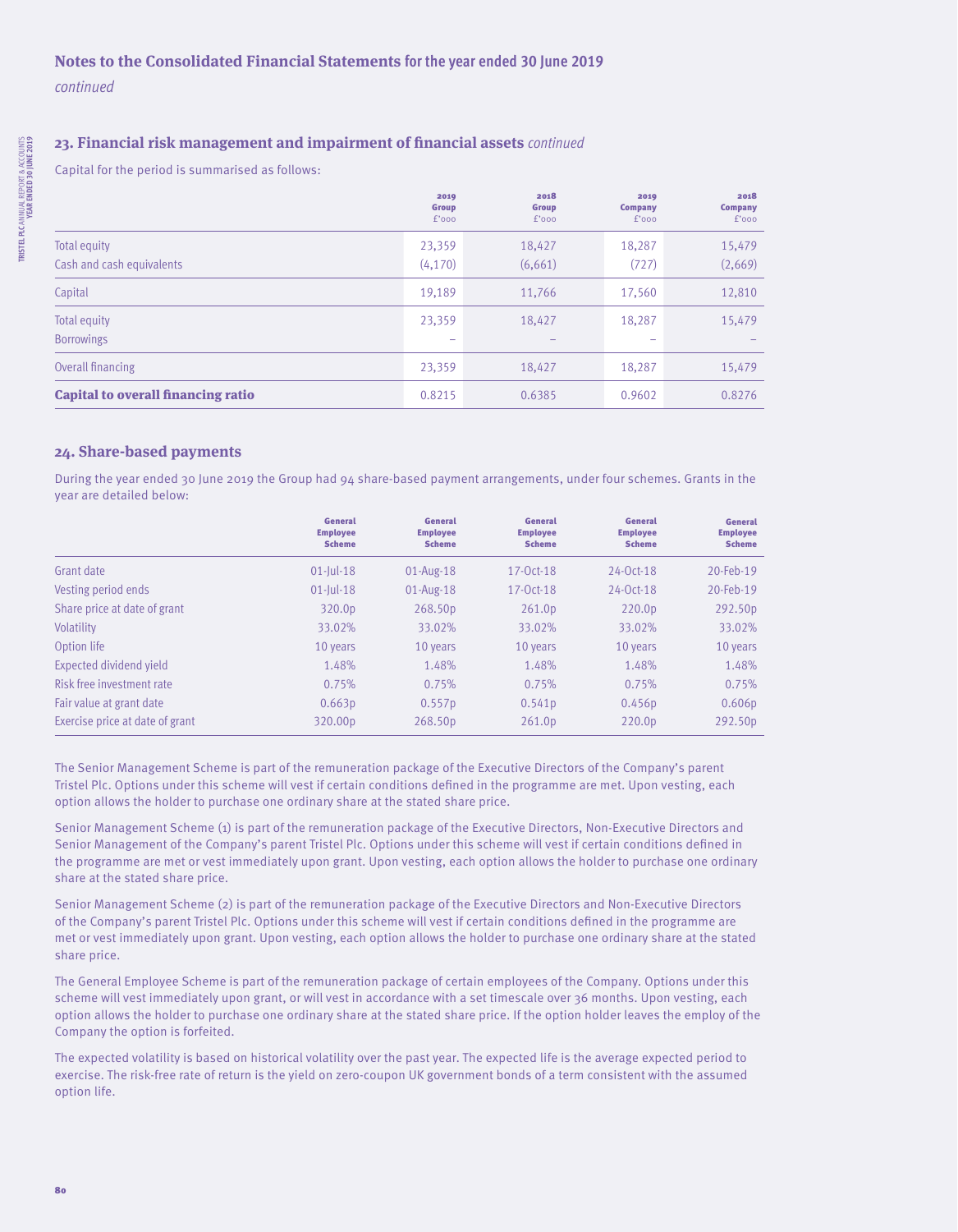*continued*

### **24. Share-based payments** *continued*

If vesting periods or other vesting conditions apply, the expense is allocated over the vesting period, based on the best available estimate of the number of share options expected to vest. Non-market vesting conditions are included in the assumptions about a number of options that are expected to become exercised. Estimates are subsequently revised, if there is any indication that the number of share options expected to vest differs from previous estimates. Any cumulative adjustment prior to vesting is recognised in the current period. No adjustment is made to any expense recognised in prior periods if share options ultimately exercised as different to that on vesting.

Fair values for the share option schemes have been determined using the Black-Scholes model, except for the Senior Management Schemes (1) & (2), where fair values have been calculated via the Monte Carlo method.

A reconciliation of option movements over the year to 30 June 2019 is shown below:

|                                       | <b>Senior</b><br><b>Management</b><br><b>Scheme</b> | Weighted<br>average<br>exercise<br>price | <b>Senior</b><br><b>Management</b><br>Scheme (1) | Weighted<br>average<br>exercise<br>price | <b>Senior</b><br><b>Management</b><br>Scheme (2) | Weighted<br>average<br>exercise<br>price | <b>General</b><br><b>Employee</b><br><b>Scheme</b> | Weighted<br>average<br>exercise<br>price |
|---------------------------------------|-----------------------------------------------------|------------------------------------------|--------------------------------------------------|------------------------------------------|--------------------------------------------------|------------------------------------------|----------------------------------------------------|------------------------------------------|
| <b>Outstanding at</b><br>30 June 2017 | 1,057,500                                           | 54.41P                                   | 1,015,851                                        | 0.01 <sub>p</sub>                        |                                                  |                                          | 702,450                                            | 101.71p                                  |
| Granted                               |                                                     |                                          | 990,000                                          | 0.01 <sub>p</sub>                        |                                                  |                                          | 460,000                                            | 280.98p                                  |
| Exercised                             | (140,000)                                           | 55.56p                                   | (39, 216)                                        |                                          |                                                  |                                          | (263, 500)                                         | 39.29p                                   |
| <b>Transferred</b>                    |                                                     |                                          | (990,000)                                        | 0.01 <sub>p</sub>                        | 990,000                                          | 0.01 <sub>p</sub>                        |                                                    |                                          |
| <b>Outstanding at</b><br>30 June 2018 | 917,500                                             | 53.75P                                   | 976,635                                          | 0.01 <sub>p</sub>                        | 990,000                                          | 0.01 <sub>p</sub>                        | 898,950                                            | 194.75p                                  |
| Granted<br>Exercised                  | (242,500)                                           | 53.75P                                   | (260, 415)                                       | 0.01 <sub>p</sub>                        |                                                  |                                          | 370,000<br>(152,000)                               | 254.00p<br>69.95p                        |
| <b>Outstanding at</b><br>30 June 2019 | 675,000                                             | 65.00p                                   | 716,220                                          | 0.01 <sub>p</sub>                        | 990,000                                          | 0.01 <sub>p</sub>                        | 1,116,950                                          | 219.63p                                  |
| <b>Exercisable at</b><br>30 June 2018 | 242,500                                             | 53.75P                                   | 975,635                                          | 0.01 <sub>p</sub>                        |                                                  |                                          | 898,950                                            | 194.75p                                  |
| <b>Exercisable at</b><br>30 June 2019 |                                                     |                                          | 716,220                                          | 0.01 <sub>p</sub>                        |                                                  | -                                        | 1,116,950                                          | 219.63p                                  |

The total charge at 30 June 2019 relating to employee share-based payment plans, in accordance with IFRS 2, was £852,000 (2018: £665,000) all of which related to equity-settled share-based payment transactions.

The range of exercise prices for options outstanding at the end of the period is 1p and 320p. The weighted average of the remaining contractual life of options at the end of the period is seven years.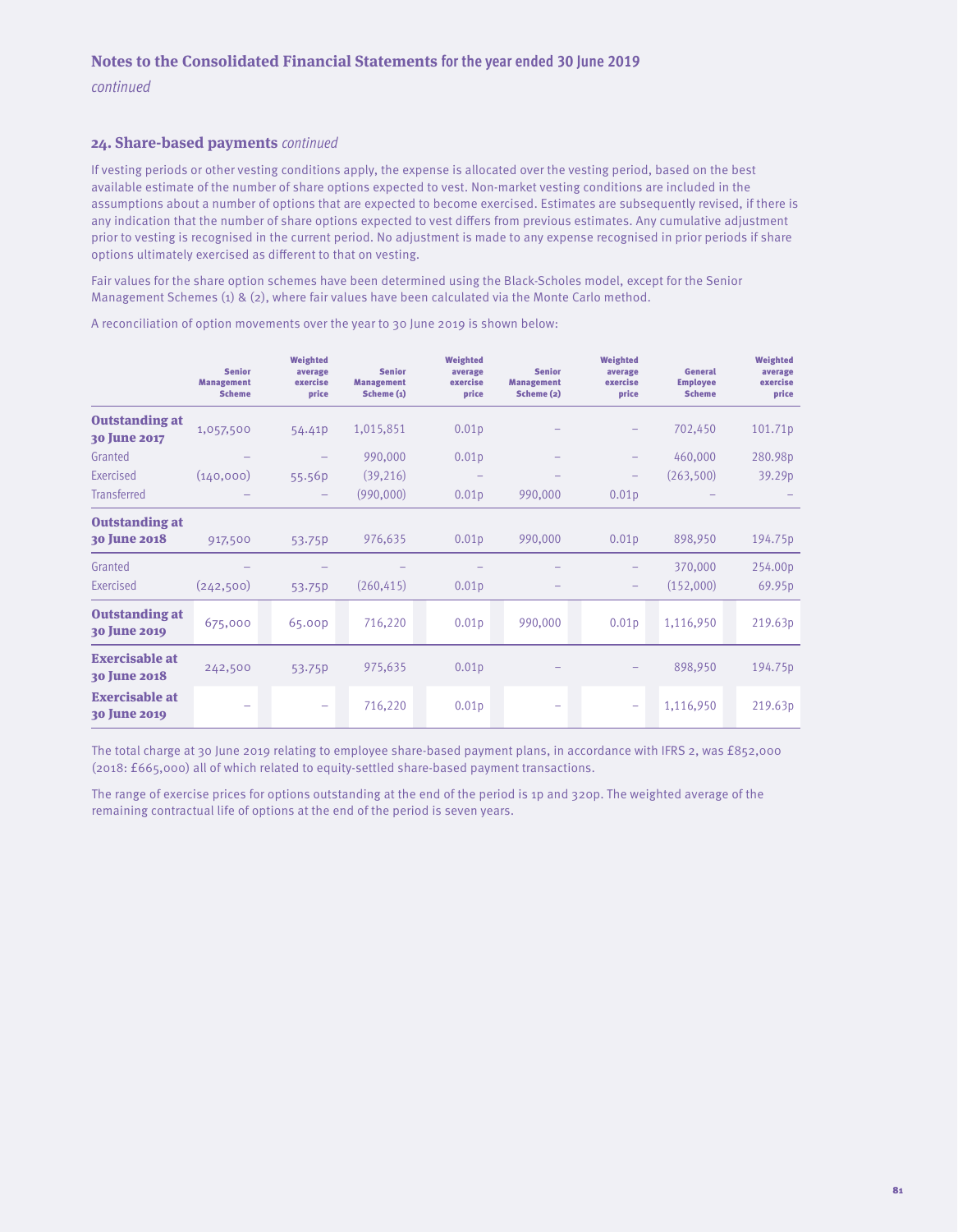### **25. Related party transactions**

All amounts quoted are gross.

#### Transactions between the Group and David Orr

Under the terms of supply agreements between the Company and Manor Packaging Limited, a private company incorporated in England and Wales in which Mr David Orr, a Non-Executive Director in the Company, is a Director, monies totalling £495,000 were payable (2018: £386,000). At 30 June 2019, the Group owed Manor Packaging Limited £48,000 (2018: £66,000).

#### Transactions between the Group and associate companies

During the year the Group charged its associate company Tristel Italia srl £99,000 (2018: £75,000) in respect of finished goods and was owed £13,000 (2018 £39,000).

### Transactions with Directors

Dividends were paid to Directors as follows:

|                     | 30 June 2019 | 30 June 2018     |
|---------------------|--------------|------------------|
| Paul Swinney        | 23,917       | 20,987           |
| Elizabeth Dixon     | 2,259        | 1,936            |
| <b>Paul Barnes</b>  | 18,378       | 25,397           |
| David Orr           | 1,404        | 537              |
| <b>Bart Leemans</b> | 35,704       | $\hspace{0.5cm}$ |

### Key management personnel

Key management compensation:

|                                                 | 30 June 2019<br>$f$ 000 | 30 June 2018<br>£ 000 |
|-------------------------------------------------|-------------------------|-----------------------|
| Salaries and other short term employee benefits | 1,549                   | 1,103                 |
| Post-employment benefits                        | 82                      | 74                    |
| Share-based payments                            | 615                     | 317                   |
|                                                 | 2,246                   | 1,494                 |

The key management figures given above includes Directors.

### **26. Post balance sheet event**

The Company acquired 80% of the share capital of Tristel Italia srl (TI) from Michael Donaldson for £595,000 in July 2019. Tristel previously owned 20% of TI since 2007 when it supported Donaldson to introduce Tristel's medical device disinfectants into Italy.

As of the date of signing, a valuation of the acquired intangibles and assets has not been completed.